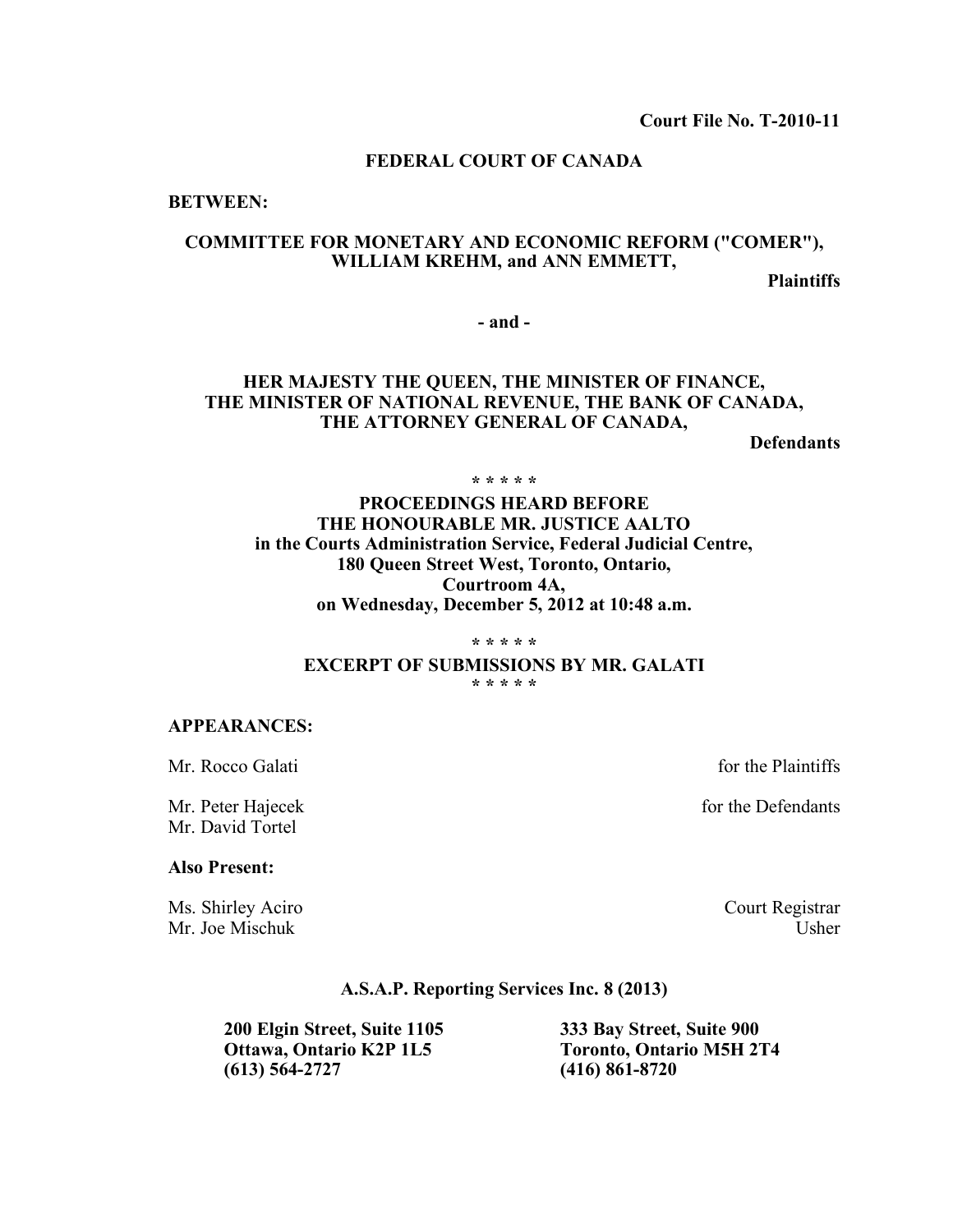Toronto, Ontario ——— Upon commencing Mr. Galati's Submissions on Wednesday, December 5, 2012 at 10:48 a.m. MR. GALATI: What I propose to 5 do - it's okay if I refer to you as Mr. Aalto? JUSTICE AALTO: Yes. 7 MR. GALATI: Or your honour? What I am going to do is take the first hour of my time to line up the ducks, because my friend and I, we thought we would be a bit informal. We go back to our days in the Department of Justice together. We are actually friends not in the court sense, but we 13 have known each other for over 20 years. What my friend has done is, with respect, confused the issues here, and I need to take you through some general observations and principles on constitutional law before I take my second hour to respond to my friend this morning. 19 JUSTICE AALTO: Fair enough. MR. GALATI: In taking you through those general principles, they will in part answer some of my friend's arguments, but not necessarily in totality. I think it's very important that I do that. Those of us who went to law school before the Charter came in ——

*ASAP Reporting Services Inc. (613) 564-2727 (416) 861-8720*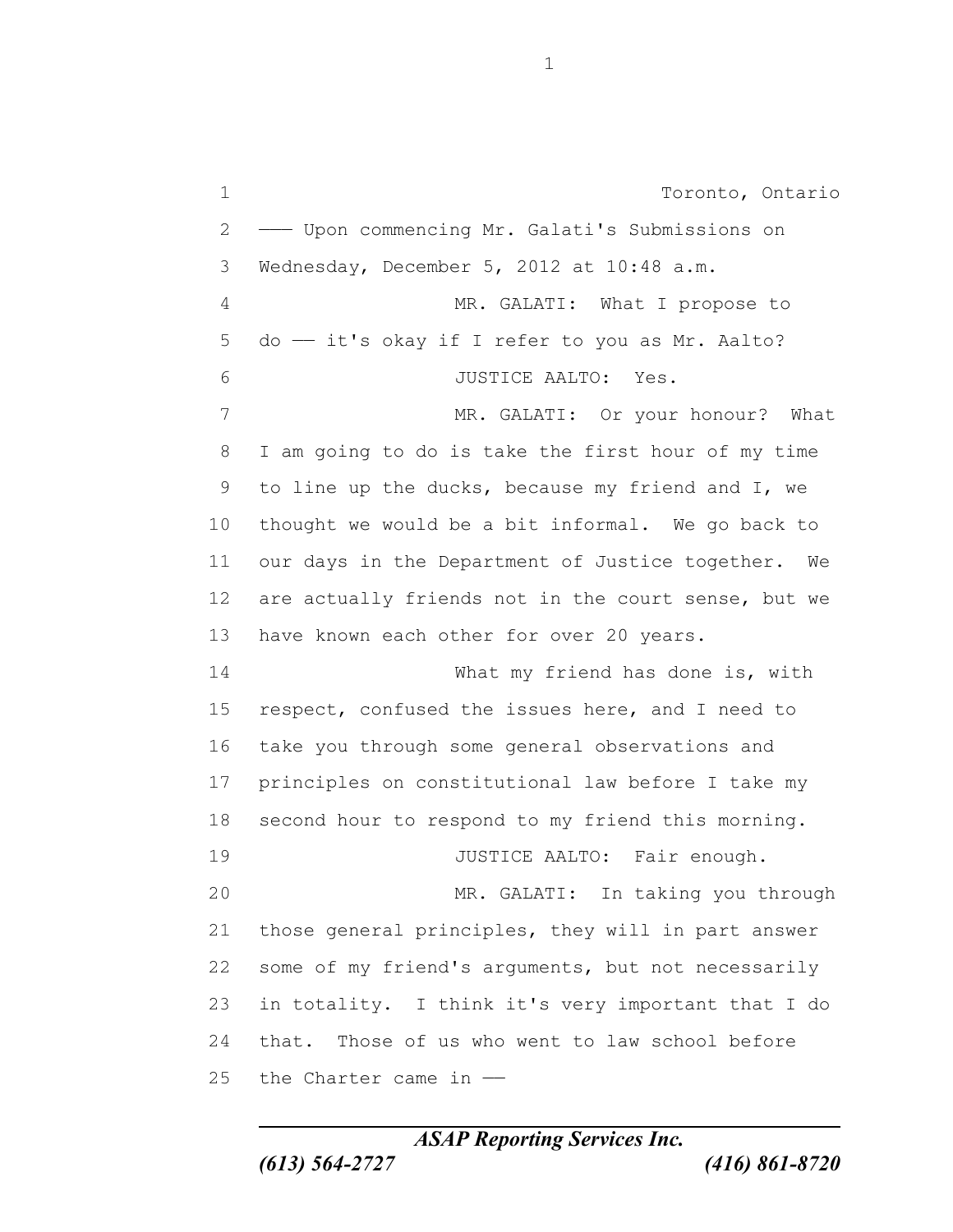JUSTICE AALTO: That includes me. 2 MR. GALATI: - yes - are fixated on this notion of parliamentary supremacy. There is no parliamentary supremacy left in Canada; it is a constitutional supremacy. That's clear. So the buck stops at the Constitution. Parliament can do anything except transgress the Constitution. That was true even pre—Charter, on certain underlying constitutional principles. 10 But before we get there, I am going to start with my general observations on the claim. I am doing this so I can globalize my submissions. The first one is the general observation that my friend keeps saying he's got no facts; he's got evidence; he's got opinion. This court has said very clearly that the line on a pleading between facts and evidence is not a distinct one, so one should avoid marrying, on a motion to strike, the actual distinction between fact and opinion. Where two people agree on an opinion it becomes a fact for the purposes of a motion to strike. Where they disagree, it's arguably an opinion. The first case I would like to

*ASAP Reporting Services Inc.*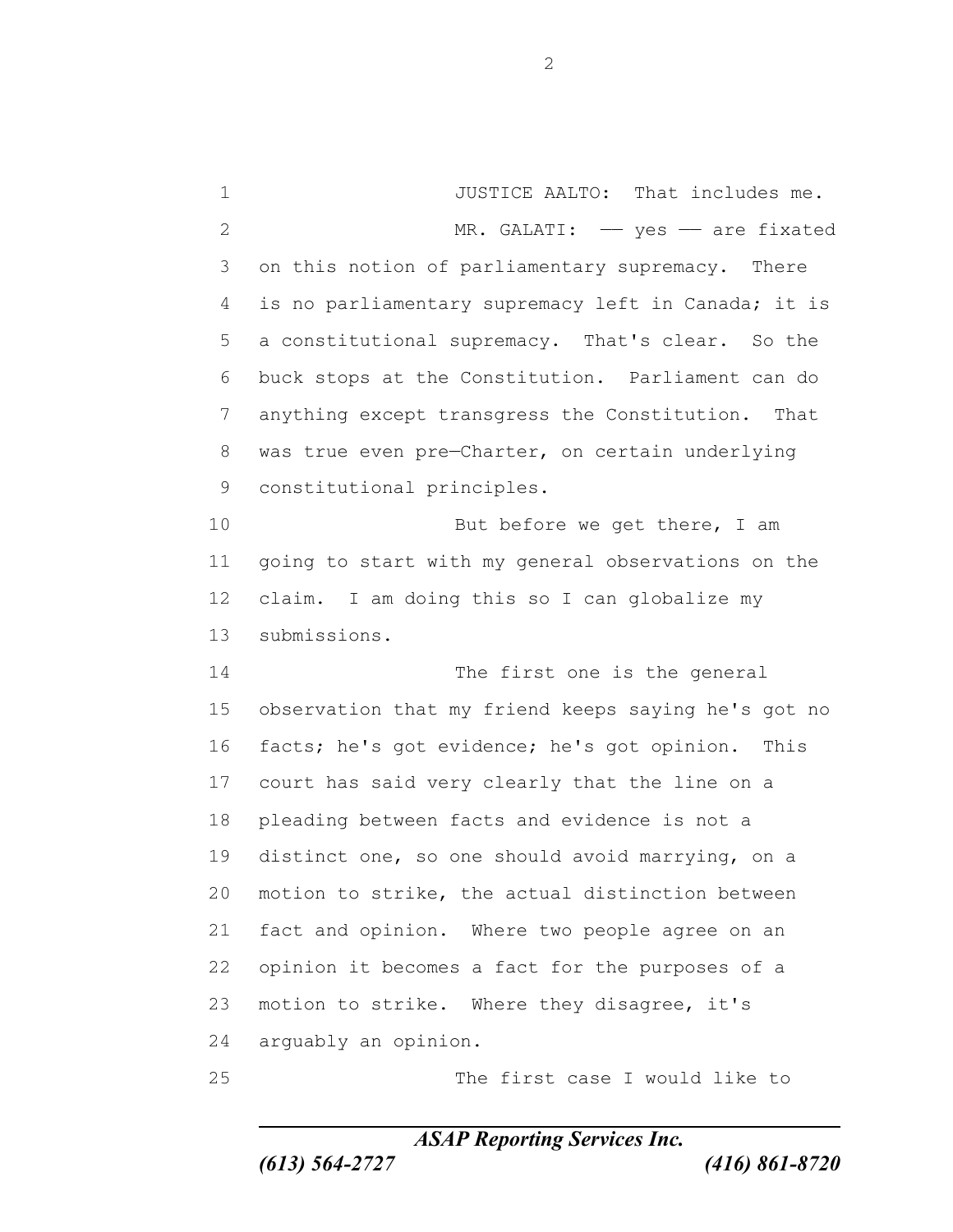| 1             | take you to, and my stuff is all in green,          |
|---------------|-----------------------------------------------------|
| 2             | volume 1, is the Liebmann case by Madam Justice     |
| 3             | Reid, which is tab 45. This will be volume 2. You   |
| 4             | will find that passage at page 11, paragraph 20.    |
| 5             | On the motion before her, Madam Justice Reid stated |
| 6             | at paragraph 20:                                    |
| 7             | "The line between pleading                          |
| 8             | facts and pleading evidence                         |
| $\mathcal{G}$ | is not a distinct one. I can                        |
| 10            | see no prejudice to the                             |
| 11            | defendants, arising in this                         |
| 12            | case, as a result of the                            |
| 13            | plaintiff setting out the                           |
| 14            | facts on which he relies in                         |
| 15            | the terms and with the                              |
| 16            | specificity noted above. I                          |
| 17            | do not see that this makes                          |
| 18            | the drafting of a defence                           |
| 19            | more complex or difficult.                          |
| 20            | Indeed, it may have obviated                        |
| 21            | the procedural step of                              |
| 22            | seeking particulars."                               |
| 23            | The second general observation is                   |
| 24            | found at volume 1, tab 25. My friend also does in   |
| 25            | his submissions what the Federal Court of Appeal    |

*ASAP Reporting Services Inc.*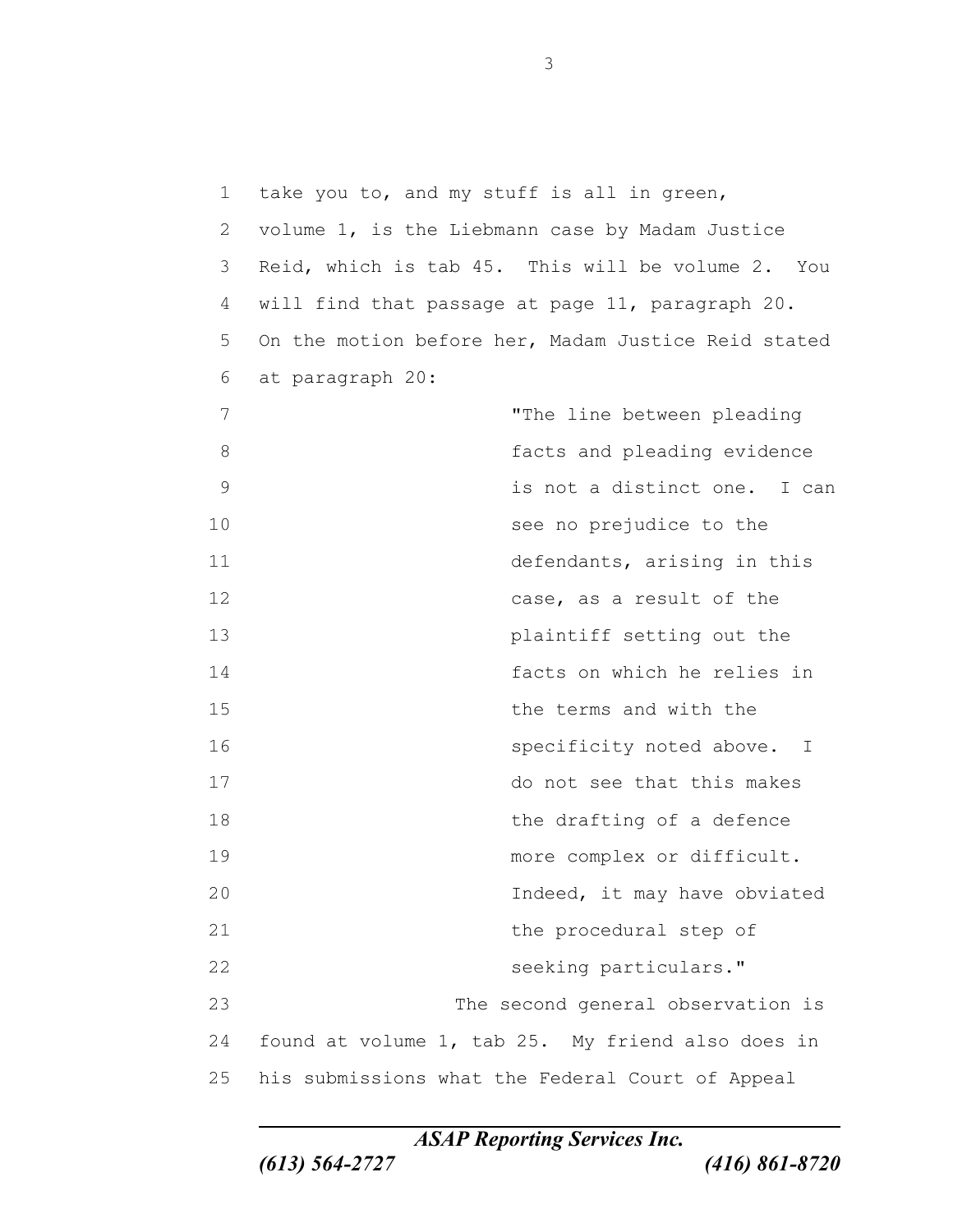said one should not do on a motion to strike. That is the Arsenault case at tab 25. My friend wants to reconfigure the claim to his binoculars, and the Court of Appeal said you don't do that, either in terms of facts or jurisdiction. You take the claim as pleaded. That is at paragraphs 8 to 10 of that case, from the Federal Court of Appeal. 8 JUSTICE AALTO: I understand that, but there is the caveat to that proposition that if 10 the alleged fact is  $-$  let me simplify it  $-$  so 11 outrageous that it should not be accepted, then just because it in there doesn't mean you start from accepting that as a basis upon which this claim may survive. MR. GALATI: I agree, but it doesn't mean that if a fact is complicated or difficult to prove —— 18 JUSTICE AALTO: Oh no, I agree with that submission. MR. GALATI: —— it's not a fact. It's not a fact. I am with you there, your honour. However, what one cannot do, as my friend has done in his factum — used the exact same words saying 24 the essence of the claim is this; the essence of 25 the claim is that  $-$  no, no. The claim is what it

*ASAP Reporting Services Inc.*

*(613) 564-2727 (416) 861-8720*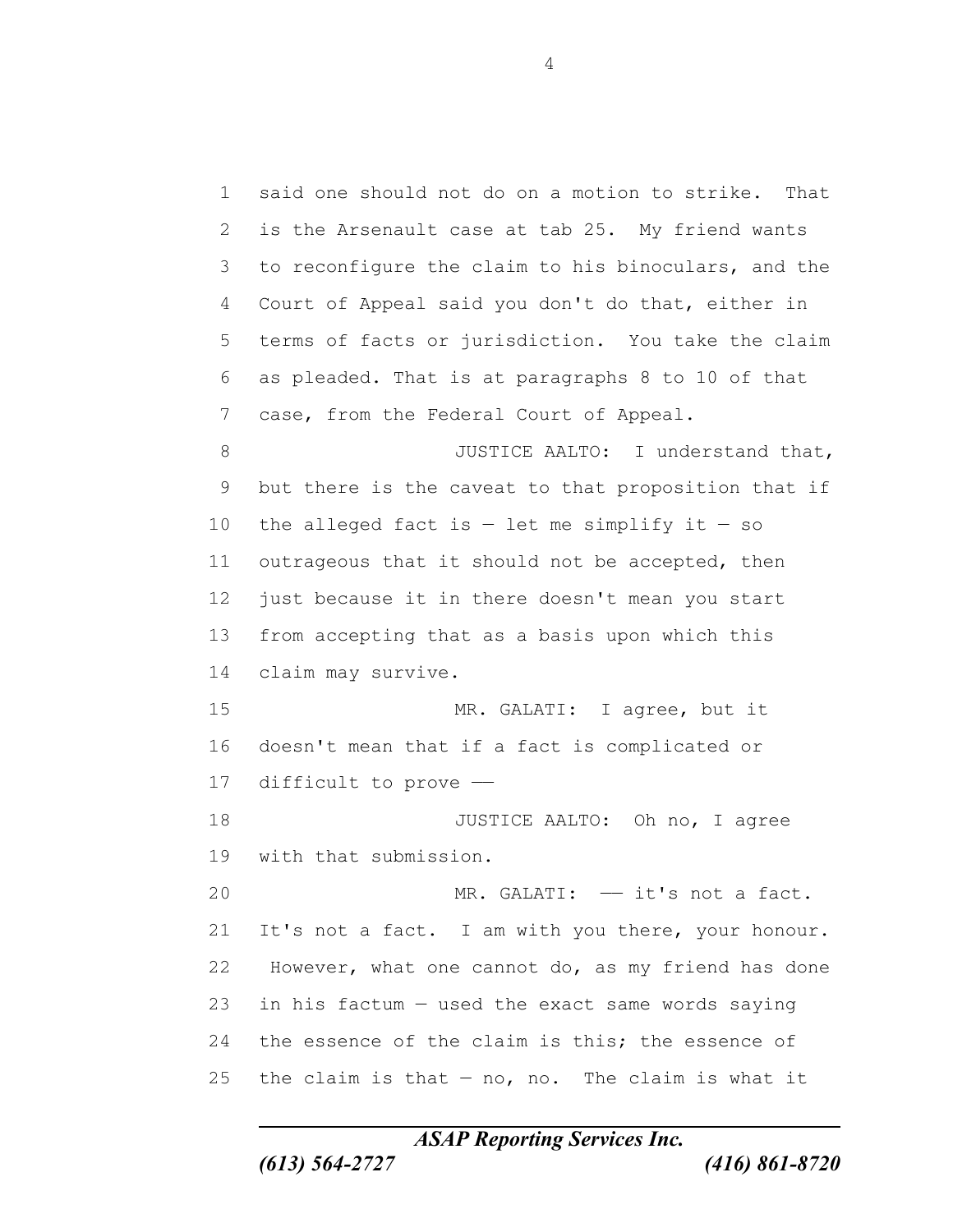is, as it is set out; not as my friend would like to see it. That is very important. It's not how Parliament, for instance, debates. It's about the constitutional requirement. In the speech from the throne, as an example, which is not just pageantry, but the Queen cannot have her money until she walks into Parliament and tells us what she is going to do with the money in that session. Part of that is we need to know how much money you have, how much we have to spend and why. That is taxation with representation, and I will get to that later. So my friend can't requalify that argument to say it's about internal debate procedure in Parliament. That is not what it is at all. The second general observation I want to make, and this is important with respect to all of my friend's arguments, is that this action in the main, if you read paragraph 1(a), is for declaratory relief. 19 JUSTICE AALTO: Mm-hmm. MR. GALATI: There are facts pled during the factual component of the claim that go to the action or non—action of federal actors for which —— which are set out there as factual context to the declaratory relief, but this action in essence, apart from B, is purely an action for

*ASAP Reporting Services Inc.*

*(613) 564-2727 (416) 861-8720*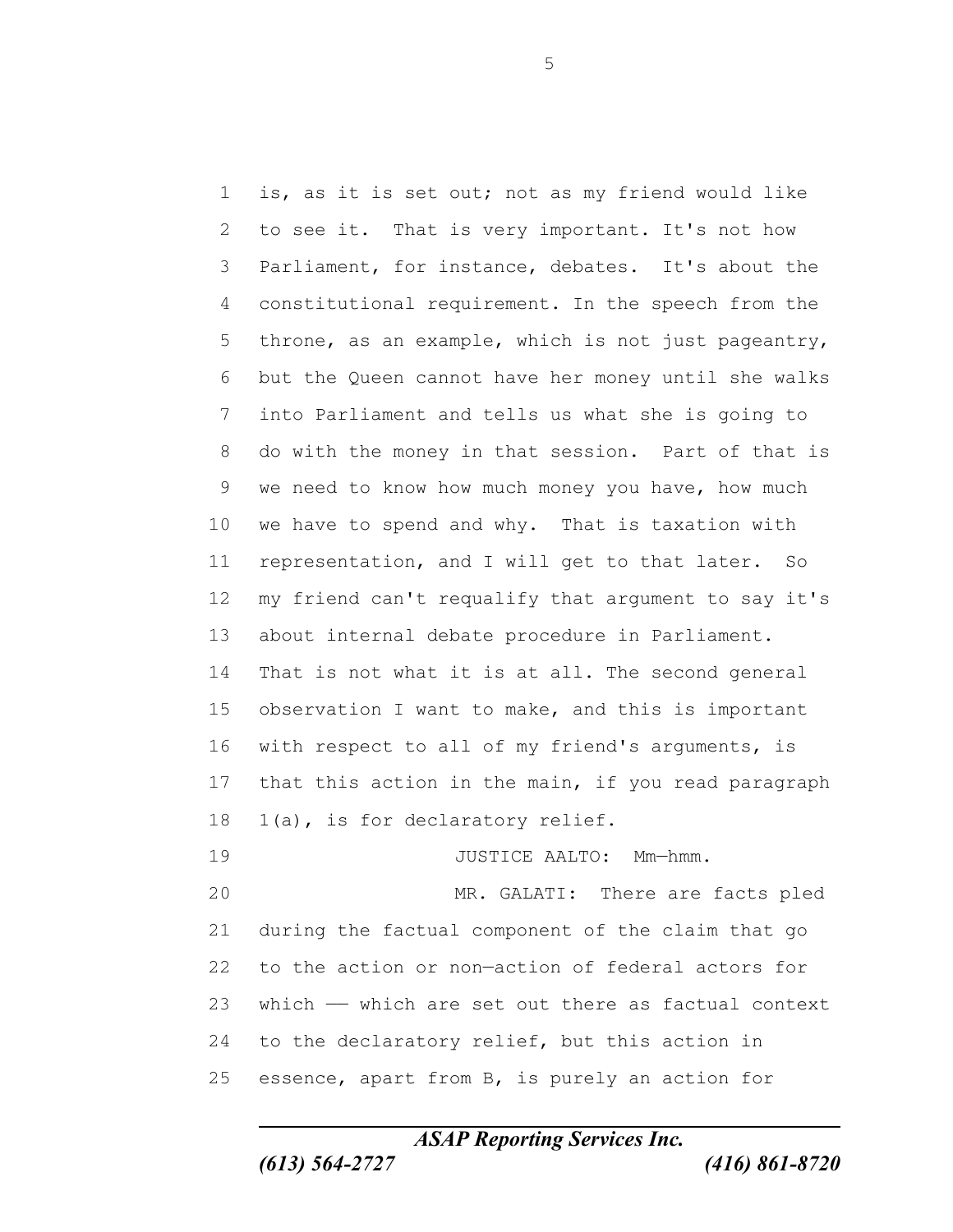declaratory relief.

 Underlying the declaration sought, whether they be on the interpretation of the Bank of Canada Act provisions, or on the executive, the minister of finance's requirements in the budgetary process, but even the statutory interpretation declarations we seek are underlined by ultra vires, unconstitutional actions by federal state actors of the executive. And so what we have is an action for declaratory relief with respect to statutory provisions and the conduct of the executive actors who are statutorily and constitutionally charged with executing their duties under that federal statutory regime. And so if I can refer you to tab 4 of my authorities in volume 1, rule 64 of the Federal Court rules. And that reads: "No proceeding is subject to challenge on the ground that only a declaratory order is 21 Sought, and the Court may make a binding declaration of right in a proceeding whether or not any constitutional relief ——"

*ASAP Reporting Services Inc.*

*(613) 564-2727 (416) 861-8720*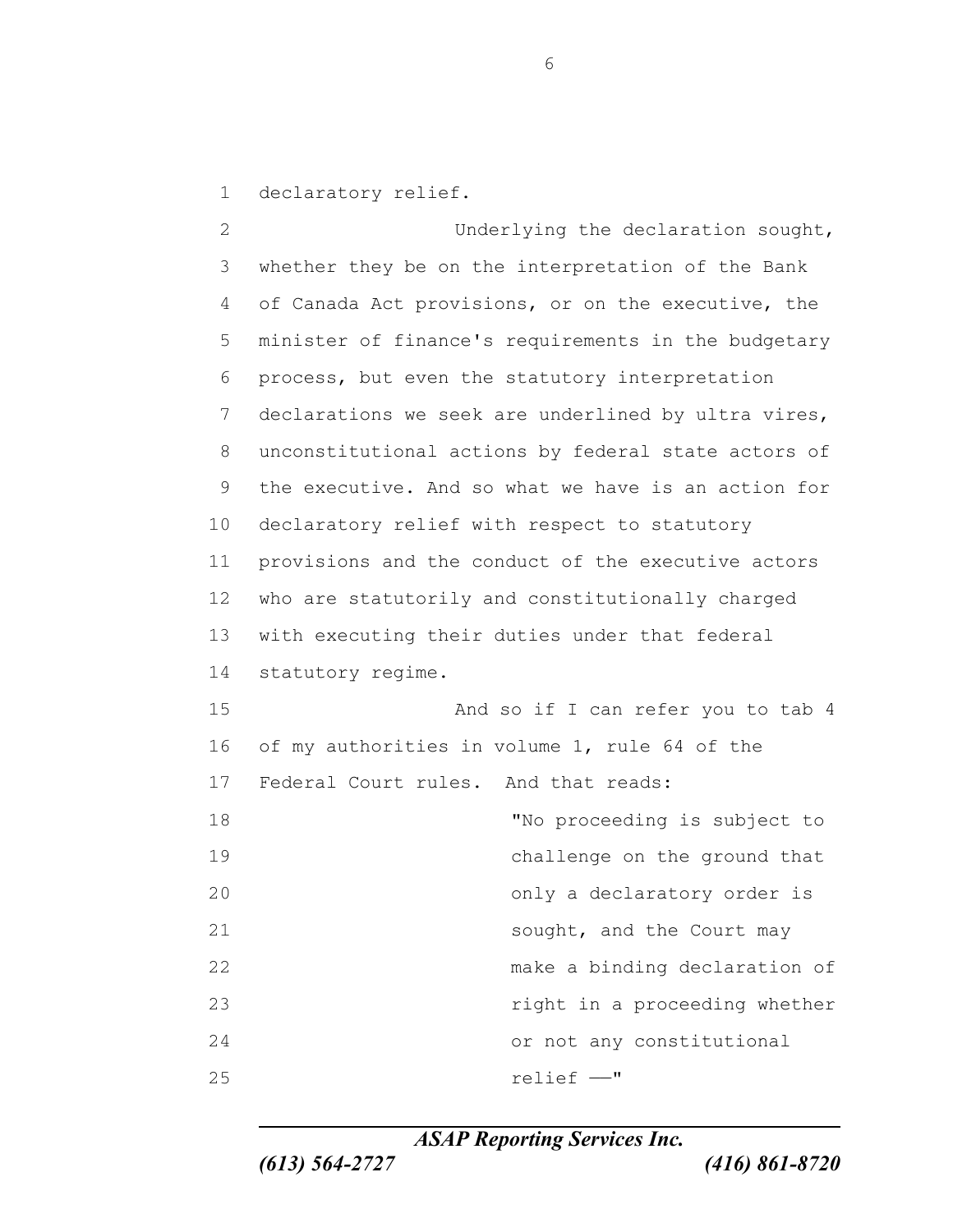JUSTICE AALTO: That is the Khadr case. MR. GALATI: —— and so 4 consequential relief is - that's right, and I am going to get to Khadr later. So there is jurisdiction, not only under the rules for the declaration, but also under the act under section 17(5)(b). You will find that at tab 3. I am sure you don't need me to read it to you. 10 10 I will read one case on point. It is the Edwards case by your sister prothonotary at tab 43, rendered by Prothonotary Aronovitch. If you go to the last paragraph of that decision, paragraph 44, the last three lines say: "Rule 64 of the Federal Court Rules, 1998 permits the court 17 to grant a declaration simpliciter in all proceedings. Clearly declaratory relief may be sought as relief in an action **against the Crown pursuant to**  section 17 of the Federal Court Act." I don't know if you were around in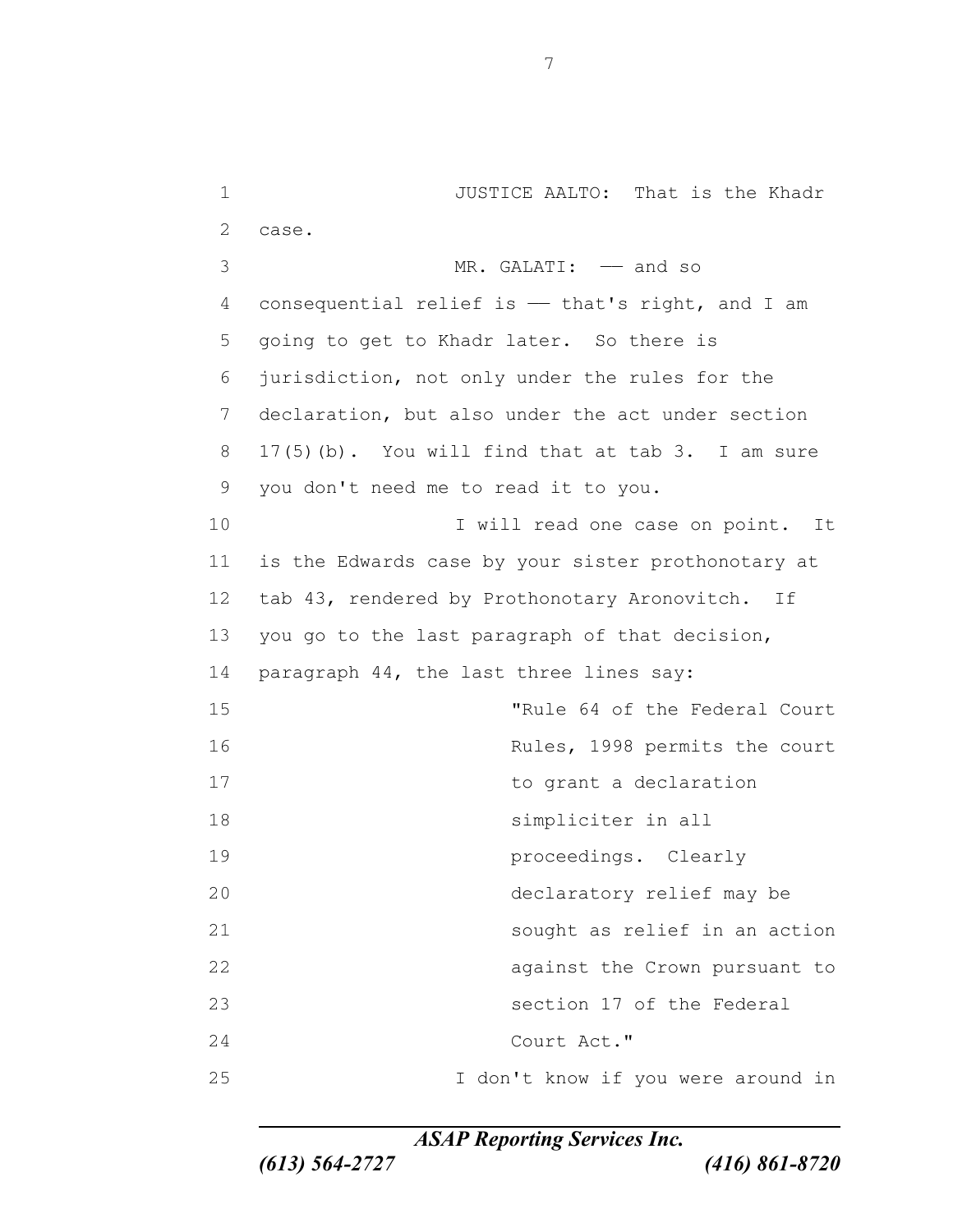federal court practice, your honour, prior to these rules. Under former rule 16, 03, declaratory relief could only be sought by way of action. Why? Because it's recognized that declaratory relief requires a trial with evidence and a factual context before a declaration can be sought. So where my friend thinks this court has no jurisdiction to entertain this action is perplexing. The last source of jurisdiction and general comment I'd like to make is section 2 of the Federal Court Act itself, which is found at tab 3 of my authorities. I am sure you have read this definition of a federal board or tribunal until the cows have come home. This action seeks not only declaratory relief with respect to the interpretation of federal statutes, but it also seeks declaratory relief with respect to the conduct of a federal board, commission, or other tribunal which is defined under section 2 as meaning "any body, person or persons having exercising or purporting to exercise jurisdiction or powers conferred by or under an act of Parliament or", I would underline, "under an order

*ASAP Reporting Services Inc.*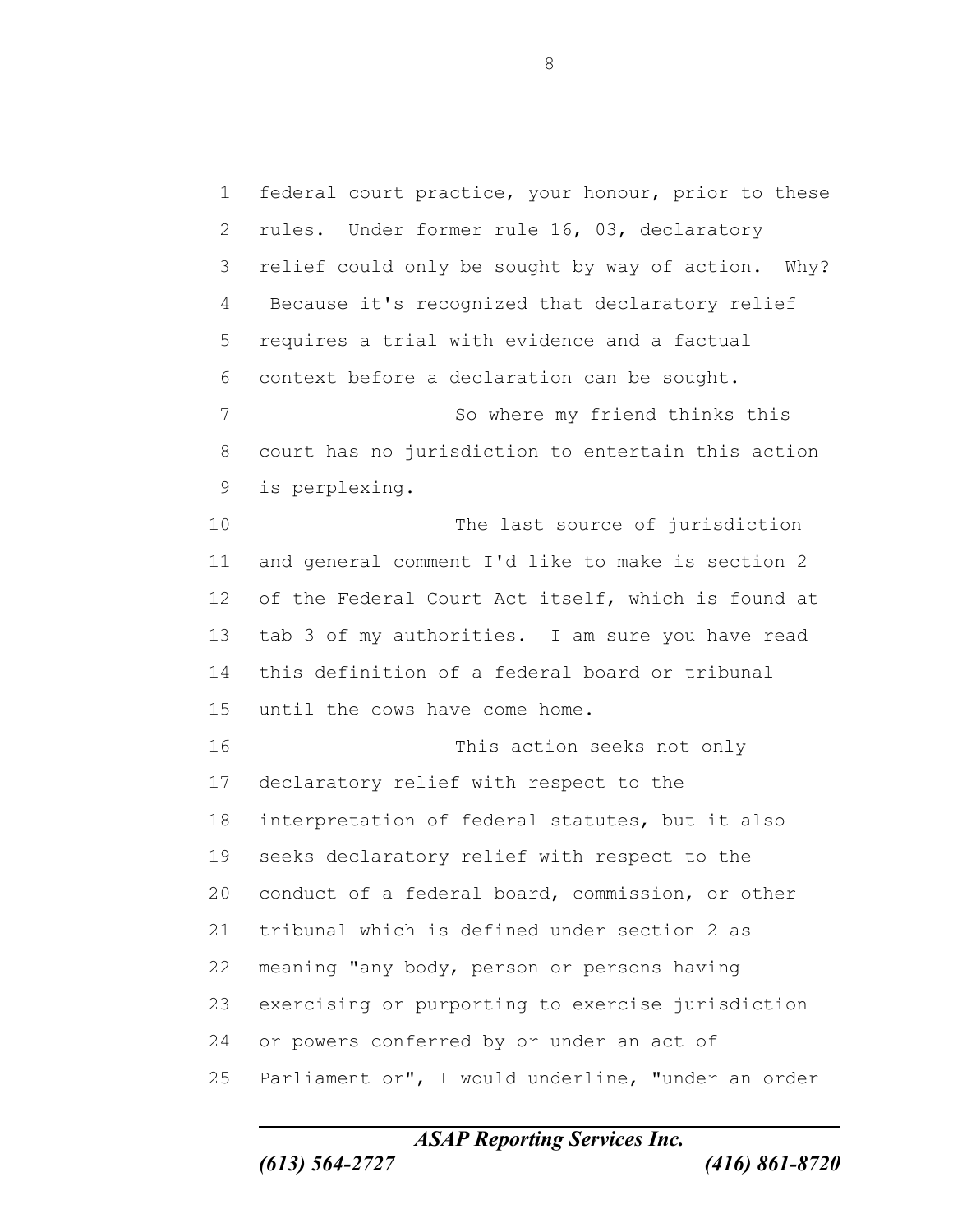made pursuant to the prerogative of the Crown." This court has jurisdiction to review, constitutionally, Crown prerogative. 4 Again, Khadr did that with respect to  $-$  with foreign relations. With those general observations, I will now turn to what I say I would beg you to consider, the underlying constitutional principles that must be reviewed when you are moving to strike an action. You cannot simply by analogy take a lot of the cases my friend has before you which have to do with private actions between private individuals and say Parliament has made a choice. Those don't apply where the Constitution is not engaged or where the Constitution is not invoked. You have to keep that in mind when you are looking at this action. I am going to take you through some of the principles which completely contradict the fanciful assumptions of my friend here as to how our system works or should work. The first line of cases I am going to take you through —— because this claim is for declarations as to the unconstitutional provisions

*ASAP Reporting Services Inc.*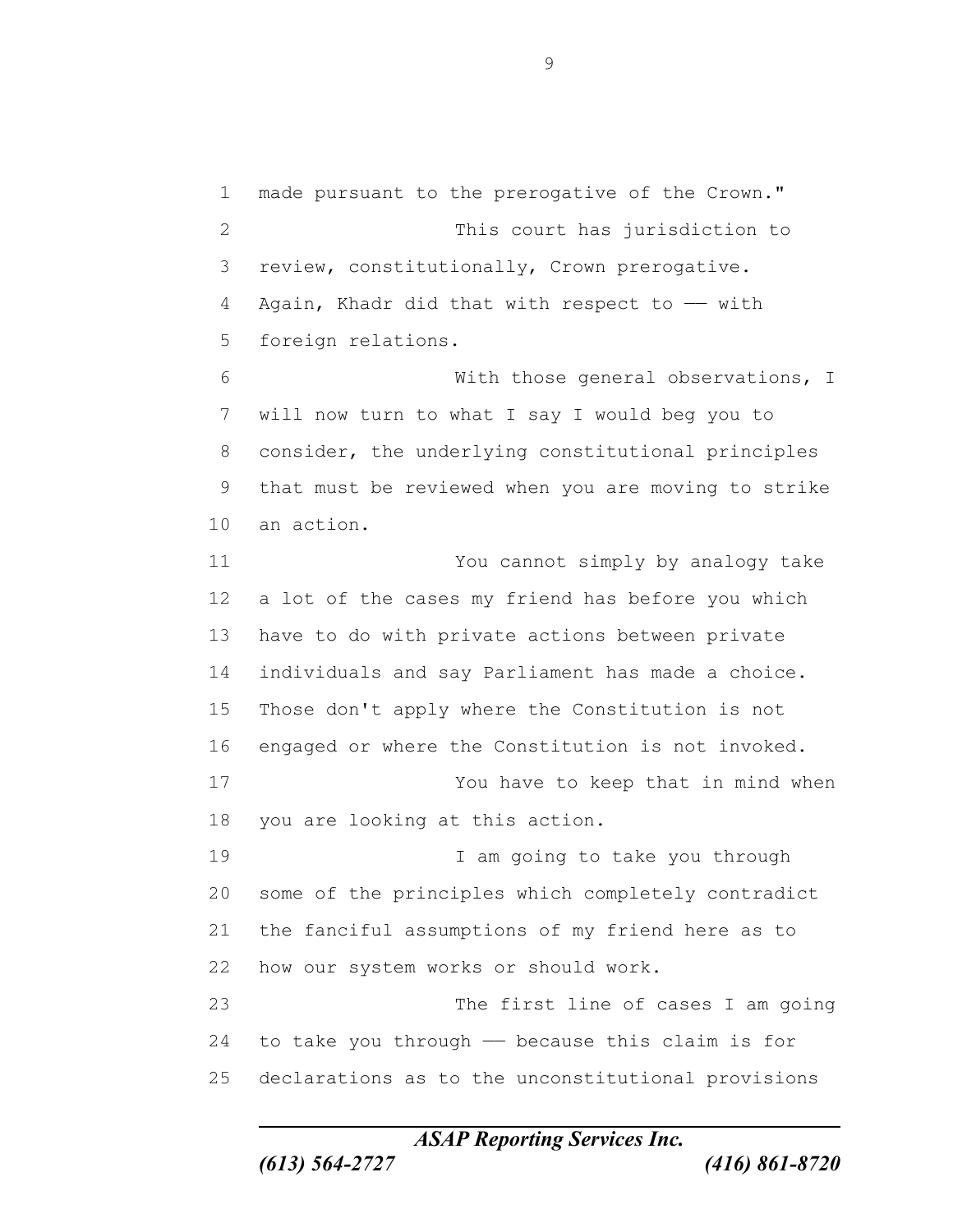and executive action; secondly, the damages arising 2 out of the  $-$  or sought in this claim arise from that unconstitutional executive and state actor action and inaction —— I'm going to first take you through the restraint on Parliament and executive action with respect to the Constitution. The first case I would like to take you through briefly is found in volume 1 of my authorities. Some of the stuff I am going to read you sounds like old law—school stuff, and unfortunately, those not used to constitutional litigation just gloss over it as if it were a 14 sermon from their parish, as it were. But these are very important holdings of the Supreme Court of Canada with respect to where Parliament's ability to legislate stops. Or delegate, for that matter. 18 Tab 6 is the first authority I would like to read. As you have heard from my friend, this is for parliamentarians, this belongs to MPs, and all of this. This is the Nova Scotia Attorney General v. Canada Attorney General case 23 from - pre-Charter, obviously - and this was - — the federal Parliament wanted to delegate certain duties and jurisdiction to the provincial

*ASAP Reporting Services Inc.*

*(613) 564-2727 (416) 861-8720*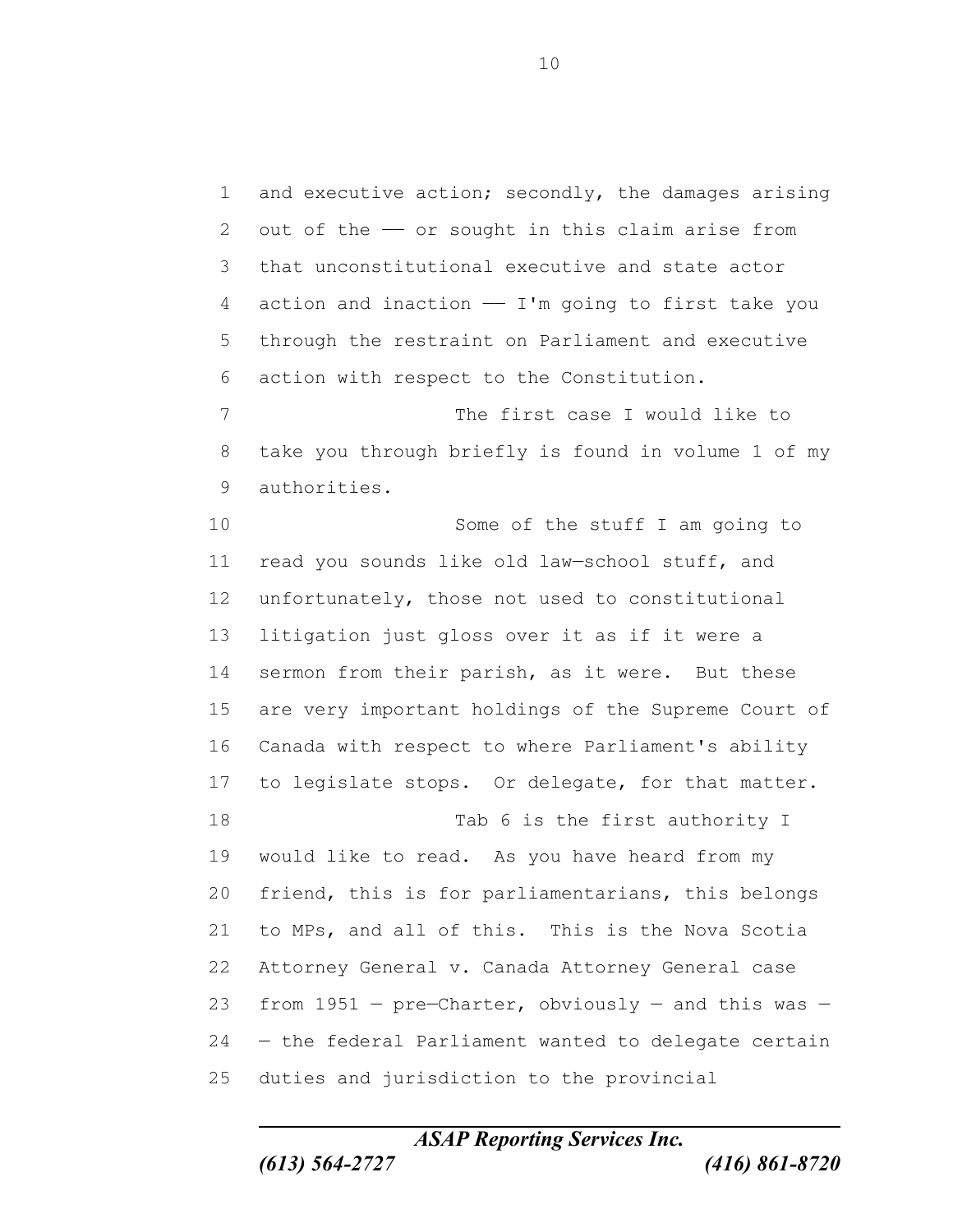governments. You would think this is a matter between governments and between different parliaments, and the citizen has no say. If you turn over the page to page 3, what the Supreme Court of Canada said, and this goes to a lot of my friend's submissions and I have side—barred it, is that: "The Constitution does not belong either to Parliament 11 or to the Leqislatures; it **belongs** to the country and it is there that citizens of the country will find the protection of the rights to which they are entitled. It **is part of that protection** 18 that Parliament cannot (sic) 19 legislate..." And it goes on. So this case is very clear on the fact that neither the federal Parliament nor the provincial parliaments own and keep the Constitution in their back pocket, as it were. It belongs to the citizens, and even on an issue of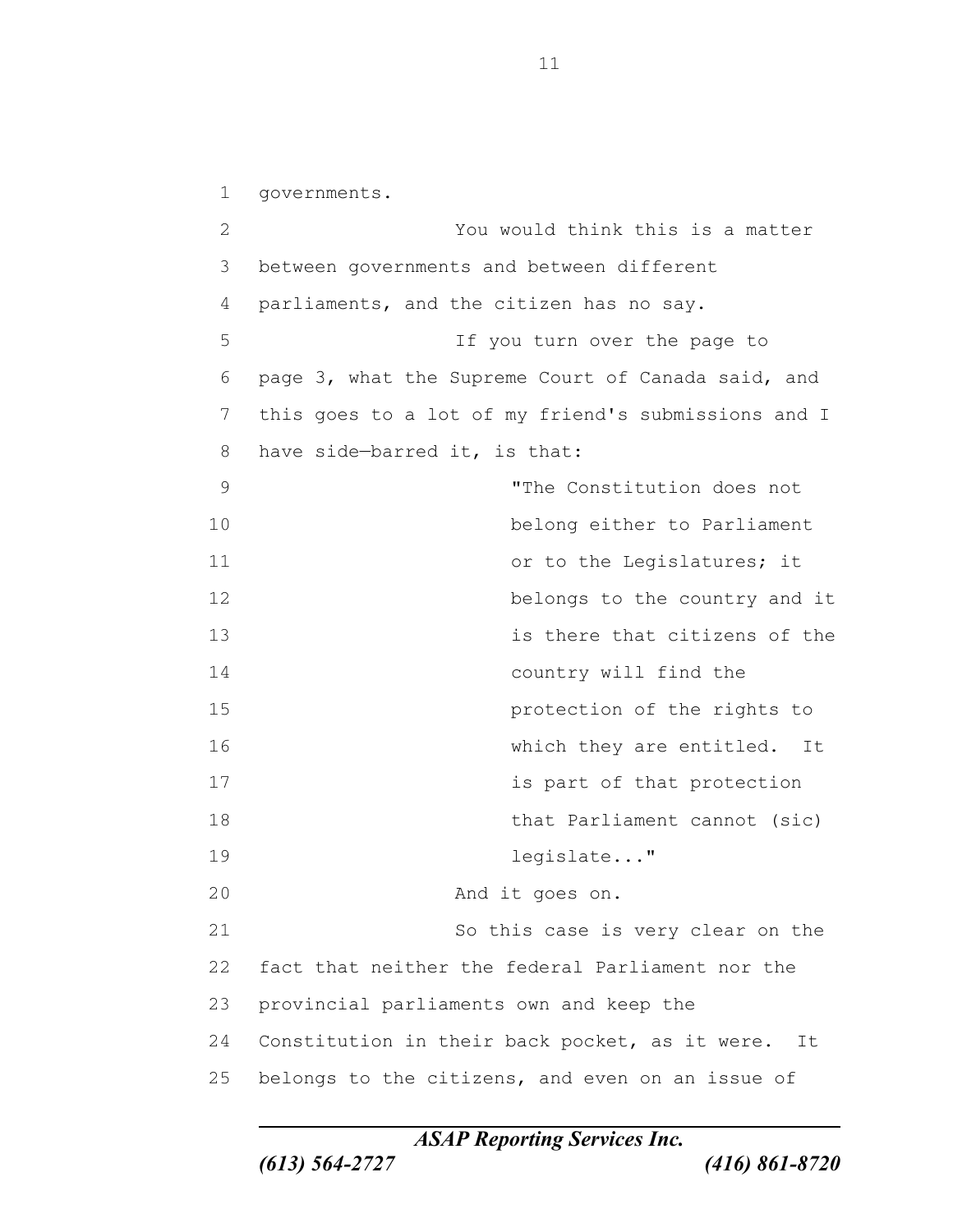division of power, the legislatures' right to legislate and delegate stops with the constitutional framework. I raise that case to pause as well because while my friend may be reading Chaoulli to you, where certain Charter rights are invoked, the Charter is not the be all and end all of the Constitution. Whenever there is a constitutional requirement or imperative invoked, you can replace 10 Charter for that. It's of equal importance, more so according to this case. The second case I would like to refer you to is at the next tab at tab 7, and that 14 the Air Canada and B.C. Attorney General case, 1986. What is important about this case is that even though it was decided post—Charter, the court was not dealing with Charter issues here. There is a fiction running around that is expressed and repeated by a lot of my friends at the DOJ, and some judges, that you cannot mandamus a minister or Crown to do anything and that ministers of the Crown purporting to exert prerogative power can't be mandamused. This case says otherwise.

JUSTICE AALTO: I think I agree

*ASAP Reporting Services Inc.*

*(613) 564-2727 (416) 861-8720*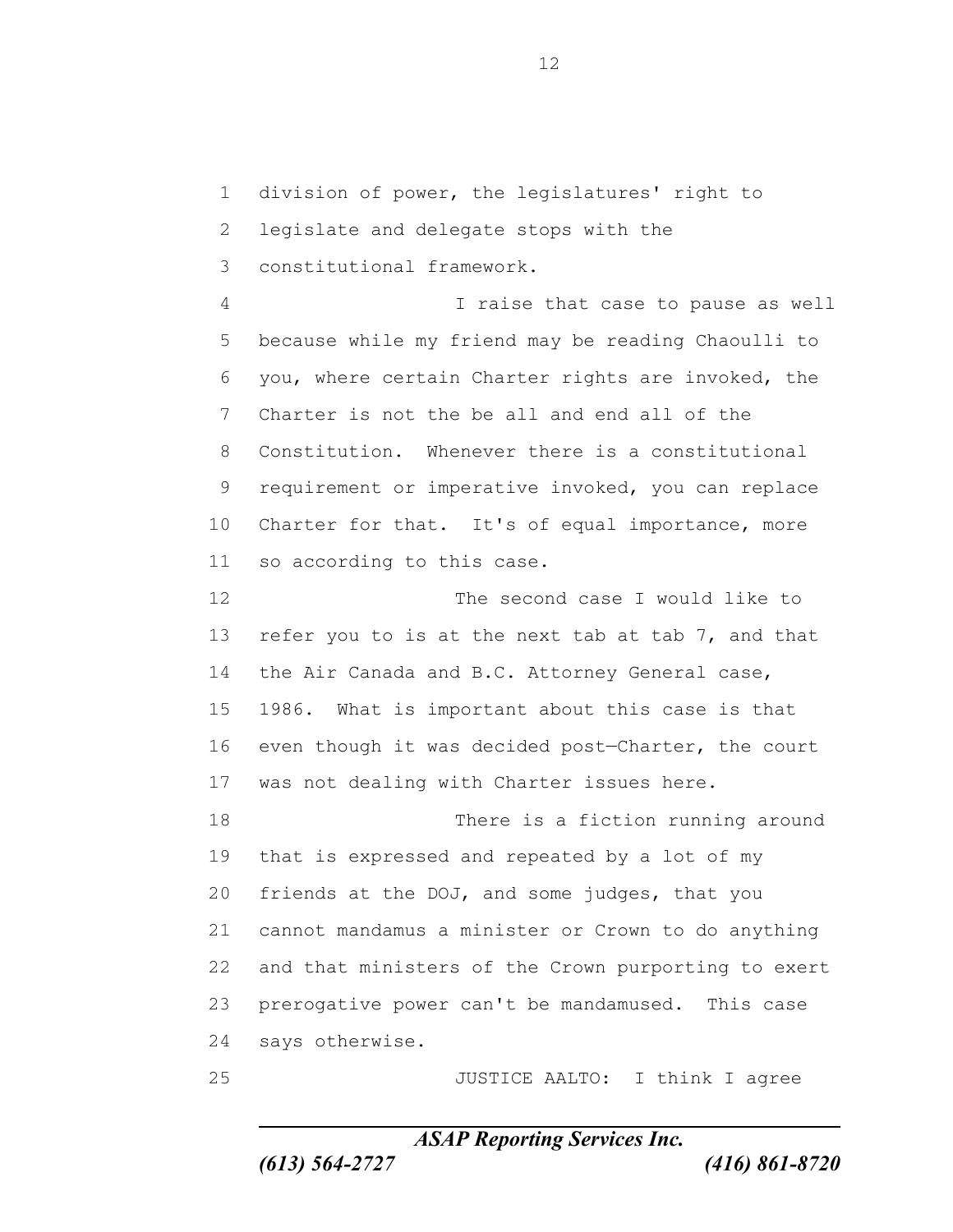with that proposition, Mr. Galati. I can think of several cases in this court the last year or two. MR. GALATI: Right. JUSTICE AALTO: Where exactly that has happened. MR. GALATI: But this was always in the law. It's not a development of the law. 8 This case, if I may, just one brief passage out of it, paragraph 12, this was a case where in B.C. you needed a fiat from the lieutenant—governor to sue the Crown for taxes that were owed because a statute had been declared unconstitutional. The attorney general refused the fiat, advising the lieutenant—governor not to grant 15 it. They took judicial review, and the Supreme Court of Canada said that the attorney general, as the chief legal officer, had the duty to give the correct constitutional advice to the lieutenant— governor and that he was under constitutional duty to accept that correct constitutional advice. 21 At paragraph 12 with the sentence that starts that turns over the page, it states: "All executive powers, whether they derive from statute" ——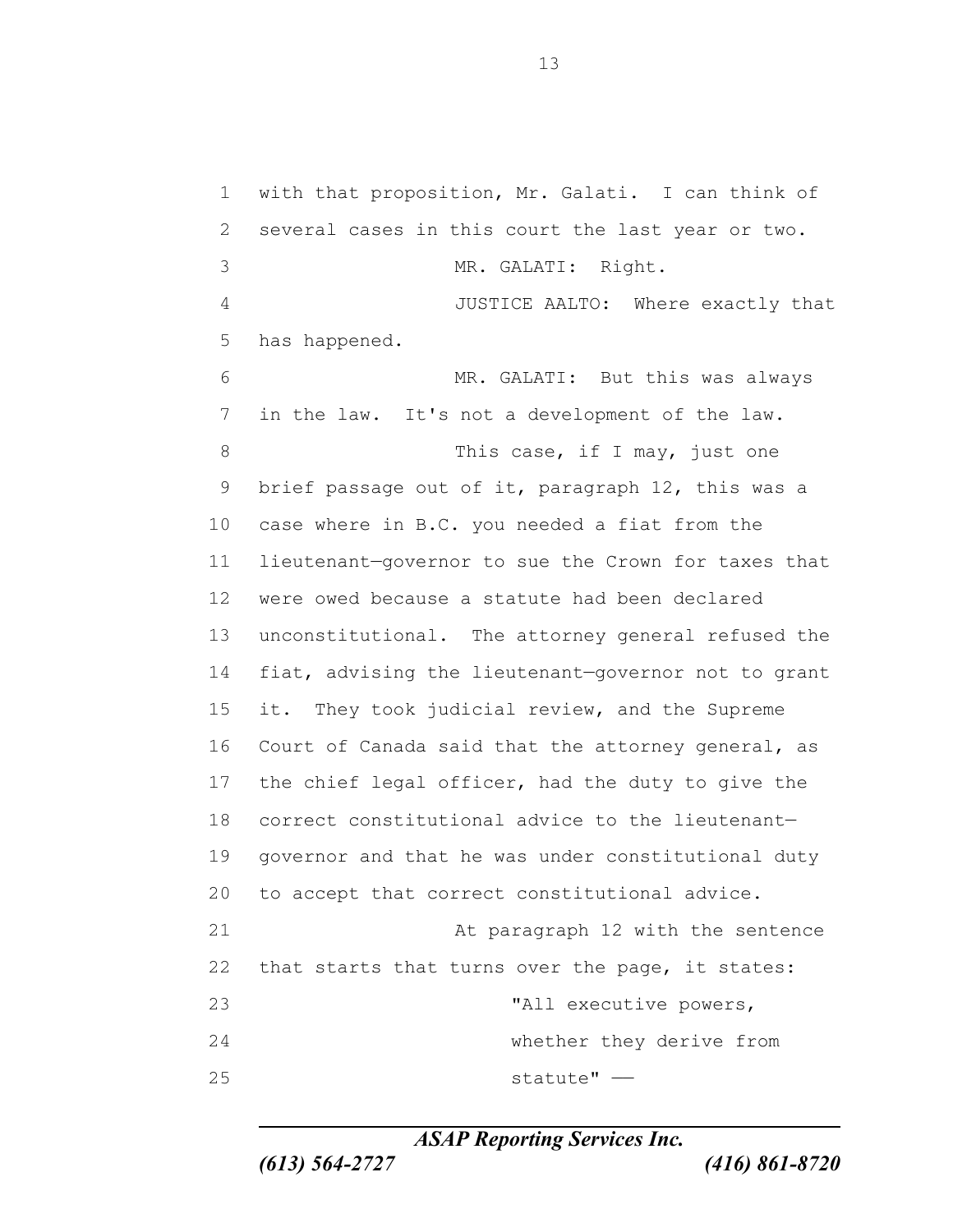1 and I would underline: "Whether they derive from statute, common law or prerogative must be adapted to conform to constitutional imperatives." 7 I highlight paragraph 14 and 19, 21, and 22, for the moment. So we see here that the Supreme Court of Canada, even before the Charter, firmly put its foot down and said wait, both with respect 12 to Parliamentary supremacy, so-called, and with respect to Crown prerogative of the minister, the buck always stops at the Constitution. If there are constitutional claims made, it is not an answer to say defer to Parliament. It is not an answer to say the minister is invoking prerogative. That 18 does not wash  $-$  I'm sorry, that does not wash in terms of the constitutional imperatives and requirements. The next case post—Charter I would refer your honour to is the Quebec secession reference, which is at tab 8 of my authorities. As you recall, the Quebec secession reference set out four non—exhaustive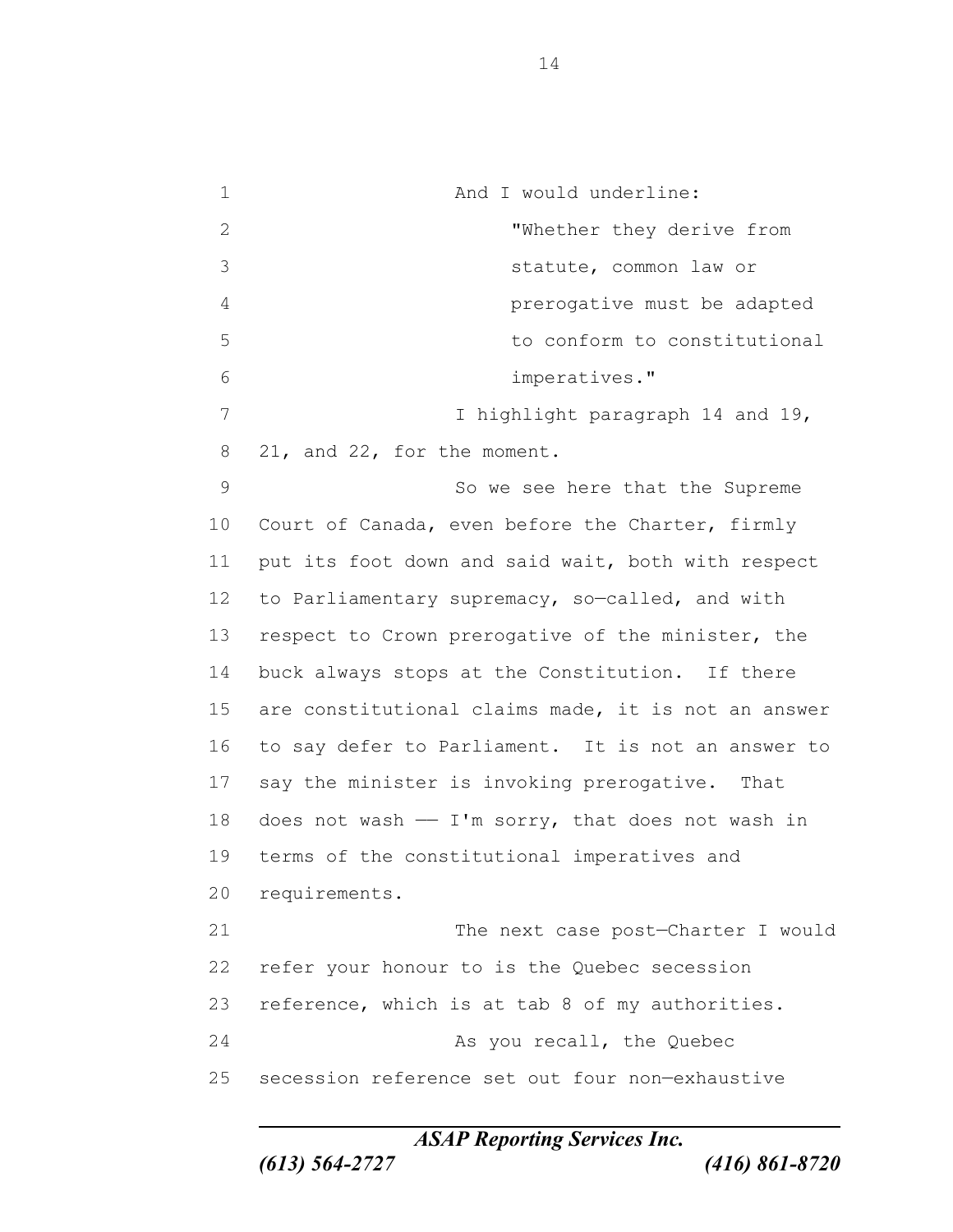pillars of our constitutional framework. Two of them are the rule of law and constitutionalism. 3 I direct you first to page 23, paragraphs 70 and 71 of that case. 5 The Supreme Court of Canada, starting paragraph 70, in discussing the underlying constitutional pillars of constitutionalism and rule of law which even the Parliament cannot breach, states at paragraph 70: "The principles of constitutionalism and the rule of law lie at the root 13 of our system of government. The rule of law, as observed 15 in Roncarelli, is a fundamental postulate of ——" 17 JUSTICE AALTO: Mr. Hajacek was talking about law school. The very first case I ever read was Roncarelli and Duplessis. MR. GALATI: There you go. One of my favourites. 22 JUSTICE AALTO: Fundamental constitutional principle. MR. GALATI: That is carried forward, your honour, right through the Charter and

*ASAP Reporting Services Inc.*

*(613) 564-2727 (416) 861-8720*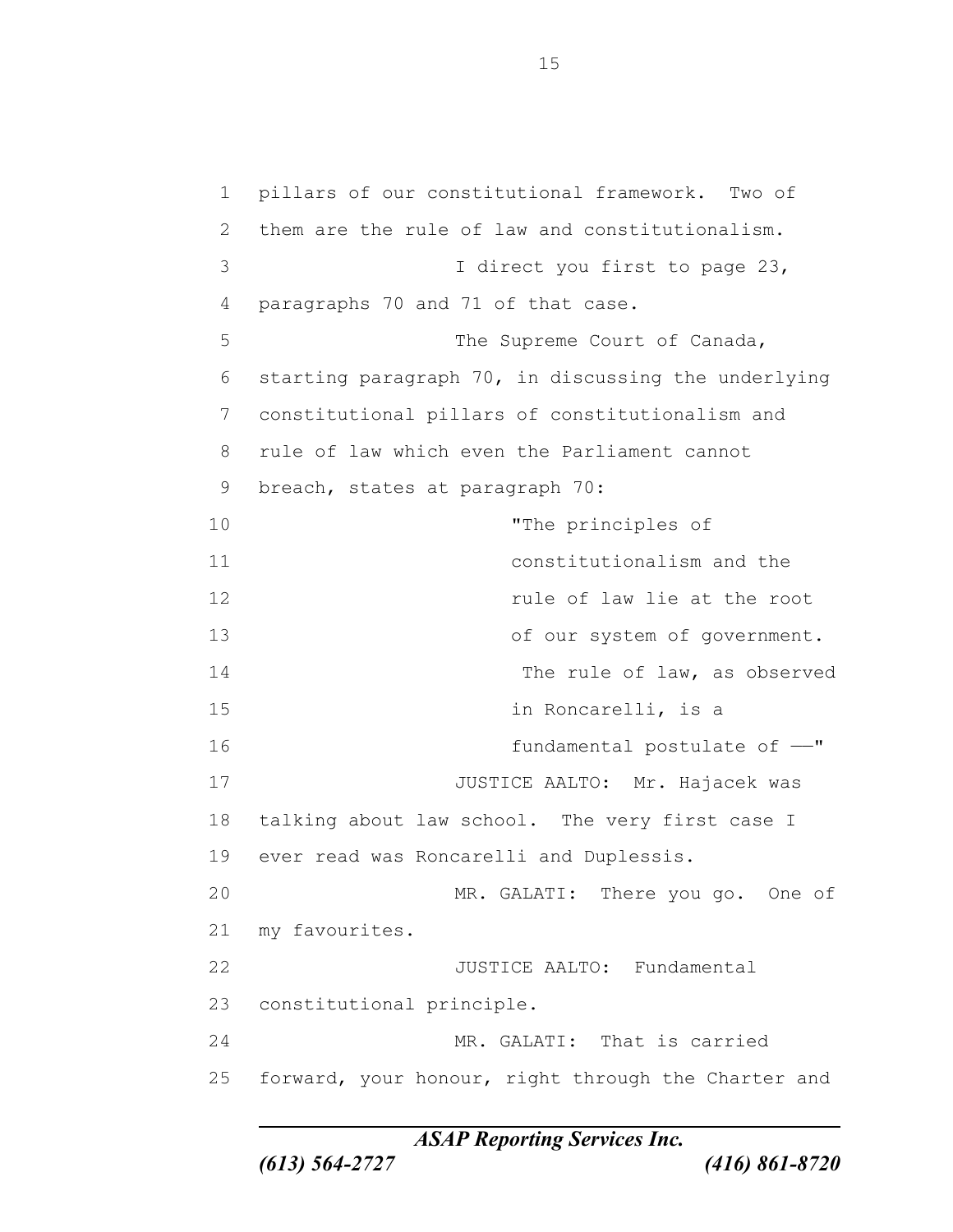post—Charter. At the last three sentences of that paragraph: "At its most basic level, the rule of law vouchsafes to the citizens and residents of a stable, predictable and ordered society in which to 8 and 10 conduct their affairs." Then at paragraph 71, third line from the top: **The Conditionary Secondly we explained..."**  They are referring to the Manitoba Language Reference. 13 T...that the rule of law requires the creation and maintenance of an actual order of positive laws which preserves and embodies the more general principles of normative order..." 20 And that it regulates the relationship between the state and the individual, and that must be regulated by law. 23 Taken together, these three considerations make up a principle of profound

*ASAP Reporting Services Inc.*

*(613) 564-2727 (416) 861-8720*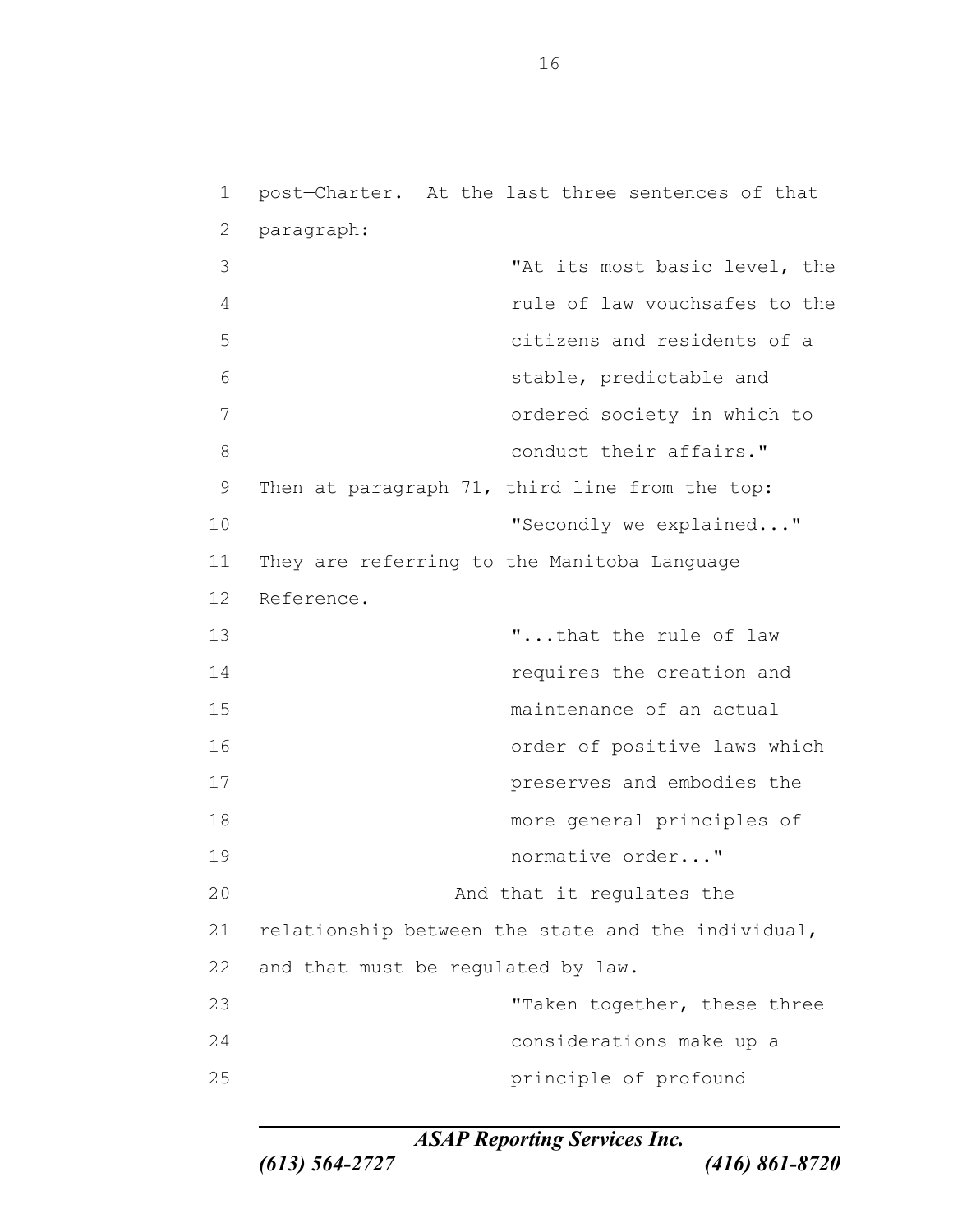constitutional and political significance." Then at paragraph 73 and 74 the Supreme Court makes the —— I'm sorry, before I get there, the Supreme Court at paragraph 72 states in the middle of the paragraph: "This court has noted on **8** Several occasions that with the adoption of the 10 Charter..." and the Constitution Act, 1982, I would add, your honour, "...the Canadian system of government was transformed to a significant extent from a 16 system of parliamentary supremacy to one of 18 constitutional supremacy." Which addresses a lot of my friend's arguments that Parliament is master of its own house unless  $-$  unless there's a constitutional issue at play. And I will get to the budgetary process later. **It's the Constitution that is** supreme, not Parliament.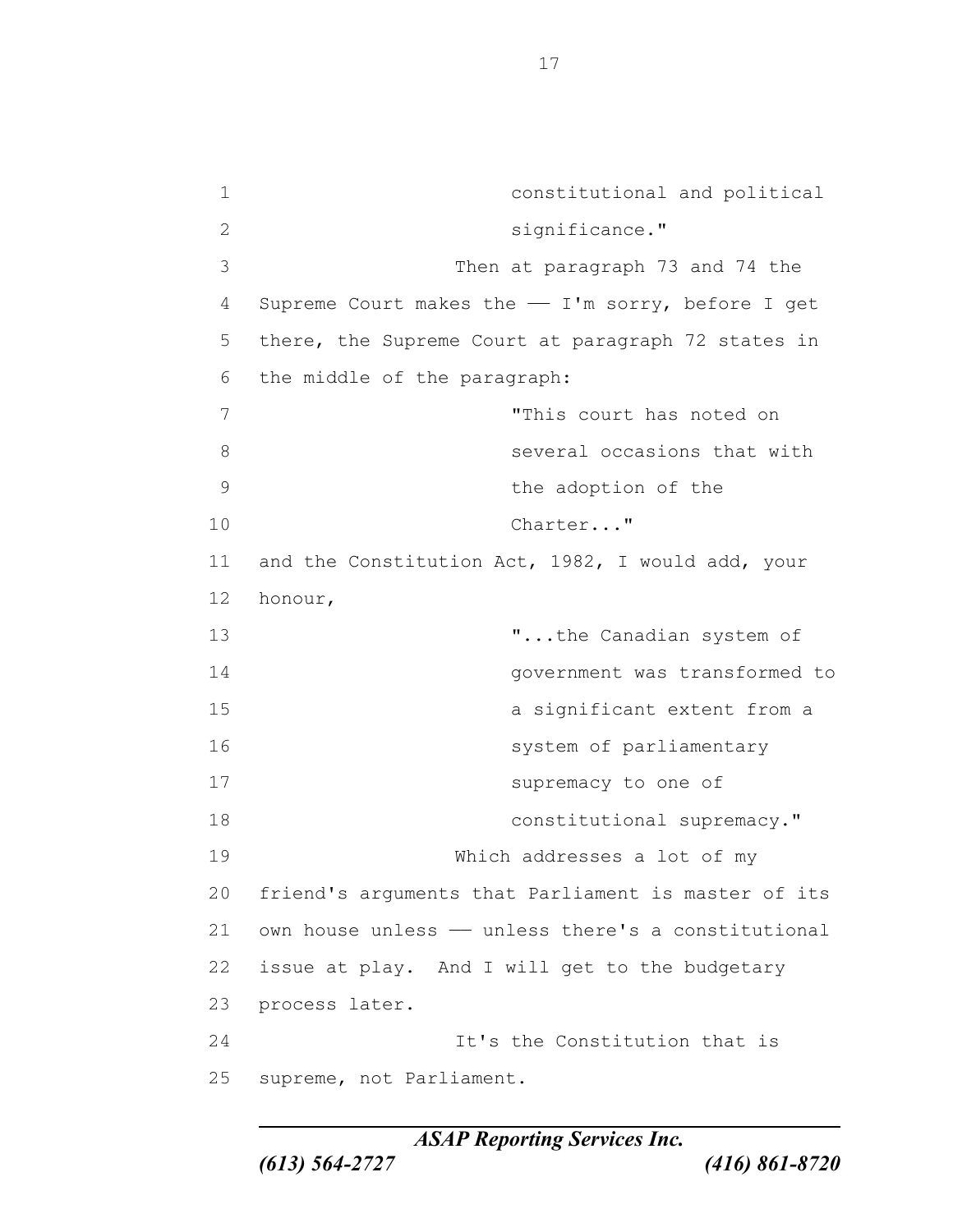Then at paragraphs 73 and 74 the Supreme Court in the Quebec secession reference 3 makes the point that democracy  $-$  as one of the four pillars, as you'll recall, of constitutionalism, the rule of law, democracy, 6 federalism, and respect for minorities  $- I'm$  sorry, they enunciated five pillars — democracy does not end with majority rule in Parliament. That is what the Constitution is there to temper and what the courts are there to adjudicate. They say that democracy does not end with majority rule. Parliament just can't do what it wants. There are constitutional constraints, even 14 though they have been elected, to what it can or cannot do. 16 JUSTICE AALTO: Mm-hmm. 17 MR. GALATI: And in fact at pages 24 and 25 they make the point that constitutional rule overrides majority rule. I have taken you through some general principles on the restraint of Parliament and the executive in terms of their actions. I now want to take you through some constitutional principles on Parliament's restraint and executives' restraint when they don't take action,

*ASAP Reporting Services Inc.*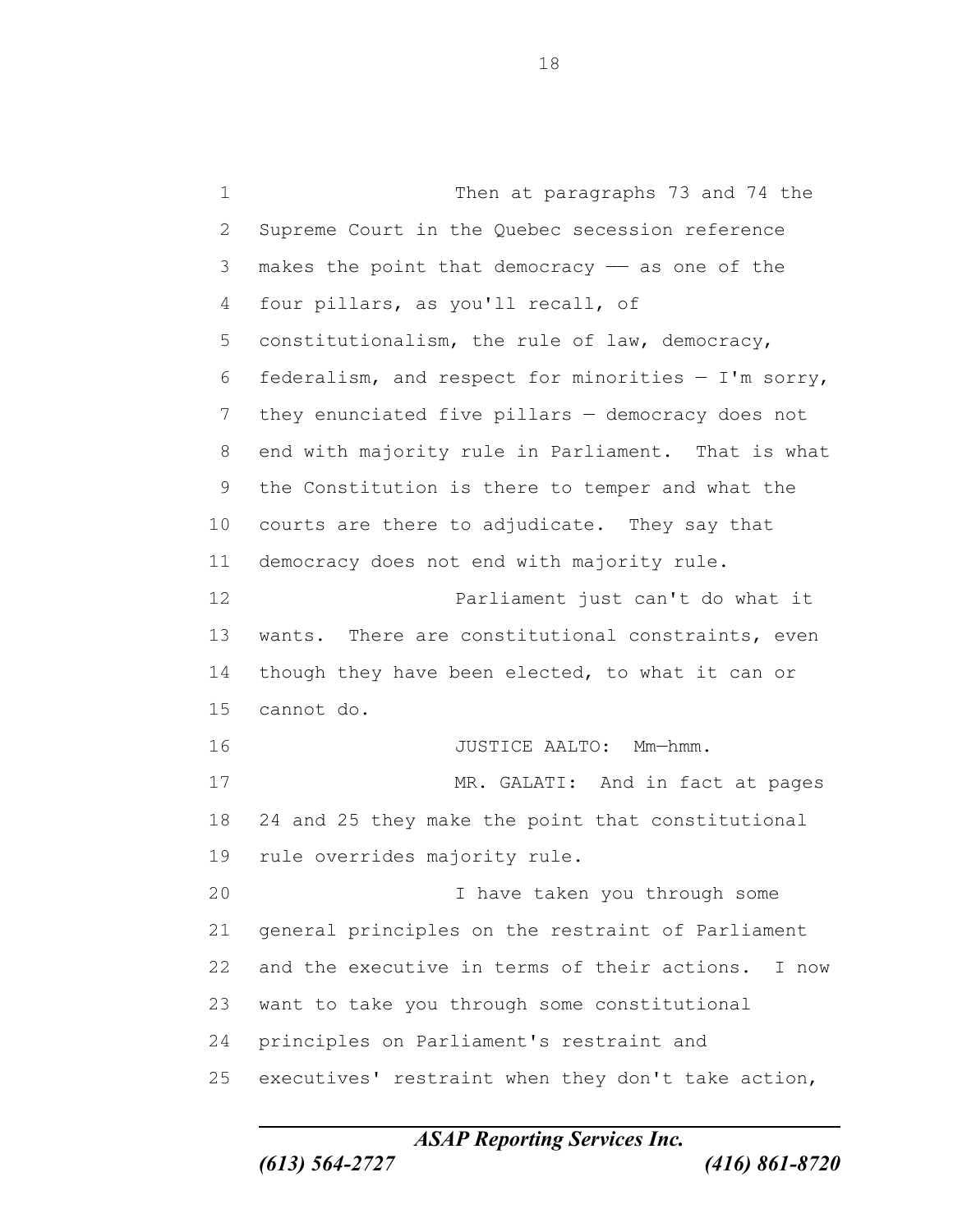which is equally offensive under our constitutional framework.

3 The first case, of course, where they enunciated this is the Vriend decision, which is found at tab 10 of my book of authorities, pages 23 and 24 of that decision.

7 It's the heading that starts with "Application of the Charter", "application of the 9 Charter to a Legislative Omission."

 The Crown in that case had argued that the Constitution can't apply to omissions, only overt acts by the Parliament or by the executive. The Supreme Court rejected that argument. I am not going to take you through the whole thing, but I will take you to the summary found at paragraph 56 where the court says: 17 The suggested that this suggested that this appeal represents a contest between the power of the democratically elected legislatures to pass the laws 22 they see fit and the power of the courts to disallow those laws or to dictate that

*ASAP Reporting Services Inc.*

certain matters be included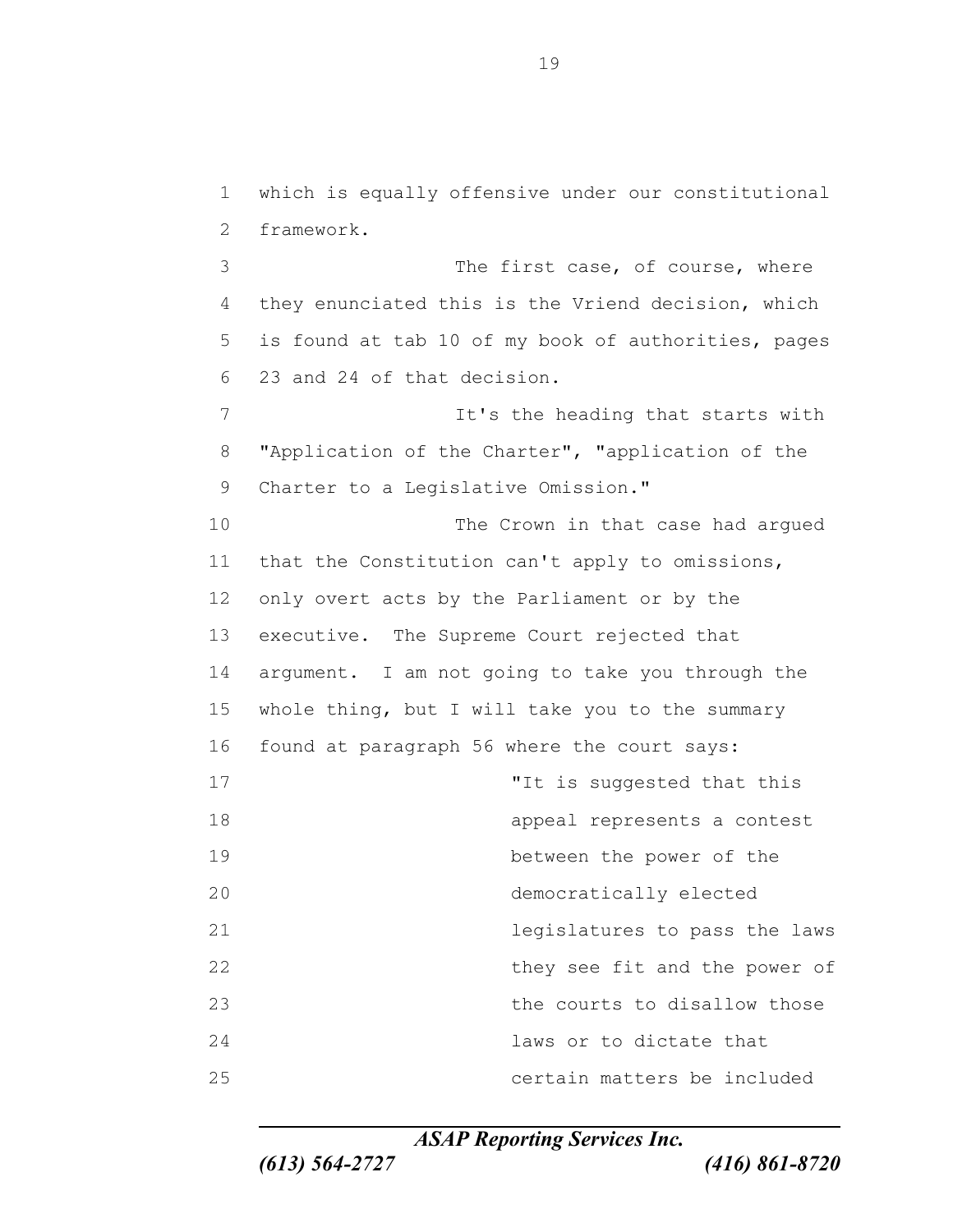in those laws. To put the issue in this way is misleading and erroneous. Quite simply, it is not the courts which limit the legislatures, rather it is the Constitution which must 8 be interpreted by the courts that limits the legislatures." 11 Now here we are talking about legislative inaction. 13 JUSTICE AALTO: If I am understanding, part of the Crown's position is that the inaction that is alleged in the statement of claim relates to certain provisions of the bank act 17 and those provisions are not mandatory provisions; they are permissive provisions, that the Bank of Canada may do this, this, or the other. MR. GALATI: Right. 21 JUSTICE AALTO: It does not say the Bank of Canada shall do this, that, or the other. 24 MR. GALATI: I will get to  $-$ 25 JUSTICE AALTO: And what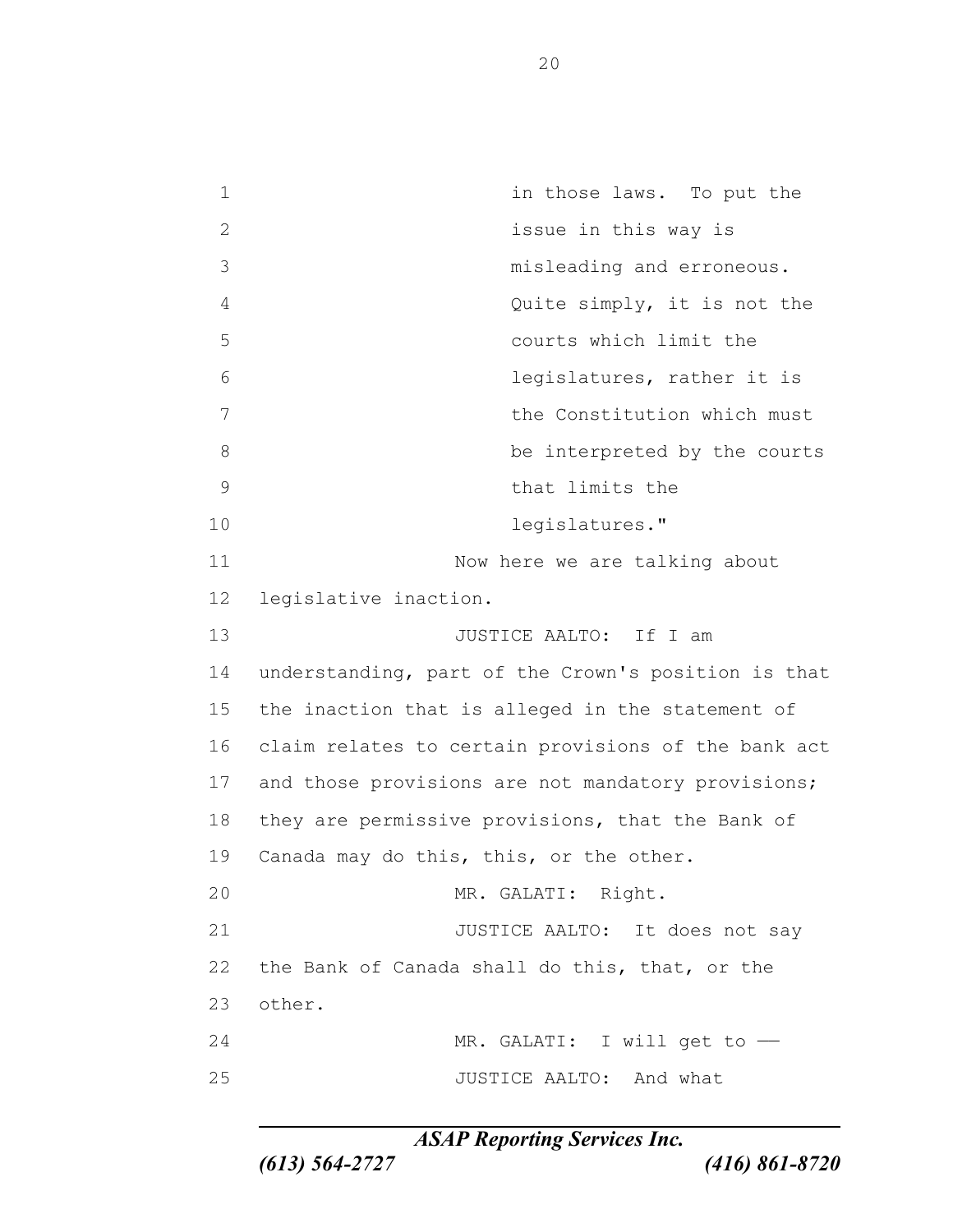subjective analysis does one have to go through to decide whether or not it's appropriate to enforce those, or objective analysis. MR. GALATI: I will get to that in two seconds, after I finish with Khadr. JUSTICE AALTO: Okay. 7 MR. GALATI: Thank you. I will skip ahead to answer your question because it is fresh on your mind. If you look at the Khadr case at tab 71, as you noted already, the Supreme Court of Canada mandamused, or made an order against the minister of foreign affairs with respect to the minister's prerogative over foreign affairs. 14 JUSTICE AALTO: Mm-hmm. MR. GALATI: And why? Because the minister failed to act. It's not that he did anything against Mr. Khadr; the minister simply 18 refused to act. And so, flowing from Vriend, where a legislature refuses to include once there is a scheme in place, that can lead to constitutional violations. But ministers of the Crown are state actors, can also breach the Constitution by refusing to act. That goes up as far and as high as the ultimate discretion any minister can exercise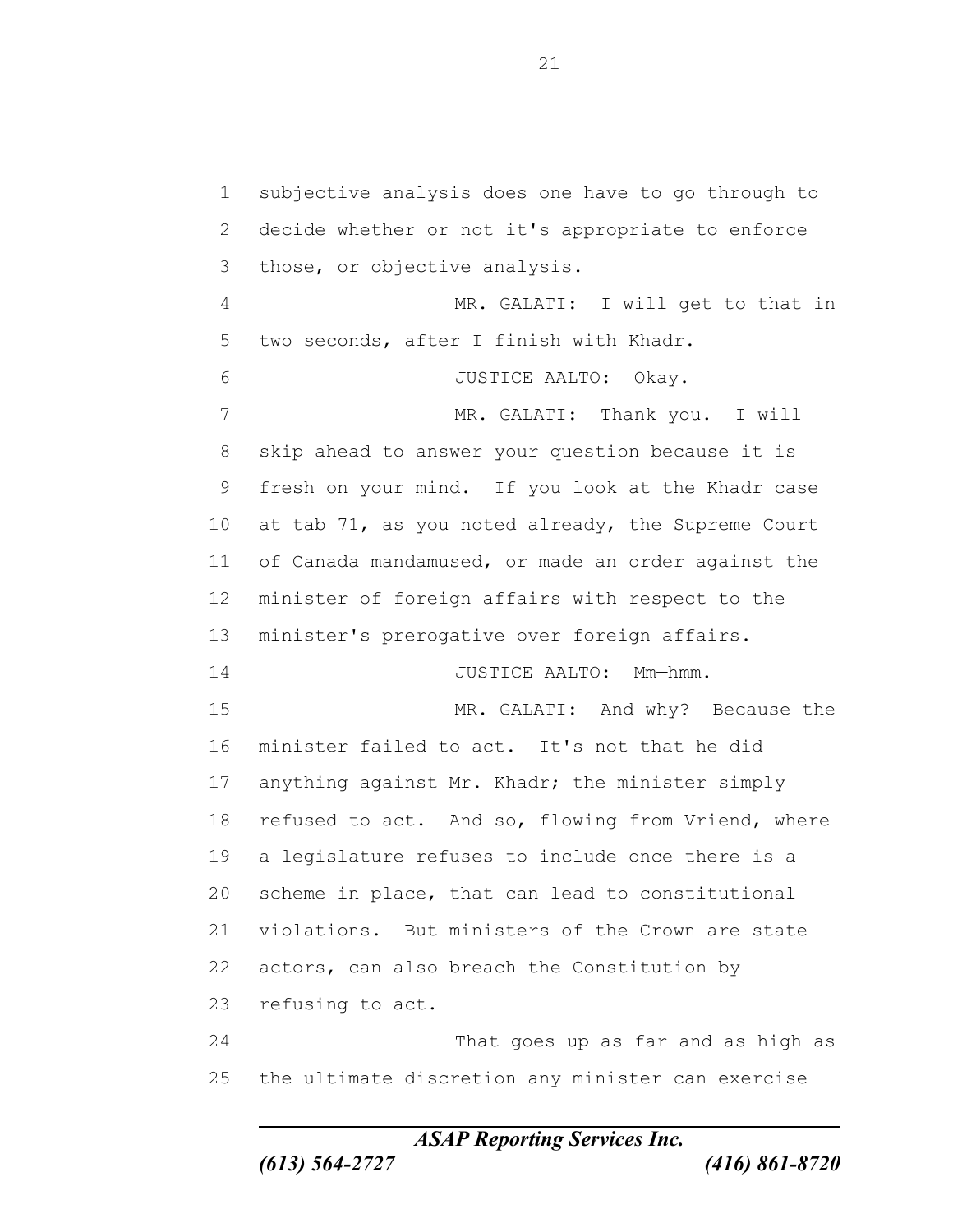over a prerogative. There is no higher discretion known in our law. Yet the court in Khadr said twice you haven't acted and this has caused a constitutional breach. Let me quickly address the "may" versus "shall" issue, before I get back to the general discussion. Why don't we turn up the Bank of Canada Act. JUSTICE AALTO: Give me a sec while I finish my note on this point, Mr. Galati. All right; the bank act? MR. GALATI: Yes, let me address the "may" versus "shall" argument. Let's first turn to section —— I need your honour to understand that under section 17 of the Bank of Canada Act, the minister of finance is the holder of all shares, capital shares of the bank on behalf of Her Majesty. He is the sole shareholder for Her 19 Majesty the Queen, which really, in real terms, means he is the sole shareholder under the statute to the people of Canada, so it's not as if he is some nominal minister here. Under 17, he is the sole shareholder. Under section 14, which is equally important, of the Bank of Canada Act, the minister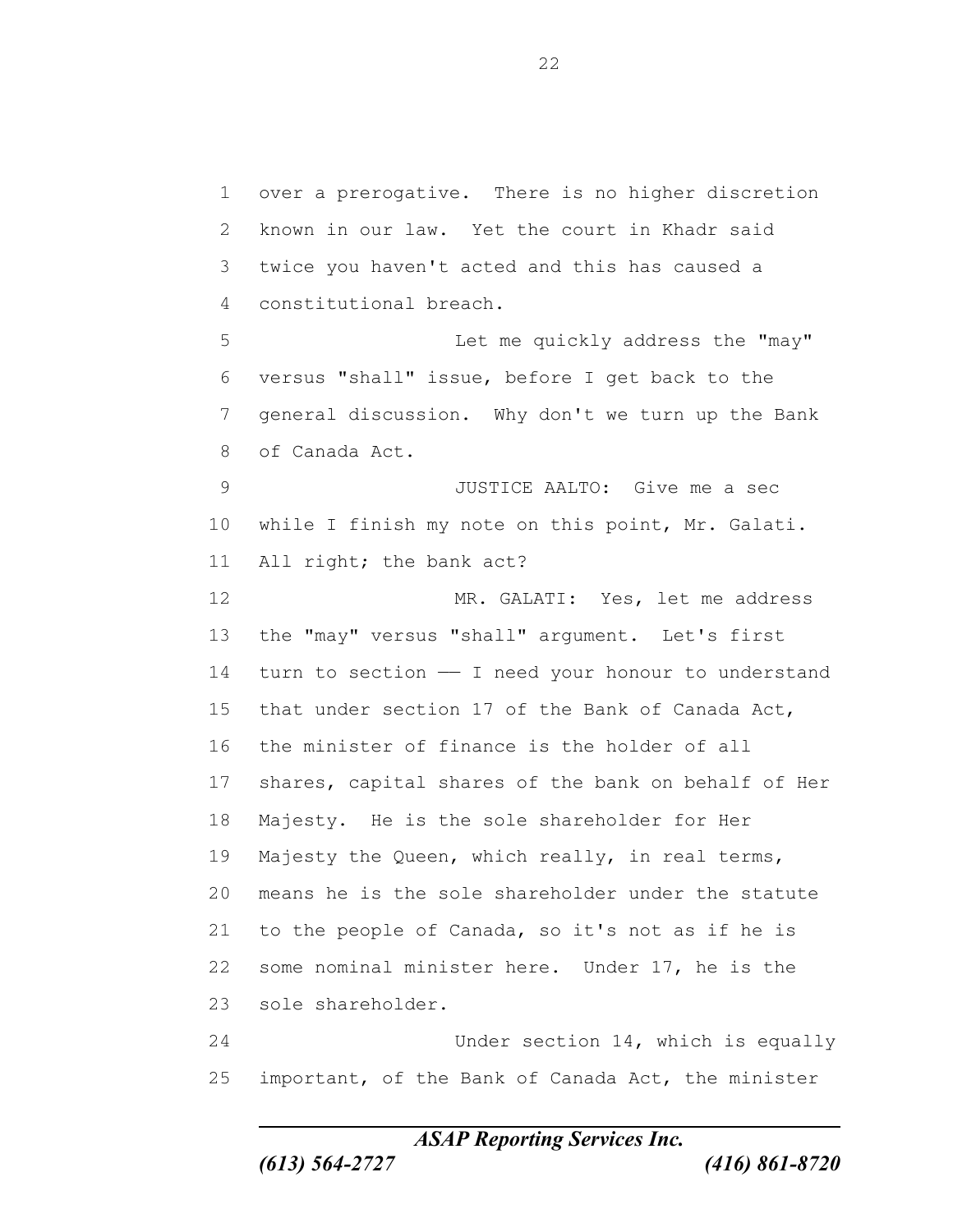of finance, contrary to popular myth out there, has the final say. He can direct the governor of the bank to do anything. The minister is in charge. 4 Although he doesn't tend to engage in the day-to- day operations, statutorily, the minister incarnate —— JUSTICE AALTO: We are back to the Diefenbaker—Coyne affair. 9 MR. GALATI: That may be nice political intrigue, but it doesn't define the statute. The statue makes it clear. And I just noticed Mr. Coyne, may he rest in peace, only passed away a few months ago at 102. JUSTICE AALTO: Yes. MR. GALATI: However, that doesn't – that whole affair, as intriguing as it was, doesn't dictate the statutory framework. Under 14, the minister is in charge. Let's go to section 18 where my friend says it's permissive rather than mandatory. As your honour knows, probably, from hearing submissions ad nauseam on the word "may", "may" can be interpreted in three separate ways. The first meaning of "may" is complete discretion in the hands of the decision—maker, subject of course to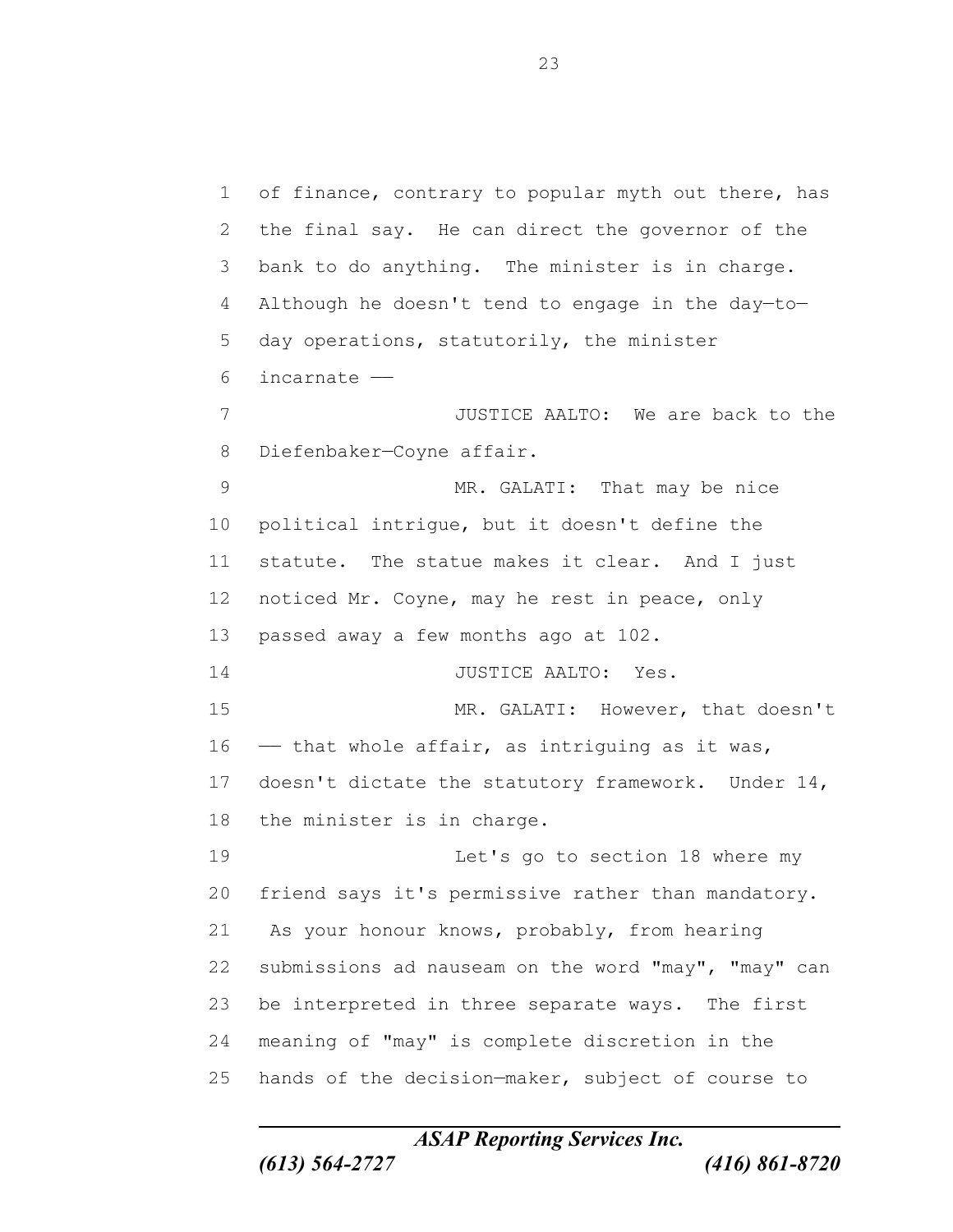the doctrine of reasonableness under Baker, which I argued at the Supreme Court. The second meaning of "may" is that the body has a power to do what it does, but doesn't necessarily have the discretion. When they say "the bank may," it is conferring an authority, a power on the bank. 8 The third meaning of "may" is when that authority is statutorily set out, there is argument that when the preconditions are set out 11 for exercising that authority, it turns into a "shall." If you look at section 18 of the Bank of Canada Act, and the heading tells it all: "Business and powers of the bank." It says "The bank may," blah, blah, blah. **Is that "may"** an unfettered discretion? By terms of statutory framework, your honour, if the minister of finance is in charge, how can it be an unfettered discretion? It has to be an authority or power. The minister is in charge. The minister is the shareholder of the bank under 17, and the minister is the boss under section 14 and can issue a directive to the bank governor.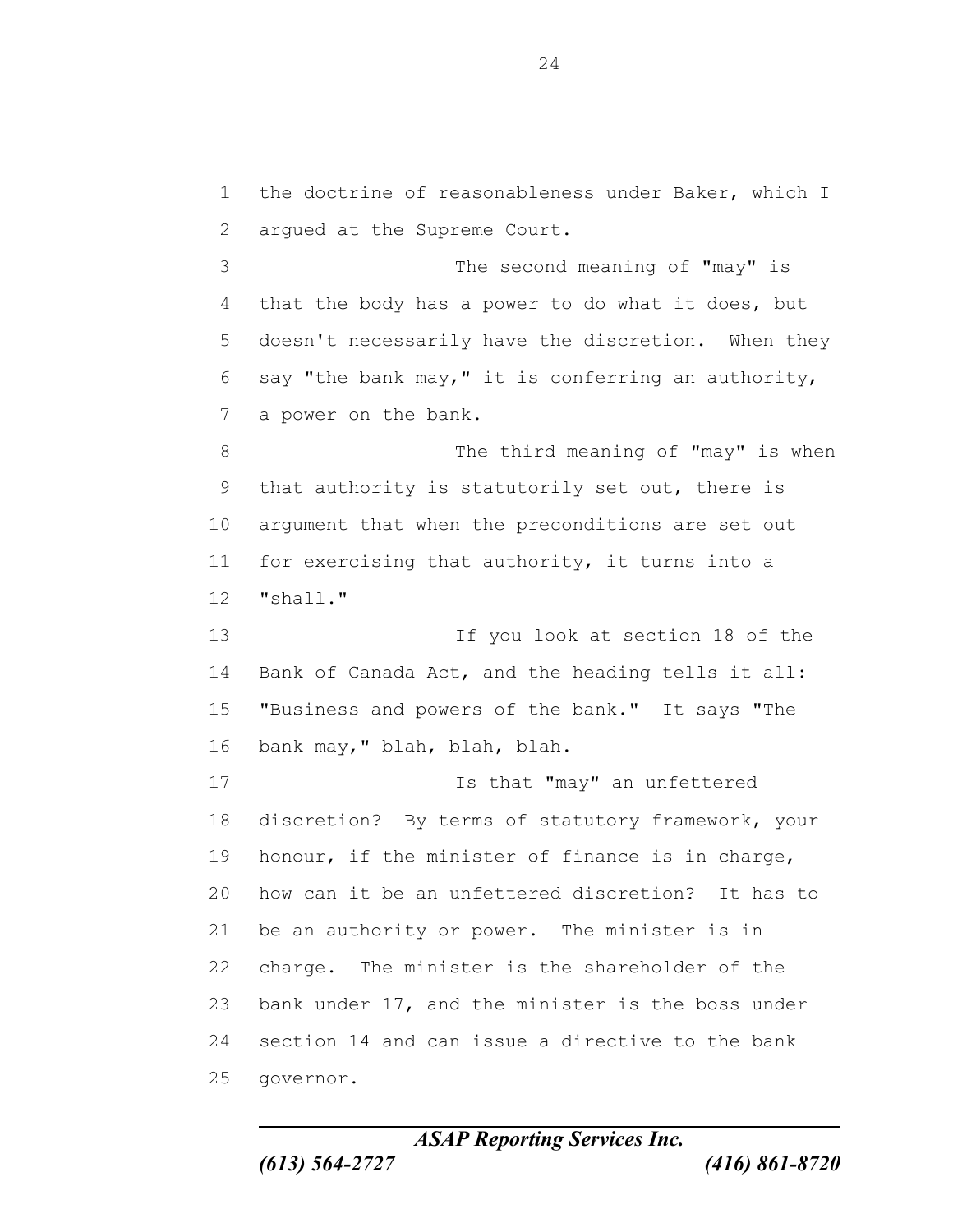So how can the "may" on the first argument under section 18 be anything but a power or authority? Not a discretion.

 Now, on the issue of whether or not that authority turns into a "shall", I can refer your honour to tab 28 of my authorities, which is a tax case, the Bitumar case from this court, the Federal Court. At tab 28, pages 8 and 9 of that decision, you have this court adopting the House of Lords and the Bishop of Oxford case, where 11 this court has said, "as a general rule"  $-$  if you see the second paragraph that is side—barred, your honour:

 "It's a general rule the word 'may' in a statutory provision is usually regarded as permissive and is not 18 and 18 given a mandatory connotation unless the context clearly indicates a contrary intention. Permissive words 22 may be construed as creating a duty where they confer a power." I submit that section 18 confers a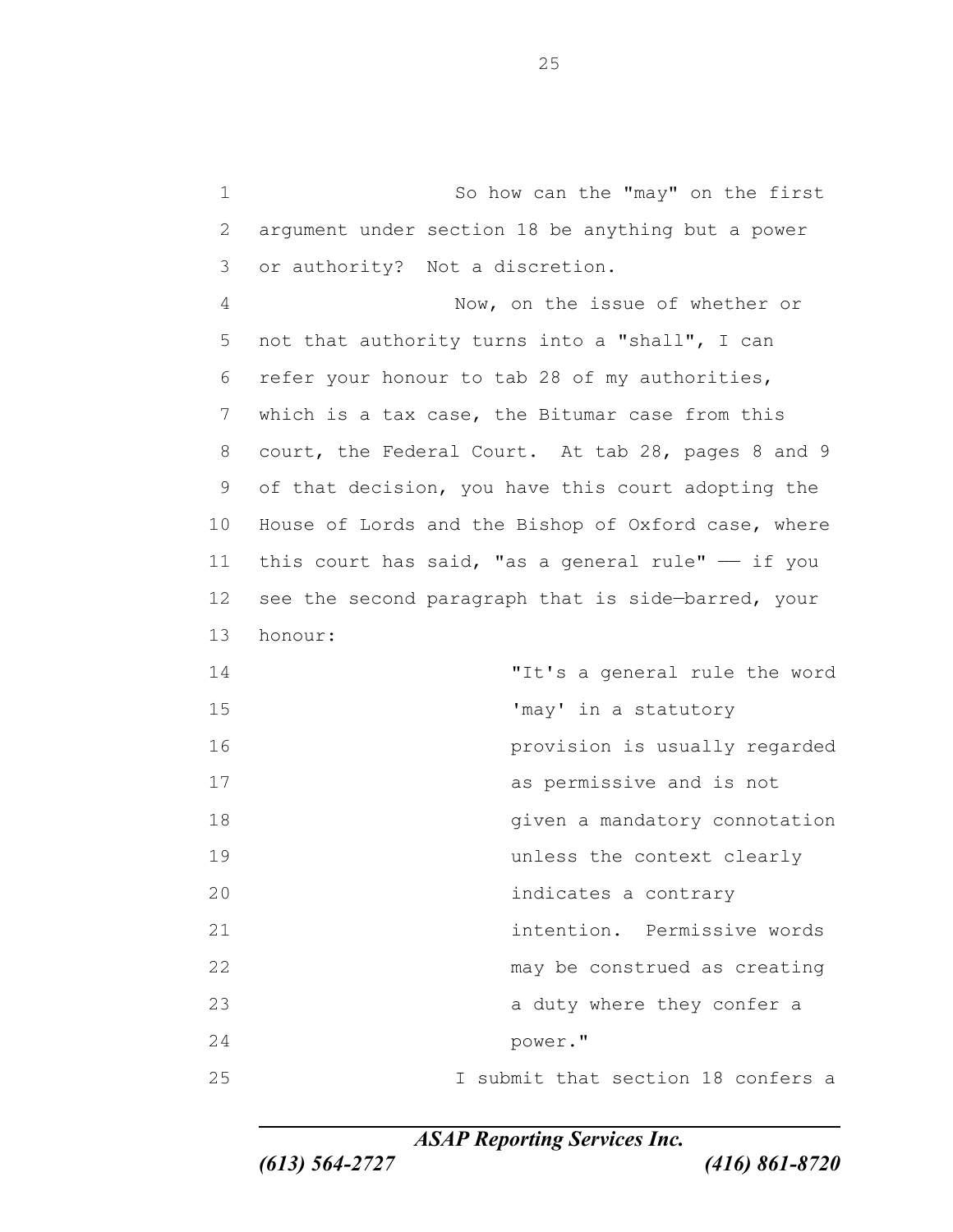power, for the reasons I just outlined. "The exercise of which is necessary to effectuate a legal right." My clients say the exercising of that power must be effected to effectuate their constitutional rights in various forms. 8 The question whether words prima facie discretionary are intended to make the exercise of a power imperative in all cases must be solved from the context of the particular provisions and general scope and objects of the enactment conferring power." 17 Now, if I am thinking what you are thinking, you are saying how does that help me on a motion to strike? The answer to that is: When do we decide this issue of statutory interpretation? On a motion to strike? Clearly the answer is no. It's left best to the trial judge. 23 And that doesn't come from me, it comes from the Supreme Court of Canada. If your 25 honour turns to tab  $4 - I'm$  sorry, I think it's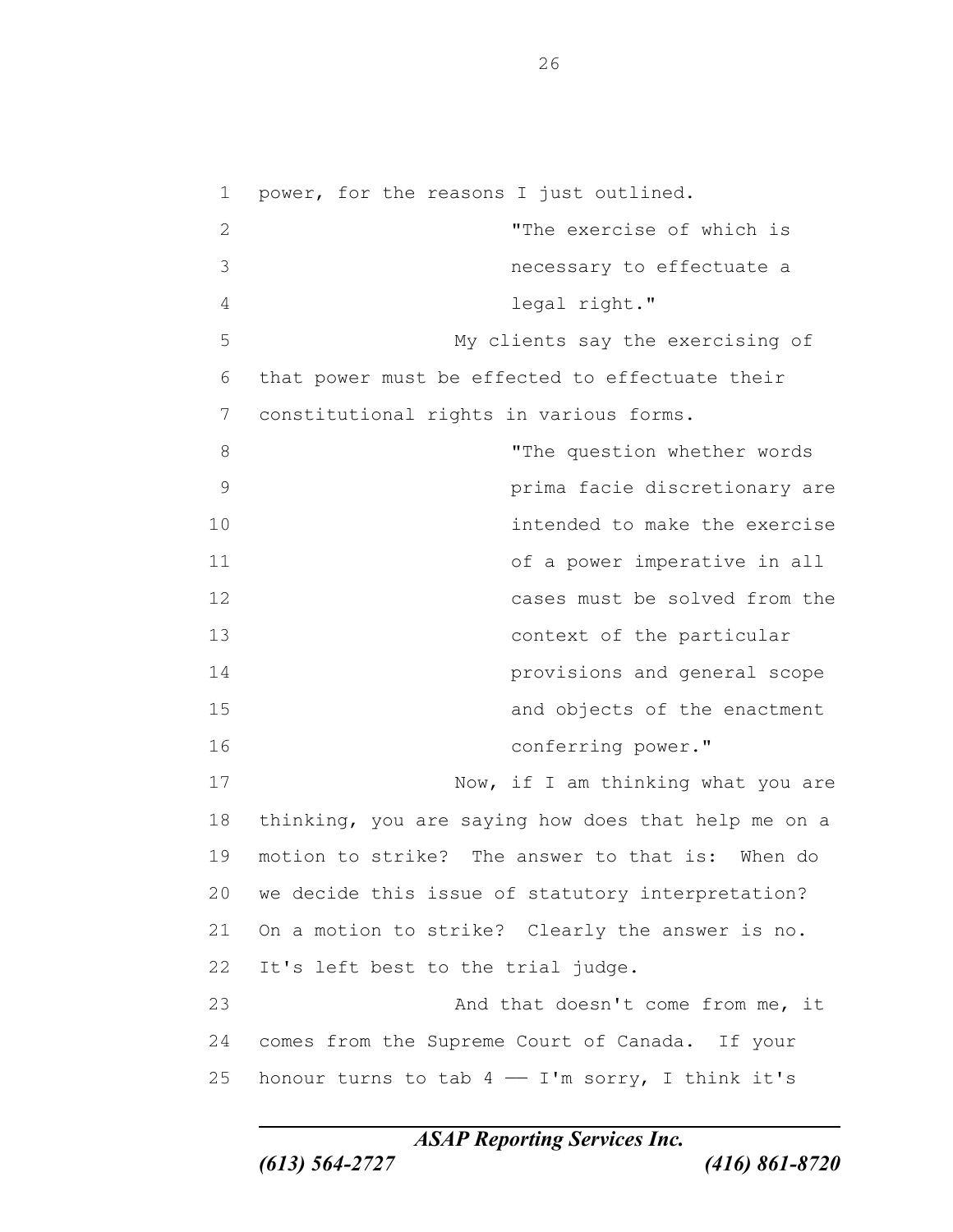tab 15. Yes, tab 15 of my book of authorities. Very short decision, but very weighty and very on point to the issue before us. It's the Dumont case versus the Attorney General, where the plaintiffs or applicants were seeking declaratory relief with respect to various federal statutes. If you turn there. It's a five—paragraph decision, Madam Justice Willson speaking for the court. Paragraph 3 states: "Issues as to the proper **interpretation of the**  relevant provisions of the Manitoba Act and the Constitution Act and the effect of the impugned ancillary legislation upon 17 them would appear to be better determined at trial where a proper factual base can be laid." It would be somewhat presumptuous, I would respectfully submit, to resolve this issue of whether that "may" confers a power and whether that "may" be subject to mandamus was a duty given the complex factual matrix of both the composition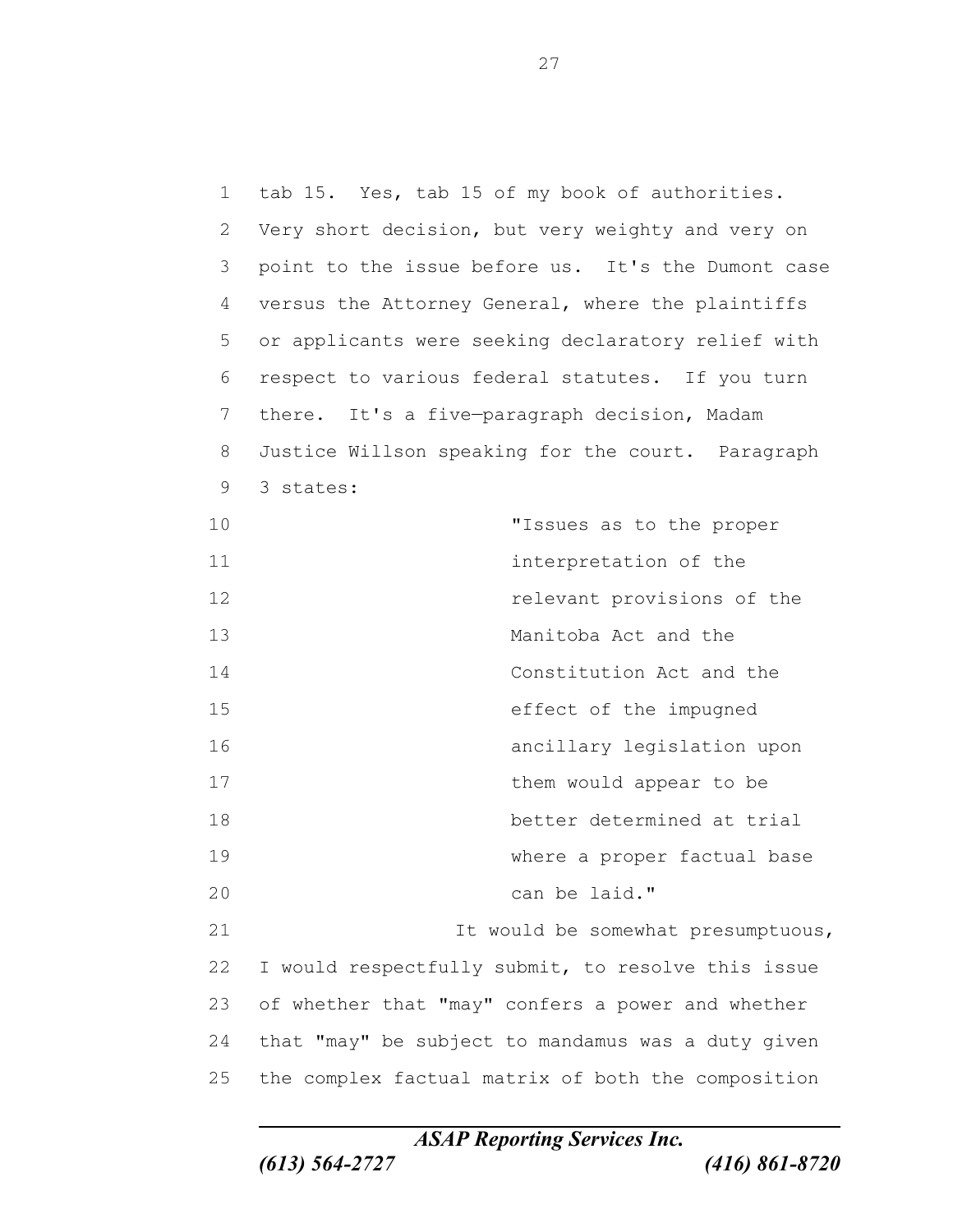of the Bank of Canada, its history, the reasons it was created for, which were for the very reasons my clients say they have basically made those provisions and appendix provisions, and abdicated their responsibility to govern. All this cannot be determined on a motion to strike before you. The interpretation of that issue is for the trial judge. 9 If I can go back, then, to my 10 general observations - and I wanted to give you the answer so that it was fresh in your mind, your honour. In my general observations I was outlining —— JUSTICE AALTO: We are doing fine on time. I see you keep checking the clock. MR. GALATI: I don't wear anything I can lose. I always lose watches. 19 JUSTICE AALTO: Pens and cuff links. MR. GALATI: And my current wife says partners, as well. I can't hold onto them. I have taken you through pre— Charter restraint both on Parliament and executive with respect to Constitution constraint. I have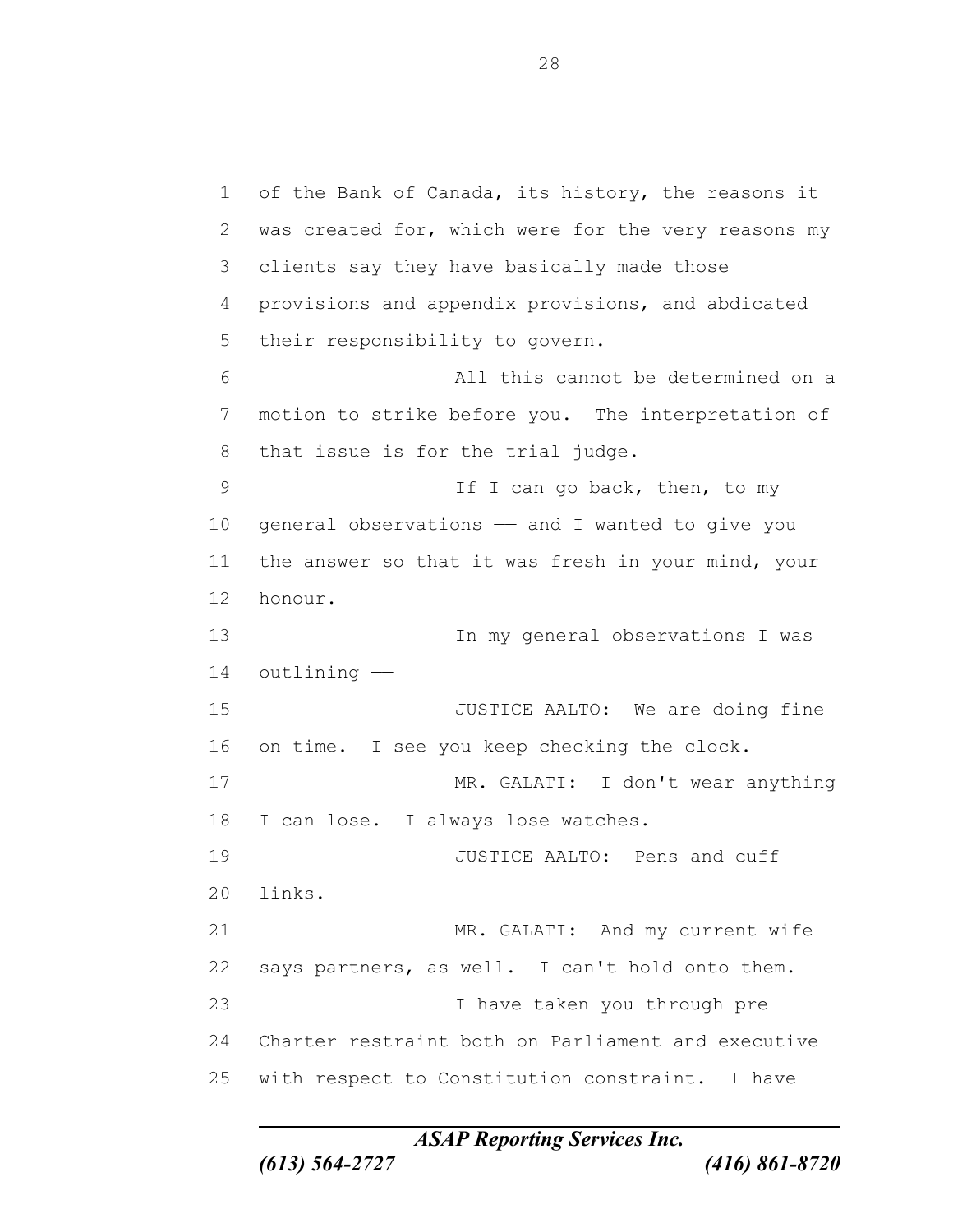taken you through restraint on Parliament and executive inaction in Vriend and Khadr, and obviously the rhetorical question is: Who gets to determine that? The courts get to determine that, where that line is drawn, where Parliament can't cross.

 Of course that trite proposition was summarized and globalized by the Supreme Court of Canada in Dunsmuir at tab 9 of my authorities. And I want to briefly take you through Dunsmuir. I am sure you are not under this misimpression, but I think my friends may be, that the constitutional right to judicial review is restricted to the procedural vehicle of an application for judicial review as we understand it under sections 18 and 18(1). That is not the case.

 Judicial review writ large is the court simply reviewing the legislation and actions of the executive, whether it be in a judicial review application or an action. It matters not. And so this action before you in the constitutional sense is understood by the Dunsmuir decision of the Supreme Court of Canada as a judicial review of certain parts, certain parts of the Bank of Canada Act. It is judicial review of the conduct and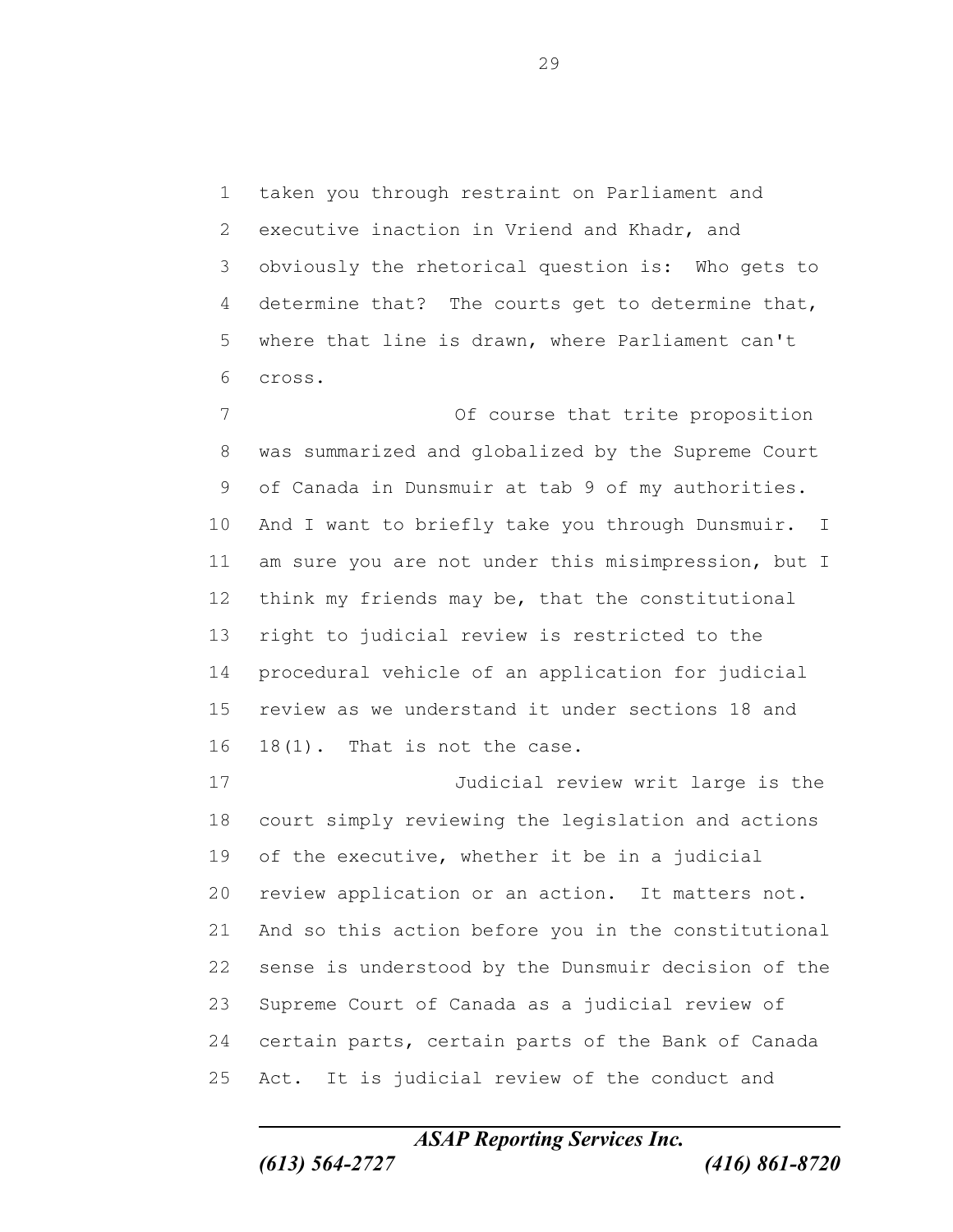inaction of the executive members who are charged with statutory duties under those federal pieces of legislation.

 I point your honour to paragraphs 27 through to 33 of Dunsmuir and briefly pause. There you have a brief but weighty summary of the constitutional right to judicial review. My clients have a constitutional right, subject to the other meaning, the other issues of standing and justiciability and all of that, to constitutional 11 review, the conduct - the terms of the Bank of Canada Act and the conduct of the executive in exercising their duty under that act as well as the minister of finance in the budgetary process. At paragraphs 27 and 28 the Supreme Court underlines why judicial review is 17 all-important. It is the lever. It's is really the lever on which the rule of law and constitutionalism balances. The interaction between the state and the individual is based on the court's review of the constitutionality and vires action of both administrative tribunals and Parliament. So at paragraph 27 and 28 you see the court states:

*ASAP Reporting Services Inc. (613) 564-2727 (416) 861-8720*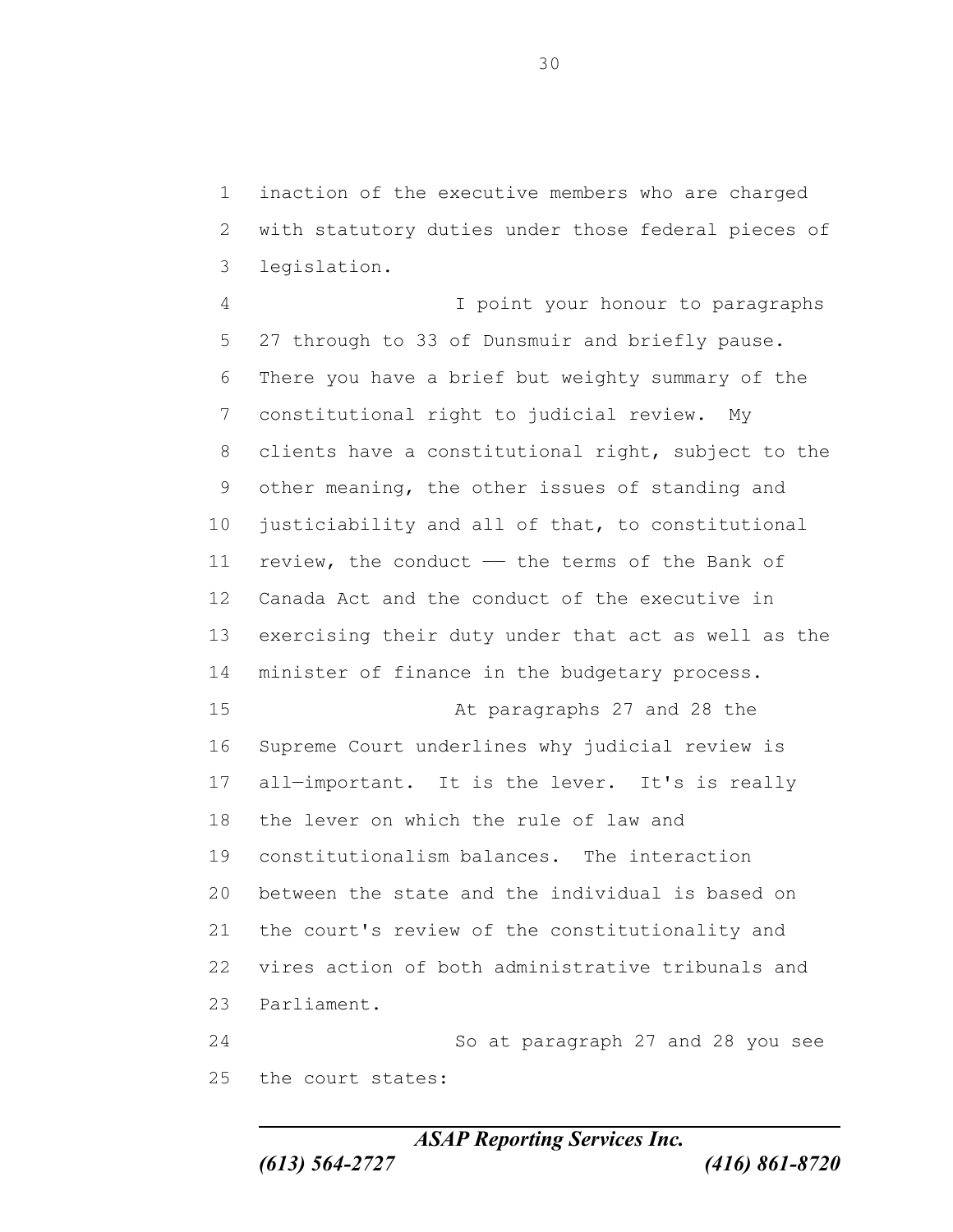"As a matter of constitutional law, judicial review is intimately connected with the preservation of the rule of law. It is essentially that constitutional foundation which explains the purpose of judicial review and guides **its function and operation.**" On and on. And at paragraph 28: "By virtue of the rule of law principle, all exercises of public authority must find their source in law. All decision—making powers have legal limits, derived from 18 the enabling statute itself, the common or civil law or the Constitution. Judicial *Proview is the means by which review* is the means by which 22 the courts supervise those who exercise statutory **powers, to ensure that they** do not overstep their legal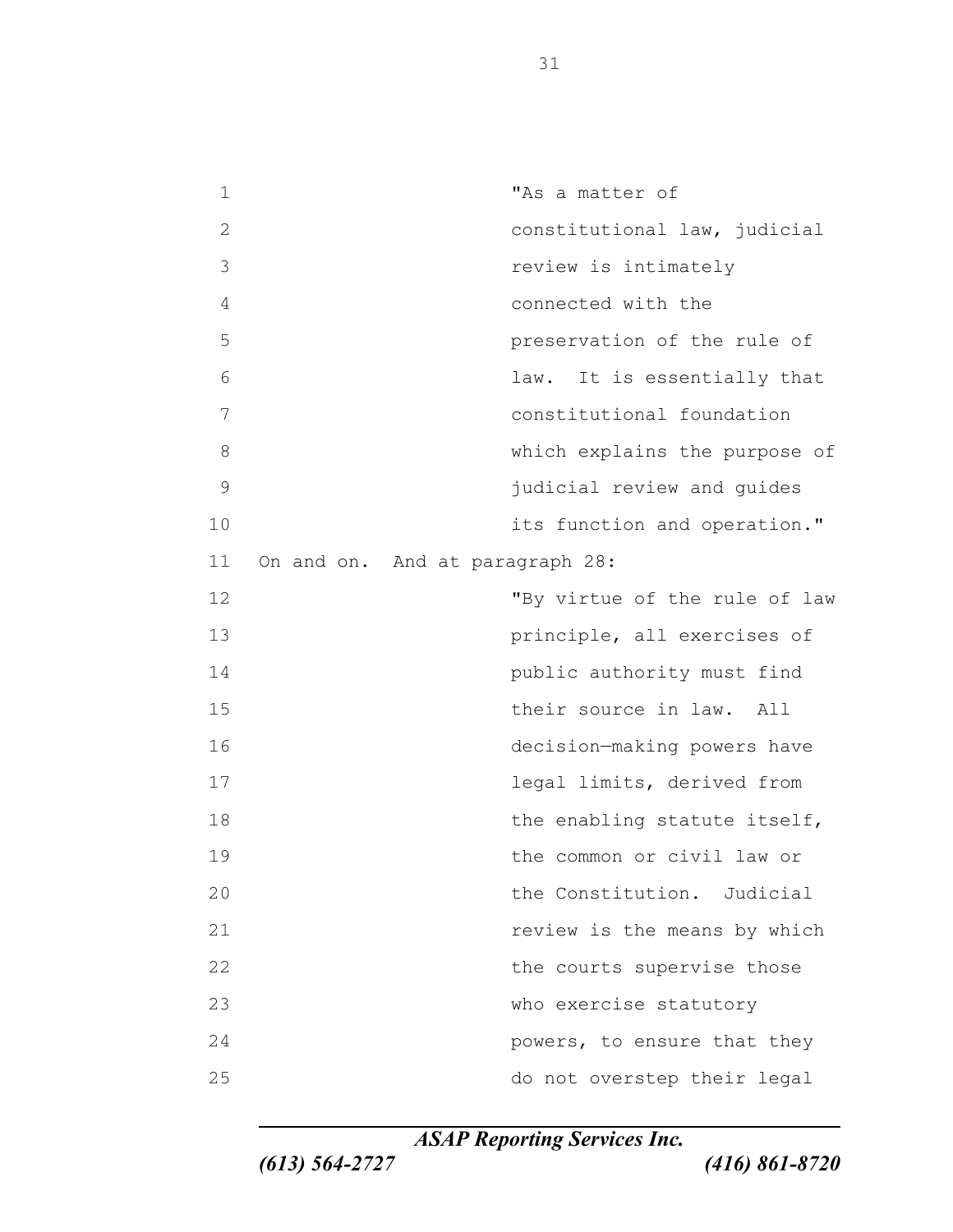authority. The function of 2 iudicial review is therefore to ensure the legality, the reasonableness and the fairness of the administrative process and its outcomes." **Paragraph 31, which is important**  to this case because my friends rely on section 30.1 of the Bank of Canada Act that purports as a privative clause to bar any action against Her Majesty or the bank or anybody from exercising authority under the act. Well of course we know 14 from Dunsmuir that is all fine and dandy; there is an exception. That privative clause cannot be invoked to bar constitutional issues. And that is at paragraph 31. It states: 18 The legislative branch of government cannot remove the judiciary's power to review actions and decisions of administrative bodies for compliance with the constitutional capacities of 25 the government. Even a

*ASAP Reporting Services Inc.*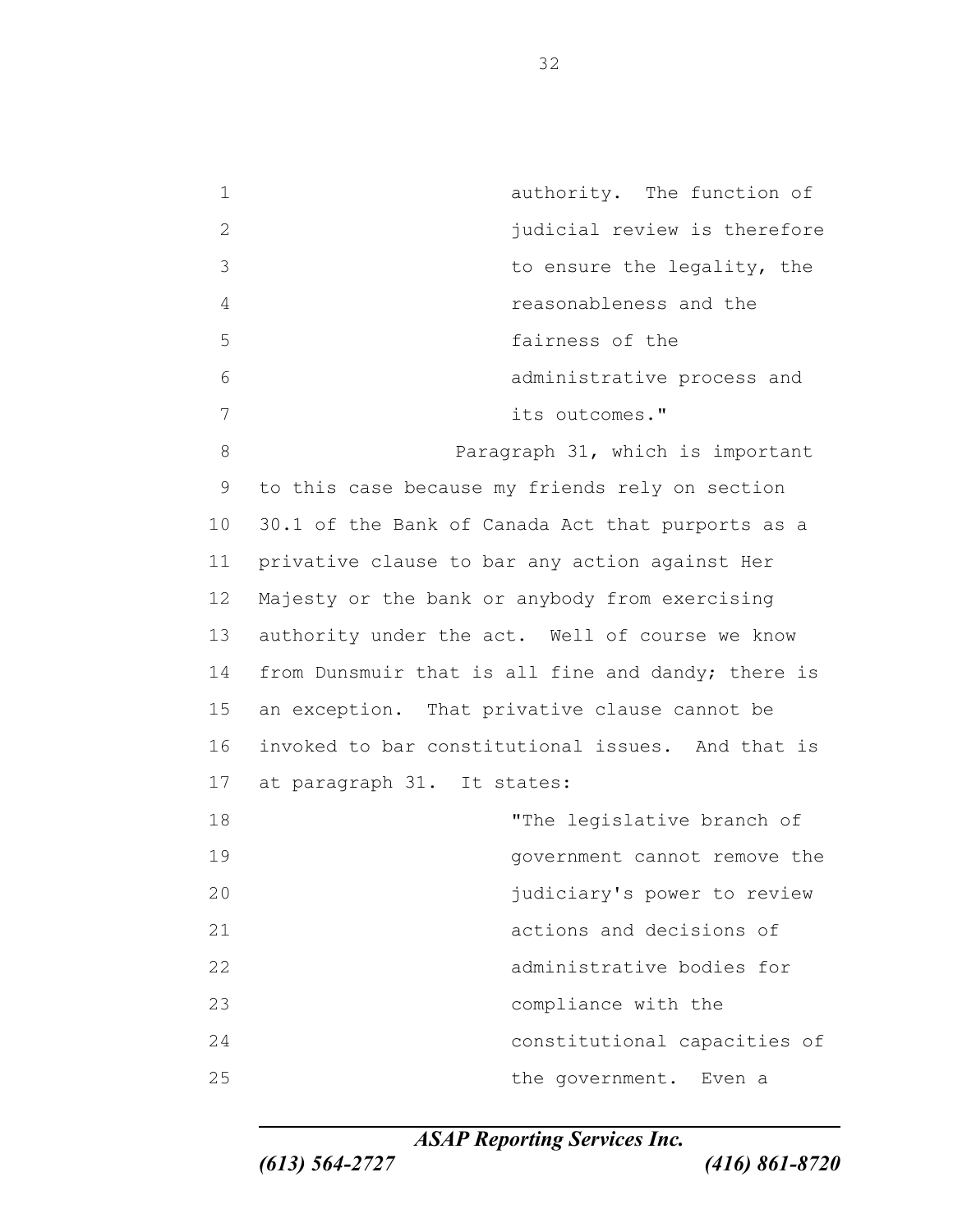**privative clause, which**  provides a strong indication of legislative intent, cannot be determinative in this respect... The inherent power of superior courts to review administrative action 8 and ensure that it does not exceed its jurisdiction stems from judicature provisions in sections 96 to 101 of the Constitution Act, 1867." And they cite Mr. Justice Beetz in the Bibeault case. "'The role of the superior courts in maintaining the **rule of law is so important** 18 that it is given constitutional protection.' 20 In short, judicial review is constitutionally guaranteed in Canada, particularly with regard to the definition and enforcement of jurisdictional limits."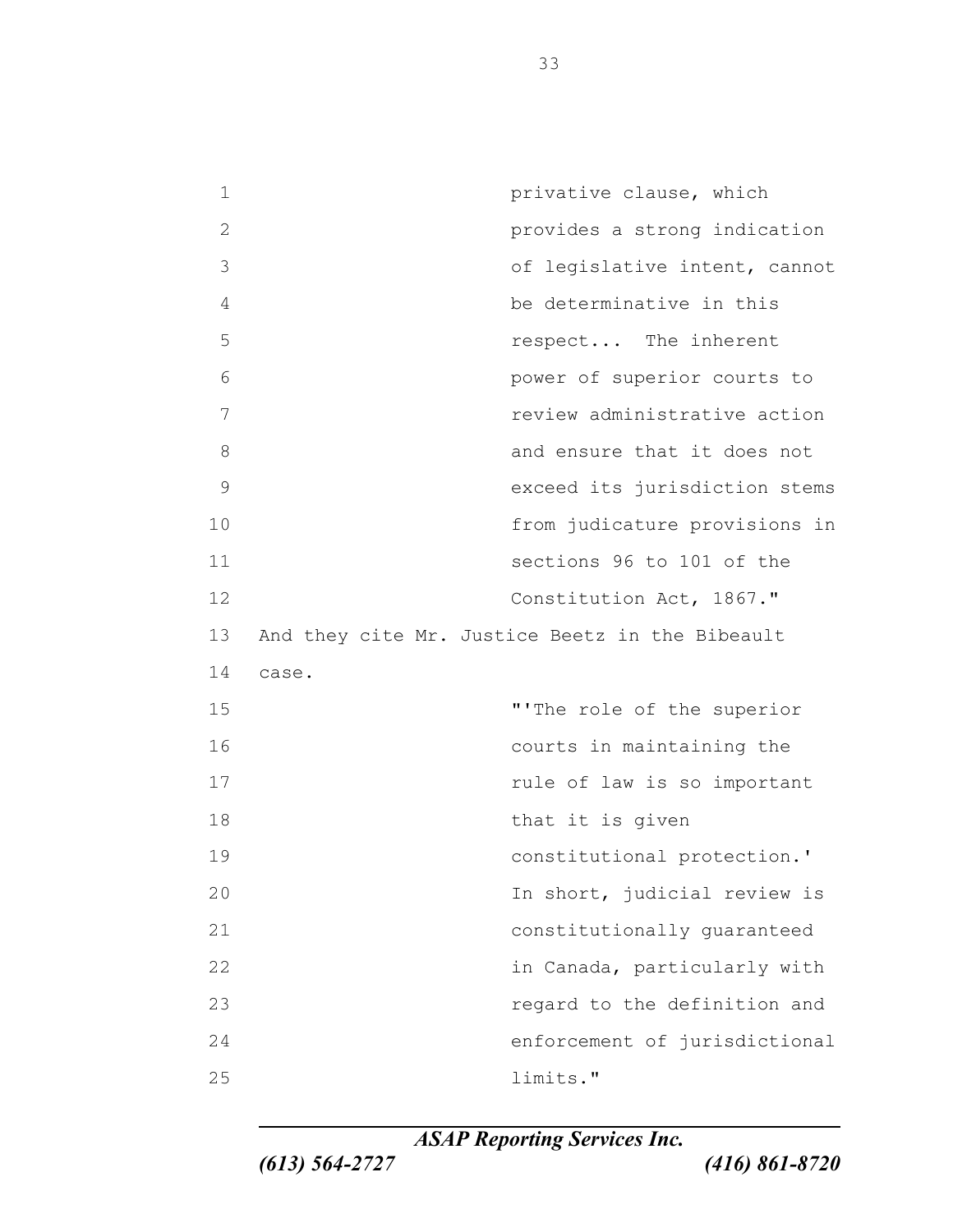What we have is my friend saying we  $-$  you have no jurisdiction to issue declaratory relief on the proper interpretation of federal statutes and you have no jurisdiction to engage in an analysis as to whether some of those statutes have been constitutionally breached and you have no jurisdiction to review executive action for alleged constitutional breaches. JUSTICE AALTO: You should stay out of the fray, in other words. MR. GALATI: You should stay home 12 and golf. Peter is my friend, but that is a silly argument. There's federal state actors, federal statutes. Jurisdiction is there. Anytime you have that jurisdiction, then you can invoke the Constitution. Otherwise this court would never be doing any constitutional work. That is just a nonsensical argument. If somebody came in here and said I want to challenge the Ontario educational act, we know you don't have jurisdiction even if it's under the Constitution because it's not buttressed by federal law. Once it is buttressed by federal law, once you are into section 2 of the Federal Court Act, once you are into rule 64, once you are into a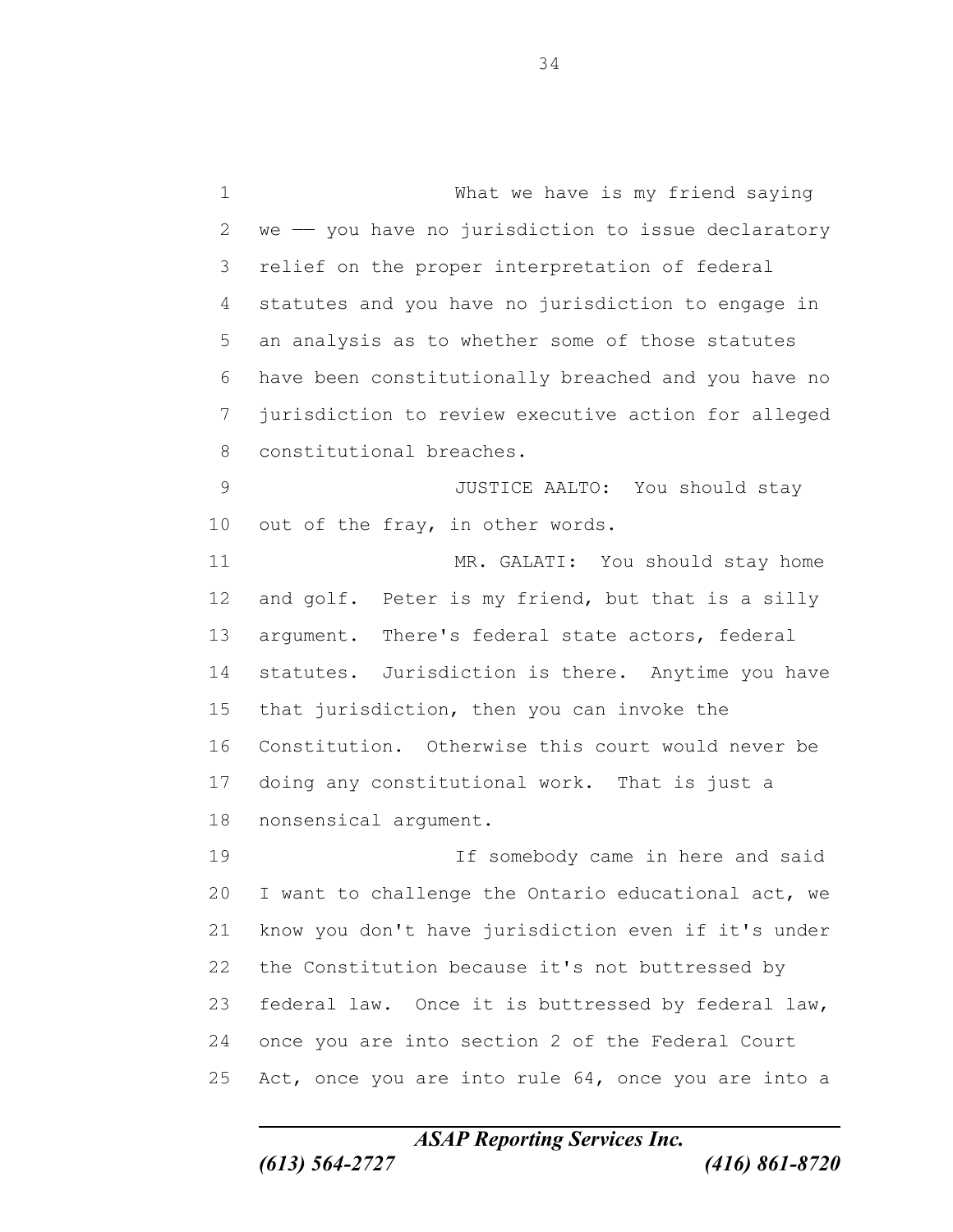federal statute and the conduct of federal state actors, then the Constitution walks right in with the same jurisdiction. There is no doubt about that.

 Lastly on this point, again, if you want authority on this idea that, don't confuse constitutional review and the right, constitutional rights to judicial review with a vehicle of an application versus an action, I am sure you are fully aware of the six cases of the Supreme Court of Canada, so—call TeleZone cases. 12 JUSTICE AALTO: Yes. MR. GALATI: For years a lot of my

 actions were turfed out of this court on the Grenier holding because you had to exhaust judicial review as a procedural application. The Supreme Court put that to rest, but the case I want you to 18 refer to, if you need to, is a case I argued before Justice Russell on the Czech Roma cases that are before the court. Tab 59.

 Tab 59 interprets the TeleZone cases, and the issue in Siva, which is Sivak et al., was whether or not the judicial review which had been granted leave should be converted into an action, so I can get all my relief procedurally in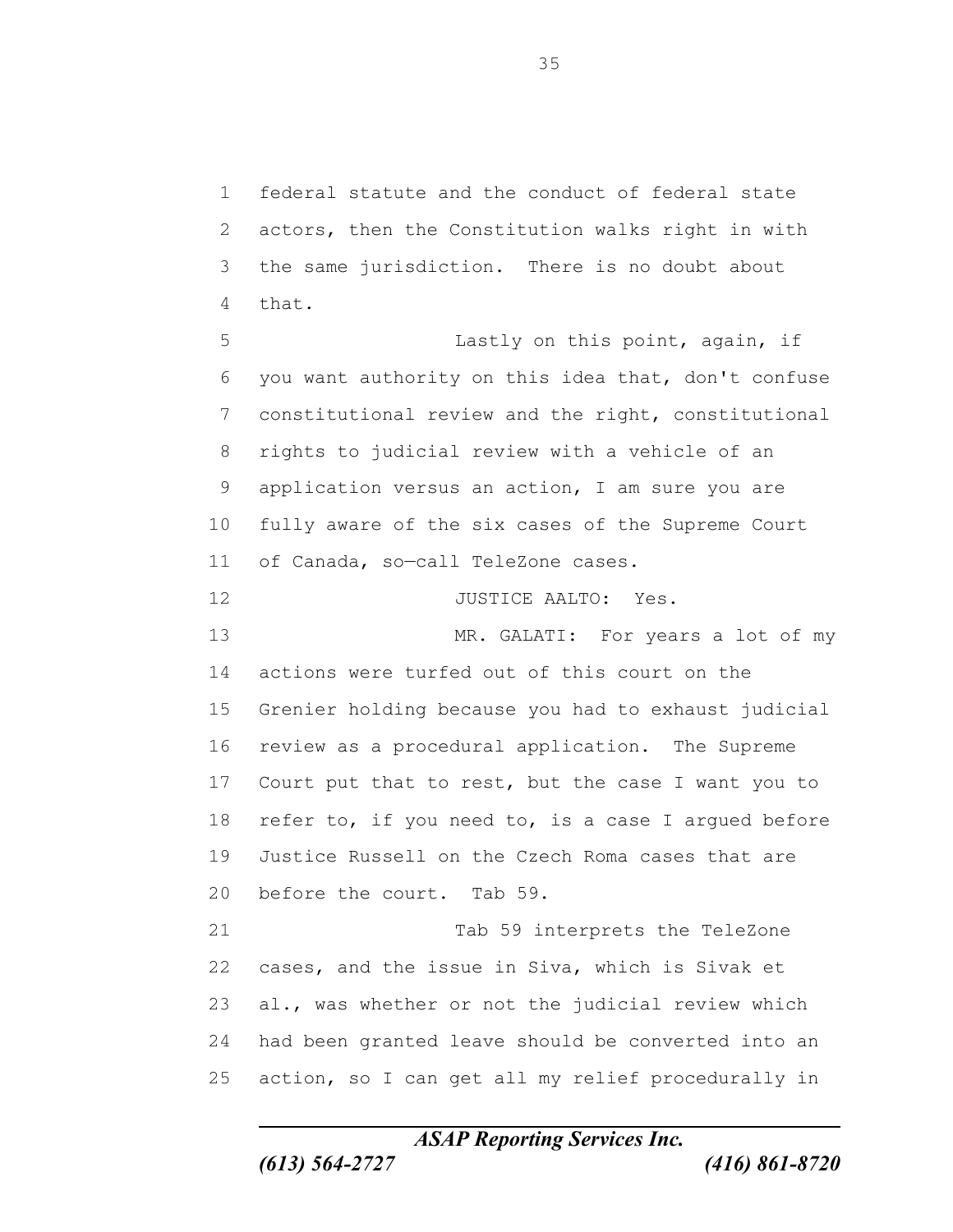one proceeding. Mr. Justice Russell, interpreting TeleZone and everything else at pages 18 to 22 said yes, we can all have it in one. The issue in Sivak is the institutional bias on constitutional grounds of the IRB with respect to the Czech Roma. It is a constitutional issue. 8 I got leave, I perfected the applications, moved to convert into an action, it was converted all into one, and Mr. Justice Russell said of course you can do this. This is what TeleZone and all the other cases say we can do because the matter is in the same court. 14 That is only there to make the point that judicial review of administrative and state action on constitutional grounds can also include an action. At fifteen minutes before my first 19 hour, I will take you very briefly - JUSTICE AALTO: Can I stop you briefly, Mr. Galati? Why don't we go for another

will take a break, and you can continue.

 MR. GALATI: After this point I will have done with my general principles and be

15 minutes so you can finish your first hour, we

*ASAP Reporting Services Inc.*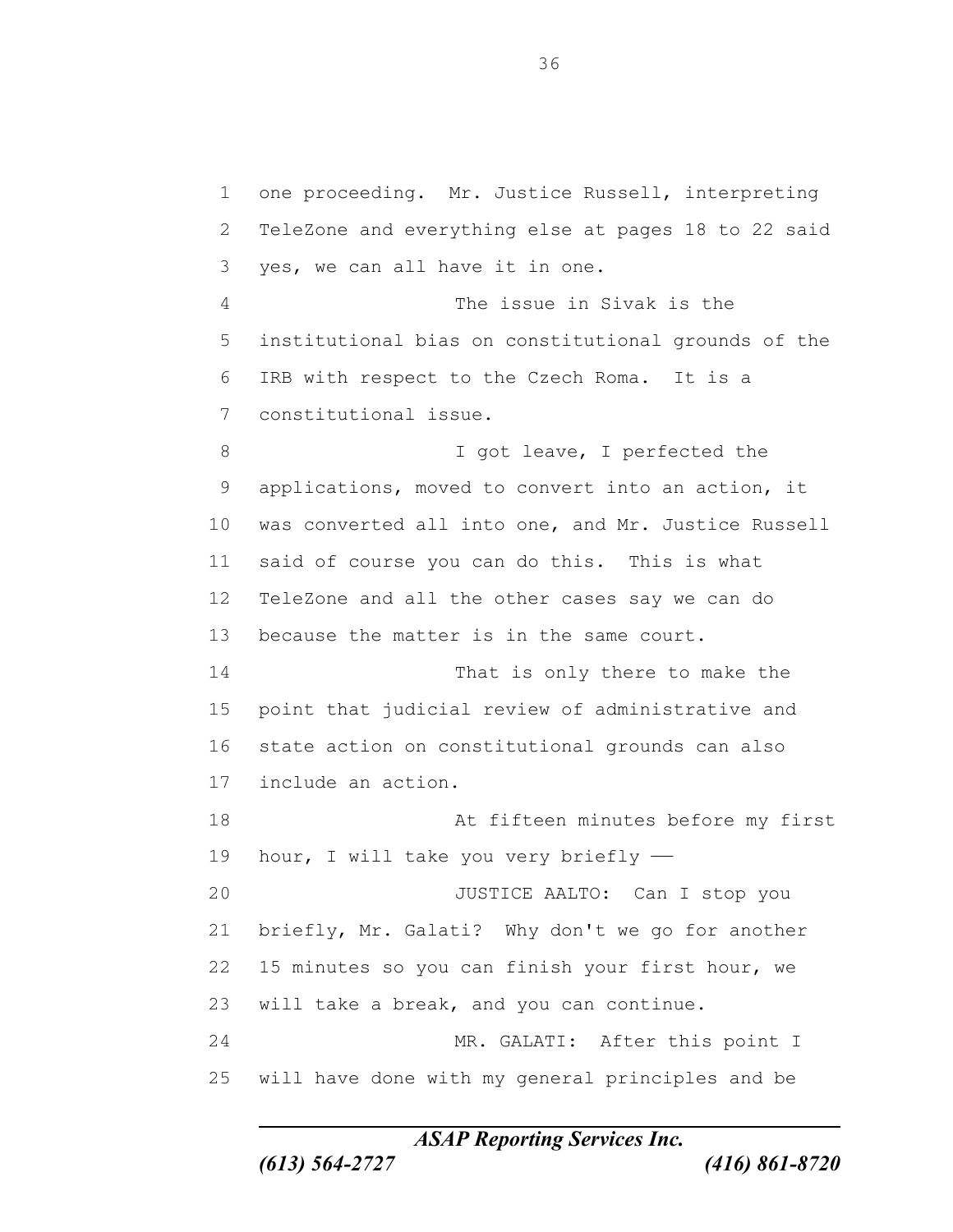ready to address my friend's attacks on the pleadings. I want to again highlight and put to rest this fallacy that there is a deference to Parliament's choices when we are engaging in constitutional review. Deference to Parliament's choice only applies when they make policy choices within their head of power and within their purview in the statute. Of course we shouldn't be able to double— guess their choices, but we can certainly double— guess their choices if they infringe the Constitution. 14 JUSTICE AALTO: I agree. MR. GALATI: We don't make the choice for them. JUSTICE AALTO: In general I agree with that proposition, Mr. Galati, but here it begs the question: Is there a policy decision as to why sections (i) and (j) of the bank act have not been implemented? And therefore, if it falls into policy, why are we treading on that? MR. GALATI: Have you seen an expression of policy on that issue? JUSTICE AALTO: Not —— there is no

*ASAP Reporting Services Inc.*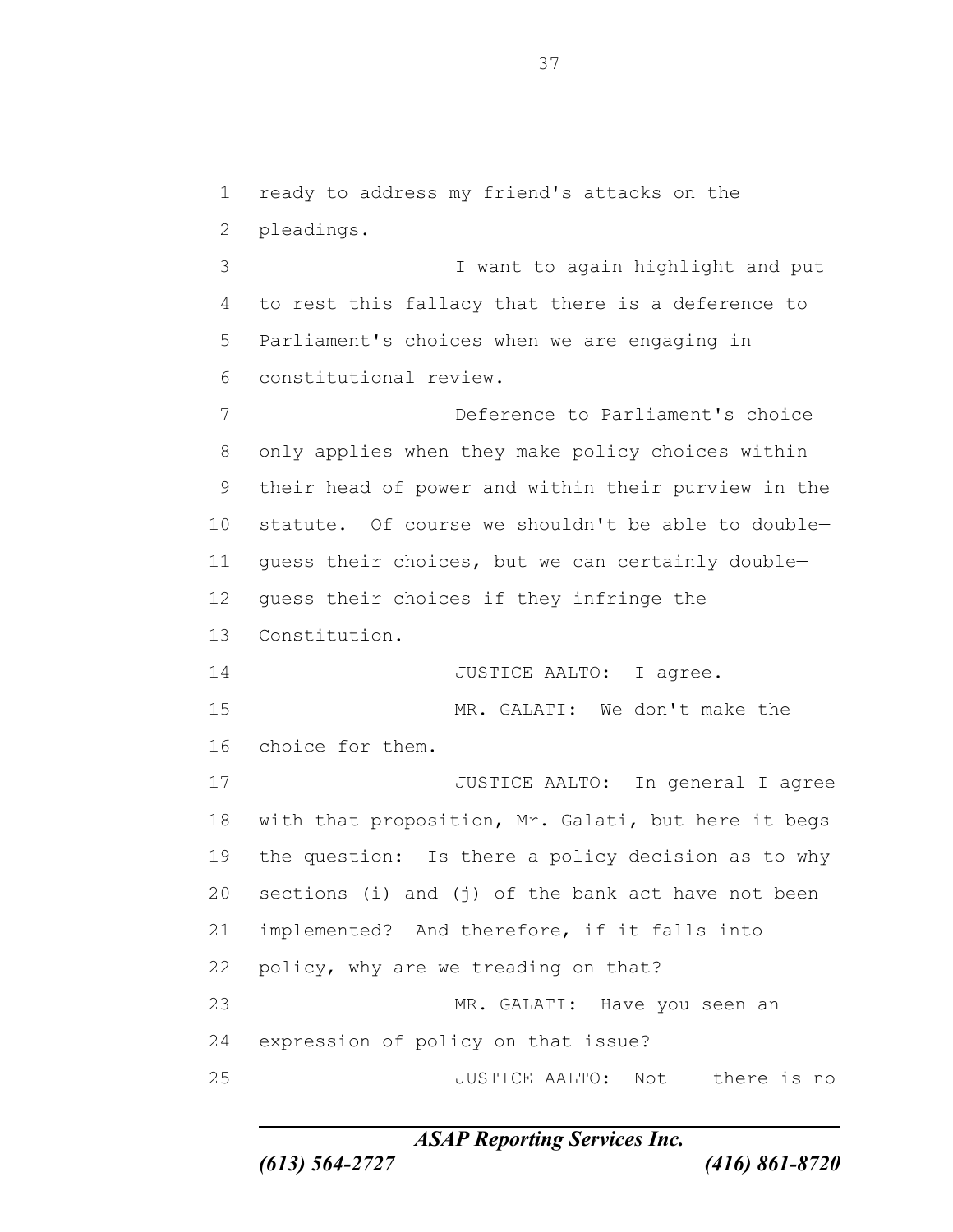reference to it in the statement of claim.

2 MR. GALATI: There is no - and my friend could have put evidence in on this motion apart from the no cause of action; he didn't. My point is that is for the trial judge on the evidence to determine, whether it is policy or statutory or constitutional requirement. It is not for you on this motion to strike. You can't assume that it's policy on this motion, just from a bare reading of the act, and say I am going to strike it. Dumont says you don't do that. The Supreme Court of Canada says you don't do that. 13 As you know, your honour, everyone in this procedure on a motion to strike sometimes starts sliding over the line, myself included, getting into the merits rather than staying focussed on, at this juncture, can I determine the issue. And my respectful submission is no, you don't determine that issue at this juncture. 20 JUSTICE AALTO: Okay. MR. GALATI: On the issue of deference to Parliament's choices, let me take to the Chaoulli case at tab 35 of my authorities, 24 which is the health care case. It's quite clear; my friend has a case called Toussaint, and I was

*ASAP Reporting Services Inc.*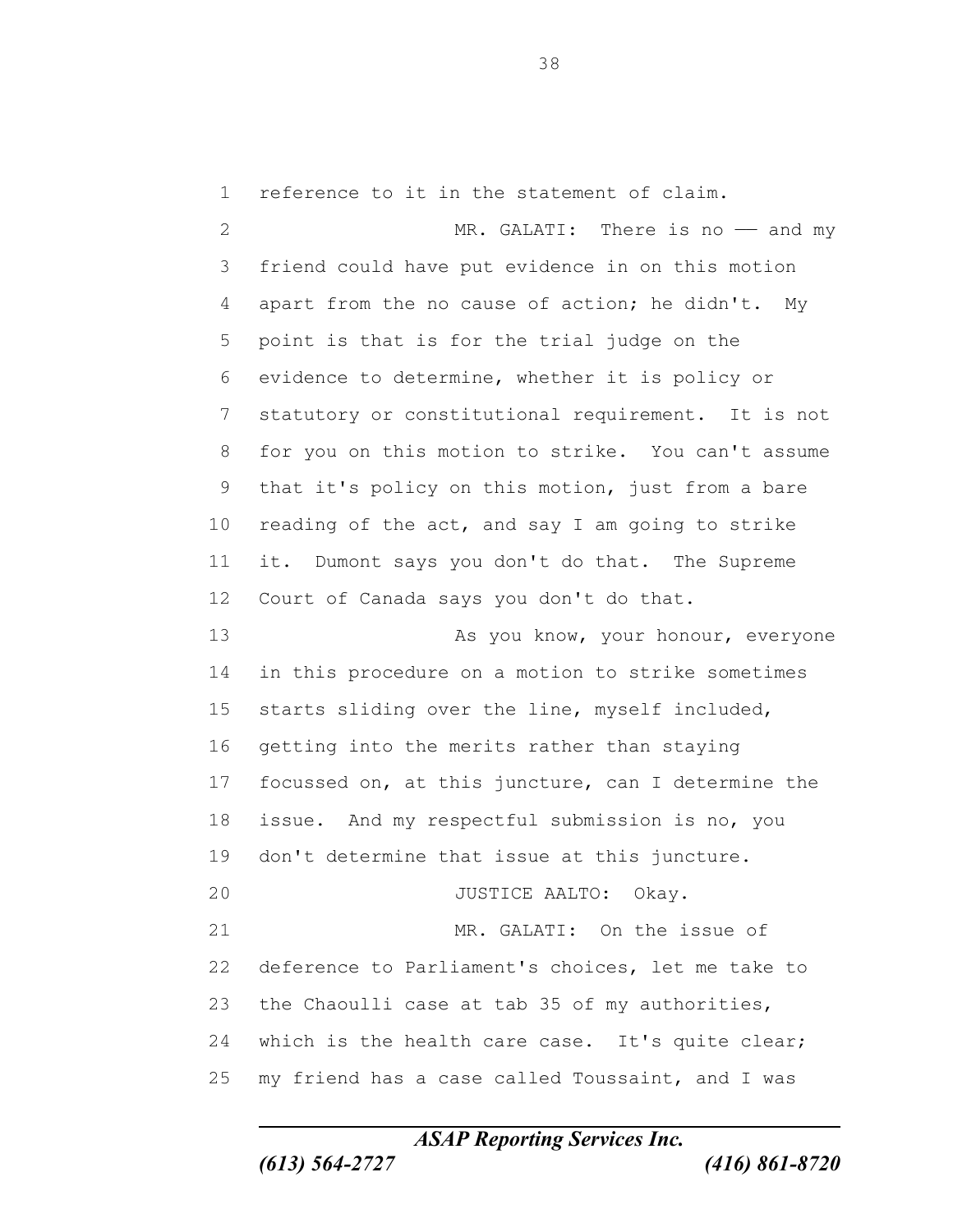involved in other proceedings with Ms. Toussaint in the Federal Court of Appeal on the humanitarian and compassionate legislation under the Immigration and Refugee Protection Act. I am not disputing my friend's context that nobody has a pre—standing right to health care as a constitutional matter. But the Supreme Court of Canada in Vriend and in Chaoulli said once but Parliament manages a choice on what they are legislating on and what they are doing, well that choice is subject to constitutional review. It is not enough to say we have made this choice and go home. **If I** could refer you to paragraphs 85 to 89 —— **JUSTICE AALTO:** What tab are you at, Mr. Galati? 18 MR. GALATI: Tab 35, your honour, volume 1 of my authorities. My friend took you through the breakdown of who made what decision on what basis. I am going to make this a very respectful submission to you, is that even if only three judges in the Supreme Court of Canada ruled this on this Charter, it's good enough for you today on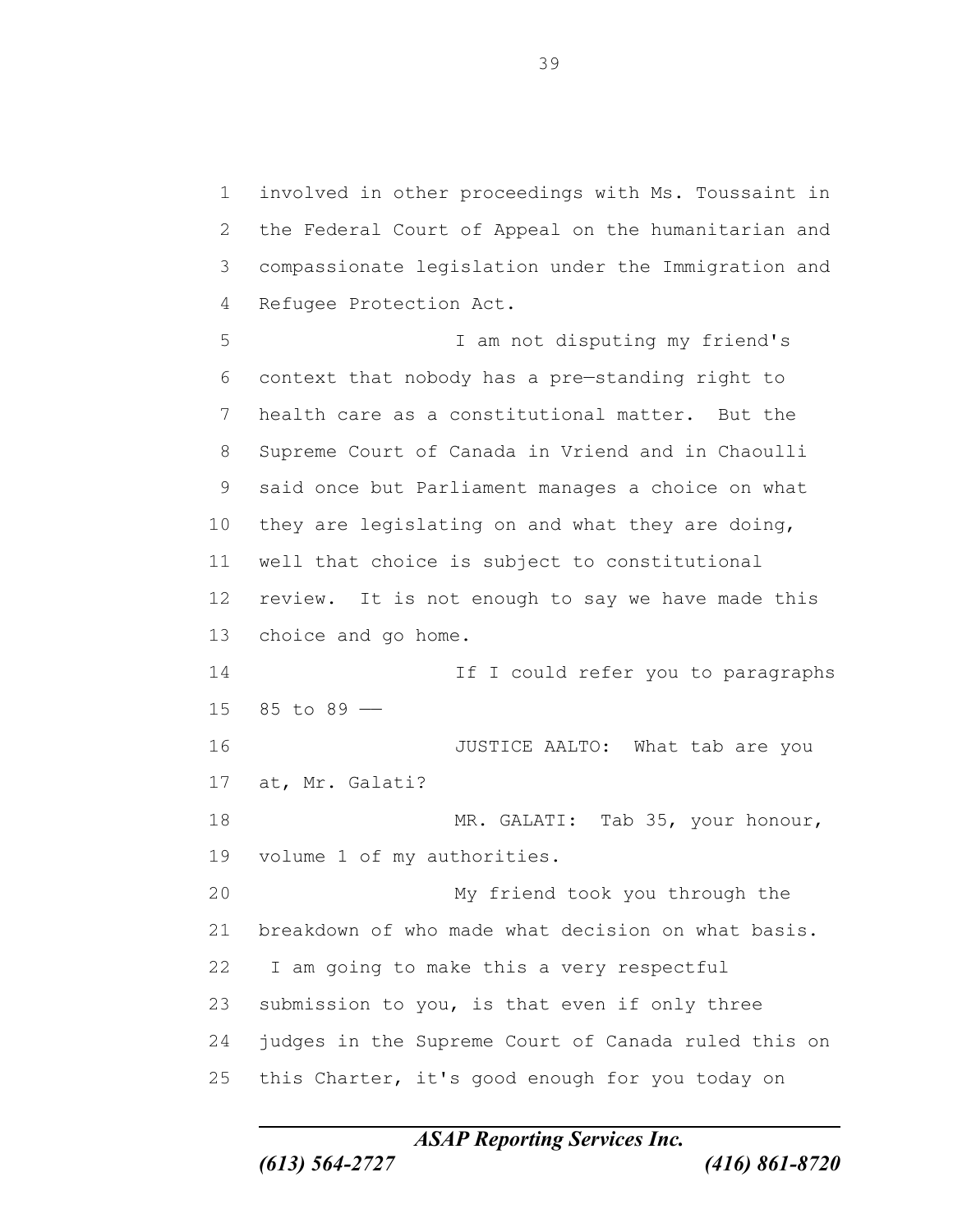this motion. The trial judge may come to 2 distinguish Chaoulli, but - JUSTICE AALTO: I am not about the overrule the Supreme Court of Canada. 5 MR. GALATI: Even three judges. At paragraph 85 of that decision, entitled "Level of Deference Required", paragraph 85 the Supreme Court states: "In the past, the Court has considered the question of 11 the basis of its power of **judicial review.**" 13 And it's Hunter and Southam; Vriend, which I took you through; the Quebec 15 secession reference, which I took you through. And then states: "However, as can be seen from 18 the large number of interveners in this appeal, differences of views over the emergence of a private health care plan have a polarizing effect on the debate, and the question of the deference owed to the government by the

*ASAP Reporting Services Inc.*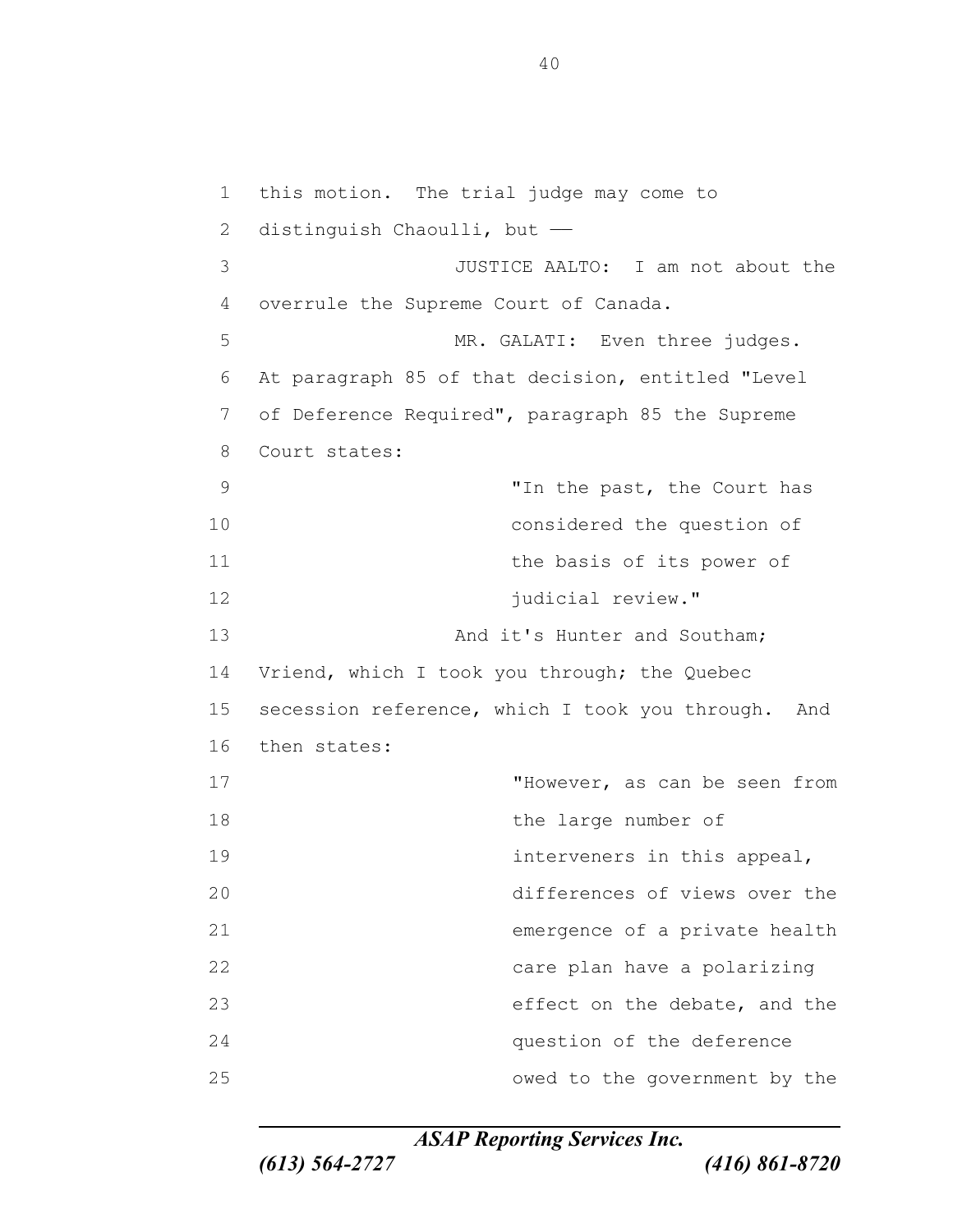courts must be addressed. Some of the interveners urge 3 the courts to step in, while others argue that this the **19 role of the state.** It must be possible to base the criteria for judicial intervention on legal principles and not on a socio—political discourse 11 that is disconnected from 12 reality." 13 At paragraph 87 the court continues: "It cannot be said that the **government** lacks the necessary resources to show 18 that its legislative action is motivated by a reasonable objective connected with the problem it has undertaken to **remedy**. The courts are an appropriate forum for a serious and complete debate." 25 They cite G. Davidov, saying that

*ASAP Reporting Services Inc.*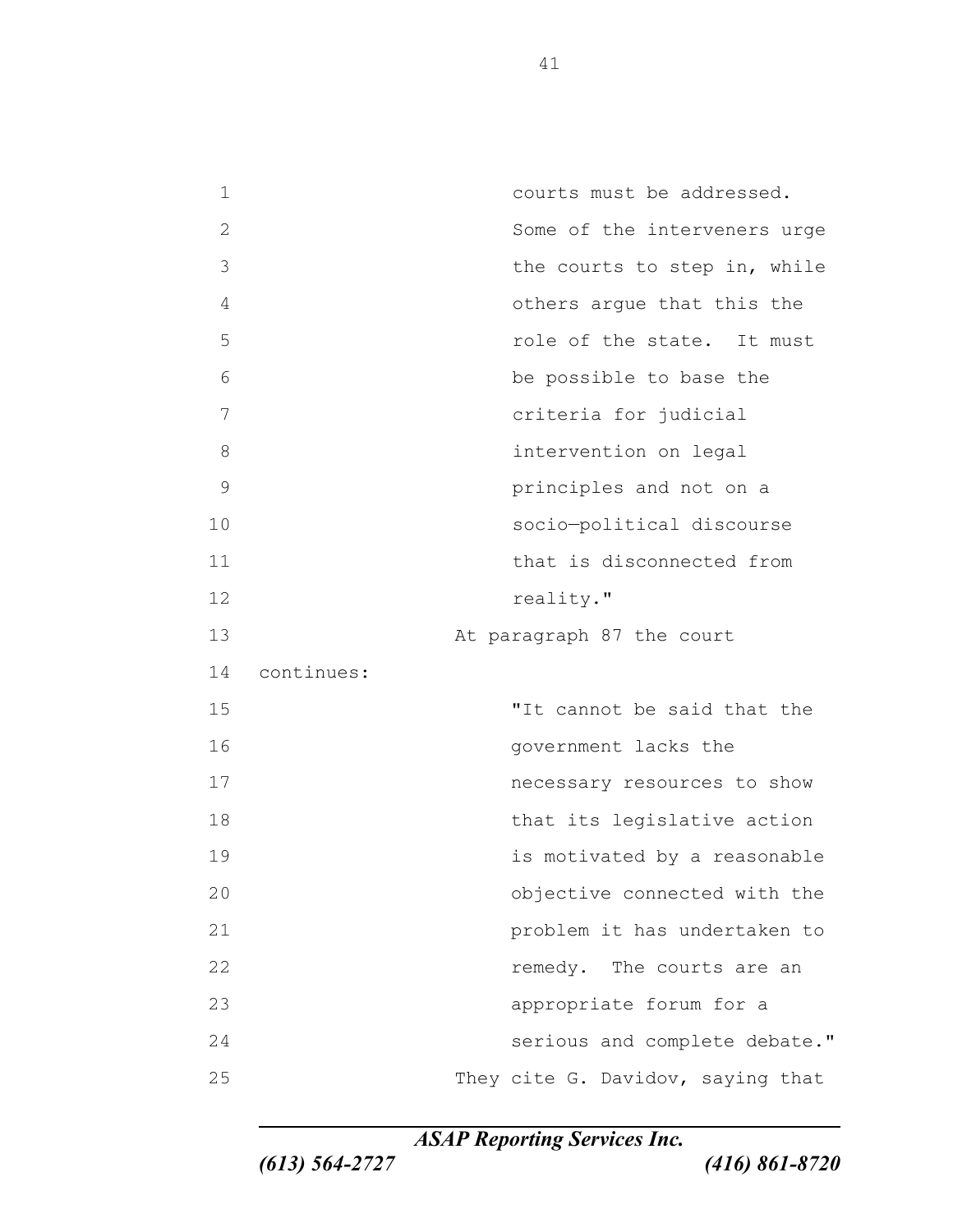"'Courts do not have to define goals, choose means or come up with ideas. They do not have to create social policies; they just have to understand what the other branches have created. No special expertise is required 9 for such an understanding.' 10 In fact, if a court is satisfied that all the evidence has been presented, there is nothing that would **justify** it in refusing to perform its role on the **ground that it should merely**  defer to the government's **18 position.** When the courts **19 are given tools they need to**  make a decision, they should not hesitate to assume their responsibilities. Deference cannot lead the judicial branch to abdicate its role in favour of the legislative

*ASAP Reporting Services Inc.*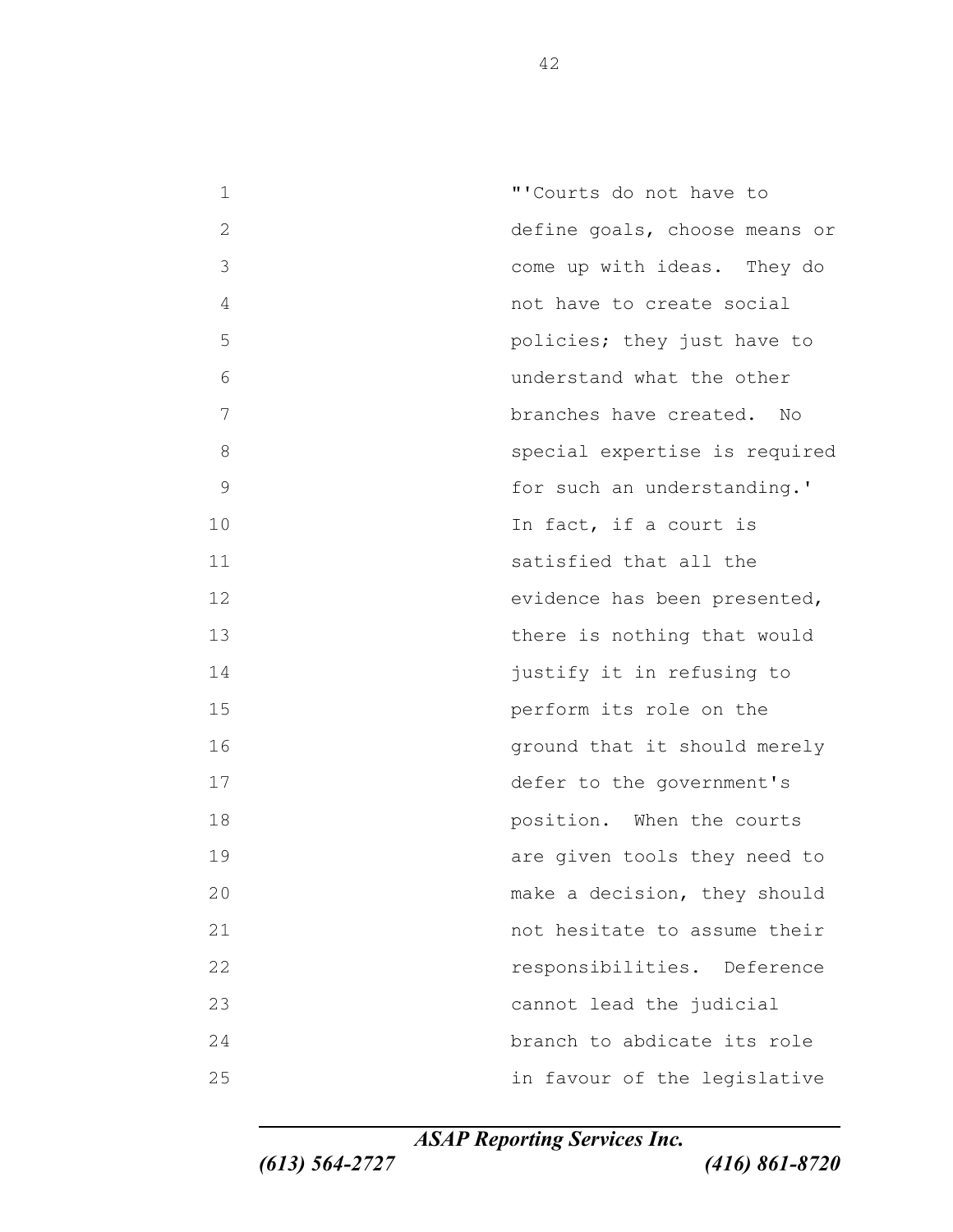| 1             | branch or the executive                             |
|---------------|-----------------------------------------------------|
| 2             | branch."                                            |
| 3             | At paragraph 89:                                    |
| 4             | "The courts have a duty to                          |
| 5             | rise above political debate.                        |
| 6             | They leave it to the                                |
| 7             | legislatures to develop                             |
| 8             | social policy. But when such                        |
| $\mathcal{G}$ | social policies infringe                            |
| 10            | rights that are protected by                        |
| 11            | the charters, the courts                            |
| 12            | cannot shy away from                                |
| 13            | considering them. The                               |
| 14            | judicial branch plays a role                        |
| 15            | that is not played by the                           |
| 16            | legislative branch."                                |
| 17            | I want to pause at Chaoulli                         |
| 18            | because on these motions to strike, one of the most |
| 19            | unfair things that is done is often my friends get  |
| 20            | up there from the Department of Justice and say,    |
| 21            | look at what the Supreme Court looked in the case.  |
| 22            | This is the kind of evidence they look to, and      |
| 23            | then say the plaintiffs in this case haven't        |
| 24            | pleaded that. Of course not. There was a trial      |
| 25            | here. The factual underpinnings here came after     |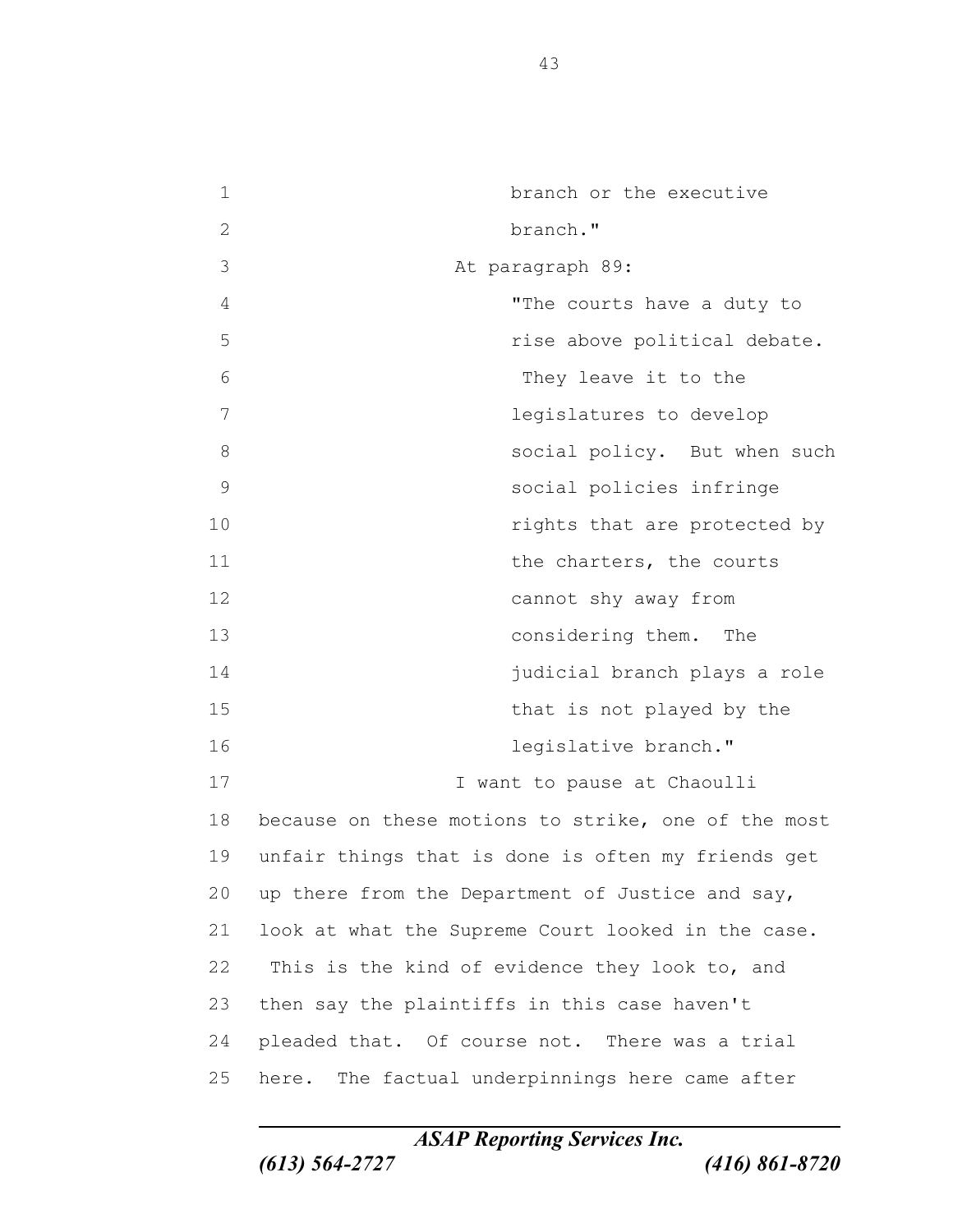evidence and trial. You cannot transplant in particular reference to what kind of evidence. I plan on behalf of my clients, if this is not struck, to present the evidence to support the facts that are pleaded, which are provable. Unlike Operation Dismantle, these facts are provable. Doesn't matter that it deals with a couple of international organizations and some private banks abroad. We have experts. We have people here in Canada. These things, the facts alleged in the statement of claim, can be proven. **And so the other passages in**  Chaoulli are found at paragraphs 183 and 185 of the decision, and that is the issue of justiciability. They reject, they reject the government's position that because these are health—care choices made by the Parliament and because they are complex and they involve this and this they are not justiciable. They are justiciable. If you can prove the facts and point to a constitutional right, of course they are justiciable. We are alleging facts. We are alleging constitutional breaches, both under the structural imperatives of the Constitution Act, 1867 and 1982, and a few Charter breaches.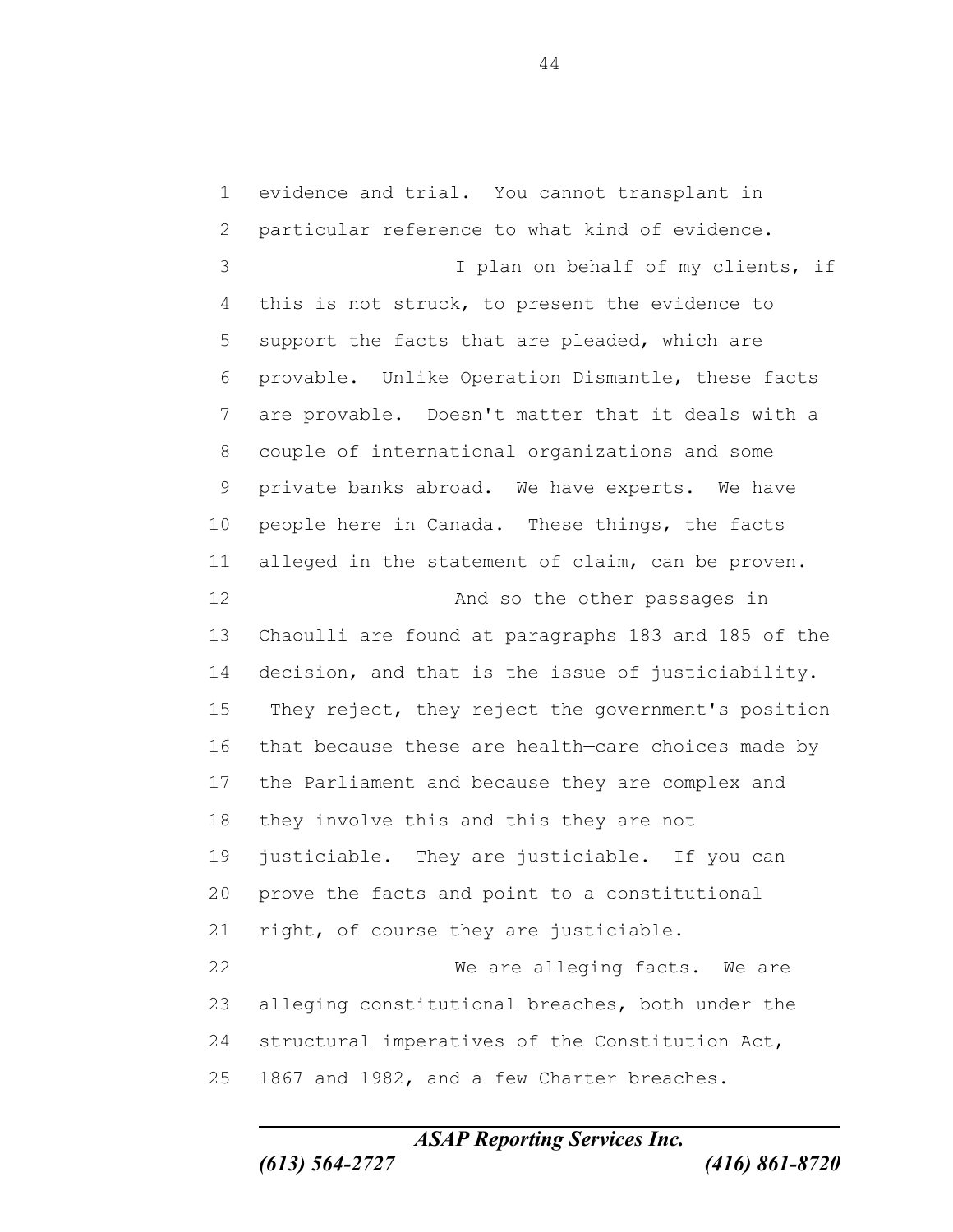1 And so these are provable facts. That is all we need to do right now, is outline the facts. They are provable, but you can't say you don't have the evidence, because I can't be caught in a Catch—22 of not having the evidence to support the facts, but when I present evidence it's inappropriate in the proceedings. 8 JUSTICE AALTO: Mm-hmm. MR. GALATI: That is not fair to the plaintiffs. So that is with respect to the Parliament's choices. Then —— again, I am going to take you through it, but I refer you back to tab 7 of the book of authorities and I will end the hour with this, or 35 minutes, as it were. The same holds true with executive action, even if it is royal prerogative. I take you back to the Air Canada and B.C. Attorney General case at tab 7. I take you to paragraphs 12 and 20 of that decision. I have taken you through 12 already, that says all executive action, including that of pure Crown prerogative, must comply with constitutional imperatives. At paragraph 20 the court dismisses this notion that that just means that the attorney general must make a decision and it stops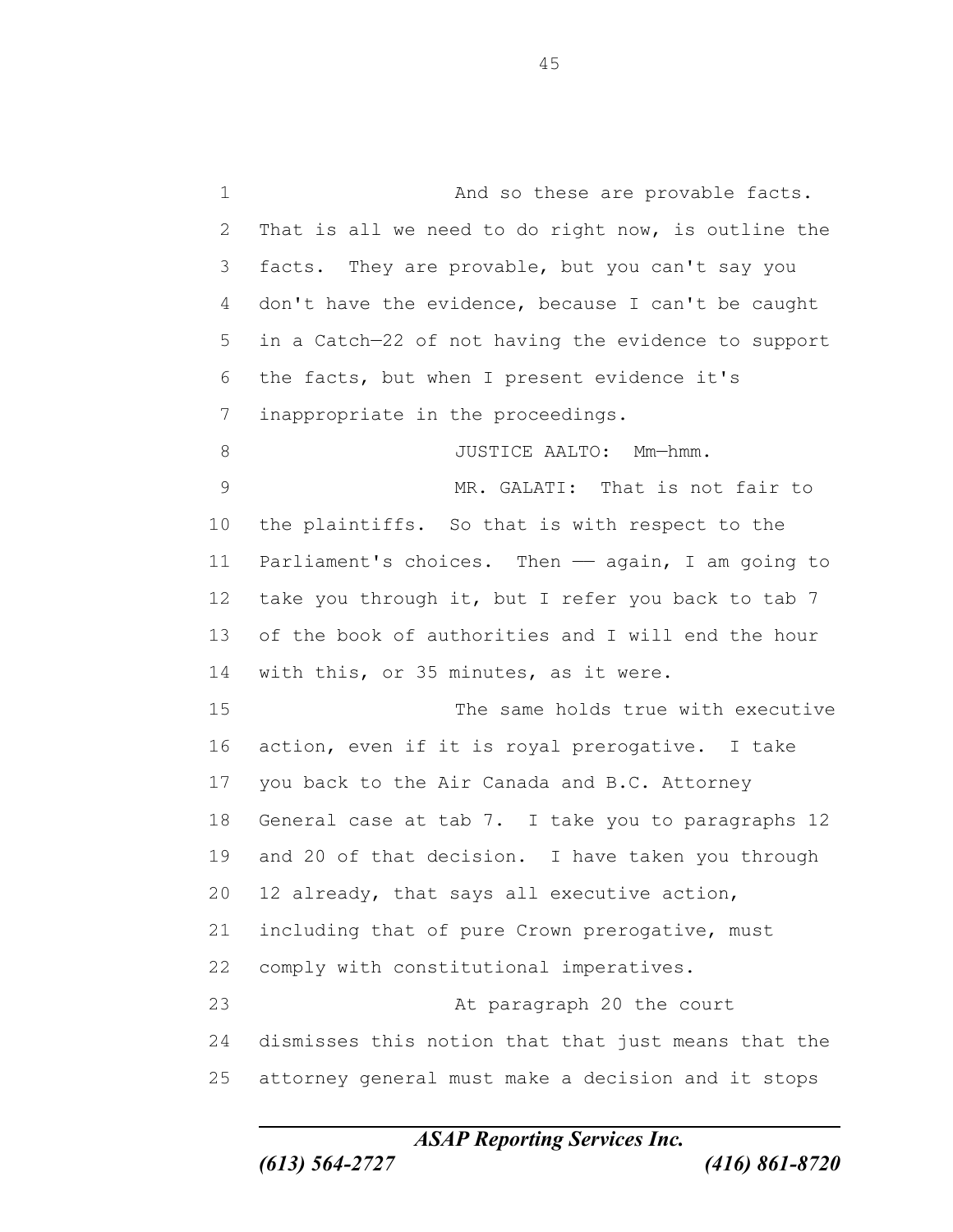there. The parallel would be Parliament made a choice. Here the attorney general made a choice not to recommend a fiat to suit the Crown. You see what the Supreme Court says at page 8 of the decision: "The attorney general is the lieutenant—governor's principal legal advisor and the legal member of the executive council. In giving advice..." Three lines down: 13 T...the attorney general must 14 conform to the requirements imposed by the federal structure of the Constitution. He is bound to 18 advise the lieutenant-**governor** to grant his fiat. I cannot accept the proposition advanced by 22 Callaghan J. in the court of appeal to the effect that the attorney general complied with his duty to advise the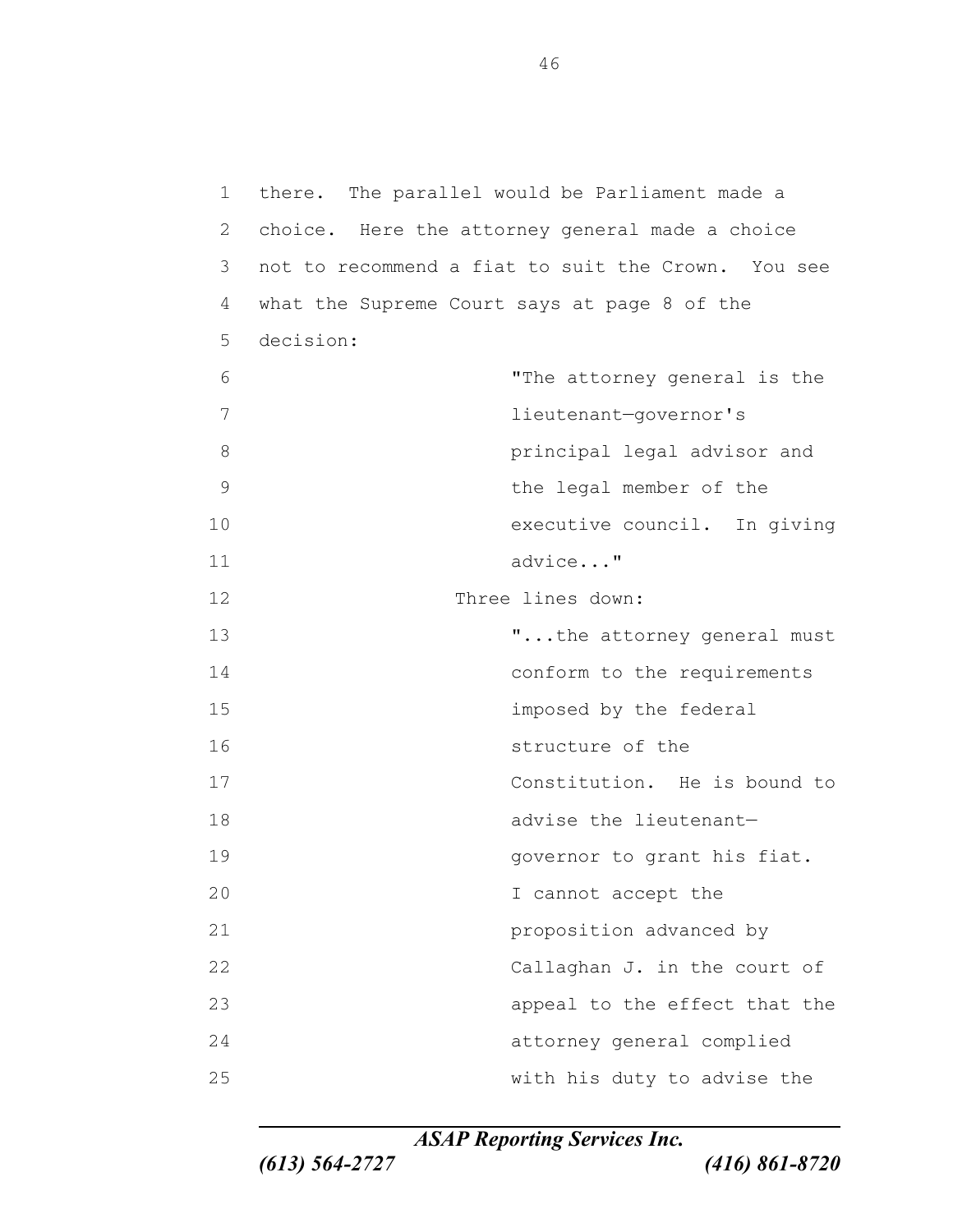lieutenant—governor when he advised them to refuse a fiat." I point to the Chaoulli and the Air Canada cases to say that neither Parliament nor the executive can, in the face of a viable, non— frivolous constitutional objection, say but we have made our choice; go home. That would subjugate the Constitution to Parliament and the executive when, under our system, Parliament and the executive are bound by the Constitution. With that I will give Madam Reporter a break. I don't know if you want to take the lunch now? 15 JUSTICE AALTO: I wanted to canvass timing. Are we on time? MR. GALATI: Yes. If we take half an hour now —— 19 JUSTICE AALTO: I agree with you, Mr. Galati. We will take a longer break so people can grab some sustenance if they need it. It's twenty to twelve. We will come back at 12:15 and you have got another hour and Mr. Hajecek has? MR. GALATI: Half an hour. We will finish before two.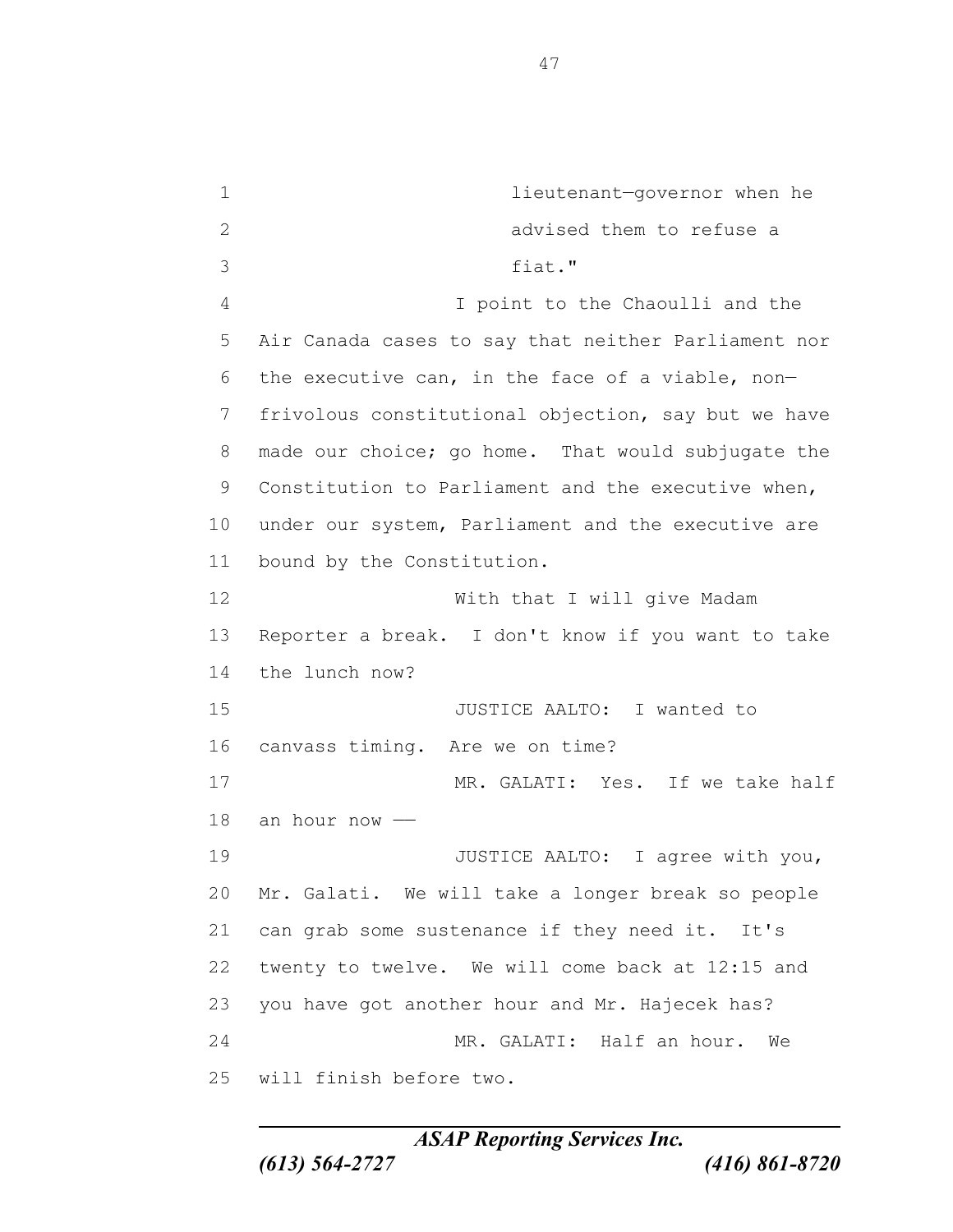1 JUSTICE AALTO: Two is, there is a little wiggle room in the two o'clock. Let's be fair to people and we will make it 12:30. We've got time. We will finish. ——— Luncheon recess taken at 11:43 a.m.  $6 \longrightarrow$  On resuming at 12:31 p.m. 7 JUSTICE AALTO: Mr. Galati, I think you still have the floor. 9 MR. GALATI: Thank you. **JUSTICE AALTO:** And in this hour of your time, you are going to review in greater detail the positions of the Crown respecting the statement of claim. 14 MR. GALATI: Right. 15 JUSTICE AALTO: And why they amount to a cause of action that should be allowed to survive. MR. GALATI: Right. Before I do that, on the last point that I left before on the deference to Parliament, I just have 30 seconds, one last reference I need to point to you. JUSTICE AALTO: Yes? MR. GALATI: Which is the Vriend case at tab 10, paragraphs 52 and 53. This is very important. I'm sorry I omitted it. I didn't have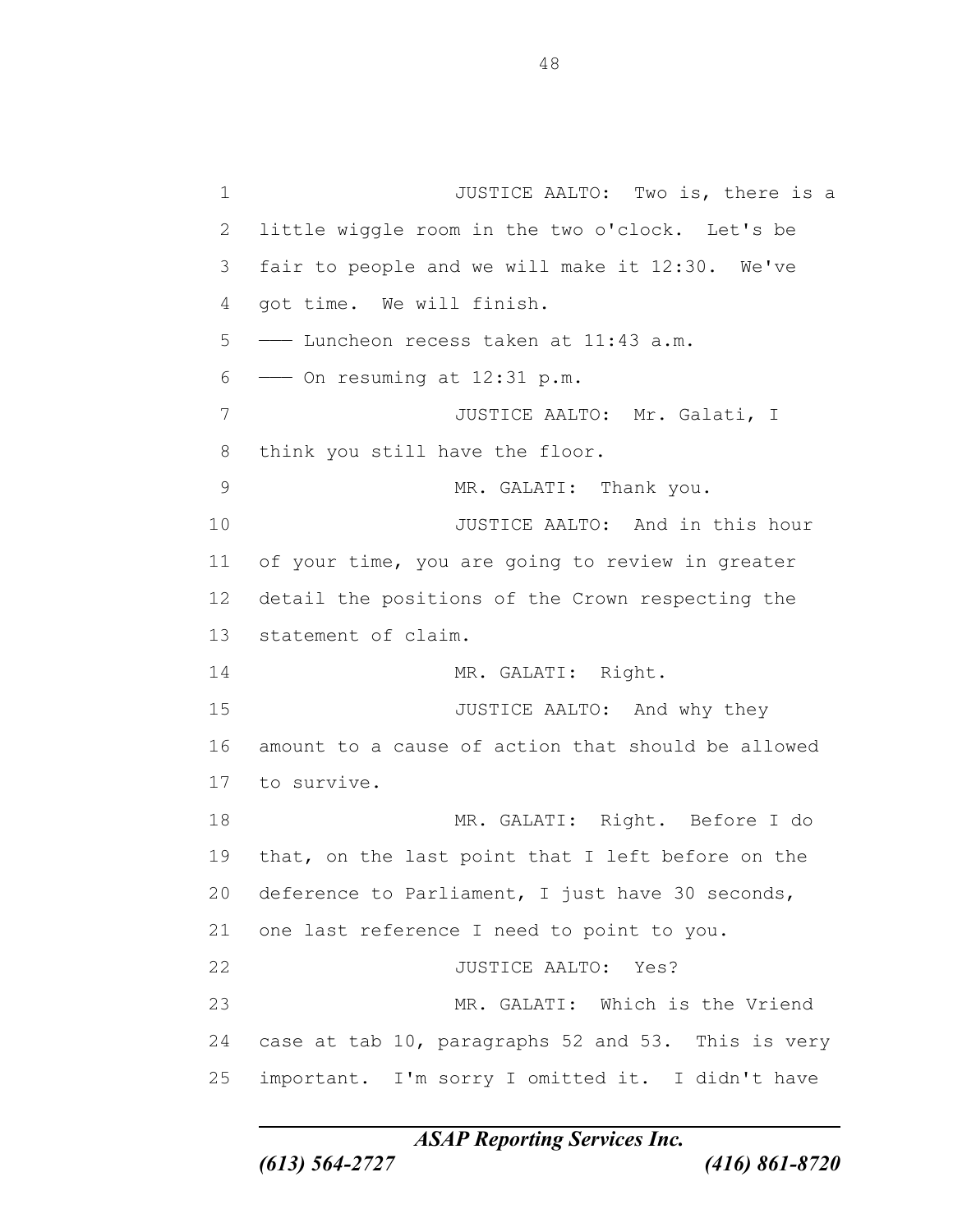my glasses on at the time. What the Supreme Court of Canada in Vriend said in paragraphs 52 and 53 is, in paragraph 52 they basically say that as long as you are in the ballpark of the constitutional challenge, you don't make early decisions on this until it's fleshed out. 8 And then paragraph 53 — and the reason they say that, in paragraph 52, they say at the top of page 24: 11 The stage of this preliminary stage no **judgment** should be made as to 13 the nature or validity of 14 this matter or subject. Undue emphasis should not be placed on the threshold test since this could result in effectively and unnecessarily removing significant matters from a full Charter analysis." 22 If I hadn't been clear, whenever I read Charter in many of the cases, it's my respectful submission that any constitutional analysis is equally of the same weight.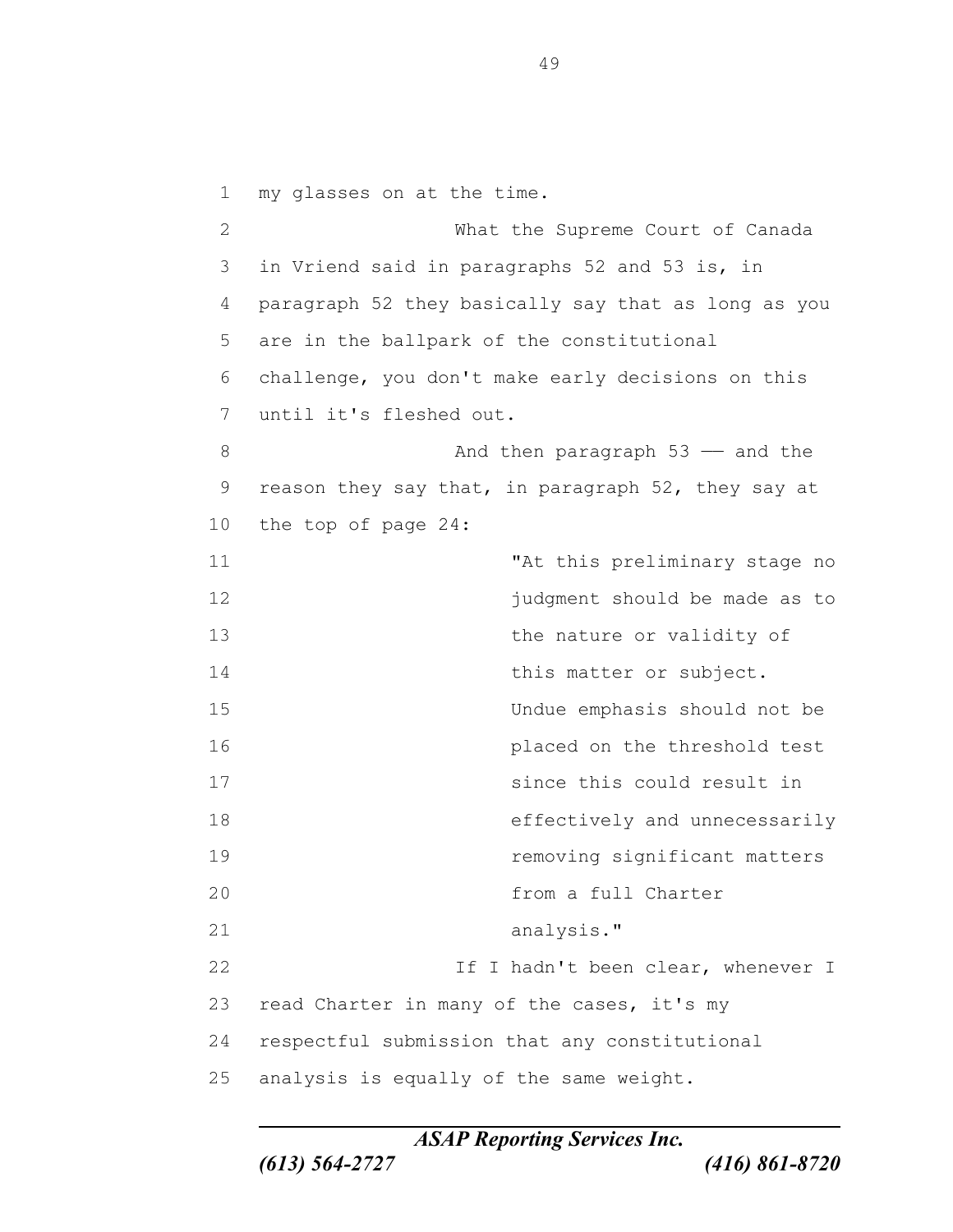And then paragraph 53 on whether or not the inaction comes under 32 of the Constitution Act, the Supreme Court had this to say: "Further confusion results when arguments concerning the *T* respective roles of the **8 1 legislature** and the judiciary are introduced into the 10 section 32 analysis. These arguments put forward the **position** the courts must defer to a decision of the legislature not to enact a particular provision, and 16 that the scope of Charter review should be restricted to such decisions will be unchallenged. I cannot accept this position. Apart from the very problematic distinction it draws between legislative action and inaction, this argument seeks 25 to substantially alter the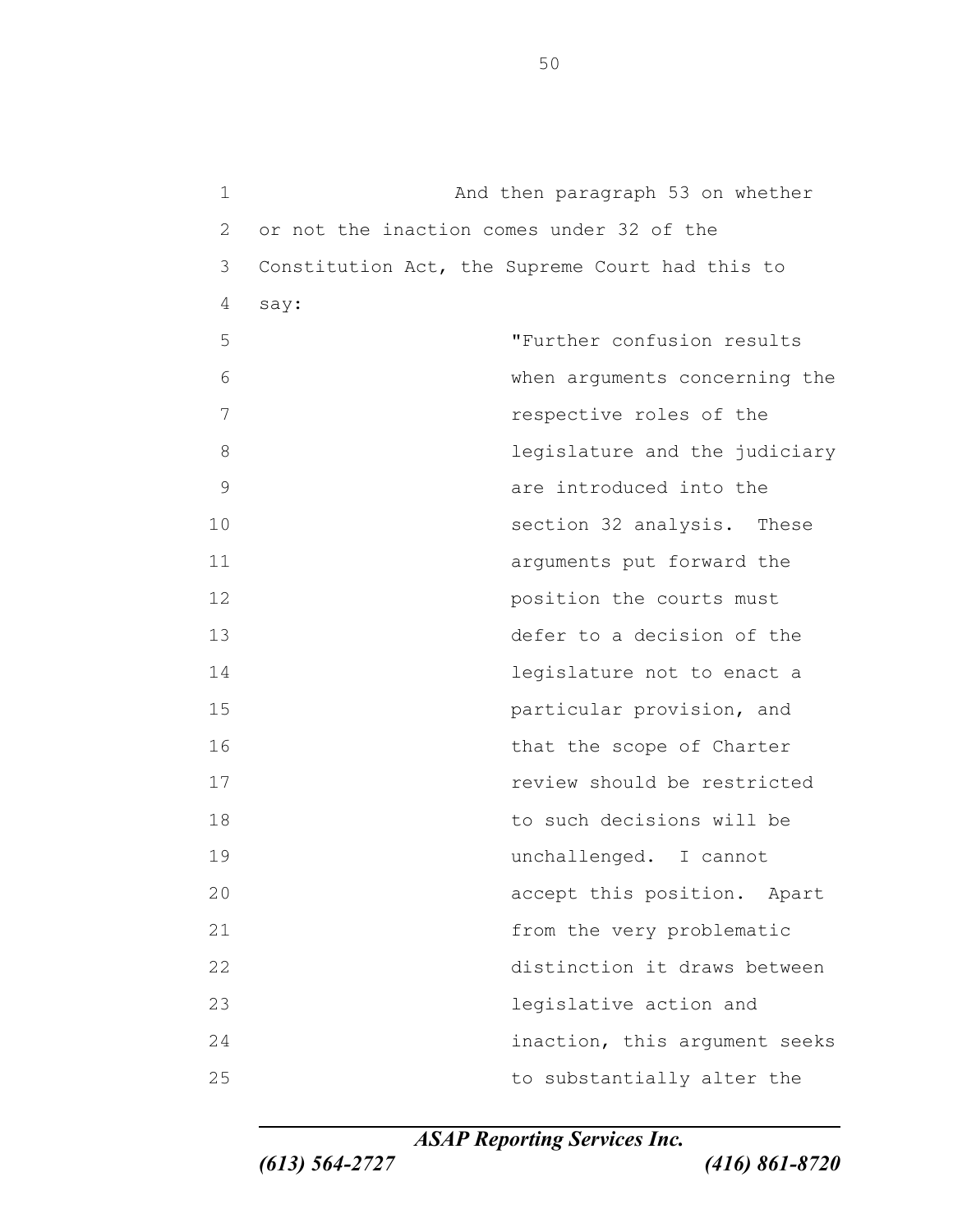nature of the considerations of legislative deference in Charter analysis. The deference very properly due 5 to the choices made by the legislature will be taken into account in deciding whether a limit is justified under section 1 of the Charter..." 11 This is very important because that necessarily means at trial. 13 T...and again in determining 14 the appropriate remedy for a breach." 16 I will leave that, then, to say that at this juncture, on a motion to strike, it is my respectful view that where the issue is one of construction of the vires of a statute or the constitutional challenge to legislation or to executive action, it is not proper to come to a determination at this juncture. Let me then go to my friend's particular attacks on these pleadings. I take your direction not to go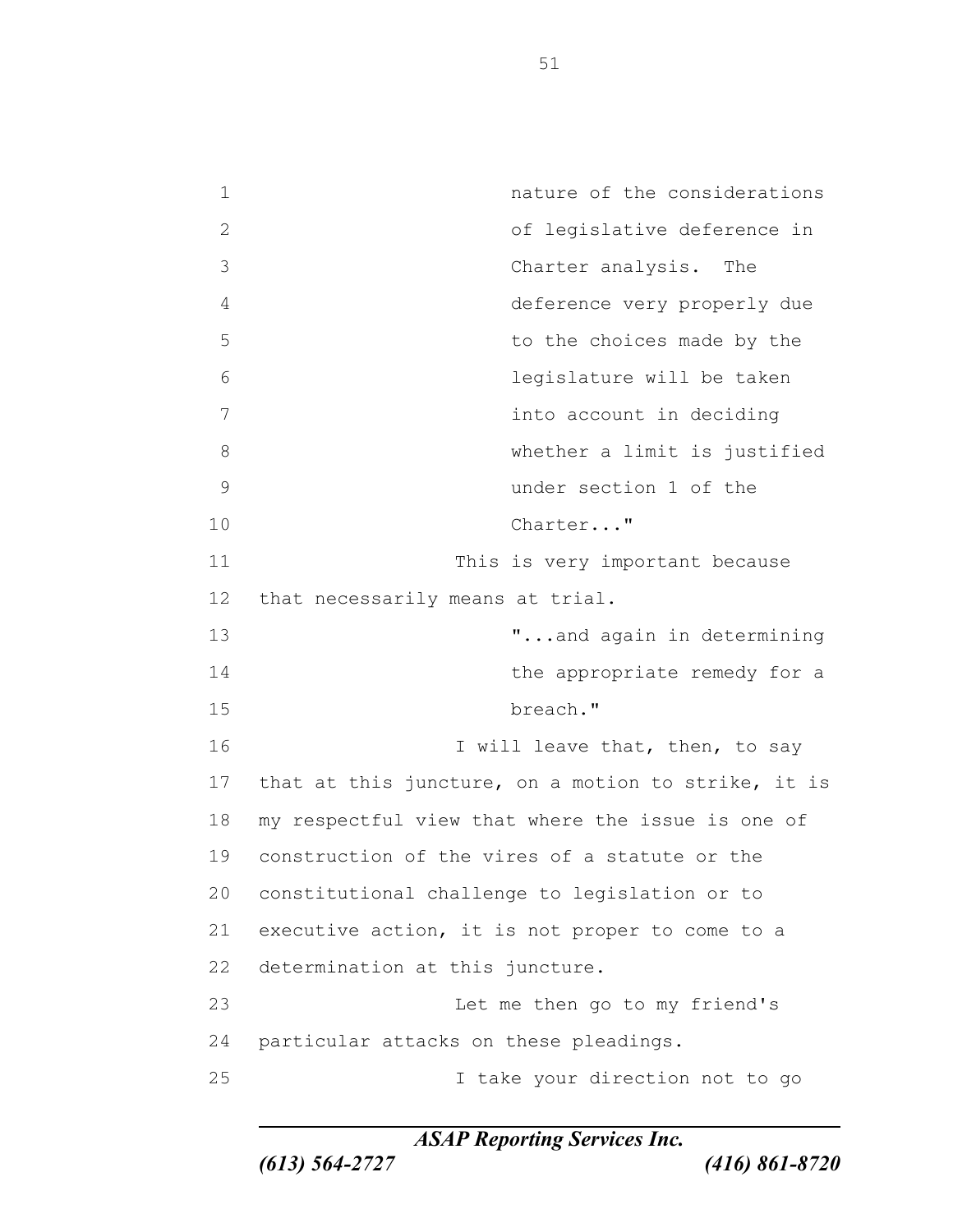over the test, so I am going to skip over. I am now going to basically follow my memo, your honour. JUSTICE AALTO: Okay. MR. GALATI: And this response to his memo, chronologically in terms of his memorandum on the motion. And so if you can turn then, I am going to skip from three to six, which is the test on a motion to strike. JUSTICE AALTO: Yes. MR. GALATI: And start at page 7 of my memo, which is the position of the defendants. JUSTICE AALTO: You never use the phrase "misfeasance in public office" in the statement of claim, but in essence the Crown is arguing it's dressed up in other ways, but that is in essence what it is: misfeasance in public office by failing to abide by the provisions of the bank act and the purporting of the budget, and the like. MR. GALATI: Right, and that I let for the Court of Appeal answer, again. No. That is the way he is saying it is. I didn't use "misfeasance in public office" for good reason. This is not the tort at common law or under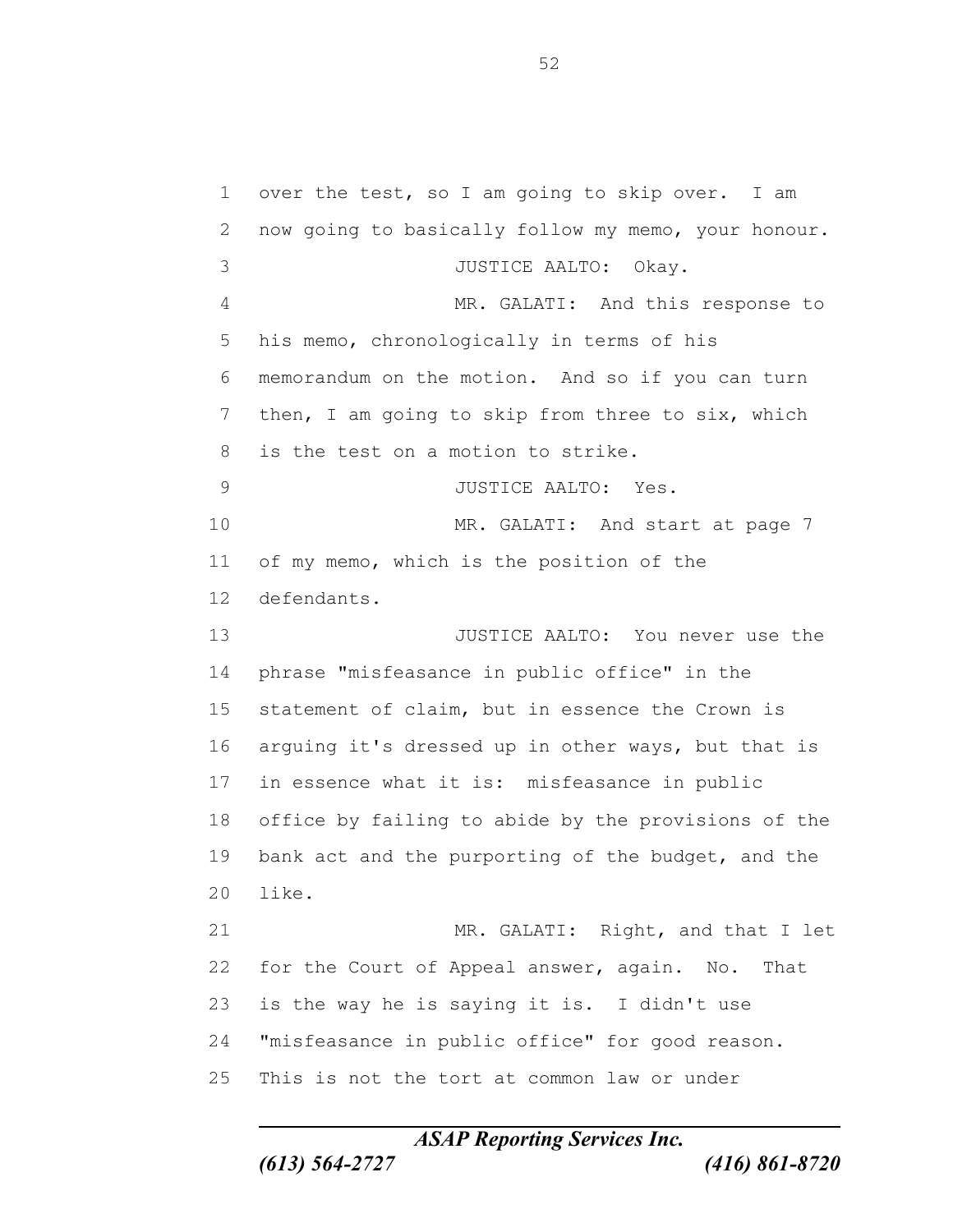administrative law, a misfeasance of public office. It may be, as well; but what we are talking about are actions and inactions of the executive that simply breach constitutional constraints, actions and inactions which breach constitutional rights both to the structural imperatives of the Constitution and the Charter. 8 My first point, your honour, is that whether you call this public misfeasance or conspiracy, the bottom line is, this is a complaint, a constitutional challenge and a request for declaratory relief for the actions and inactions of the executive with respect to the Bank of Canada Act and with respect to the minister of finance's constitutional duties in presenting the budget that underlie this claim. 17 I will get to the conspiracy in a second, but at the end of the day, it doesn't matter what you call these things. It's the actions and inactions. They either breach constitutional rights or they don't, and if they do, and if the facts are set out as to why, it goes to trial. It doesn't get struck. JUSTICE AALTO: Mm—hmm, okay. MR. GALATI: And so on the first —

*ASAP Reporting Services Inc.*

*(613) 564-2727 (416) 861-8720*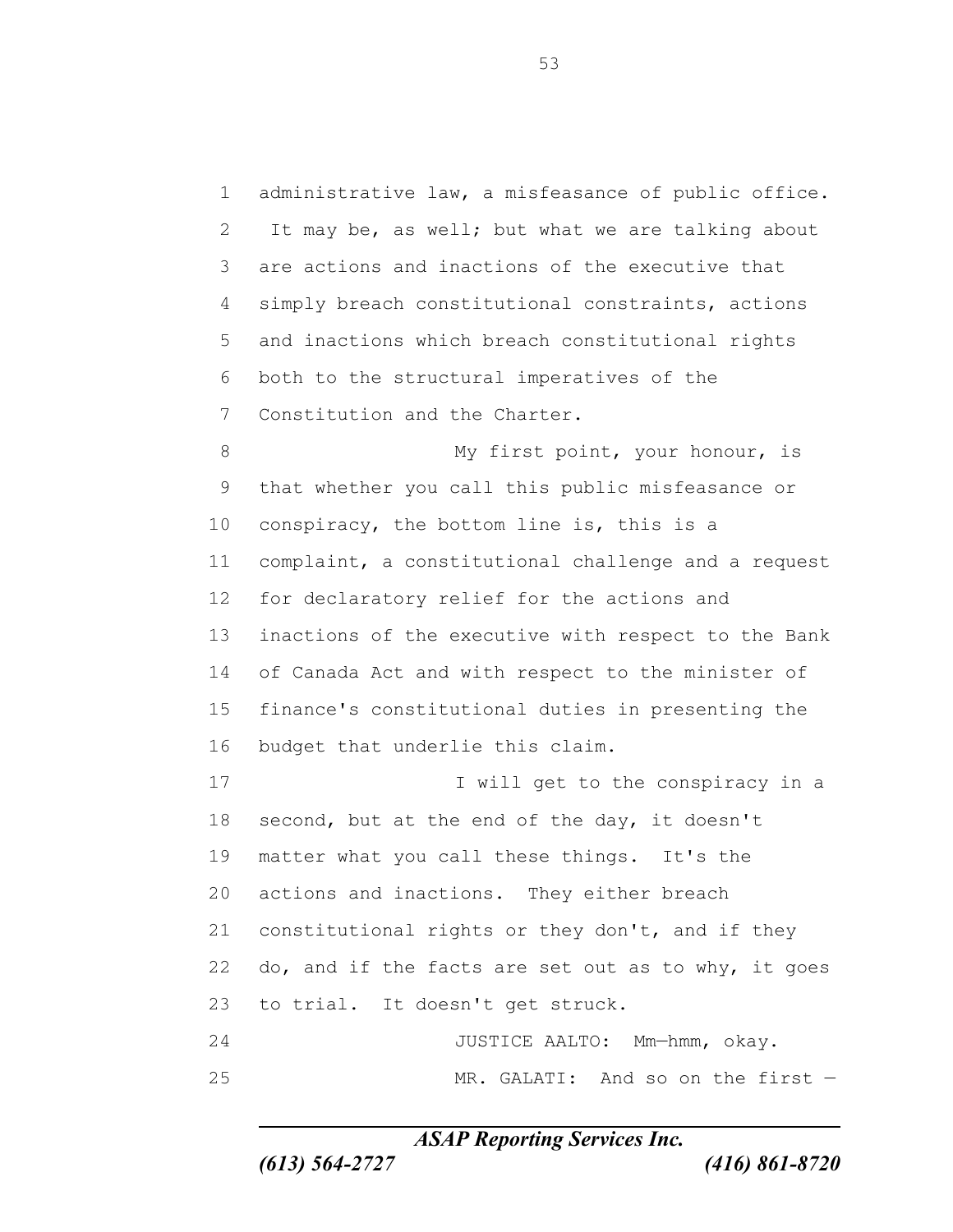and that is why I put it in quotes. I am simply following my friends, my friend's at paragraph 7 of my memo, following my friends. JUSTICE AALTO: No, I understood that. Yes. I figured out your game plan here. MR. GALATI: And I say that in paragraph 7, what I just said to you. 8 And that leads to the fact that neither Parliament nor the executive — and I took 10 you through the cases this morning; I'm not going to do it again — can abdicate its constitutional duty to govern. That is what is happening here. 13 And you have the old cases of Hallett and Grey and Carey. You have Grey. You have the Quebec secession reference. Vriend at tab 10 and Khadr at tab 71. All those cases say that. 17 Let me go to the — and I am not going to take you through them again. Let me go to page 9 of my memo and the so—called conspiracy allegations. 21 11 If my friend had asked me for particulars of who all that you know are engaged in the conspiracy, I am sure I could give him more names than the three ministers and the organizations we set out. I don't know if that is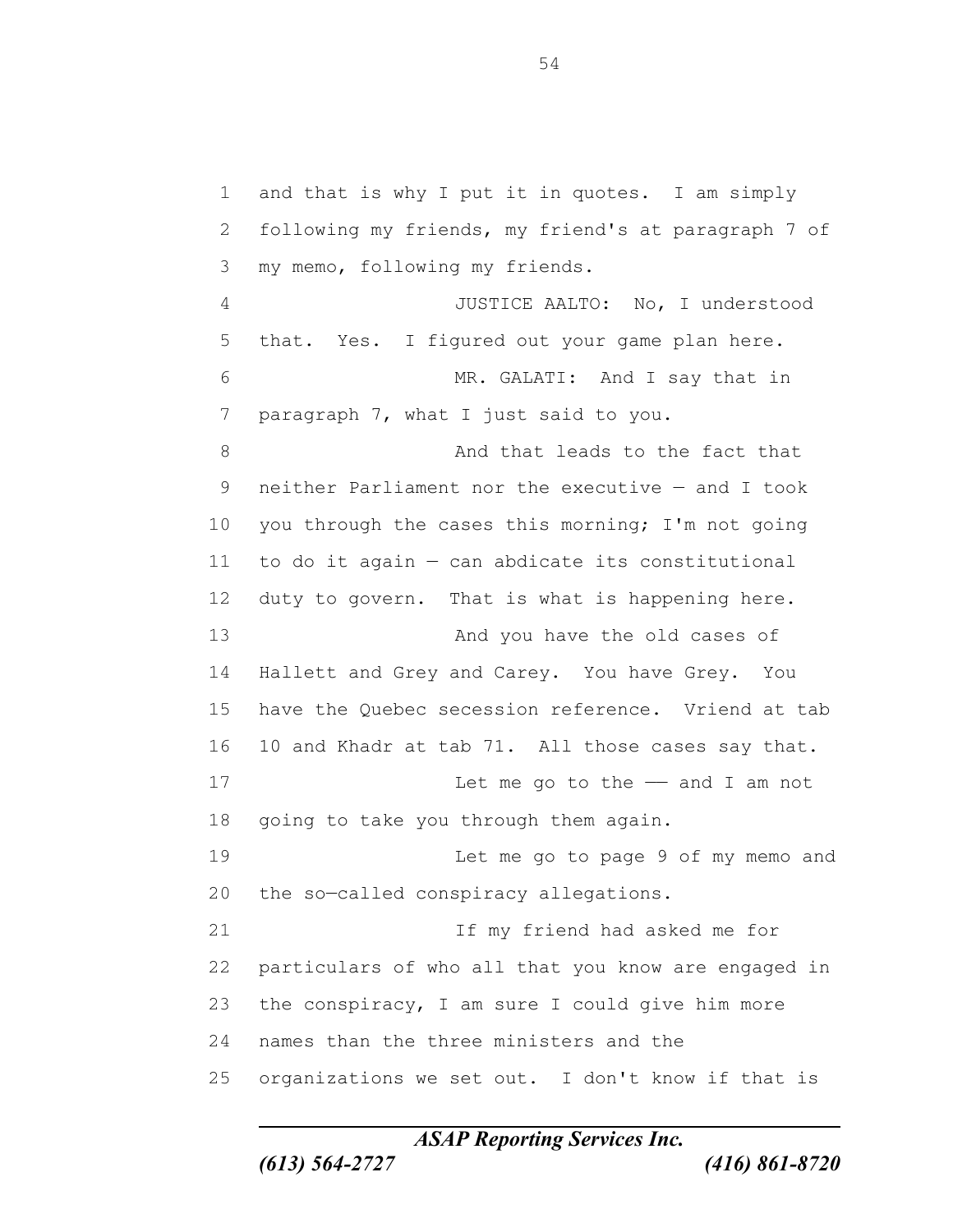required. If it is required, I can easily amend to provide those. That could have been dealt with by a request for particulars. I simply name the members of the conspiracy on an institutional basis in terms of the ministers and the organizations, the BIS, the IMF and the private bankers in Basel that gave our governor of the Bank of Canada his marching order on fiscal and interest and other policies. I can provide the names of the heads of those institutions.

11 But one thing that is wrong in my friend's assertion on any conspiracy, and quite frankly is embarrassing and wrong with some of the 14 jurisprudence in this court, he cites Sivak that I argued before Mr. Justice Russell. It is on appeal to the Court of Appeal. This notion that you can't name unknown conspirators is wrong. I am going to take you to the cases. It's wrong. You can have unknown conspirators and duped conspirators.

 So you can have conspirators that are unknown to the victims, and duped conspirators who don't know that they are part of a conspiracy, for instance the mule that runs the drugs without knowing it's in the luggage to the airport. The Hunt v. Carey case, which is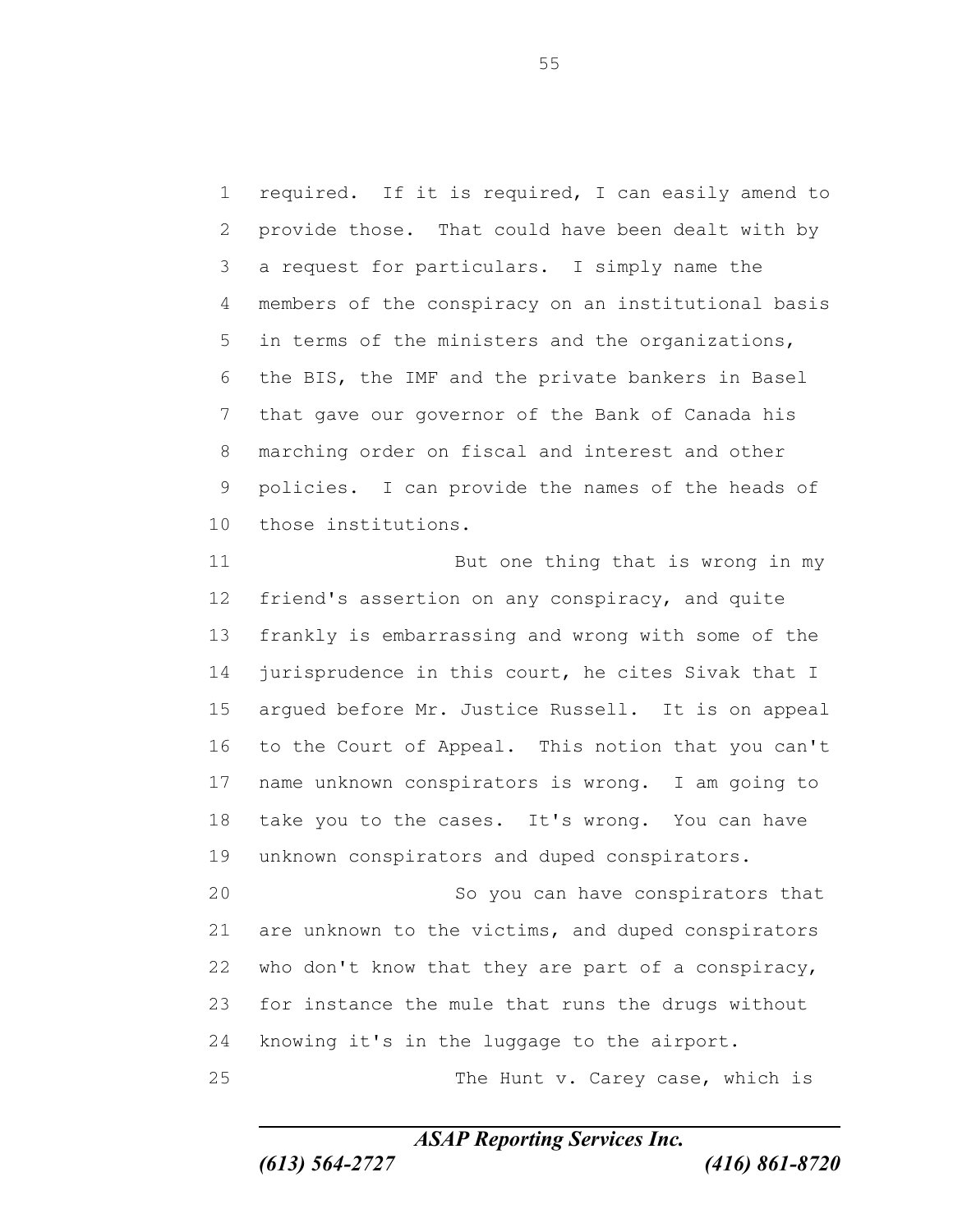at the same time the seminal case on a motion to strike, is also a conspiracy case. You will find that at tab 14 of my book of authorities. If you go to tab 14 —— and I am not going to bore you with the long verse. At pages 15 through 17, the court, in looking through the history of the tort of conspiracy makes the point that it coming from the criminal law. Like a lot of torts come from the criminal law — assault, 10 illegal confinement and all  $-$  it comes from the criminal law of conspiracy. If you look at paragraph 10 of my memorandum at page 9, you will see various cases from the Supreme Court and the Ontario Court of Appeal which clearly state that unknown conspirators may be put in an indictment. 17 JUSTICE AALTO: Of course, I accept that you can't necessarily always name each and every individual who may be a participant in a conspiracy because you may not know them all. But surely you must know one or two. MR. GALATI: I know the minister of finance and I know the minister of national revenue. I know the institution of the Bank of International Settlements. I know the institution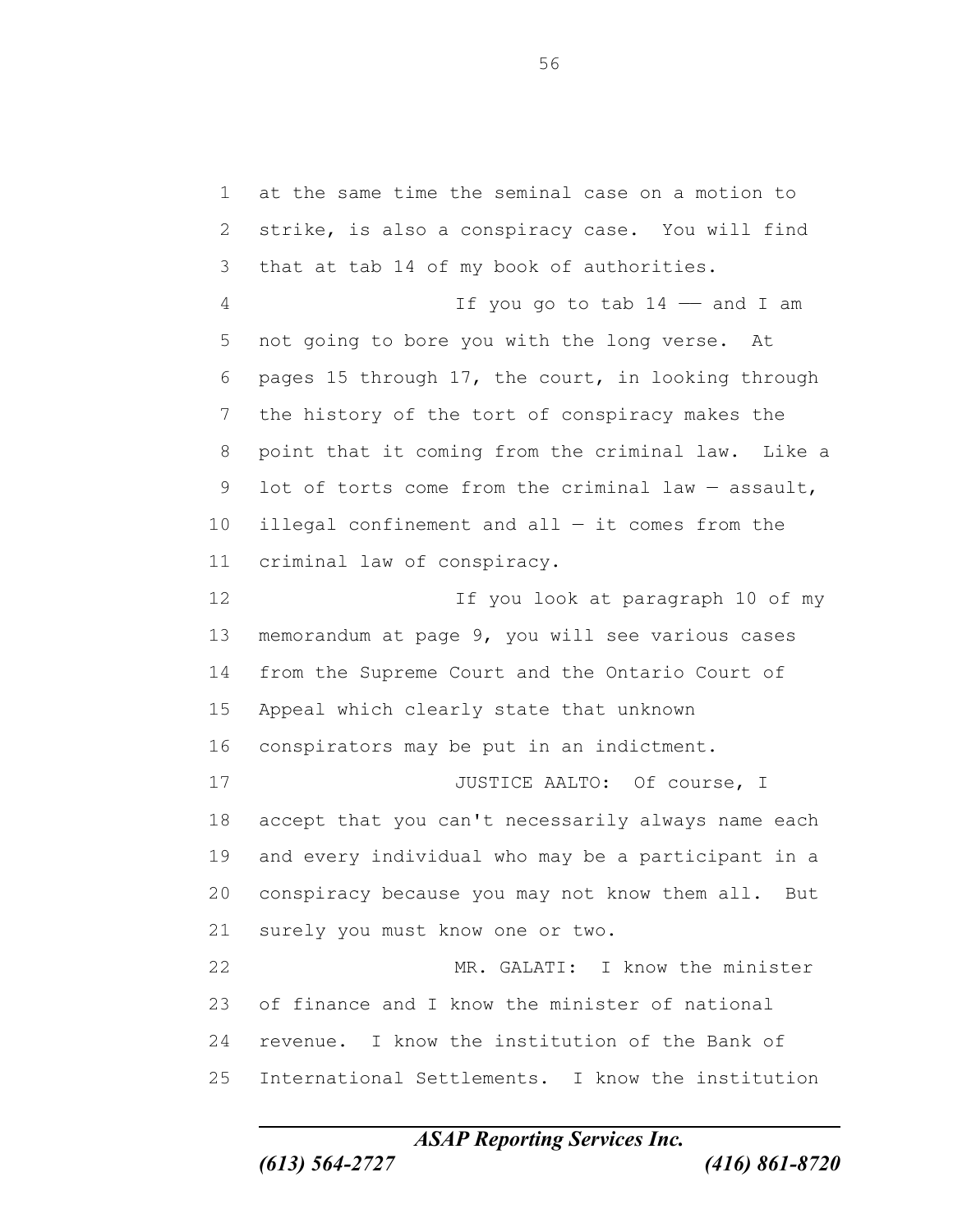of the IMF and all that. If you want the heads and directors and all the people who run those organizations, I will name them, but in doing that I have named the co—conspirators and I have said what they are conspiring to do, what they have effected to do. There is no deficiency in the pleadings in that respect. 8 3 JUSTICE AALTO: There is no well, the only deficiency is, and it's why I was asking Mr. Hajecek about amending, is that there is a deficiency in respect of the identity of the conspirators, but the pleading of conspiracy appears to be there, the elements of it. And Mr. Hajecek's argument was, well, perhaps it could be amended. He wasn't conceding completely that it 16 could; and in any event, it must be considered in light of the justiciability issue. 18 MR. GALATI: Sure. **JUSTICE AALTO:** Which is an umbrella issue to much of what is here. 21 MR. GALATI: How is this for justiciability? People often accuse me of being a conspiracy theorist and I say to them, you must be a coincidence theorist. There is a reason why conspiracy is a Criminal Code offence.

*ASAP Reporting Services Inc.*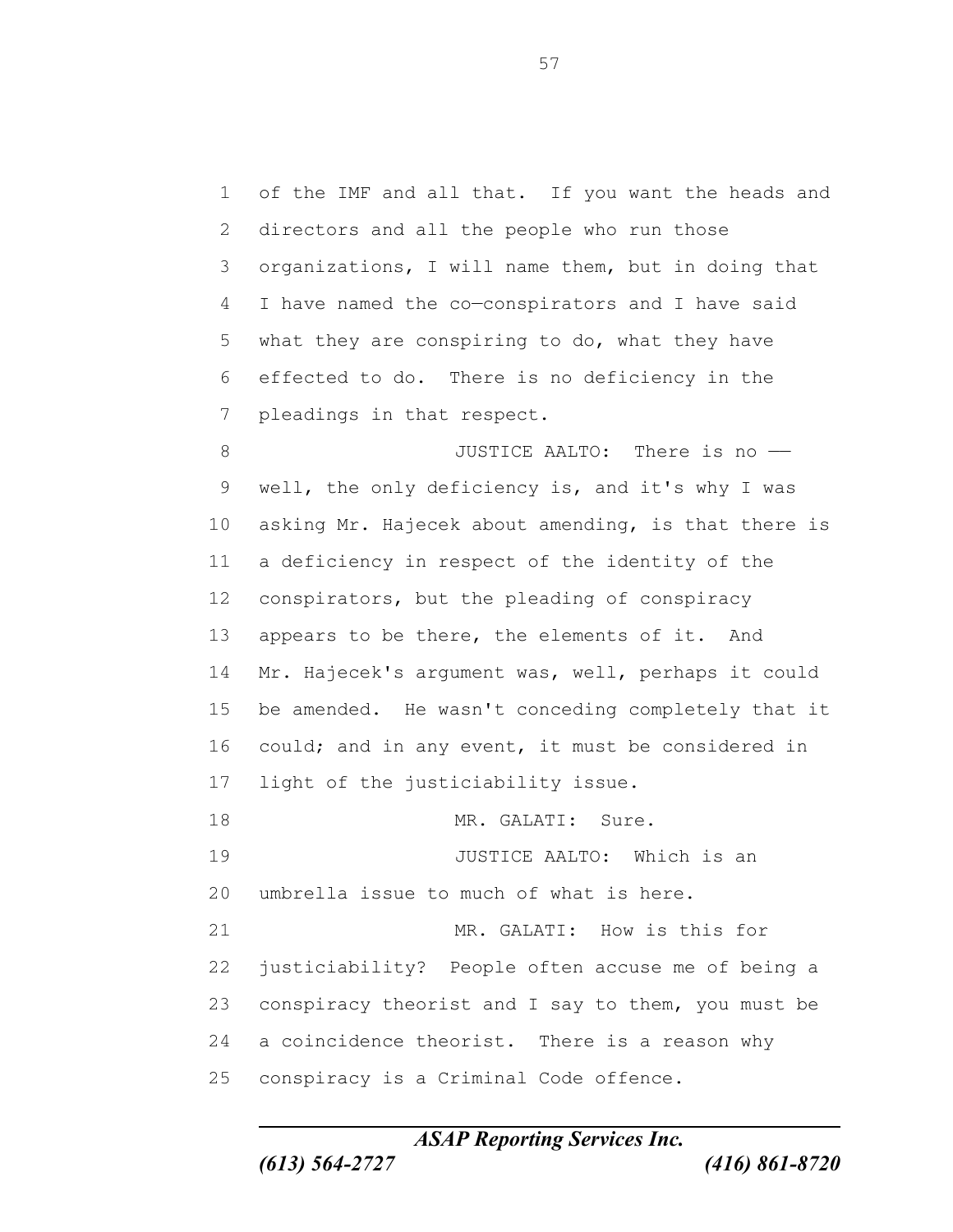Conspiracies actually are undertaken every day. What is a conspiracy? What I have pleaded in paragraph 41, pursuant to Hunt v. Carey. It's the use of legal or illegal means in an agreement to harm X. JUSTICE AALTO: Mm—hmm. MR. GALATI: Or it's the use of illegal means which a person ought to have known would harm X. What do we have here? We have the minister of finance, who is the sole shareholder and ultimate authority under the Bank of Canada Act, who is refusing to exercise the authority for which Parliament actually set the bank up in the first place, to float loans to the various levels of government interest—free for their human capital infrastructure programs. Why? Because it was decided by a group of private bankers over in Basel in 1974 when we joined that private group of bankers — they are private individuals — that they would dictate our policies with respect to the floating of loans. So it was decided — and it is pleaded — that in 1974 the Bank of Canada would no longer, in an arbitrary and absolute fashion, do

*ASAP Reporting Services Inc. (613) 564-2727 (416) 861-8720*

what it was created to do.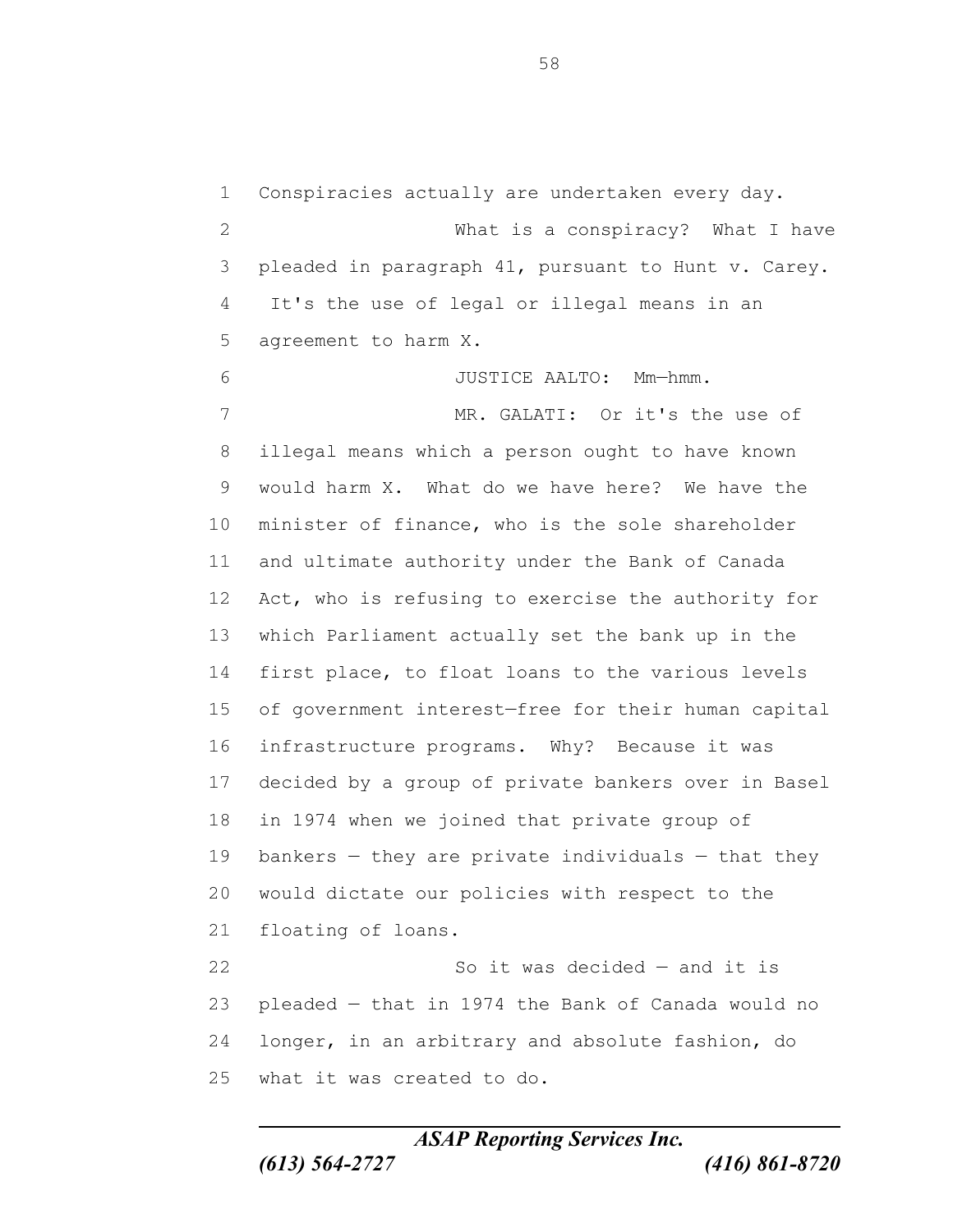So the effect as is pleaded is that the Bank of Canada gives loans to commercial banks, those private individuals, at zero to one per cent interest currently, and then those banks lend it back to our government at two per cent interest or three per cent interest, commercial rates. That is the conspiracy. They are circumventing the act. They are circumventing Canadian sovereignty. 10 10 In passing, and I will get to the Charter arguments in a second, just think, your honour, of what the impact is. That is unequal treatment of all Canadian citizens because our Bank of Canada is giving private bankers in Europe and the States and here in Canada interest rates less favourable than the Bank of Canada is willing to give to Canadian citizens under its mandate. That 18 is discriminatory, with dire consequences that are pleaded in terms of the decay of socio—economic programs and the society at large. **It's all pleaded and I will get to**  it in a second. 23 So the conspiracy; my friend has a problem with the conspiracy because he thinks it is difficult to prove. That is a different issue. I

*ASAP Reporting Services Inc.*

*(613) 564-2727 (416) 861-8720*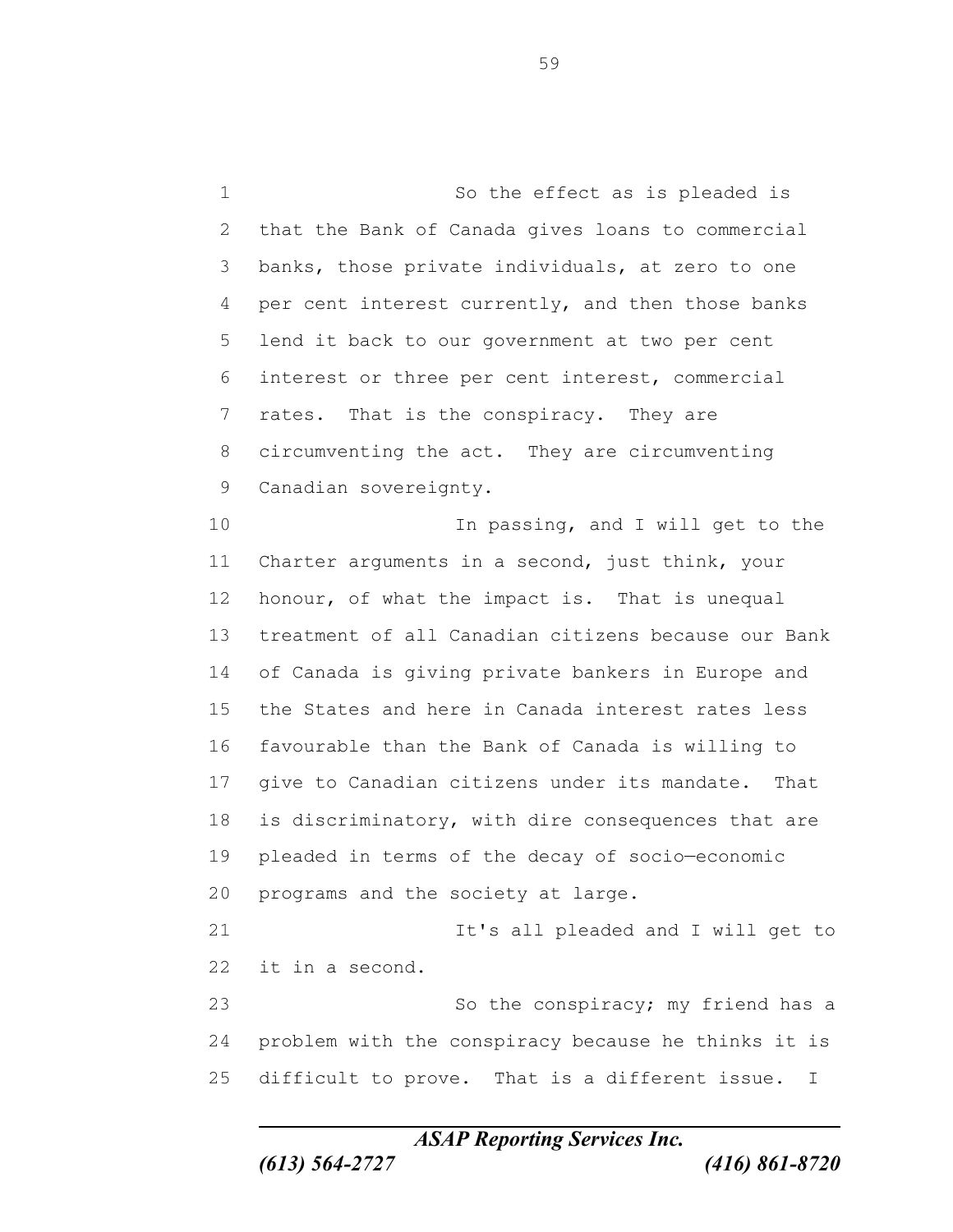have pled the facts of the conspiracy. If he wants particulars or more names, I will give it to him, but it does not make the pleading bad or insufficient to the point of it being struck. Can I just give you the page references on those cases? I won't take you to 7 them where  $-$  if you accept that you can name unknown conspirators I am not going to take you through them. Okay. 10 Let's go now to the so-called, what my friend calls an accounting method. 12 JUSTICE AALTO: Mm-hmm. MR. GALATI: Maybe I should find another line of work, but I find even from a friend a sort of a belittling of a constitutional requirement as a mere accounting method. 17 Let's step back for a second. In every session of Parliament when the Governor General knocks on the door of the House of Commons as representative of the Queen, it's not that they are engaging in pageantry. It is a constitutional requirement that the Queen or her representative go into the Commons and request an appropriation of monies through the Commons, to the taxing power, so that it can spend. And in

*ASAP Reporting Services Inc.*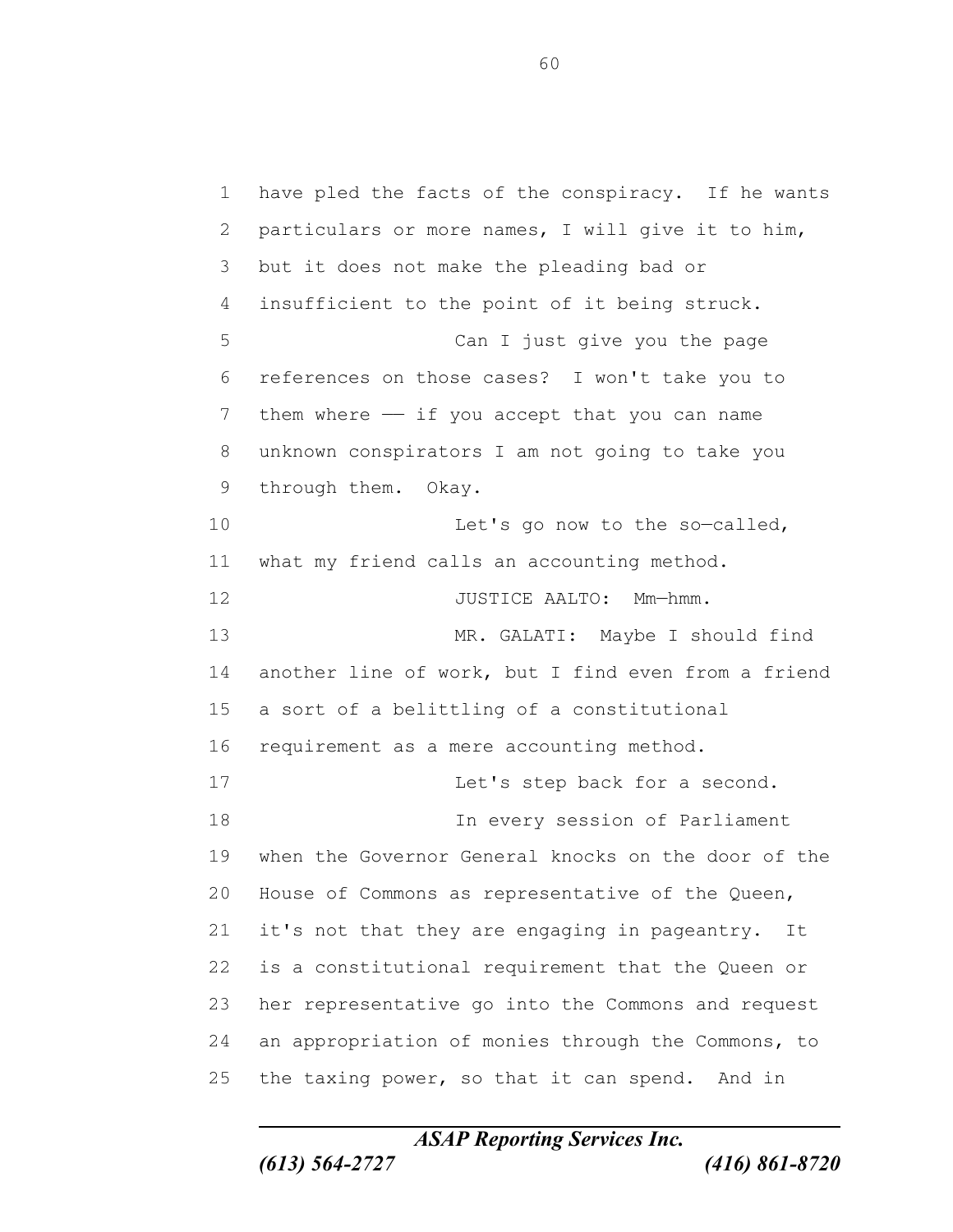order to do that, the government has to articulate —— the Queen has to articulate what it plans to spend on. That is the budget. Now, since the Magna Carta and the English bill of rights there has been a 6 constitutional right  $-$  and I want to pause here, your honour. To whom does a constitutional right to no taxation without representation accrue? Every private subject of the realm. Every citizen of Canada has that right. It is not an issue about public standing, public interest standing. Every Canadian citizen, because they are subject to the 13 terms of taxation in this country, has a constitutional right to not be taxed — by whom? By Parliament — without representation. Now, when the revenues and the proposed expenditures in the budget are presented by the Governor General from the throne speech to Parliament, it's impossible to fathom how representation by the MPs of Canadian citizens is being affected if those MPs are not given one side 22 of the ledger, the total revenues. Now, I want to take you through 24 the education reference case. And my friend is right. You don't need to go past what I have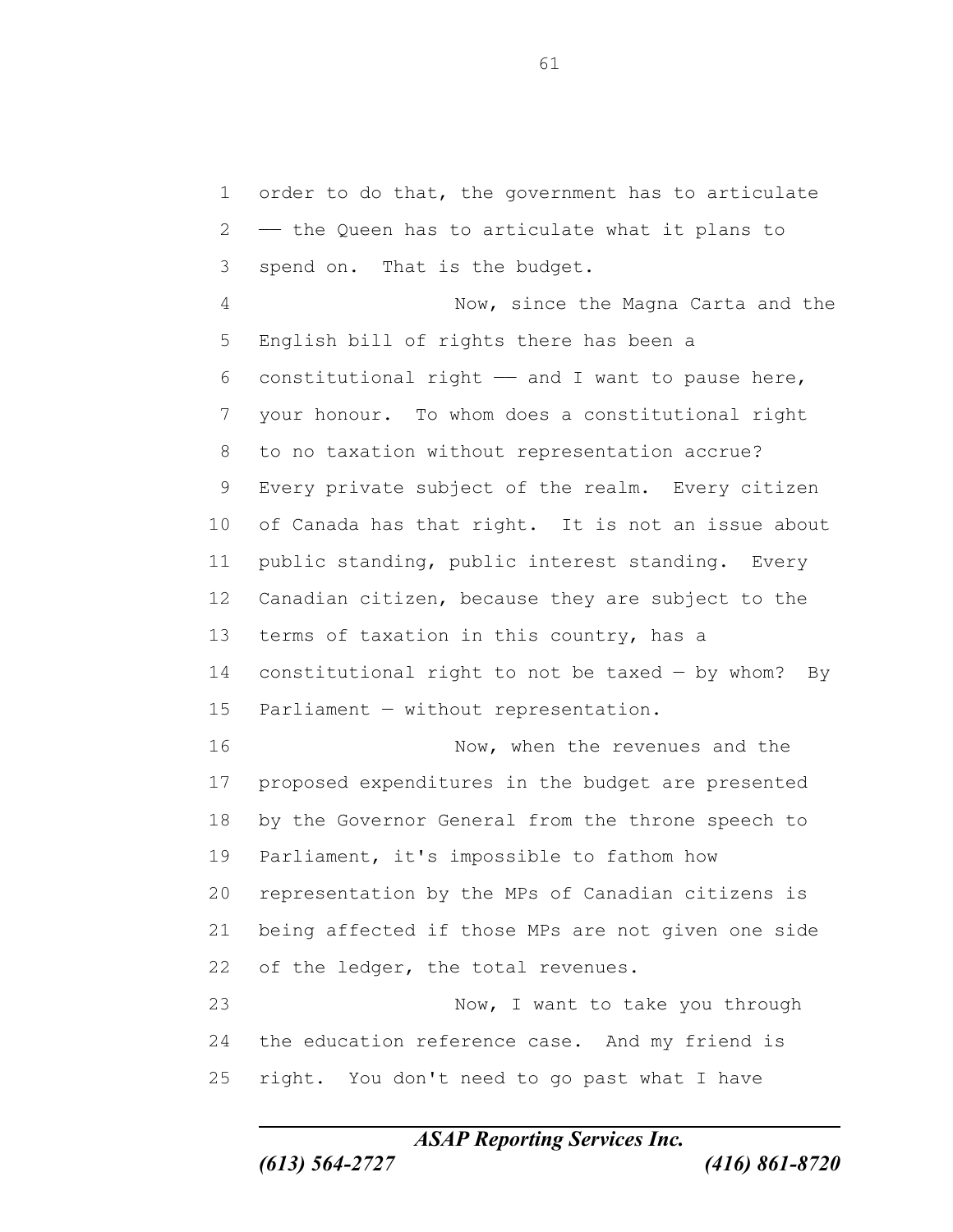extracted. Of course you are free to read it, and 2 this is at page 10, I set out that sections 53, 54, and 90 of our Constitution are codifications of that constitutional right going right back to Magna Carta and more clearly focussed in the English bill of rights.

 In paragraph 14 I say by removing and not revealing the true revenues to Parliament, which is the only body which can constitutionally impose tax, and thus approve the proposed spending from the speech from the throne, the minister of finance is removing the elected MPs' ability to properly review and debate the budget and pass its expenditure and corresponding taxing provisions to the elected representatives of the House of Commons. The ancient constitutional maxim of no taxation without representation was reaffirmed post—Charter by the Supreme Court of Canada in the Ontario education reference. Then I extract the portion from

 that case, which is found at tab 34, in which the Supreme Court, Mr. Justice Iacobucci, takes us through the history of that constitutional right. Now, my friend, he can choose to use Google for historical research; I recommend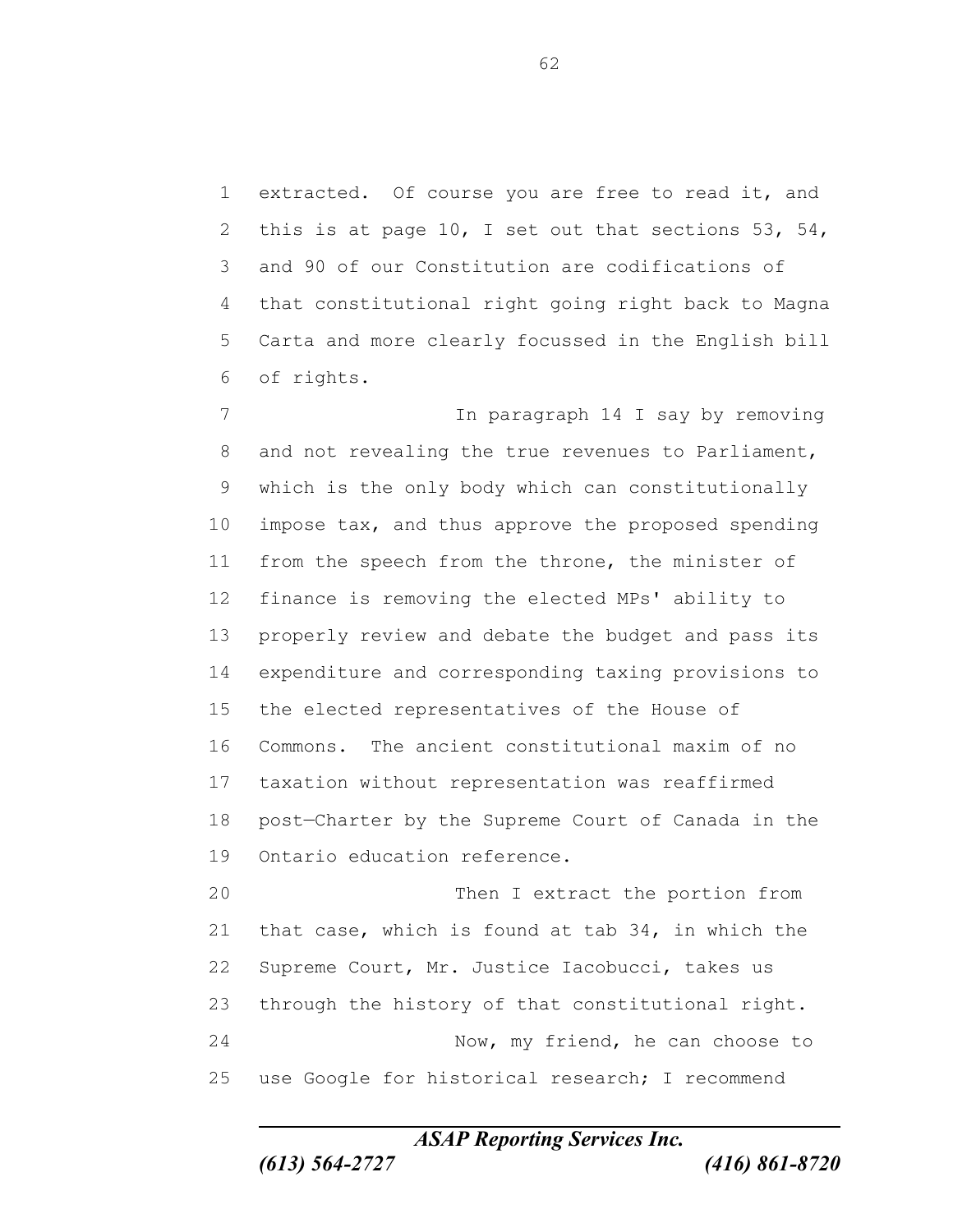against it, but this is nothing to laugh at. Revolutions, the Magna Carta, the English bill of rights which was on the heels of the English Civil War were fought over these rights. And so Parliament has to be eyes open when it taxes; otherwise the citizens' right to no taxation without representation is affected. 8 Can I direct your honour to the last—quoted paragraph from that case, that refers to this view is affirmed in Westbank First Nation, at page 11. 12 JUSTICE AALTO: Mm-hmm. MR. GALATI: Mr. Justice Gonthier states in that case: "The Canadian Constitution 16 through the operation of section 53 of the Constitution Act demands that there should be no taxation without representation. In 21 other words, individuals being taxed in a democracy 23 have the right to have their elected representatives debate whether their money

*ASAP Reporting Services Inc.*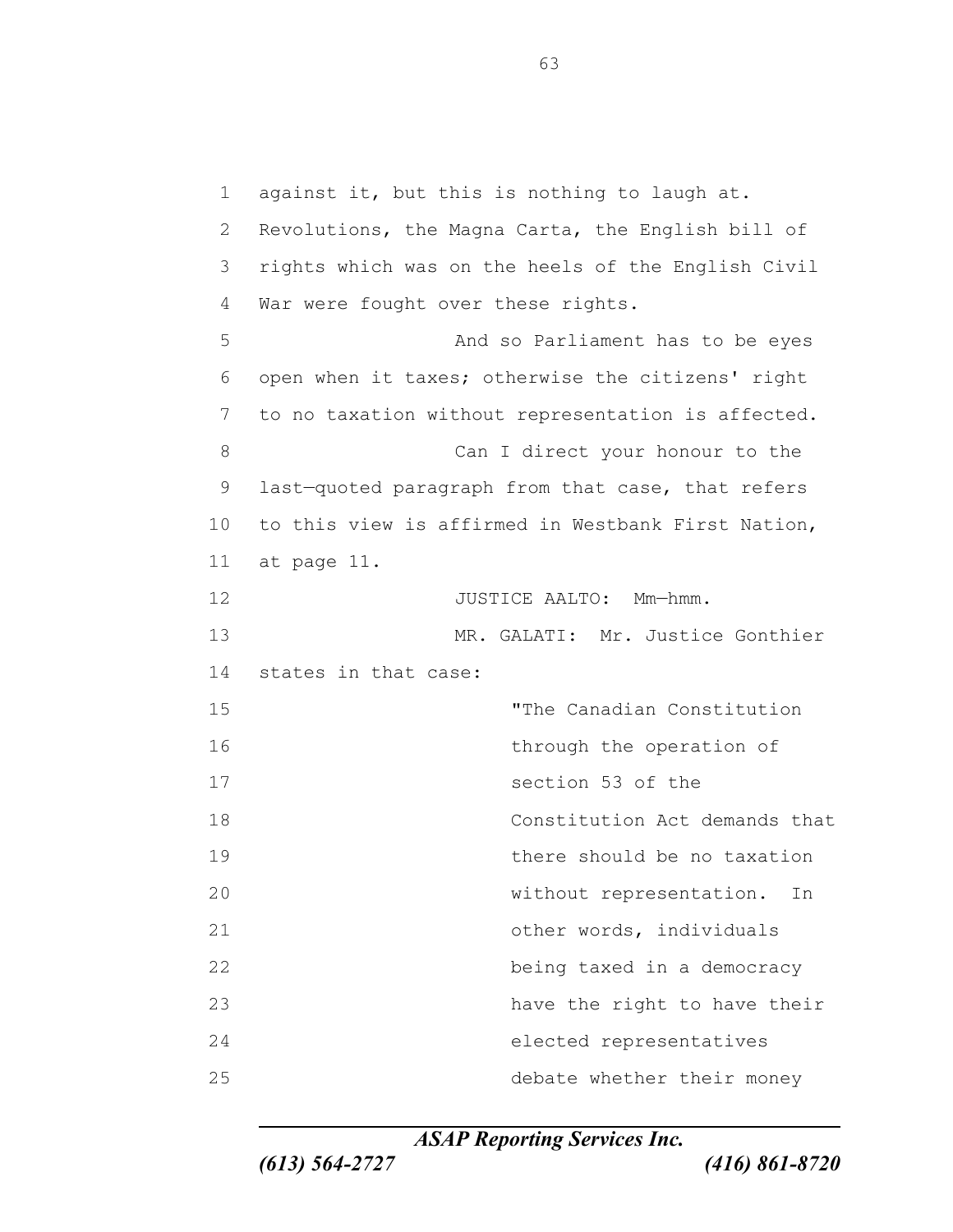should be appropriated and determine how it should be spent." My friend says so what; that doesn't apply to this case. It certainly does, because if you notice from the pleadings, we run a deficit in this country without knowing whether or not we need to, which relates to the commercial interest that every citizen is paying to the commercial banks, because the Bank of Canada, the same finance minister, is not extending interest— free loans to cover that debt. So if Parliamentarians, just in the words of Mr. Justice Gonthier and the Supreme Court of Canada, don't have the total revenue, they can't debate whether or not they should shave tax credits or whether they should, as the government recommends, run a deficit. My clients aren't saying we get to dictate to Parliament how that debate will result. They may still run a deficit. We are not debating parliamentary procedure here. Our challenge is outside the doors of Parliament, and our challenge is based on this: Every citizen has the right not to be taxed without representation in Parliament.

*ASAP Reporting Services Inc.*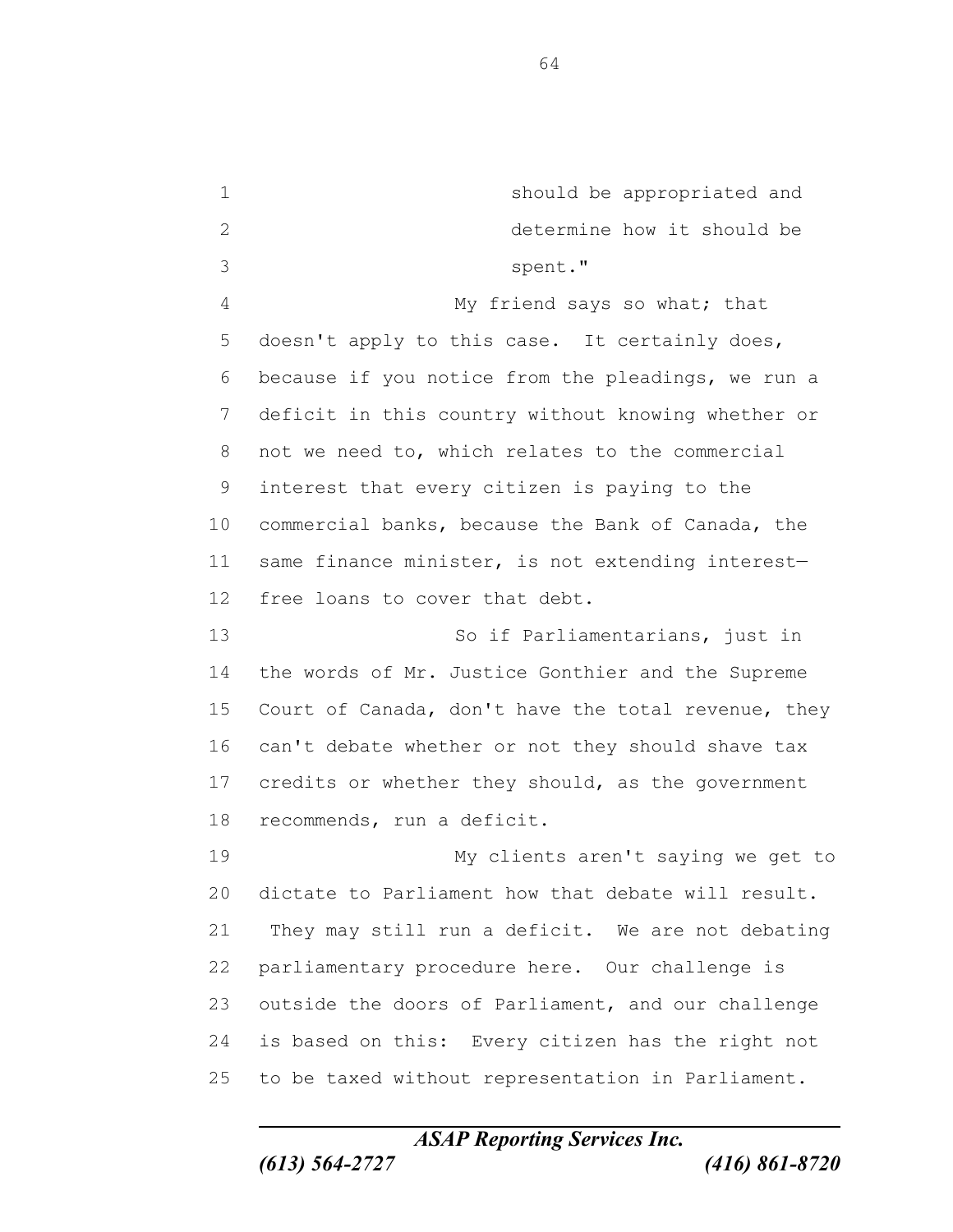And the Supreme Court in Canada says that means they have be able to meaningfully debate what is being spent. You can't do that if you don't know what is actually coming in.

 The question is: Are my clients going to win on this issue? Don't know. Is it frivolous? We can't say that. It is right within the terms and explanation of the Supreme Court of Canada on what no taxation without representation means. It's clearly there. It's not for Parliament to decide. The right of no taxation without representation is the right of the citizen against Parliament. It's a constitutional right. JUSTICE AALTO: Yes. And so you say, because Parliament doesn't know what the books and records are really all about, they can't debate the issue, and they can't determine what would be the appropriate policy. MR. GALATI: And I could say to my MP —— JUSTICE AALTO: You are concerned about the policy, but you are not seeking to influence the policy. MR. GALATI: No. JUSTICE AALTO: You are seeking to

*ASAP Reporting Services Inc.*

*(613) 564-2727 (416) 861-8720*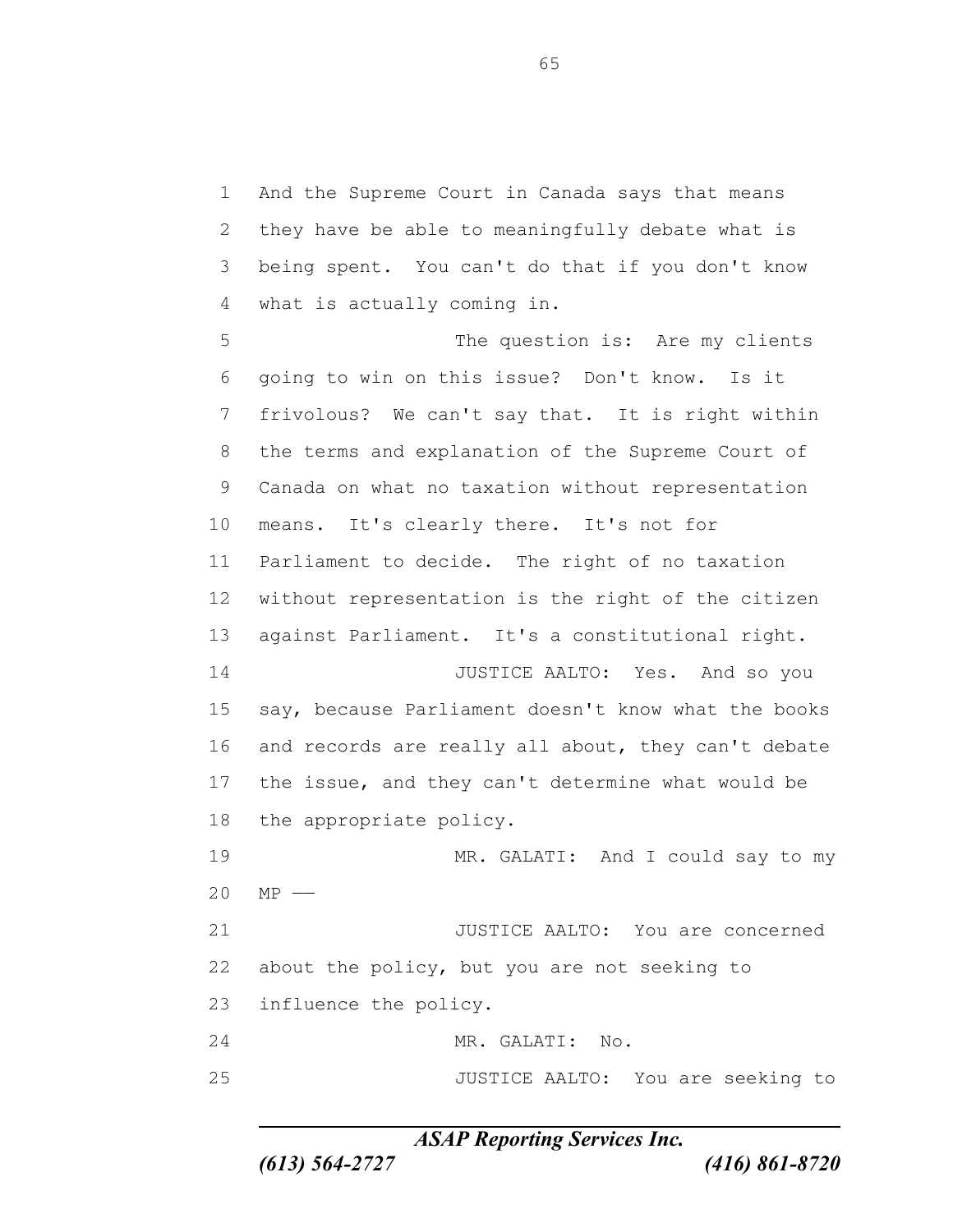have the information available to be debated. 2 MR. GALATI: Right. I want to have the right to call my MP and say hey, Bob, we have given away 150 billion in tax credits. Why don't you push for shaving 40 billion in tax credits so we don't have to pay interest on the deficit this year? It doesn't dictate to 8 Parliament how it decides, it gives - it affects my right as a citizen to no taxation without representation. 11 11 It's a very clear, simple, and quite frankly, difficult argument to refute. My friend says wait, my clients haven't asked the minister of finance for those, and there is no pleading. JUSTICE AALTO: I was just about to ask if you can get it through the Access to Information Act. MR. GALATI: Read the pleadings. It's not available. The Carter Commission on Taxation complained about this in the 1960s. It's not available. The government does not release it. It's unconstitutional, what they are doing. But 24 it is not available, and if my friend has it, I would love to get it.

*ASAP Reporting Services Inc. (613) 564-2727 (416) 861-8720*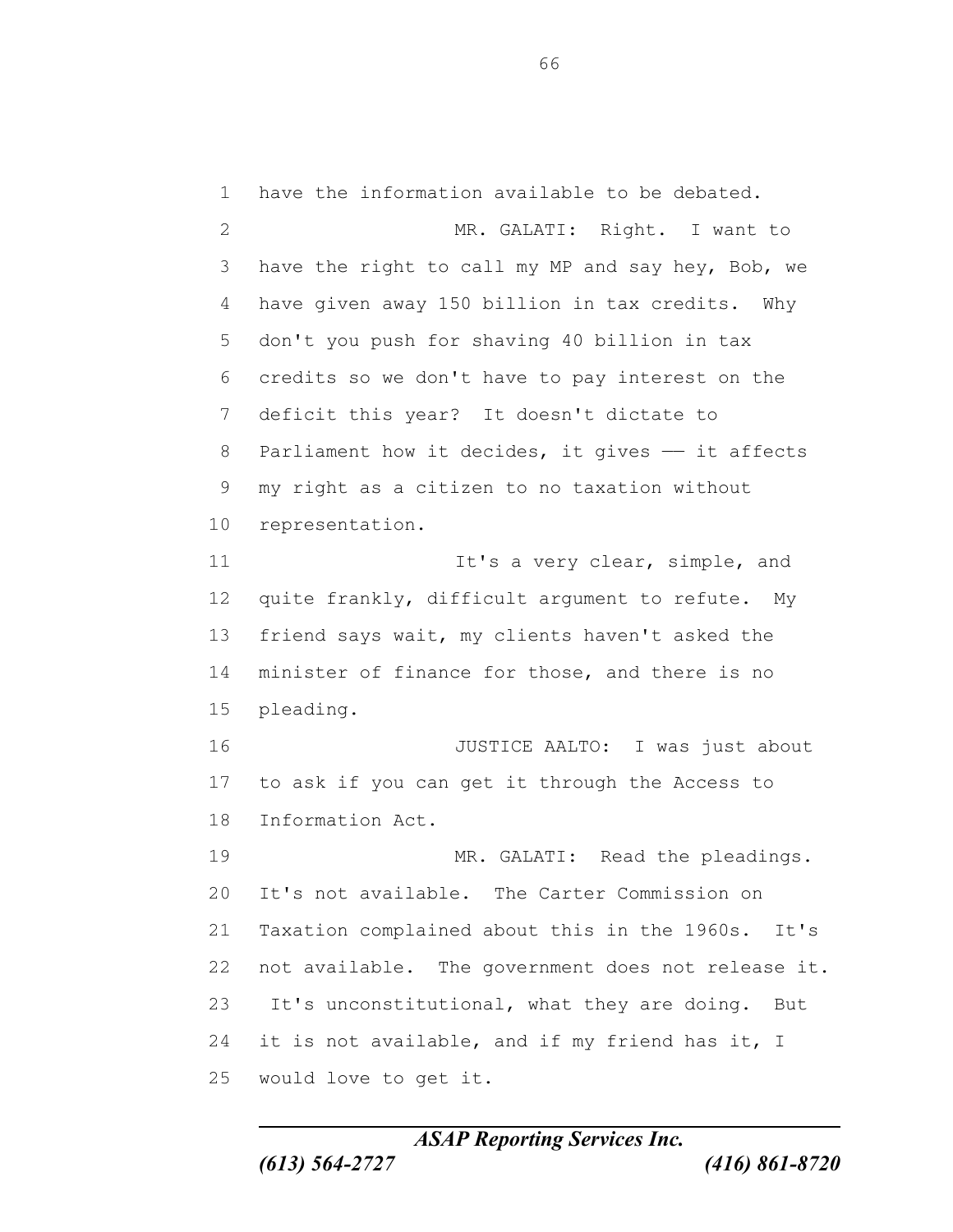1 MR. HAJECEK: I actually do. MR. GALATI: Yeah? What were the tax credits last year? MR. HAJECEK: It's on the department of finance web site, I think. I can pull it up for you, if you like. MR. GALATI: But they don't break down who are getting the credits. MR. HAJECEK: Not the people, but. 10 MR. GALATI: Now my friend is giving support to my argument. This is a trial issue. We are exchanging evidence here. MR. HAJECEK: If my friend wants to give evidence —— MR. GALATI: No, no, it's pleading. It's in the pleading. JUSTICE AALTO: Nobody is giving evidence. It's just a curious bind that we are all in. There seems to be a vacuum of information. MR. GALATI: I have it under the tax law as well. What I say or my friend says is irrelevant. We have pleaded it's not available; it is not presented to Parliament every year. That has to be taken as a fact for the purposes of this motion.

*ASAP Reporting Services Inc. (613) 564-2727 (416) 861-8720*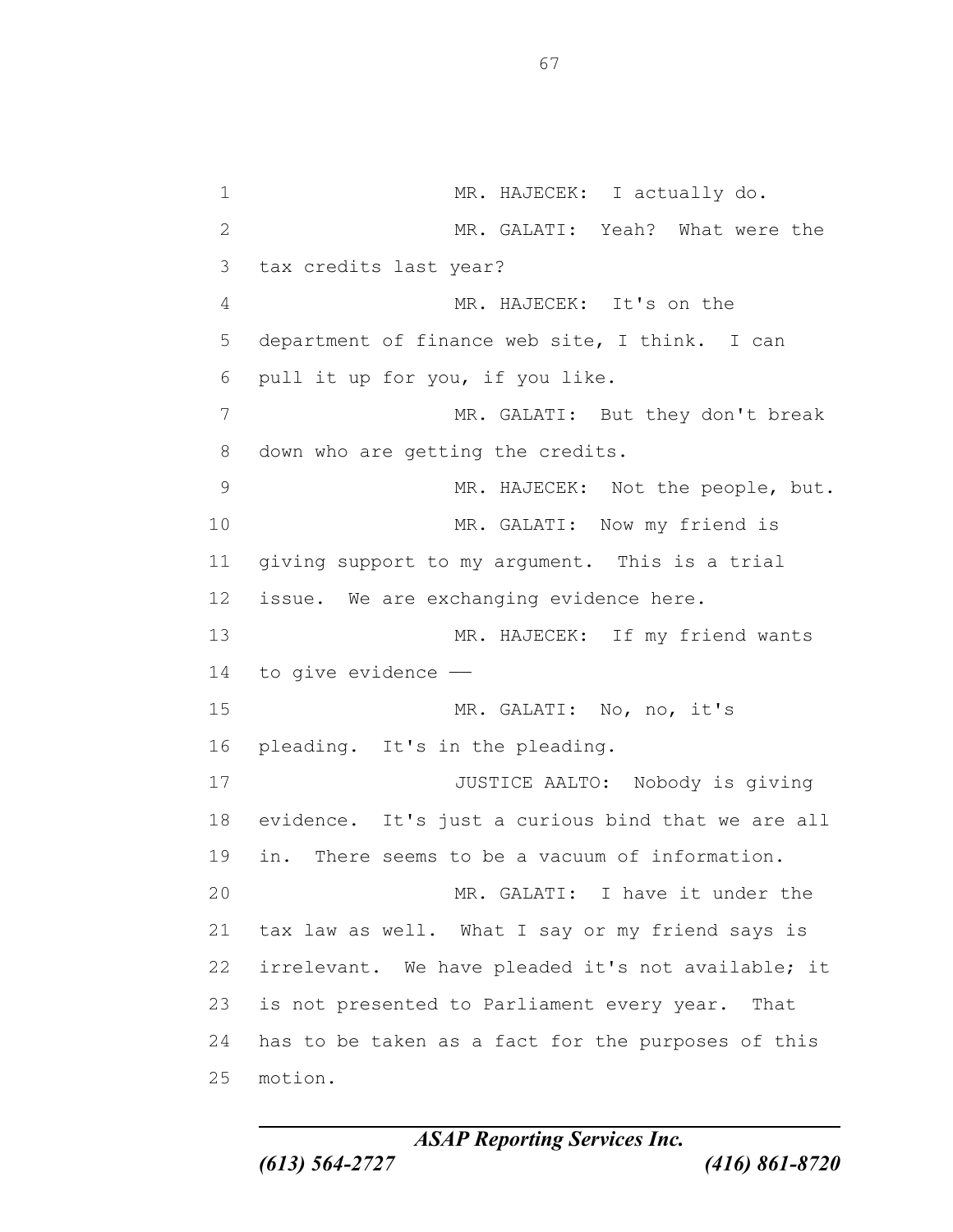1 1 If that is not so, that will come out in the wash and this part of claim will be dismissed. But the pleading is it's not made available to the MPs. Now I move on to my friend's 6 factum and page 12 of my memo, which is the  $-$ 7 JUSTICE AALTO: Charter? 8 MR. GALATI: - section 30.1. No, not yet. Again, I am not going to bog this down. We have sought a declaration that this privative clause pursuant to Dunsmuir can't apply to unconstitutional acts, and that is all I will say about it. The law is clear on that. JUSTICE AALTO: Yeah. 15 MR. GALATI: Now the Charter. I am not going to suggest to you that this is, with 17 respect to the  $-$  not just the section 7 in the equality provisions both as a structural underpinning to the Constitution and section 15 of the Charter. I am going to use the words of the Supreme Court about substantive equality. This issue is more complicated than meets the eye with respect to section 15, but I am first going to give you a summary of what the Charter arguments amount to.

*ASAP Reporting Services Inc.*

*(613) 564-2727 (416) 861-8720*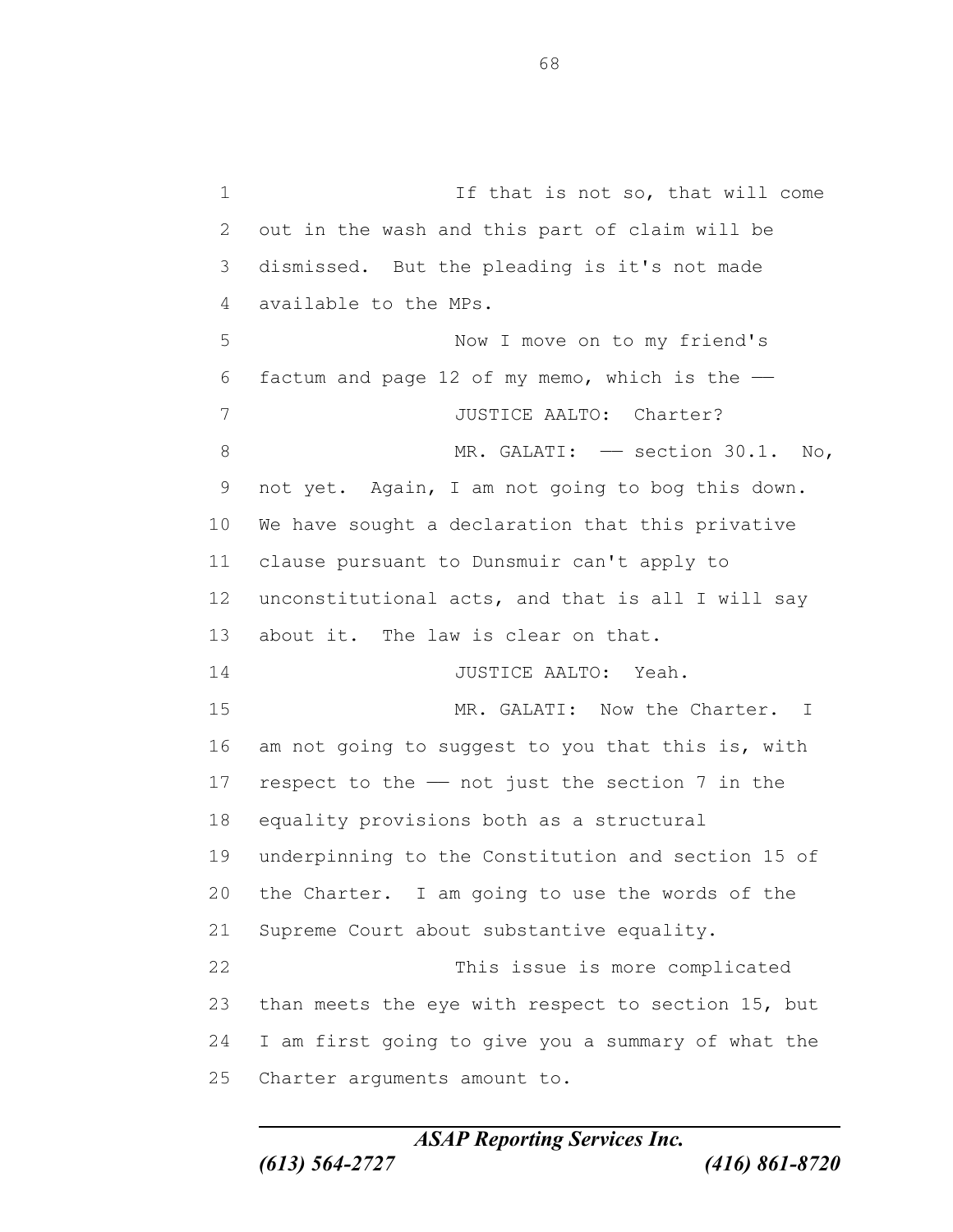1 At tab 39 of my authorities there is a case that is often neglected when equality rights are argued. It is the Winner case from the Supreme Court of Canada, 1951. I will give you the references, pages 22 and 23 and page 32. Very briefly, what Winner was was somebody who wanted an extra-provincial bussing licence from New Brunswick to go to the other provinces and it was denied. And it was denied because the operator was a foreign citizen, a American through a corporation, Israel Winner. What the Supreme Court of Canada decided in Winner pre—Charter was that what underlined our constitutional framework was an equality of citizenship, unless the rights deprived went to the issue of whether or not you were a citizen. 18 So if you were a permanent resident or an alien, then you didn't have equality rights. But if you were a citizen, including a corporate citizen — this corporation was incorporated in New Brunswick — then you have a right to equality of treatment. That is not difficult to understand if we look at the articulation of the

*ASAP Reporting Services Inc.*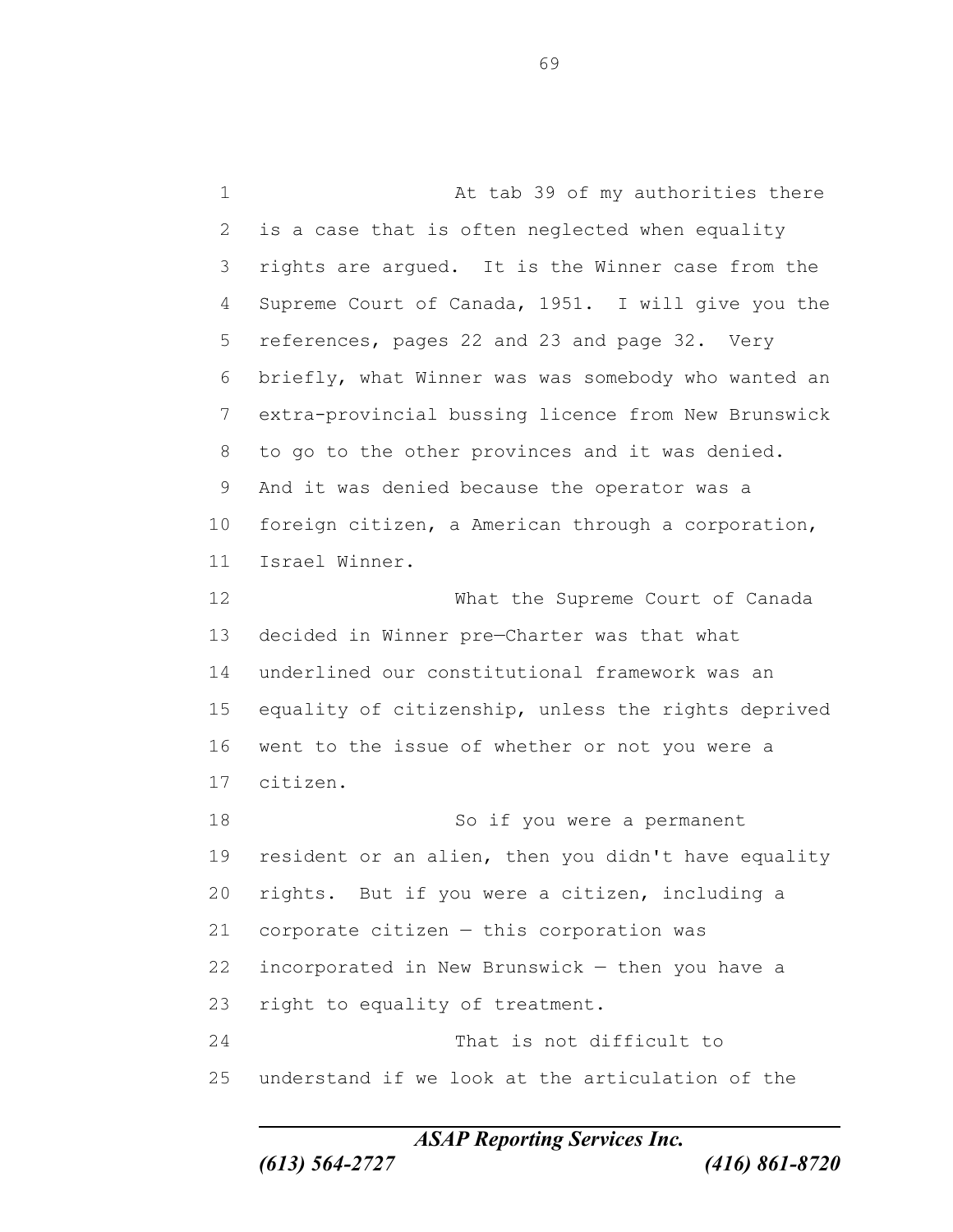history of our Constitution in the Supreme Court of Canada's decision in Quebec secession reference. It's impossible to fathom, your honour, that in a constitutional democracy that is based on the rule of law, constitutionalism, federalism, respect for minorities, that underlying all of that in a one— vote, one—person democracy, that you wouldn't have equality as an underlying principle. And Winner says this. It doesn't articulate it that way, but 10 basically Winner says this pre-Charter. **In a constitutional democracy** 12 based on a system of one person, one vote, equality has always been an underlying constitutional imperative, quite apart from section 15 and the invocation of an individual's rights to equality on the analogous or enumerated heads. This equality provision as it speaks to human capital and services and expenditures has been further codified in our patriated Constitution in 1982 in section 36. If I can turn to that for a second at tab 2 of the book of authorities, and over to section 36. Part III of the Constitution Act, 1982 is called "Equalization and Regional Disparities: Commitment to Promote Equal Opportunities." Thirty—six says: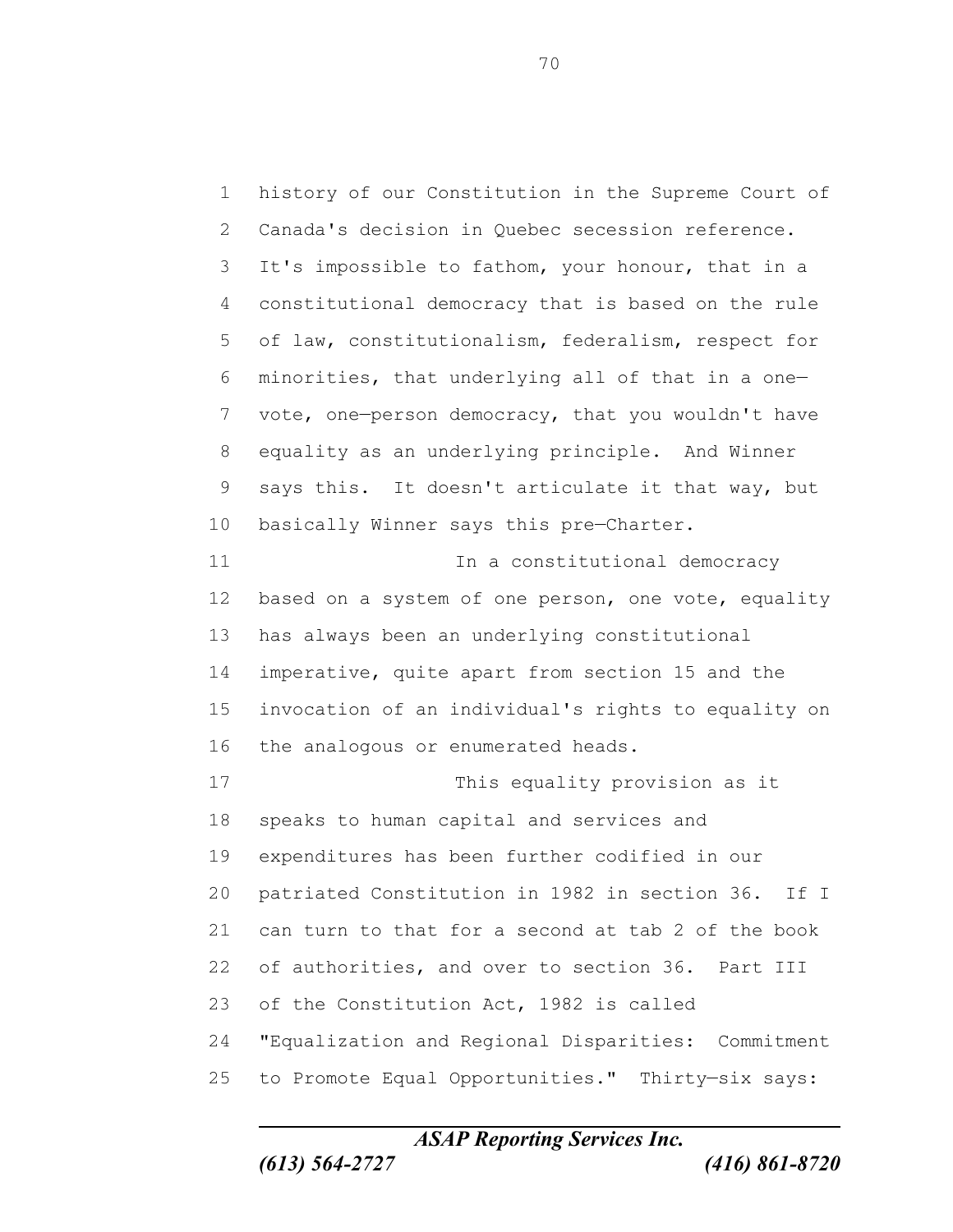"Without altering the legislative authority of Parliament or the provincial legislatures or the rights of any of them with respect to the exercise of their legislative authority, **Parliament** and the legislatures together with 10 the government of Canada and 11 the provincial governments 12 are committed to, A, promoting equal opportunities for the well—being of Canadians; B, furthering economic development to **reduce disparity in** 18 opportunities; and C, providing essential public services of reasonable **quality to all Canadians.**  "Two, Parliament and the Government of Canada are committed to the principles of making equalization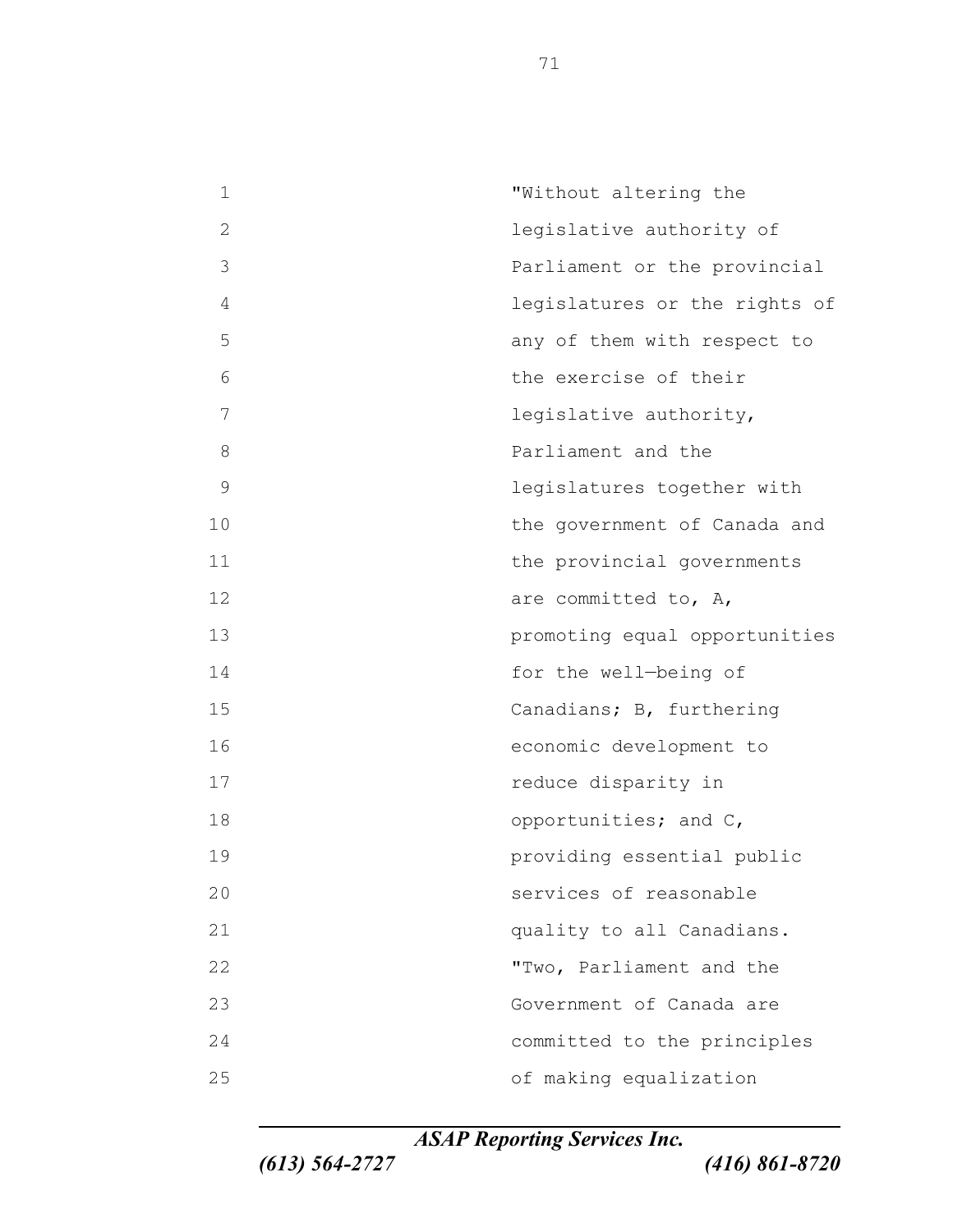payments to make sure that provincial governments have sufficient revenues to provide reasonably comparable levels of public services at reasonably comparable levels of taxation." Earlier my friend said that the human capital expenditures of which my clients complain which are not being effected through interest—free loans under section 18 of the Bank of Canada Act have nothing to do with the feds because health, education, all that is provincial jurisdiction. We live in a complicated constitutional framework. Yes and no. We have a constitutional requirement of equalization which binds the federal government. The federal government has the spending power under the Constitution, and so it's too quick and easy to say that matters under provincial jurisdiction do not involve the federal government. Perfect example? The Finlay case. It is in the book of authorities. The Finlay case dealt with Mr. Finlay taking objection with how the

*ASAP Reporting Services Inc.*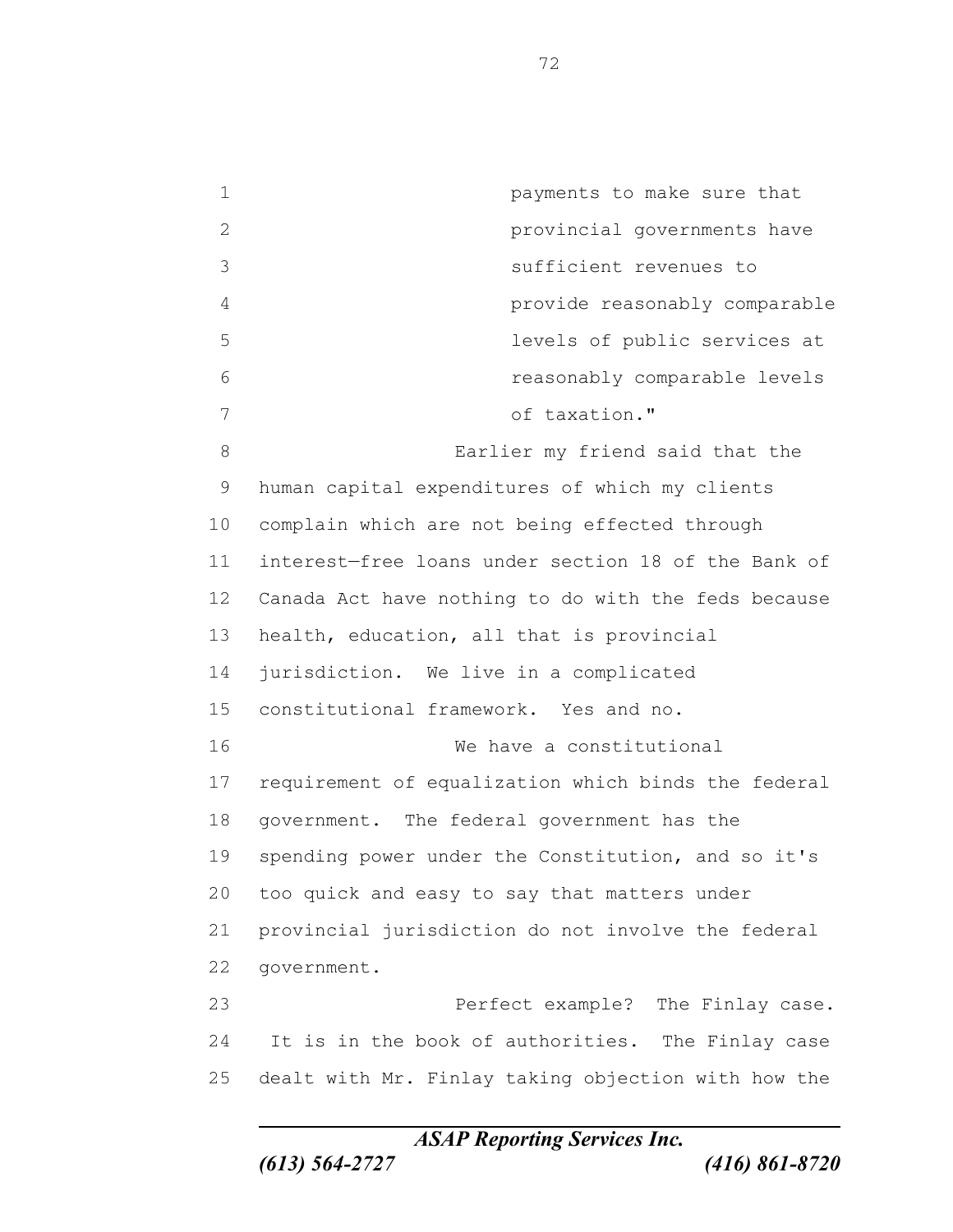province of Manitoba spent monies sent to it by the federal government in this court. And this court had jurisdiction to deal with it because it is part of the equalization structure of our Constitution. 5 Prior to this - prior to this, pre-Charter, let's 6 call it pre-Constitution Act, 1982, apart from  $-$  JUSTICE AALTO: I can stop you for one section, Mr. Galati? I want to make a note of Finlay, tab 63. MR. GALATI: Finlay was dealt with on a non—constitutional basis, but the principle still applies. He was complaining about provincial action with respect to federal funds. Prior to this enactment of section 36, and even prior to the equalization payments coming into effect, this was effected through the Bank of Canada. Even when the equalization payments came into effect under Prime Minister Trudeau, the Bank of Canada provisions augmented the equalization. When we are talking about —— when I get to it, when we are talking about equality, it's not restricted here and it is pleaded and you may not see all of that in my pleadings, but it's not restricted to the individual section 15 rights.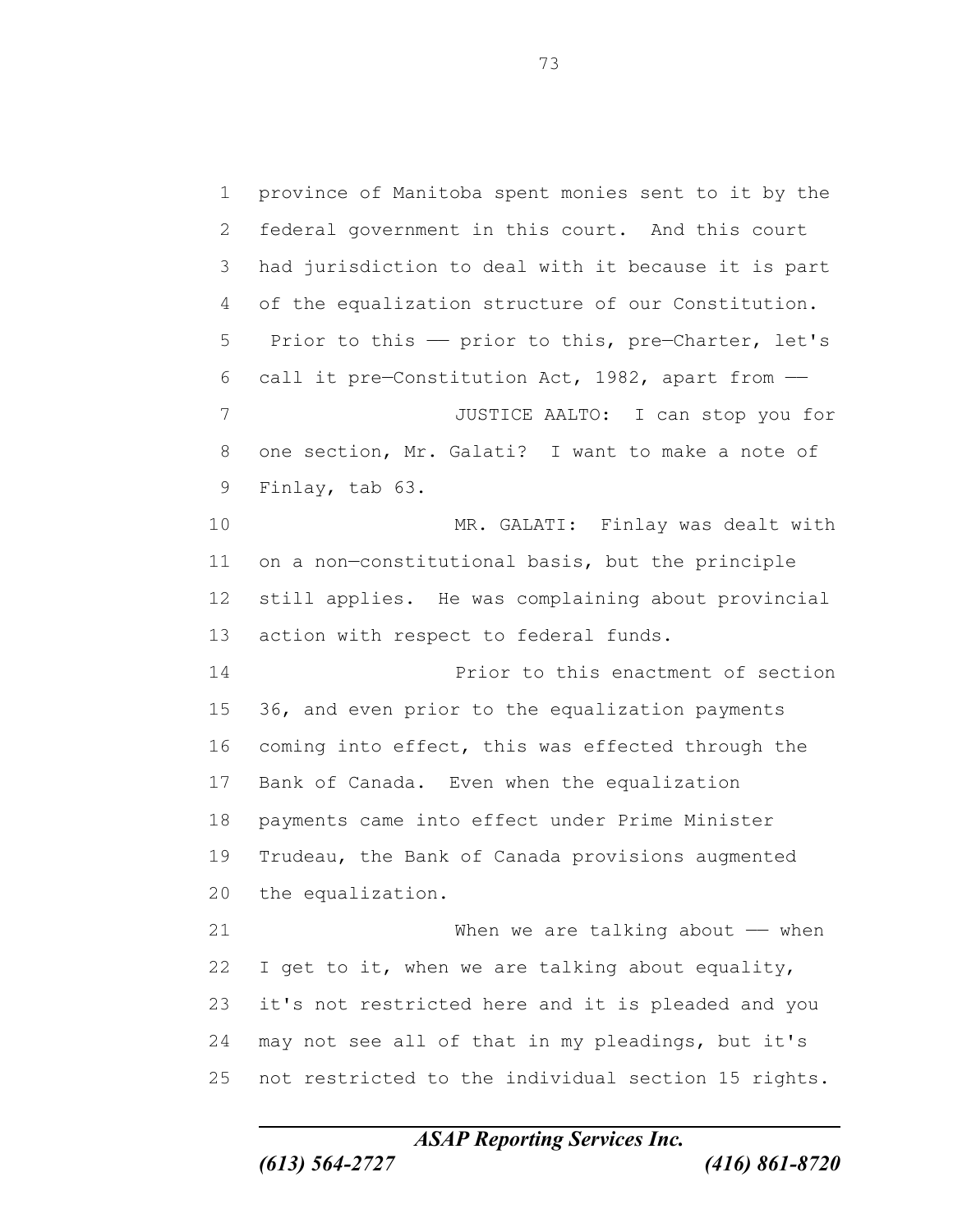1 Really, in the context of this claim, Mr. Krehm's and Ms. Emmett's personal section 15 rights with respect to all of this really stem from the structural imperatives of our constitutional framework under section 36. And prior to that, the spending power of the federal government which it partially effected through section 18 (i) and (j) of the Bank of Canada Act, when it set up during the Depression. For what? 10 For this very purpose, to float interest-free... **11** JUSTICE AALTO: Loans to the — 12 MR. GALATI: Loans, and that is how we paid for World War II. That is how we paid 14 for the St. Lawrence Seaway. That is how we paid for the Trans—Canada. It's in the pleadings. The idea that this is unconnected human capital expenditure because it may when it gets off the ground fall under provincial jurisdiction doesn't mean that the feds have nothing to do with it. It stems from the Bank of Canada Act and then later section 36 of the Constitution Act, and in between as well the spending power, which has been recognized the courts, of the federal government. Now I am going to move down to how

*ASAP Reporting Services Inc.*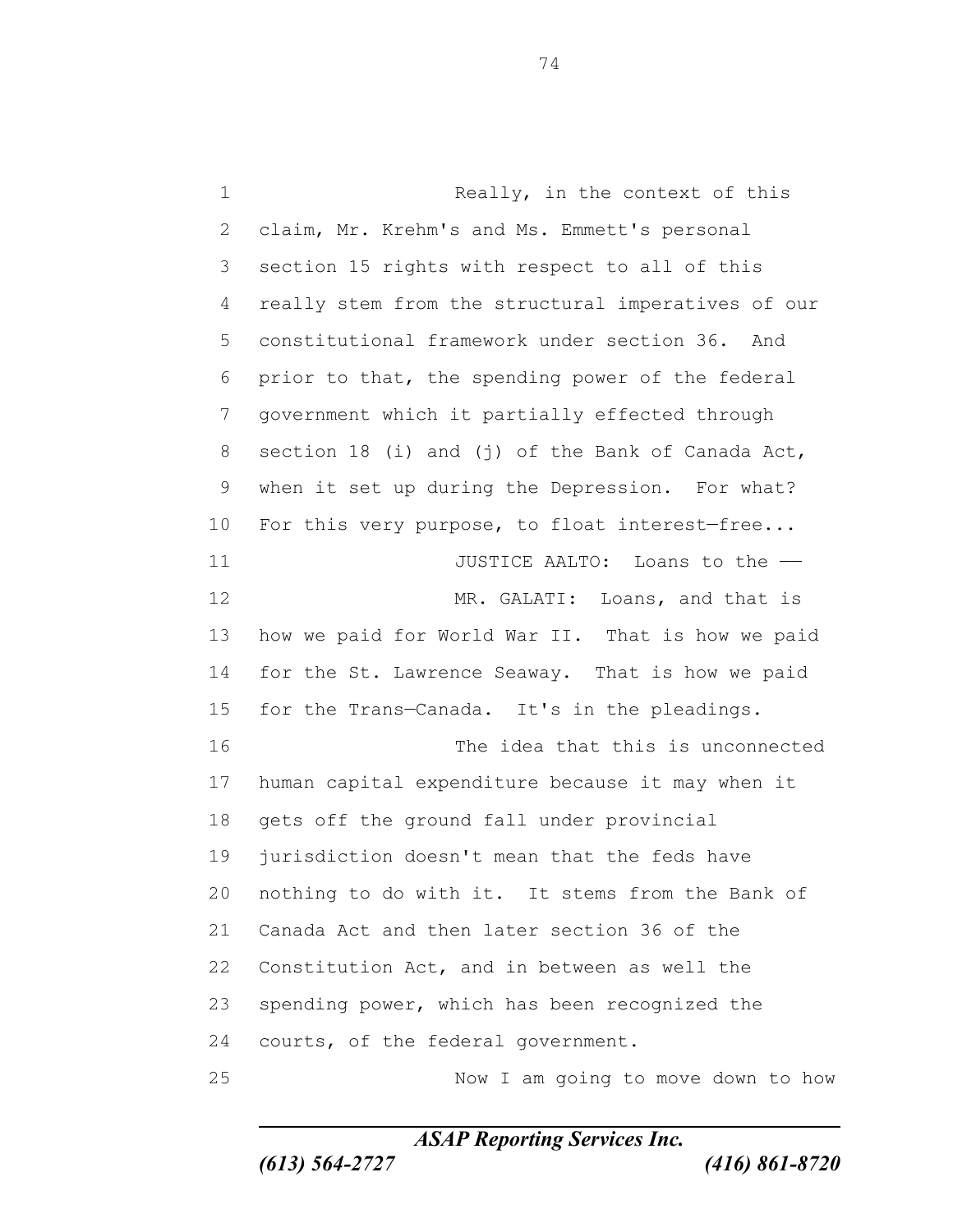this affects the section 7 and 15 Charter rights of 2 individuals. You have that at paragraphs 16, 17, 18, 19, and through, of my factum. I will take it in two parts. First I will do section 7. JUSTICE AALTO: Okay. 7 MR. GALATI: Paragraph 16 says, with respect to paragraphs 16 to 23 of the defendant's submissions, the plaintiffs state that their section 7 rights are engaged with respect to seeking declaratory relief and damages as follows: A, by reduction, elimination and/or fatal delay in health care services; B, reduction, elimination," et cetera. And that is in the statement of claim in paragraphs 27E and 47A. Then at paragraph 17 it is further submitted that the available and/or restriction of medical services has been determined by Supreme Court of Canada to constitute a section 7 Charter interest. And we know that from Chaoulli. 21 JUSTICE AALTO: Mm-hmm. MR. GALATI: And it is further submitted that all reduction and elimination in human capital expenditures, such as health, education, libraries, the arts, et cetera, directly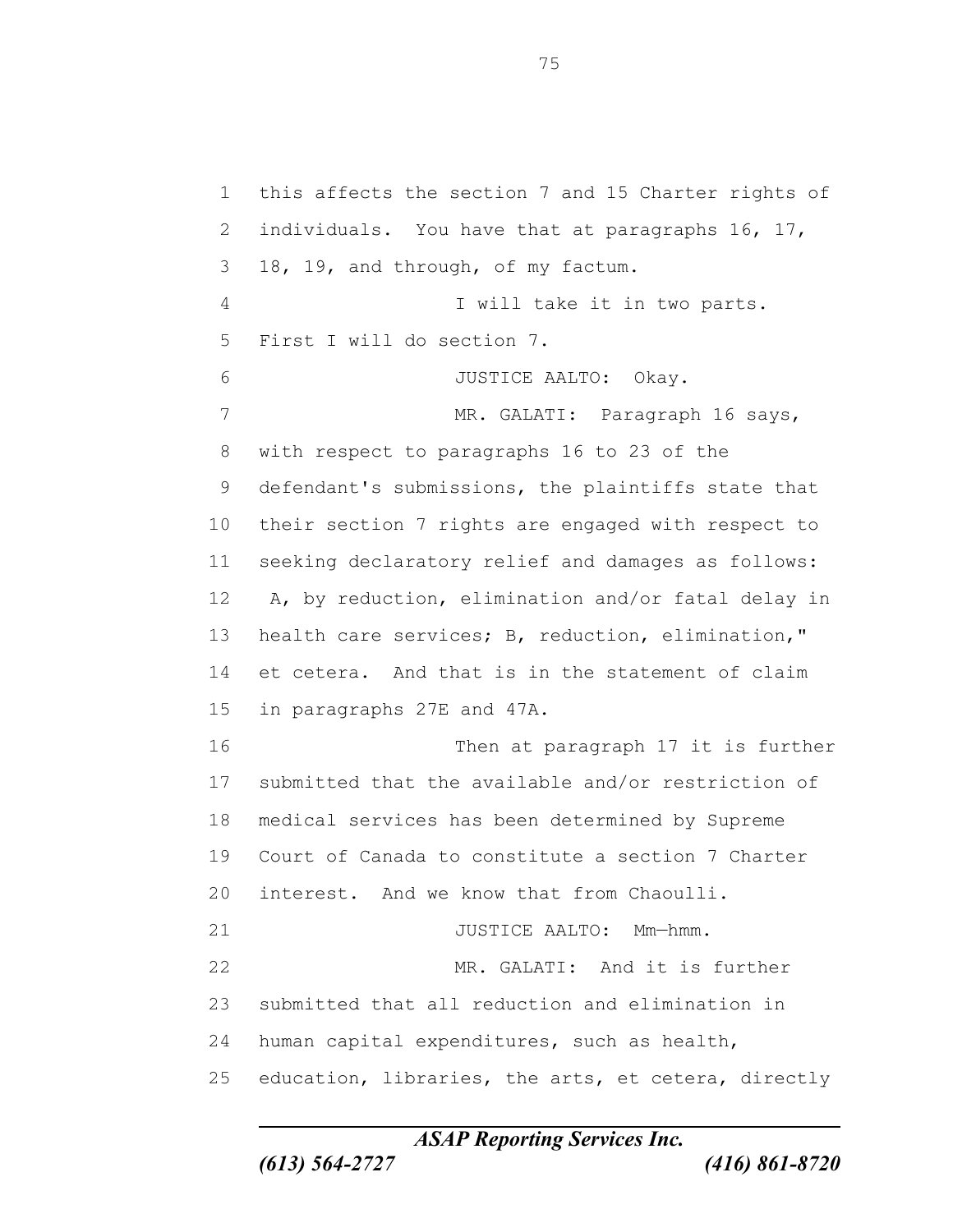diminishes the quality of life of the plaintiffs, 2 and in certain instances, actually endangers it physically and psychologically, which are section 7 protected.

 Over the page, paragraph 18 it says it's further submitted that the defendants have also pleaded a specific increased gulf between the rich and poor, the disappearance of the middle class, which has led and continues to lead to deteriorating socio—economic conditions resulting in threats to their physical and psychological well—being through increased crime and other socio— economic evils with resulting threat, degeneration, and devolution of society. I pause again to say am I going to be able on behalf of my clients to prove this? Maybe not. 18 JUSTICE AALTO: That was certainly going through my mind. MR. GALATI: Okay, but does that mean it is not a fact? 22 JUSTICE AALTO: Pretty wide, embracing statement. MR. GALATI: But that doesn't go to the sufficiency of the fact. It's a fact that

*ASAP Reporting Services Inc.*

*(613) 564-2727 (416) 861-8720*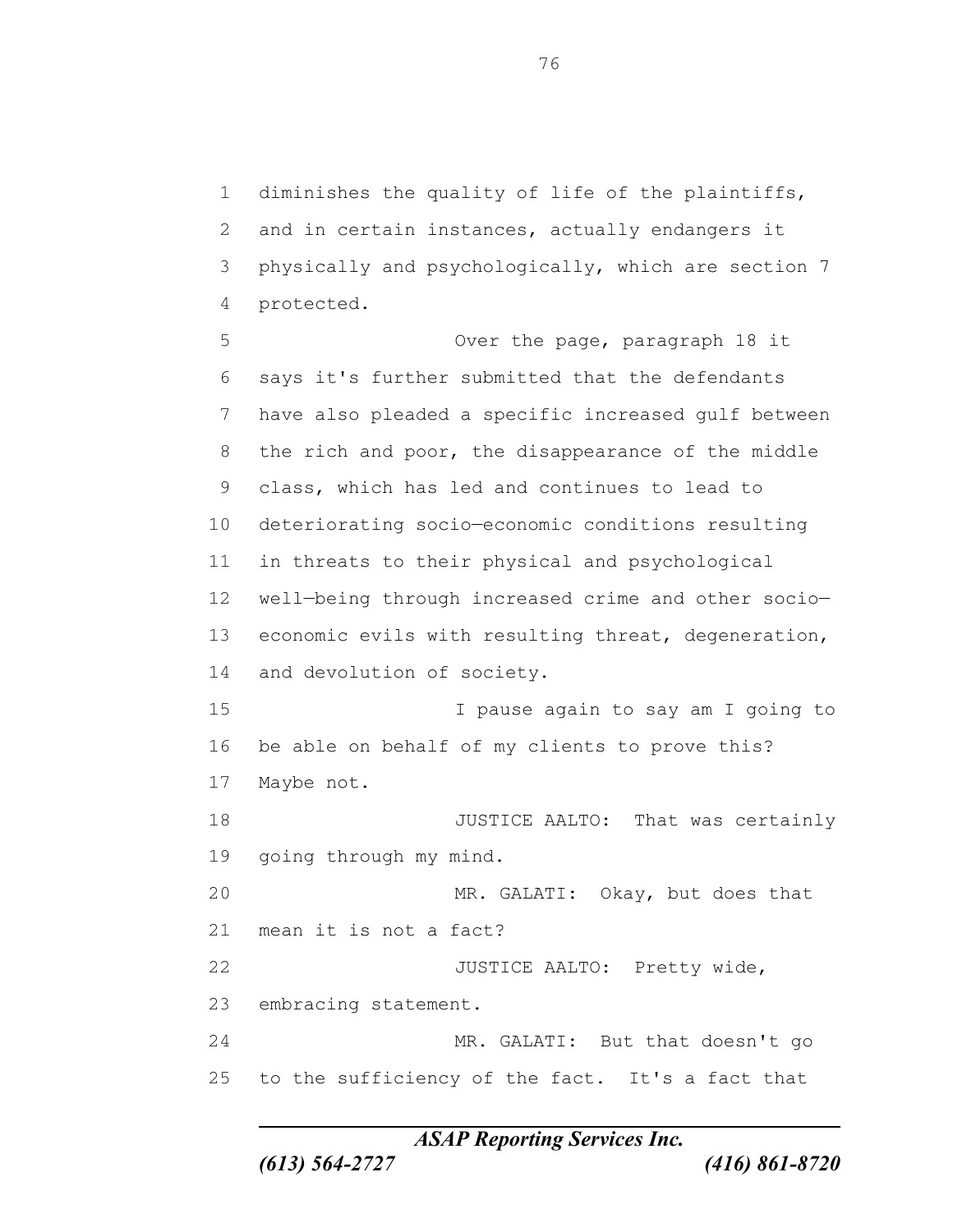1 is provable. It's not like  $-$  let's address Operation Dismantle head—on. Operation Dismantle, the Supreme Court of Canada said it is not a provable fact, it is not a provable fact that deterrence increases the risk to the safety of Canadians by stockpiling nuclear weapons and that the non—proliferation of nuclear weapons in fact increases security. The Supreme Court says it's not something you can prove one way or the other. It is speculation. 11 Well, on socio-economic issues, half the case law and constitutional law has to do with heads of power which relate to this action. We can prove what banking policies do. We can prove what increased crime does. We can prove what a reduction in social services does. That is not a non—provable fact. In Chaoulli they proved that what they were doing with the health care system was endangering people's lives. Now, you can't expect me to prove that in a statement of claim, because if I did you would strike it for pleading evidence. 23 These are not non-provable facts. Are they complicated? One may see, at first blush, without actually knowing what evidence we

*ASAP Reporting Services Inc.*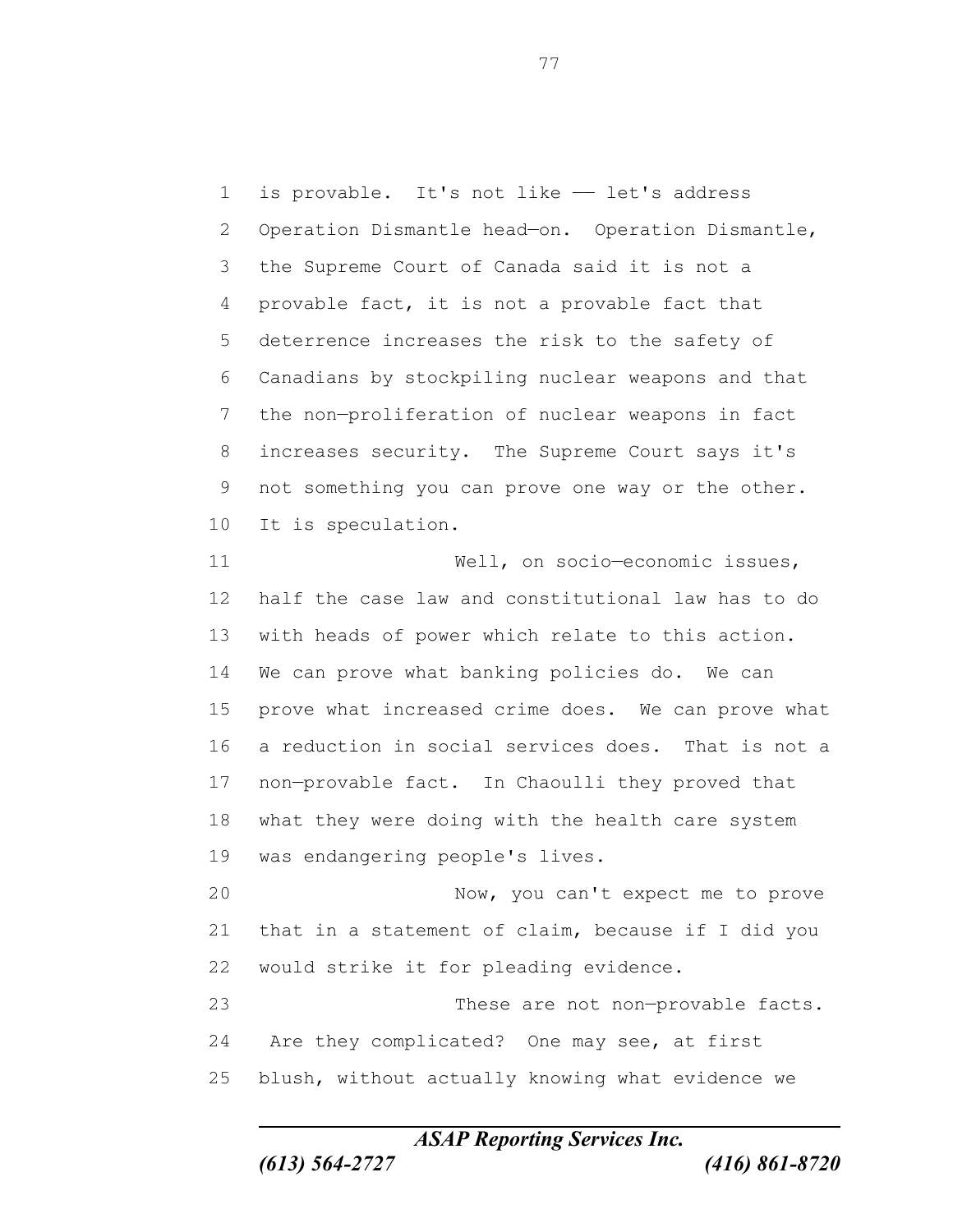intend to lead that they may be difficult to prove; that is no reason for striking. The jurisprudence says you can't strike for that reason. On section 7, I will briefly take you through a few brief passages, the Singh decision at tab 36. Physical and psychological integrity are section 7 protected. My clients say that because of the actions and because of the ceasing to provide these loans and because the true revenues are not presented to Parliament and a proper debate cannot be had on what to do with the money that we are 13 taking in, that over the - as my friend says, over the last 40 years since they stopped giving these loans, Canadian society and services have devolved. It's not rocket science to say that it's provable that that has an effect, in the same way we have had royal commission enquiries on the effect of racism in the criminal justice system, of lack of funds for this and that. These are provable facts. You recall, and it's in my authorities, the courts have dealt with such things 24 as the anti-inflation reference, with wage and 25 price controls. I am sure you are old enough -

*ASAP Reporting Services Inc.*

*(613) 564-2727 (416) 861-8720*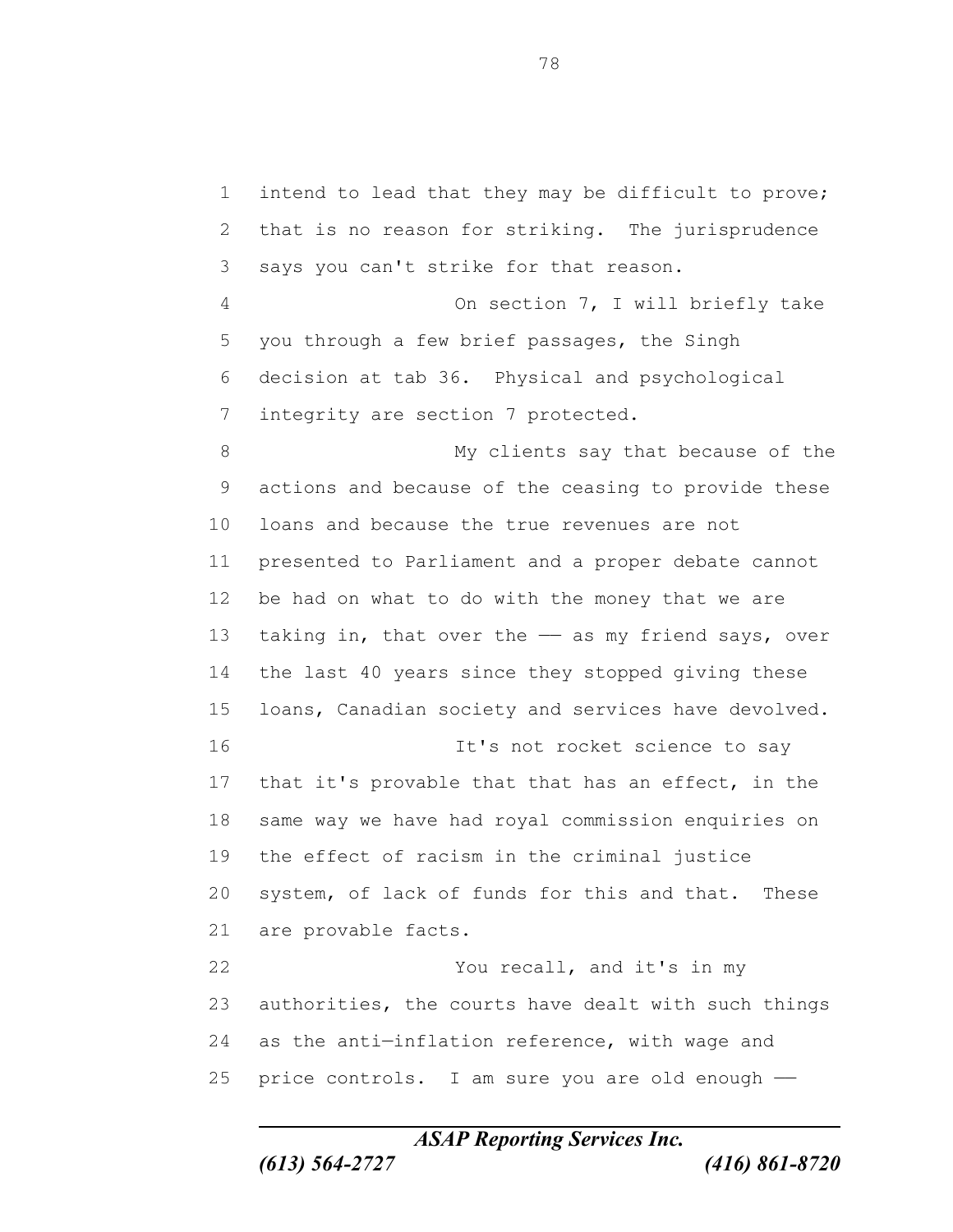1 JUSTICE AALTO: Mm-hmm. 2 MR. GALATI:  $-$  like me to remember that. That is a complex financial socio— economic issue that the Supreme Court of Canada had no problem adjudicating. This is no more, no less complex. With respect to the section 7 Charter interest and rights, tab 36, page 19 of same, paragraph 47, they are into the discussion of whether or not section 7 protects from just 11 physical harm. And the court rejects that, and says it protects also from psychological harm. Then paragraph 48, they see support from that from a lower court decision in Collins. And they quote from Collins. The Supreme Court ends paragraph 48 to say: 18 The state of the state of the state of the state of the state of the state of the state of the state of the state of the state of the state of the state of the state of the state of the state of the state of the state o applicant had not demonstrated that his health had been impaired; he merely 22 showed that it was likely that his health would be impaired. This was held to be sufficient to constitute a

*ASAP Reporting Services Inc.*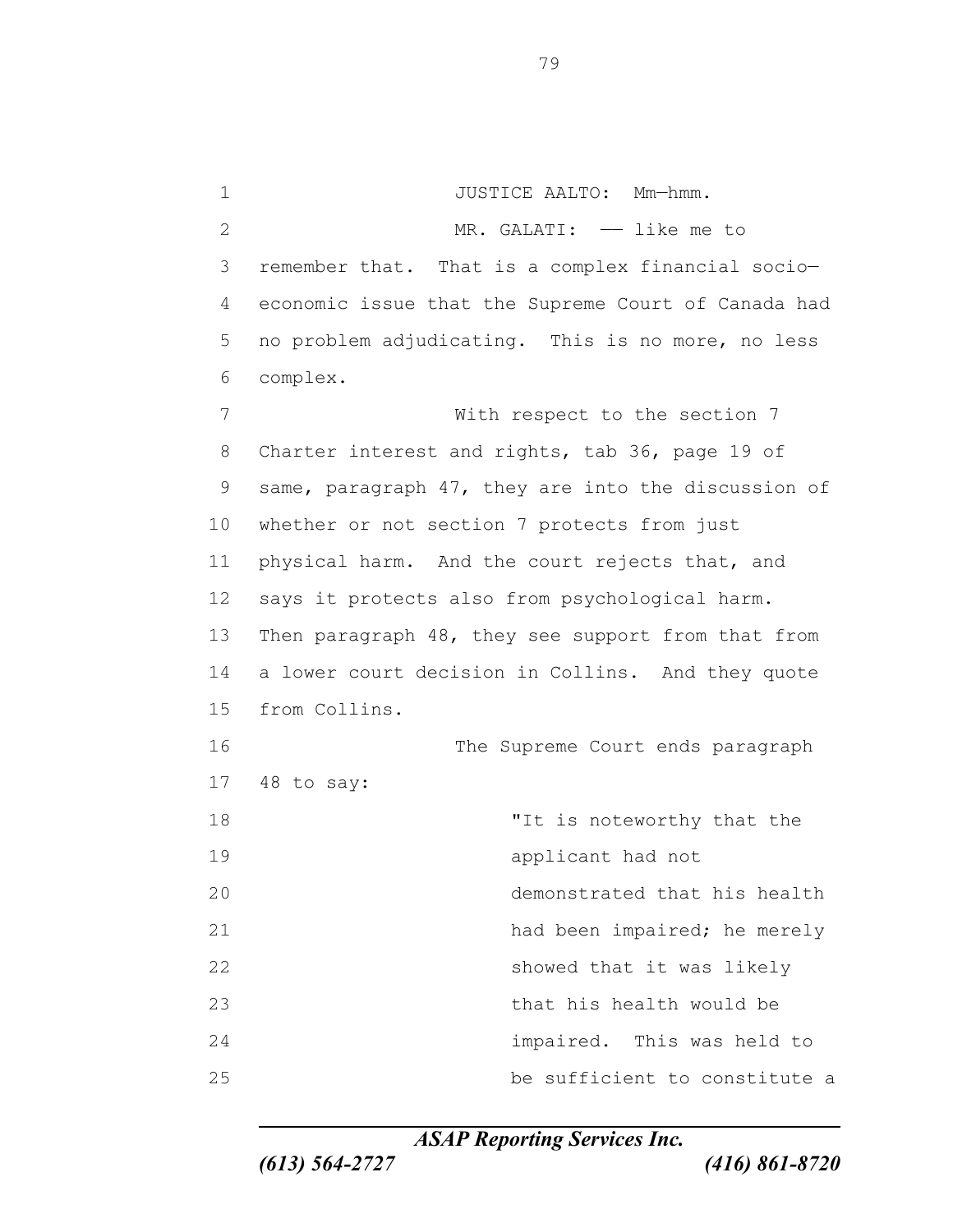deprivation of the right to security of the person under the circumstances." I have plead for my clients why and how the ceasing of these loans has led to a reduction and/or elimination of health, education, et cetera, and the negative effect it has had on society and the psychological anxiety that it causes them and all Canadians, in certain respects, through increased crime and all that. 11 I can prove, I can prove for my clients that lack of programs will lead to increased crime. I have pleaded it. That is a provable fact. That endangers their psychological security in having to walk the streets where they live. 17 In Morgentaler, at tab 37, the 18 Supreme Court also - I'm sorry that my photocopier has wiped out the typed page numbers, but at page 6 of that extract, Morgentaler, the last paragraph on page 6, again with respect to the abortion laws, cited psychological impact as a section 7 Charter— protected interest. The court says: "A woman's decision to terminate her pregnancy falls

*ASAP Reporting Services Inc.*

*(613) 564-2727 (416) 861-8720*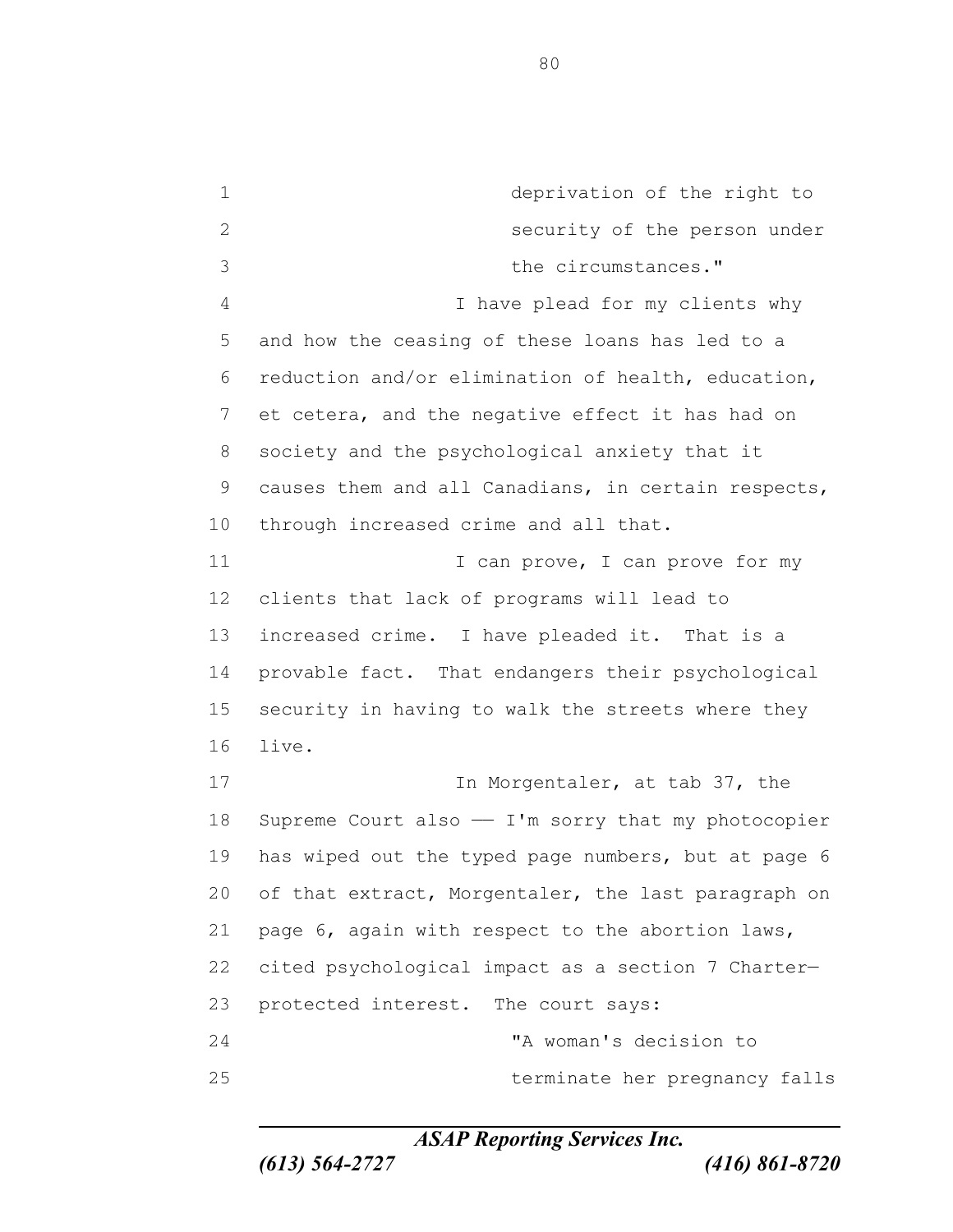within the class of protected decisions. It is one that will have profound psychological..." And I underline: "...economic and social consequences for her." 8 and I do that because there is an assumption that somehow in constitutional litigation, in Charter litigation socio—economic interests are never to be discussed. That is not true. Chaoulli is a prime example. Anti—inflation reference. Finlay. A lot of these cases deal with socio—economic issues. We do not shy away from them just because they are socio—economic. Nor do they become, as my friend would suggest, pure 17 political issues because they are socio-economic, and I took you through Chaoulli where the Supreme Court says that. JUSTICE AALTO: Mm—hmm. MR. GALATI: Tab 38, Rodriguez, to the same effect, that psychological impairment is protected. I plead these facts at paragraph 27, 47(a), 48 and 49 of the statement of claim.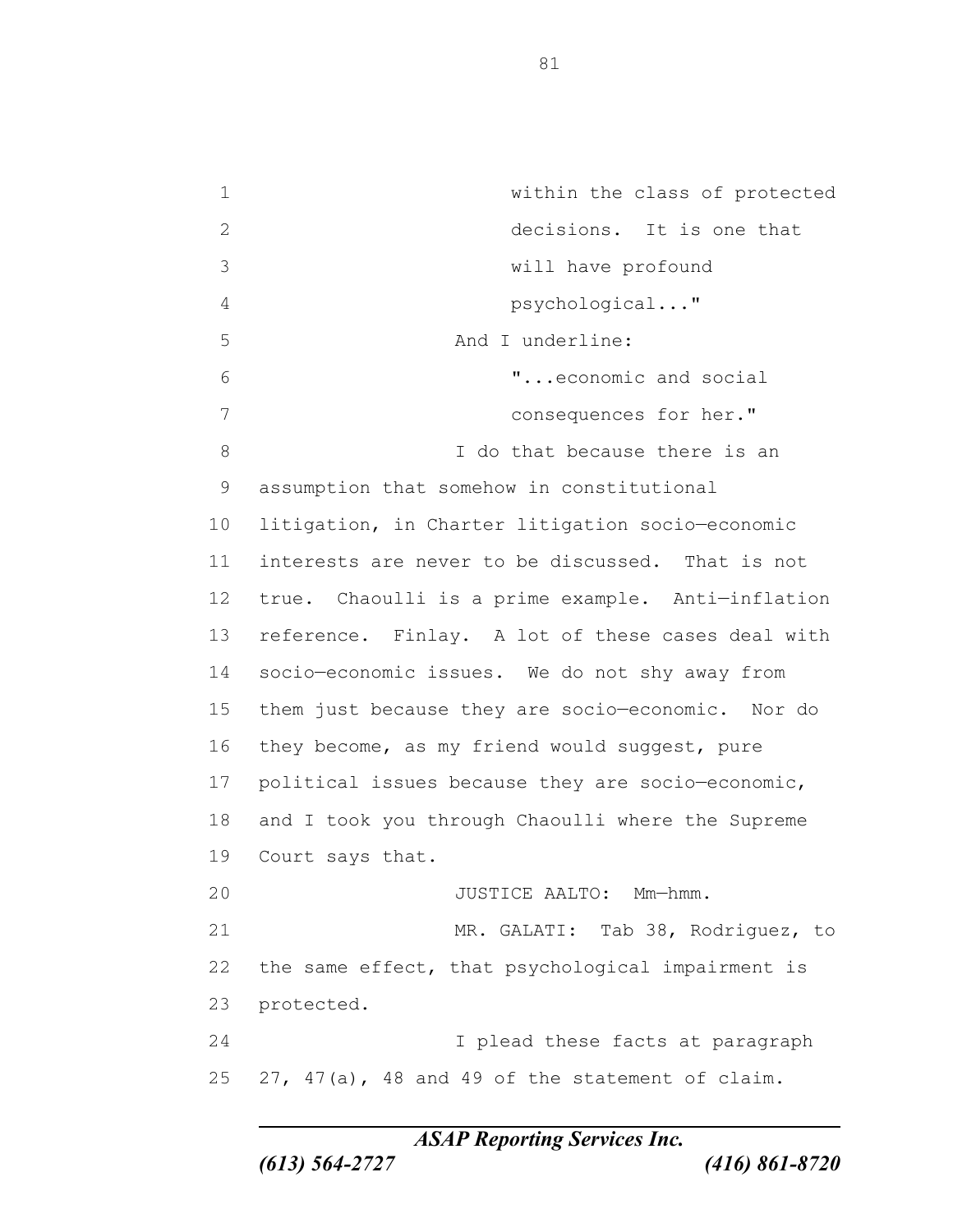1 Then, of course, at paragraph 19 I have extracted a different portion of the Vriend decision that goes to the psychological integrity because of the minister's inaction, and I will leave that with you. It's extracted there. I will leave that with you. With that, I will move to the section 15 or the equality provision. JUSTICE AALTO: So the issue is 10 what is the comparator  $-$  where is the inequality if, as Mr. Hajecek said, all taxpayers are treated equally? MR. GALATI: I will get to that right now. I want to take you through the layers of inequality. 16 JUSTICE AALTO: All right. MR. GALATI: First I have taken you through the structural requirement of equality under the Constitution under Winner, and under section 36 of the Constitution Act, 1982. Keeping in mind that this is a 22 proposed class action  $-$  it might not go that way, but at this stage it is a proposed class action, 24 clearly there are two - the first level of unequal agreement includes all the citizens of Canada.

*ASAP Reporting Services Inc.*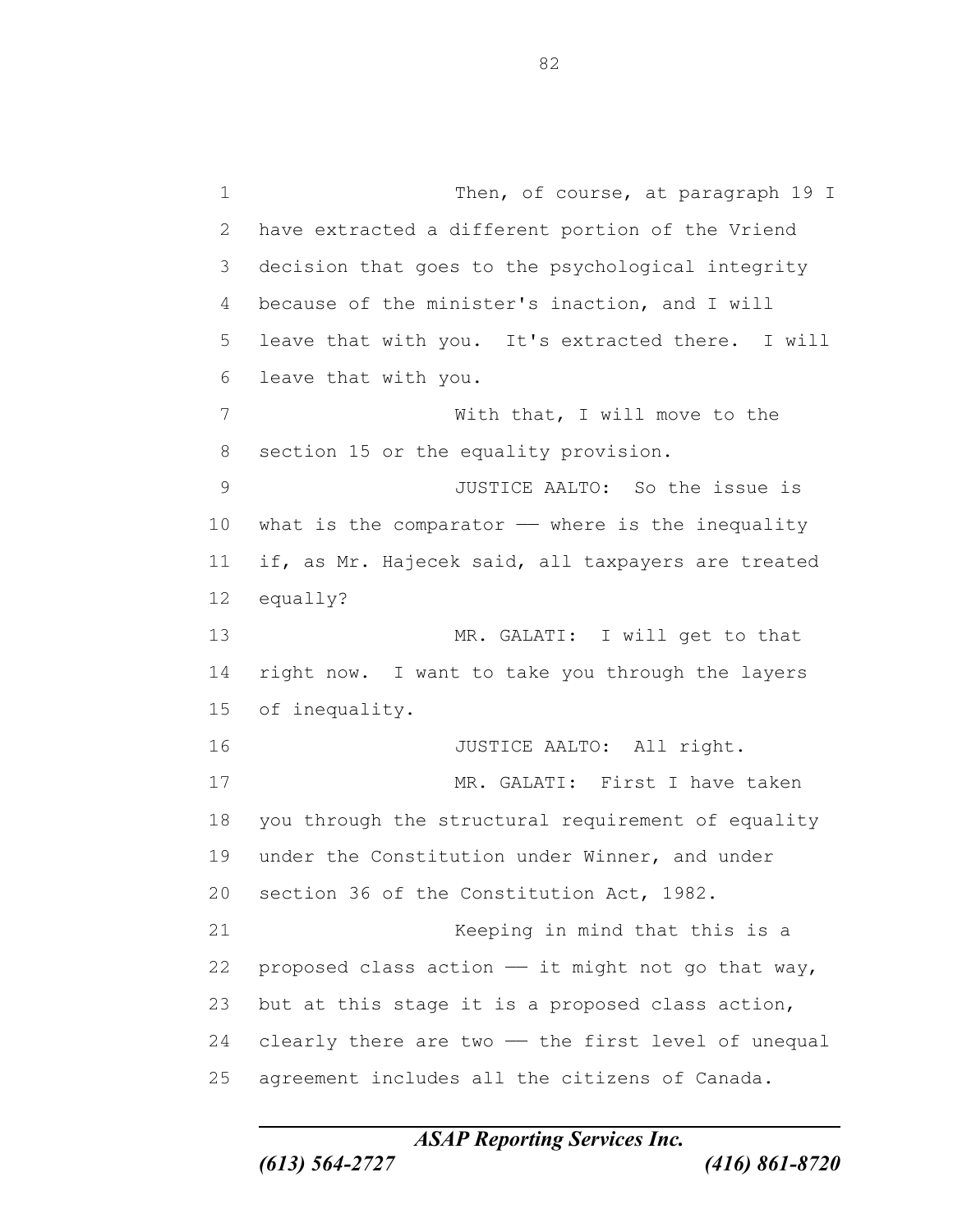It's the one I mentioned to you before. The Bank of Canada, despite its enabling legislation, is giving private banks, private individuals money at a far favourable rate than its own citizens. It gives them money through the Bank of Canada which the commercial banks then turn around and loan our government, and we pay through the nose at commercial rates. So the first level of discrimination and abdication of the structural imperatives of equality of citizenship is that the minister of finance and the government is treating its own citizens unequally to other private individuals, i.e. the commercial banks, to the citizens' detriment in having to pay that back through taxation. That is the first level. 17 The second level, I am going to argue that Withler doesn't need a comparator group, but I will give you a comparator group. And this will come out in the certification motion. I plan to bring evidence on this on certification. There are subsets of Canadian citizens who heavily rely on the human capital infrastructure spending that has been historically effected through the Bank of Canada, and is supposed to be effected through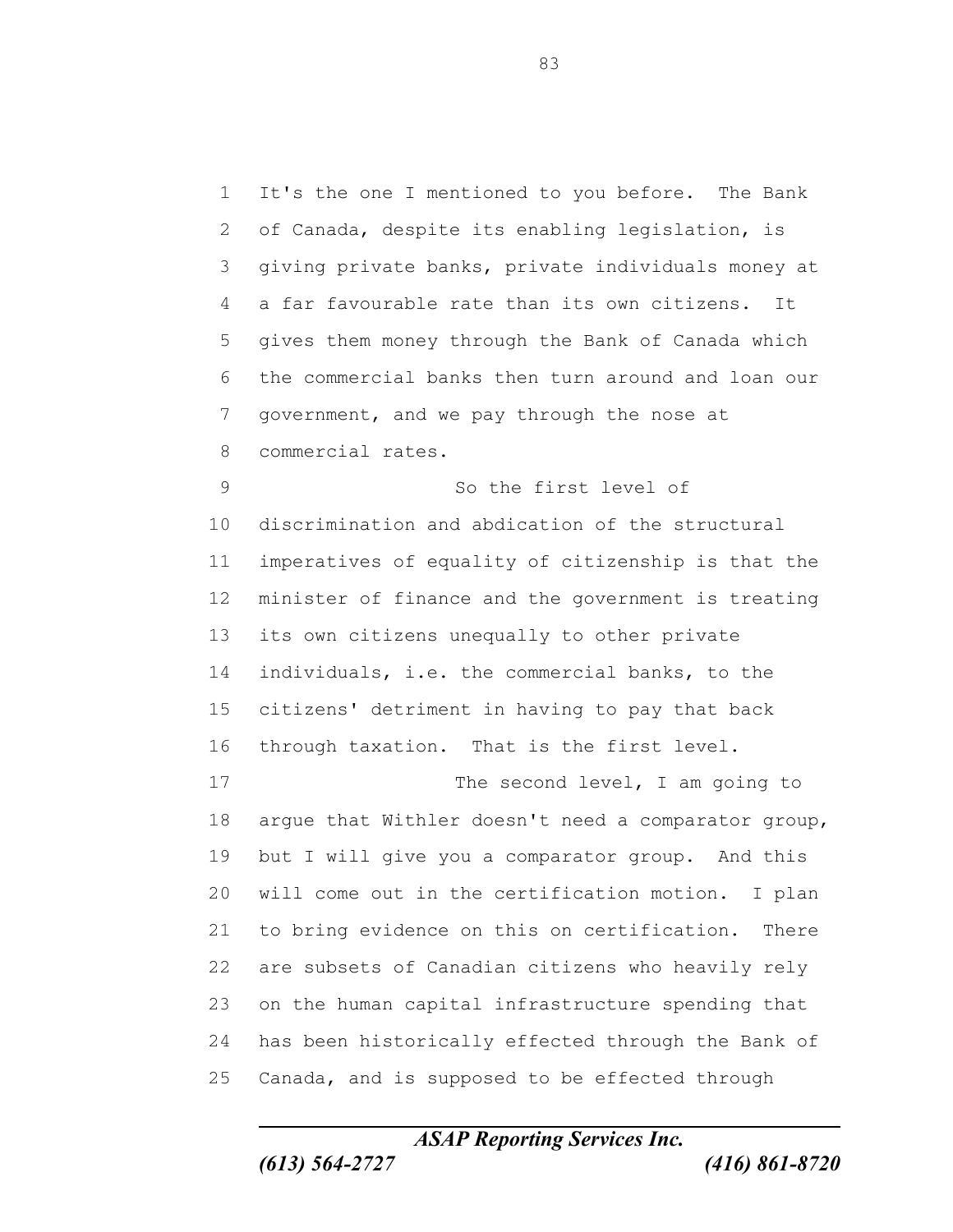equalization payments, who are disadvantaged vis—à— vis those members of Canadian society who are wealthy enough not to need it. So if you can fly to the States 5 and get your health care, even though you are - you know, you are in a better position than a person who relies on the human capital infrastructure that was embedded in the creation of the Bank of Canada and section 36 of the Constitution Act, 1982. So there will be all sorts 11 of groups - the elderly, the traditional disadvantaged socio—economic classes — that need these programs for their very physical and psychological survival. My friend is going to say in reply that economic status is not an enumerated ground. He is wrong. Everybody is born into and dies with a socio—economic tag. You are middle class. You are a yuppie. You are a yippie. You are an aristocrat. You are well—to—do. You are independently wealthy. There is no member of society on whom a socio—economic tag does not attach. Does that mean that that member of society is always attached to that socio—economic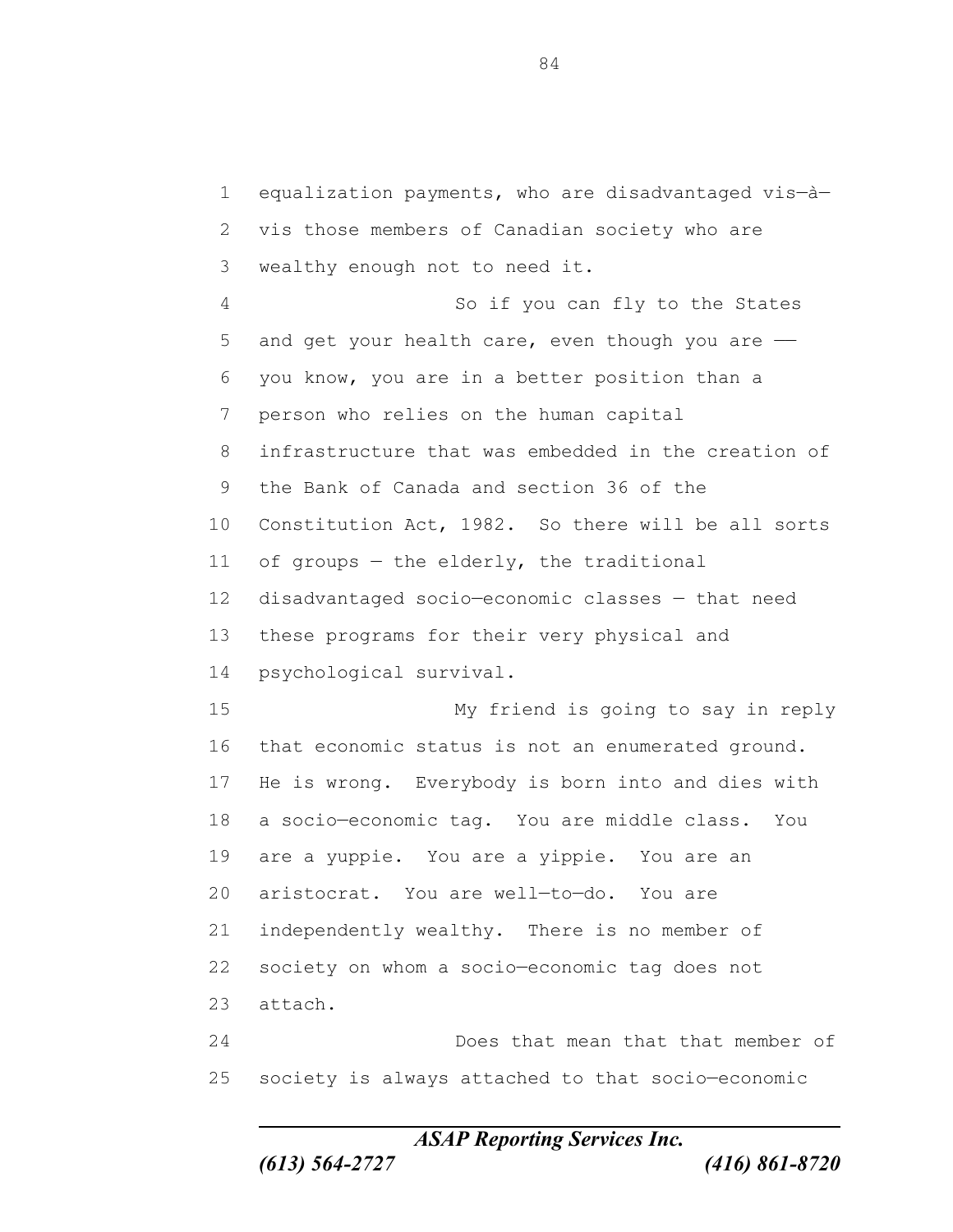tag? No. But does that mean that that is not an enumerated ground? No. A Christian can convert to Judaism can convert to Hinduism can convert to Islam. But what never changes is every individual has a religious belief, even if it's atheism. So your socio—economic status is with you as an inalienable characteristic of a human being in any human society, from the cradle to the grave. The fact that it changes — you can 10 be born poor and be rich; you can be born rich and be poor — does not change the fact that everyone has a socio—economic tag attached to them. 13 And so the comparator group is those who are socio—economically disadvantaged by the minister of finance's obstinate refusal to abide by his constitutional duties, both under the Bank of Canada Act and under the budgetary process. Will I win? I don't know. But is this a frivolous argument? With all due respect, no. It is not frivolous or vexatious or argument without merit. Where are the terms of justiciability? I have set those out. I have set those out. If members of Canadian citizenry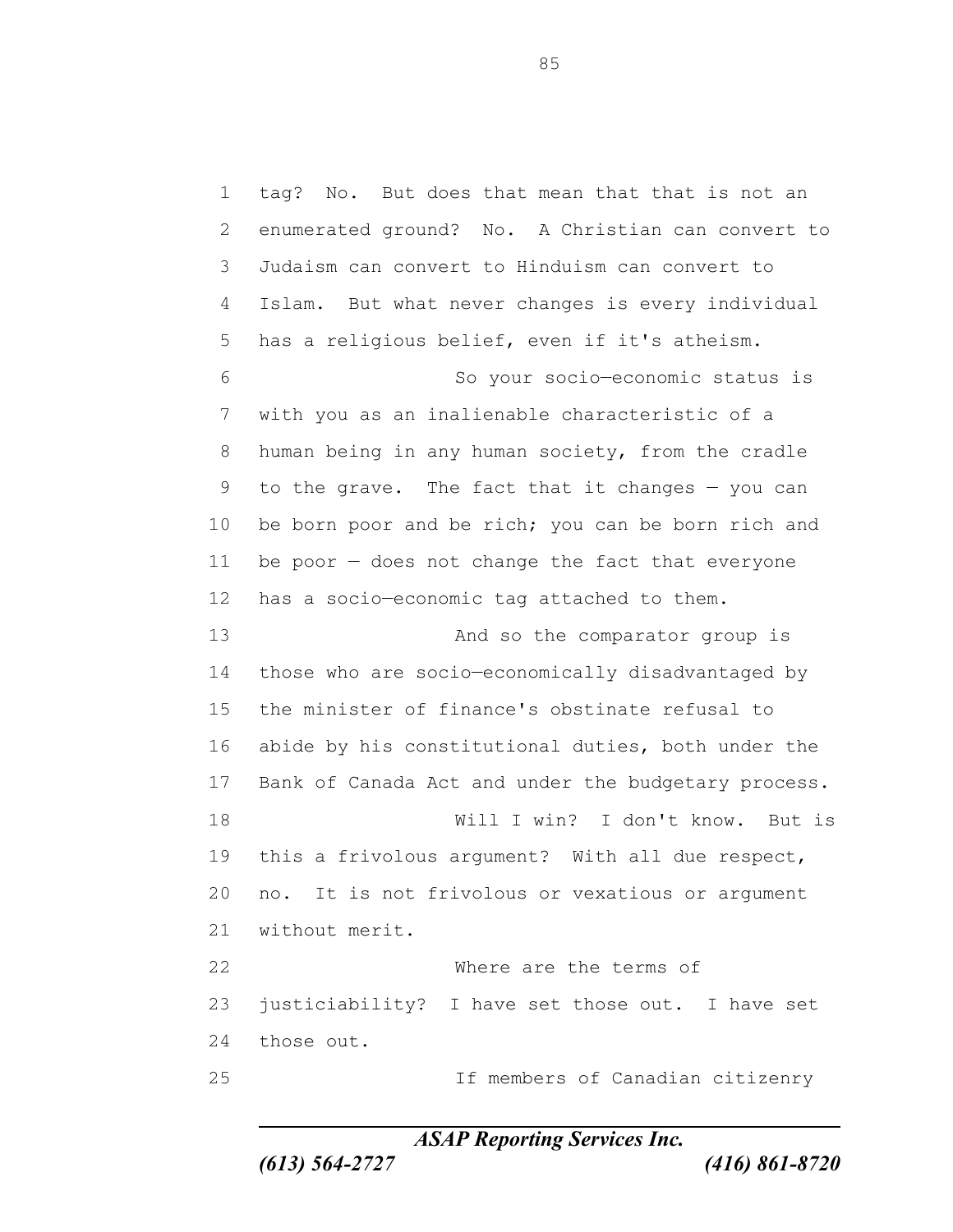who rely on these programs are disadvantaged because of either race, religion, or it is just mere socio—economic status, section 15 is engaged. Did I fail to sufficiently plead it? Maybe, but I think that might go to an amendment of particulars. I think I did sufficiently plead it. Maybe my friend didn't understand it, and maybe I didn't make myself understood, and I apologize, but it's there. 10 As you know, I am not going to take you to the test, pleadings have to be generously read. But to say there is no section 15 interest there is simply not so. JUSTICE AALTO: A question flowing from that is does one of these disadvantaged groups of which you are making the comparison, are they a necessary party to a proceeding such as this or are they subsumed within the group that would be the class the plaintiffs intend to represent? 21 MR. GALATI: They don't have to -22 JUSTICE AALTO: Can they be separately —— 24 MR. GALATI: They may - for instance, my two biological plaintiffs are,

*ASAP Reporting Services Inc.*

*(613) 564-2727 (416) 861-8720*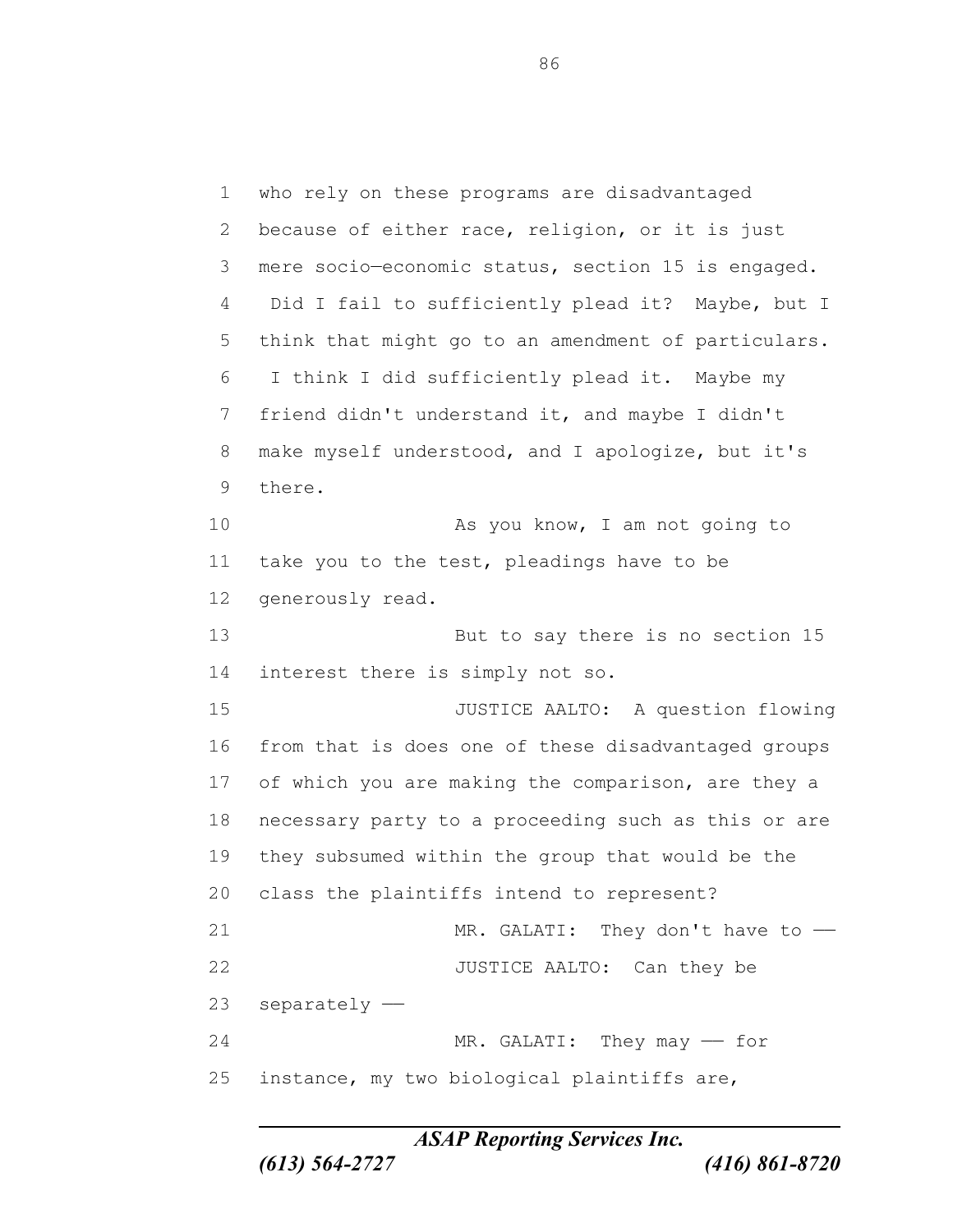respectively, 97 and 80 years old, so for instance they might invoke senior citizenship as a group, but they don't have to. They don't have to because they are walking around and their society is devolving, is becoming crime—ridden, has all sorts of evils because of the lack of this statutory requirement that is being ignored. So their psychological integrity is affected, as is the quality of other members of society. 10 10 In an action for declaratory relief, the plaintiffs do not have to be directly affected in every aspect of claim. I didn't bring the cases, but there is clear case law from the Supreme Court on that. Dr. Henry Morgentaler was never going to give birth; Mr. Borowski was never going to have an abortion, but they were the plaintiffs in those cases. So it's the law that is the subject of the analysis, under the Constitution. 20 And so with that, I guess you are pushing me to the standing issue. 22 JUSTICE AALTO: It's an interesting issue. MR. GALATI: I am ready to go there.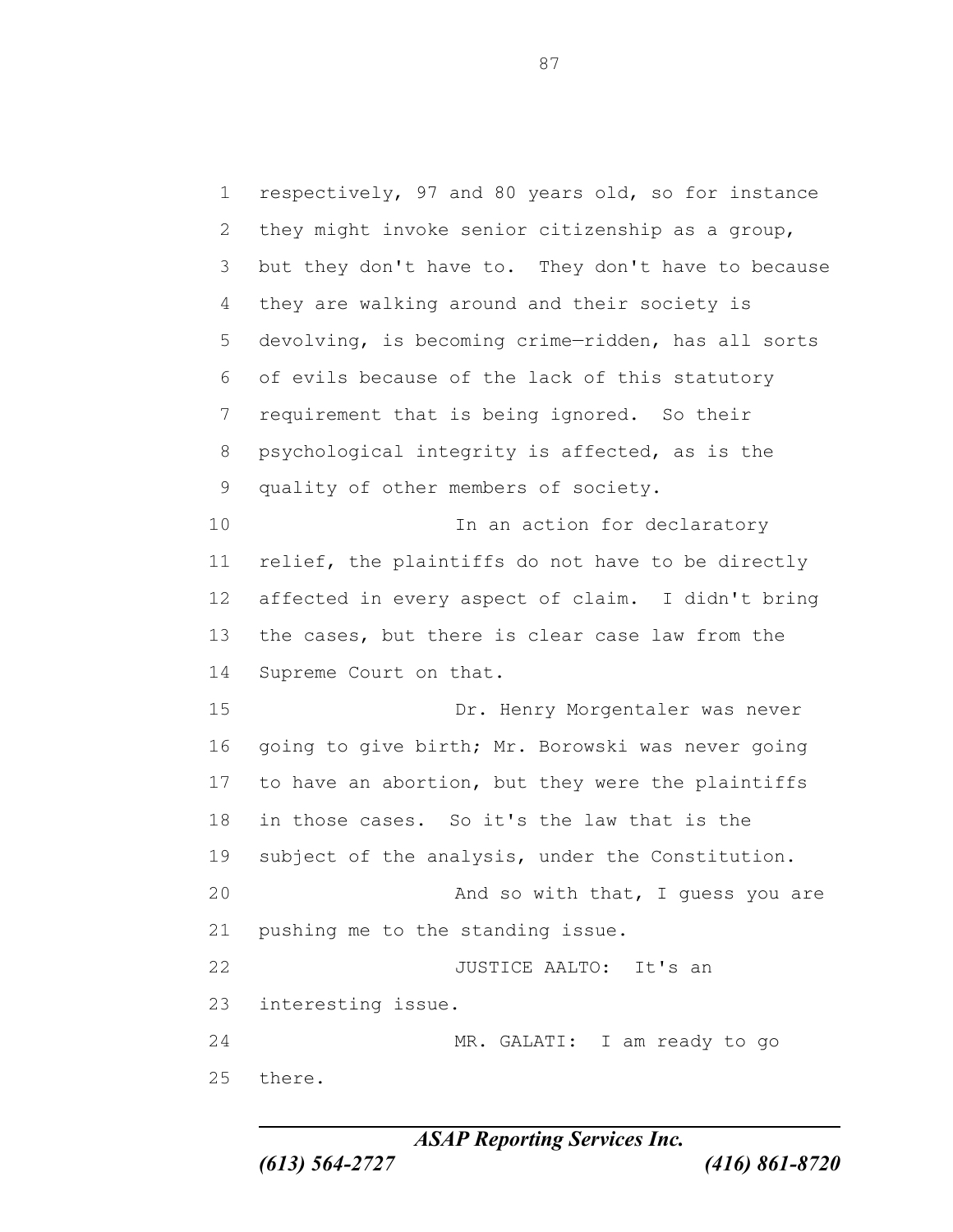JUSTICE AALTO: Whichever way you want to go. You have given me headlines, and my notes make sense. MR. GALATI: I have extracted the section 7 and 15 argument and it finishes at page 17. What the new trend in Withler with respect to section 15 talks about, it talks about substantive equality, and I think I have made enough arguments, 9 for the purposes of this motion - let me put it at that —— on that issue. You don't really want to hear me on whether or not this court has jurisdiction, writ large, do you? 14 JUSTICE AALTO: Not really. MR. GALATI: Thank you, so I will skip that. **JUSTICE AALTO:** I think I have a pretty good handle on what this court can and cannot do. MR. GALATI: Thank you. Let me go to naming the particular ministers. What you said earlier in these proceedings is generally true, your honour, but with respect, not in this case. 24 JUSTICE AALTO: Okay. MR. GALATI: Because they are not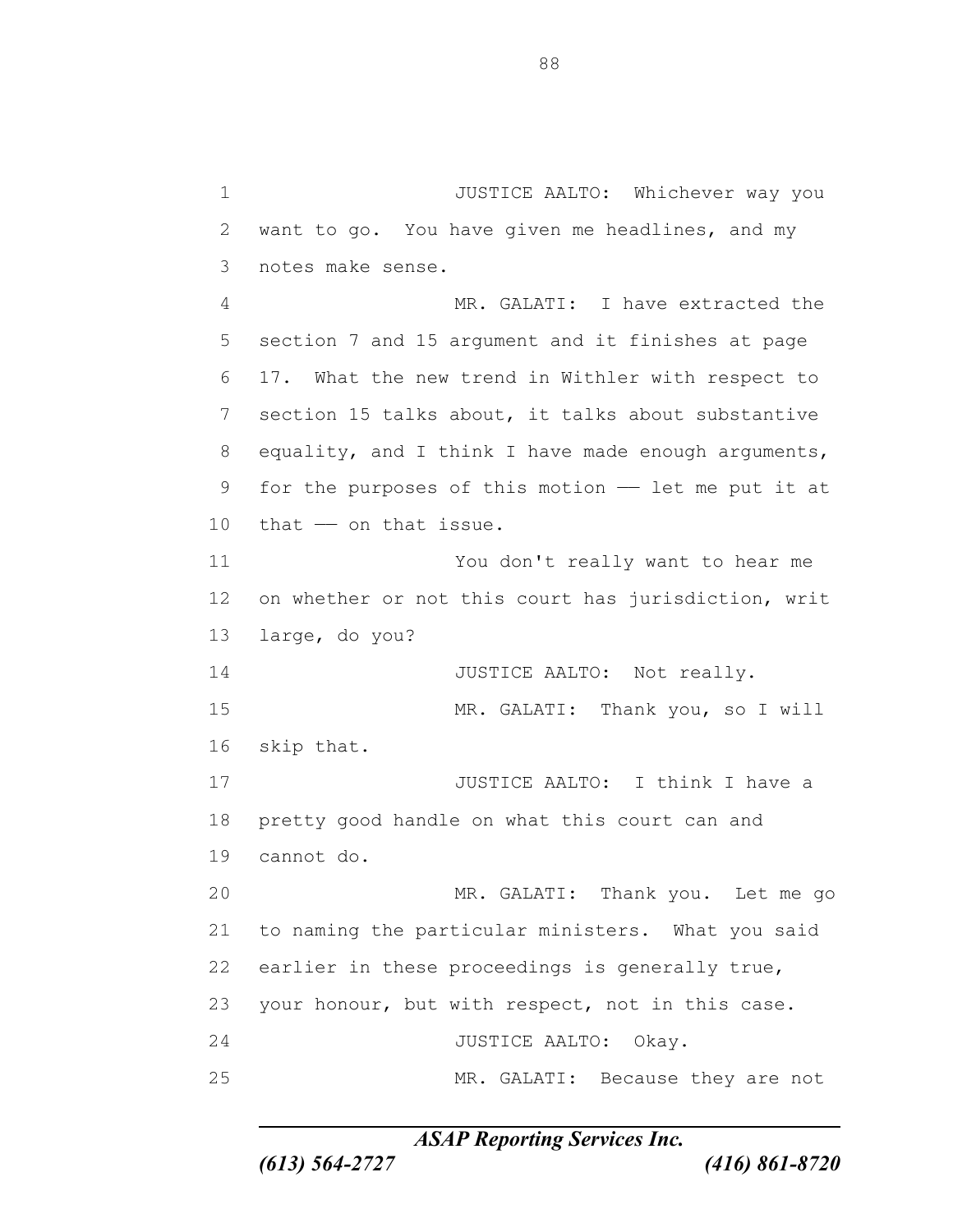being named in their nominal capacity. 2 JUSTICE AALTO: They are being named in their representative capacity? 4 MR. GALATI: They are not being named. They are the guys who are making these decisions. The minister of finance under section 14 of the Bank of Canada Act runs the Bank of 8 Canada, ultimately. His decisions are - he can issue directives. Under section 17 the minister of finance holds all the shares. So it's not that he 11 is  $-$  what we are challenging is  $-$  we are challenging is what his underlings are doing, but it is under his direction. He is there right in the middle of this litigation, and as is this minister of national revenue, that may be the minister, if this goes forward, compelled to provide what my clients say is the constitutional requirement to the minister of finance so he can present it to the Parliament, the actual revenues. Because it's not the minister of finance who administers the tax credits before the fallacious revenue is set out, it is the minister of national revenue. So they are both there for that reason.

*ASAP Reporting Services Inc. (613) 564-2727 (416) 861-8720*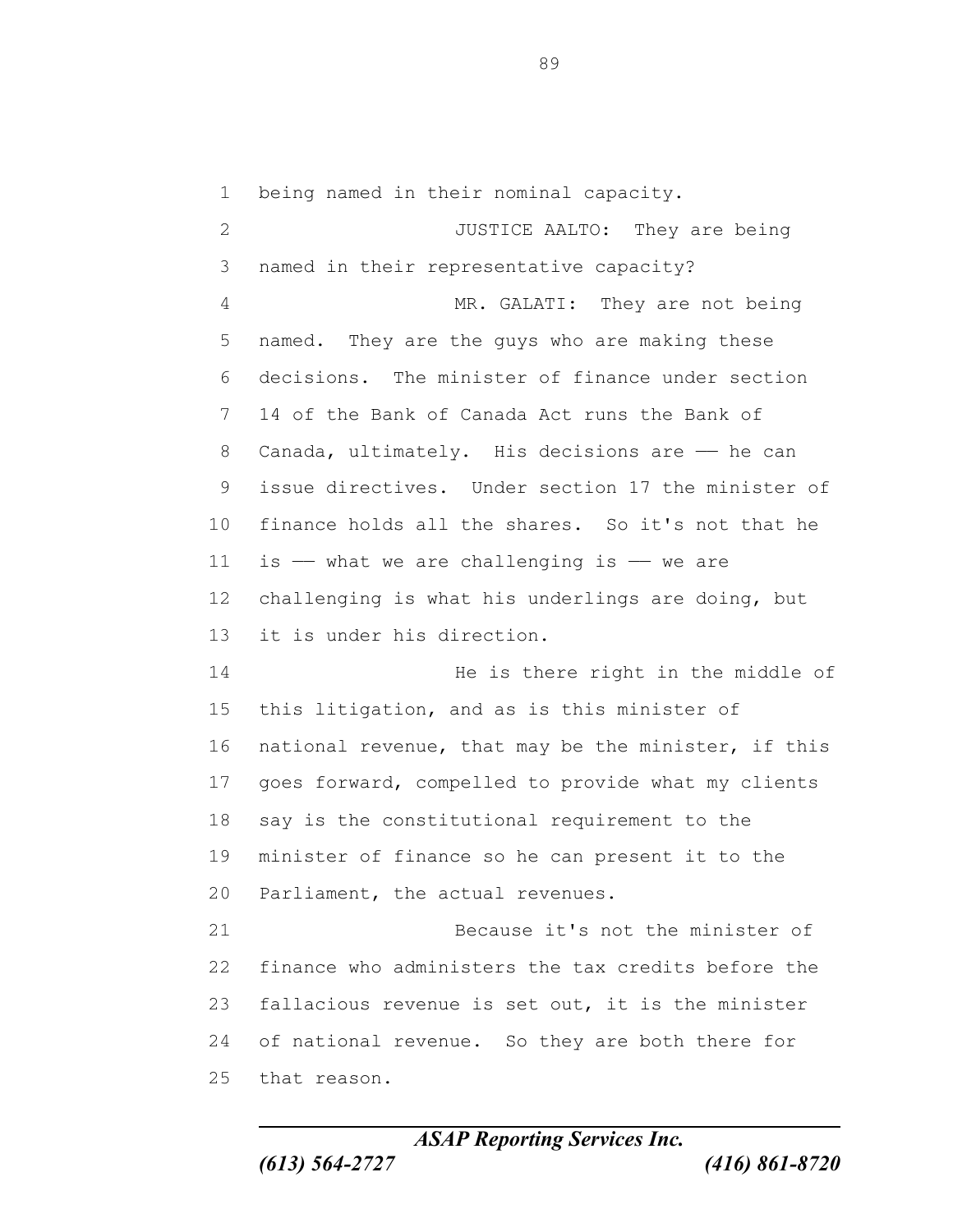Let me take you to a decision of Madam Justice Reid in Liebmann — you have seen this 3 before at another point  $-$  at tab 45. Liebmann, paragraphs 51 and 52. In this court, she makes the obvious observation that although this is the law in most cases when you are dealing with constitutional issues, the minister can properly be named and sometimes should be named. 10 We have seen this before, obviously, in the Air Canada v. AG of B.C. case with the attorney general. I am not going to take you to that case again. We see this again in Khadr where the minister of foreign affairs is personally named. He is one who is supposed to ask them, to get him out of Guantanamo. In these cases where the minister is not simply the representative defendant or respondent where the minister himself or herself are the ones making the decisions as is pleaded in the statement of claim, then the minister is a proper party. Because this is, what is at issue here is constitutional challenge. I'd ask my friend if he is saying that the attorney general is one of ministers who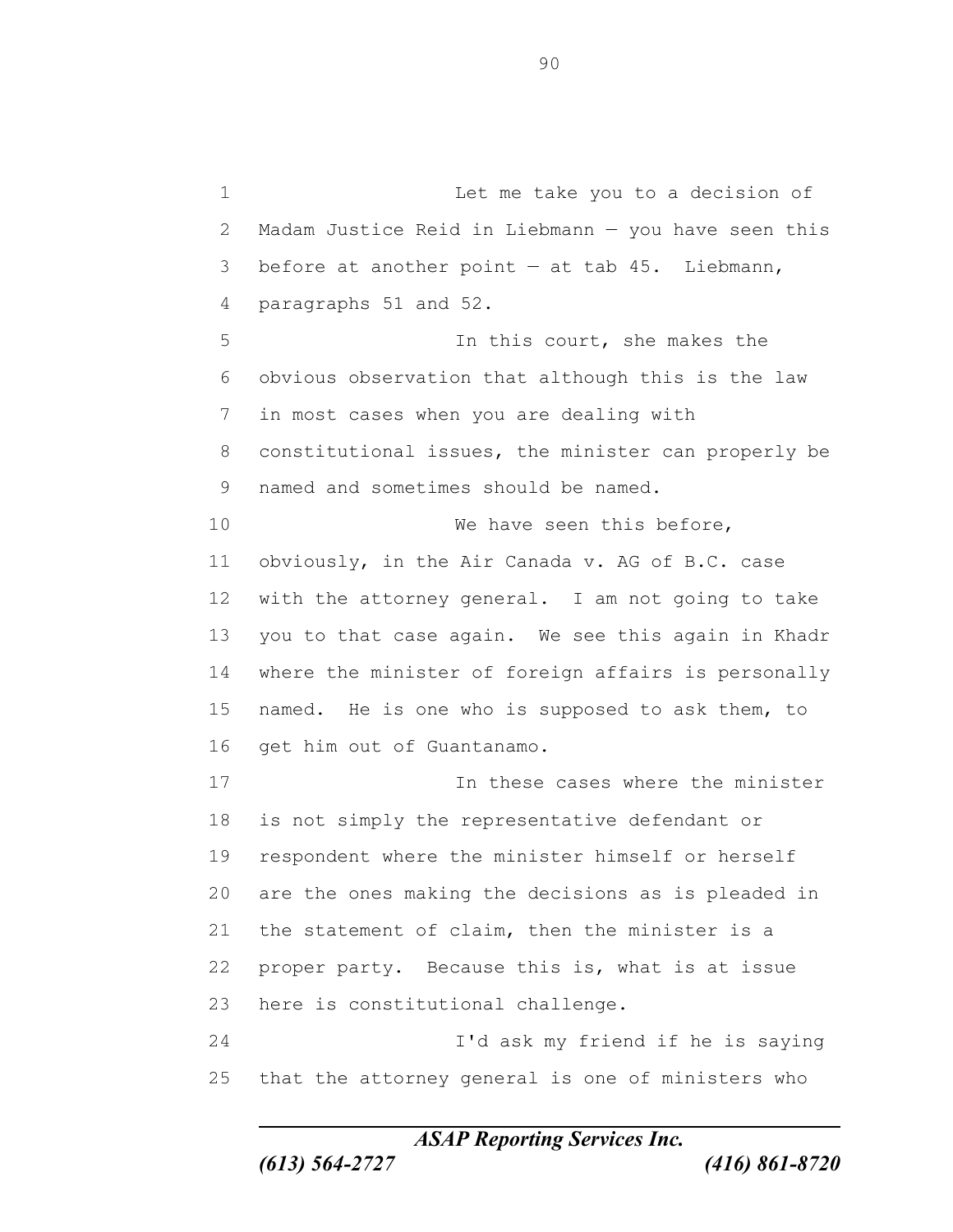shouldn't be named, because I will get to that as well. Or is he just referring to the minister of finance and minister of national revenue; Peter? MR. HAJECEK: I don't think there are any allegations against the attorney general. MR. GALATI: Because I was going to take you through the clear case law from this court that if a declaratory proceeding is brought, the attorney general has to be named. There is no choice. If you want me to take you through that case law, I will. 12 JUSTICE AALTO: That's all right. Got it. MR. GALATI: Standing. I want to be clear in my submissions so I am not misunderstood. Mr. Krehm and Ms. Emmett, as Canadian citizens and taxpayers, do not rely on public interest standing for their constitutional challenge. They have a right to no taxation without representation, which does not depend on public interest standing. I want to briefly draw a distinction for your honour between the Thorson line of cases and the McNeil line of cases, which are so-called  $-$  they are referred to as so-called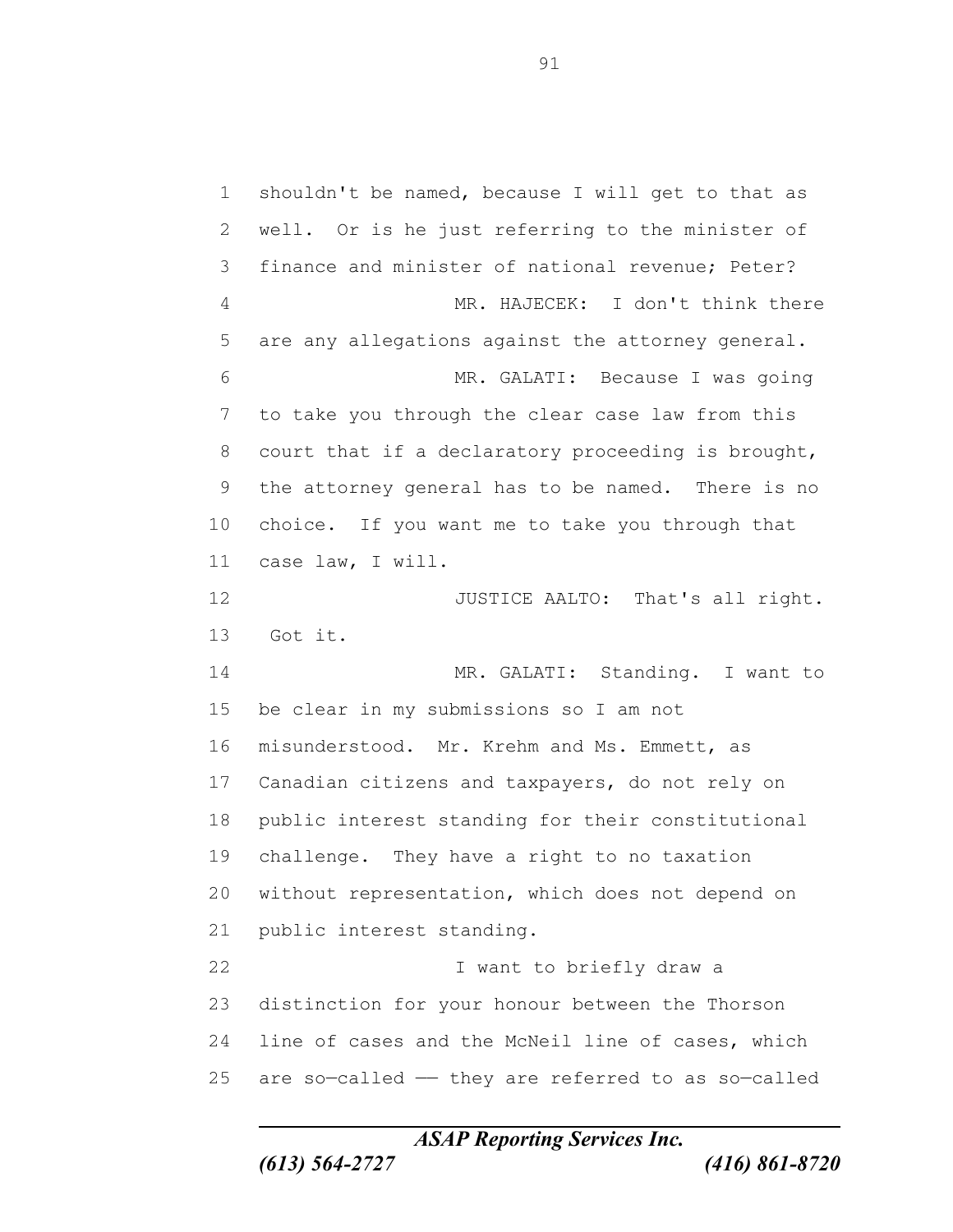ratepayer cases.

2 JUSTICE AALTO: Mm-hmm. MR. GALATI: That expression is taken from the American jurisprudence. When we are dealing with public interest standing on ratepayer cases, it is a scenario goes as follows: I am a taxpayer; I am a ratepayer. I don't like that road they built down the road, or I don't like the libraries or I don't like this or that. And it's one removed. It's based on the fact that because they are general taxpayers they can complain about everything.

 The Supreme Court of Canada in the Prior (ph) case, you'll recall the Quakers saying they wanted a refund on their portion of taxes on the military budget. They said you can't pick and choose as a taxpayer.

 That is where the public interest ratepayer cases go. Where every citizen has a right with respect to being taxed, a constitutional right such as the right not to be taxed without representation, that is not a ratepayer case. Every citizen is taxed. Any citizen of this country can bring this constitutional challenge against the minister of finance on the budgetary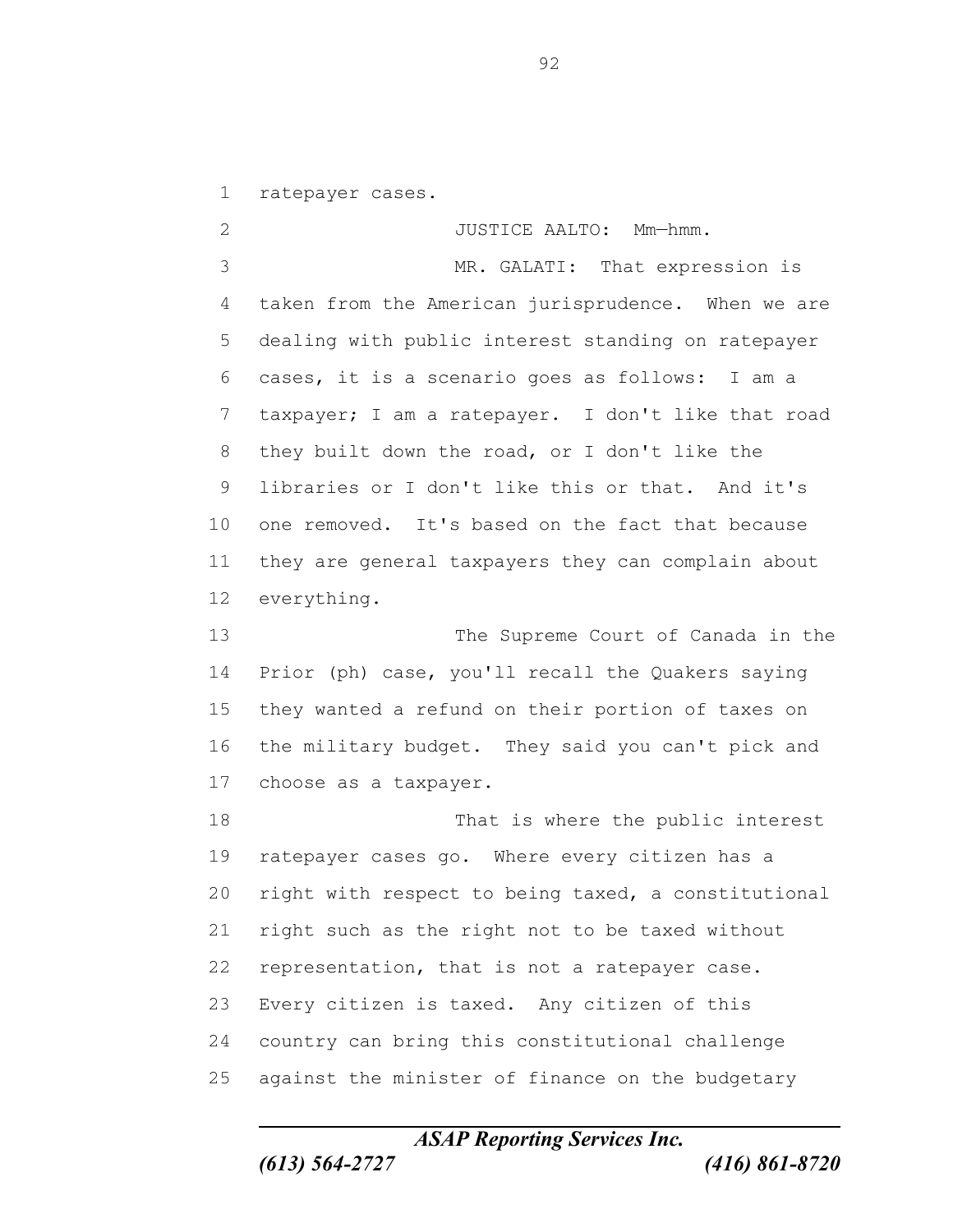process.

2 Any taxpayer can bring the challenge to the Bank of Canada Act. Why? As the pleadings set out, we are running deficits that my clients are objecting to. It's tied to the constitutional right of no taxation without representation, because of the lack of interest— free loans with respect to the annual deficit. 9 So with respect to their constitutional rights, they are not public interest —— this is not public interest standing. They have 12 a right to bring this application  $-$  sorry, this action for declaratory relief. On the assumption that I don't sway you on that, let's briefly look at public interest standing. How is it they don't meet the three tests set out in Thorson, McNeil, Finlay, and the latest one in the Vancouver Downtown Sex Workers case? The three criteria are, one, serious and justiciable issues. I submit that they have been presented. They are in the statement of claim. Whether the plaintiff has a real or genuine interest; those are disjunctive. COMER, as well as Mr. Krehm and Ms. Emmett, who are

*ASAP Reporting Services Inc.*

*(613) 564-2727 (416) 861-8720*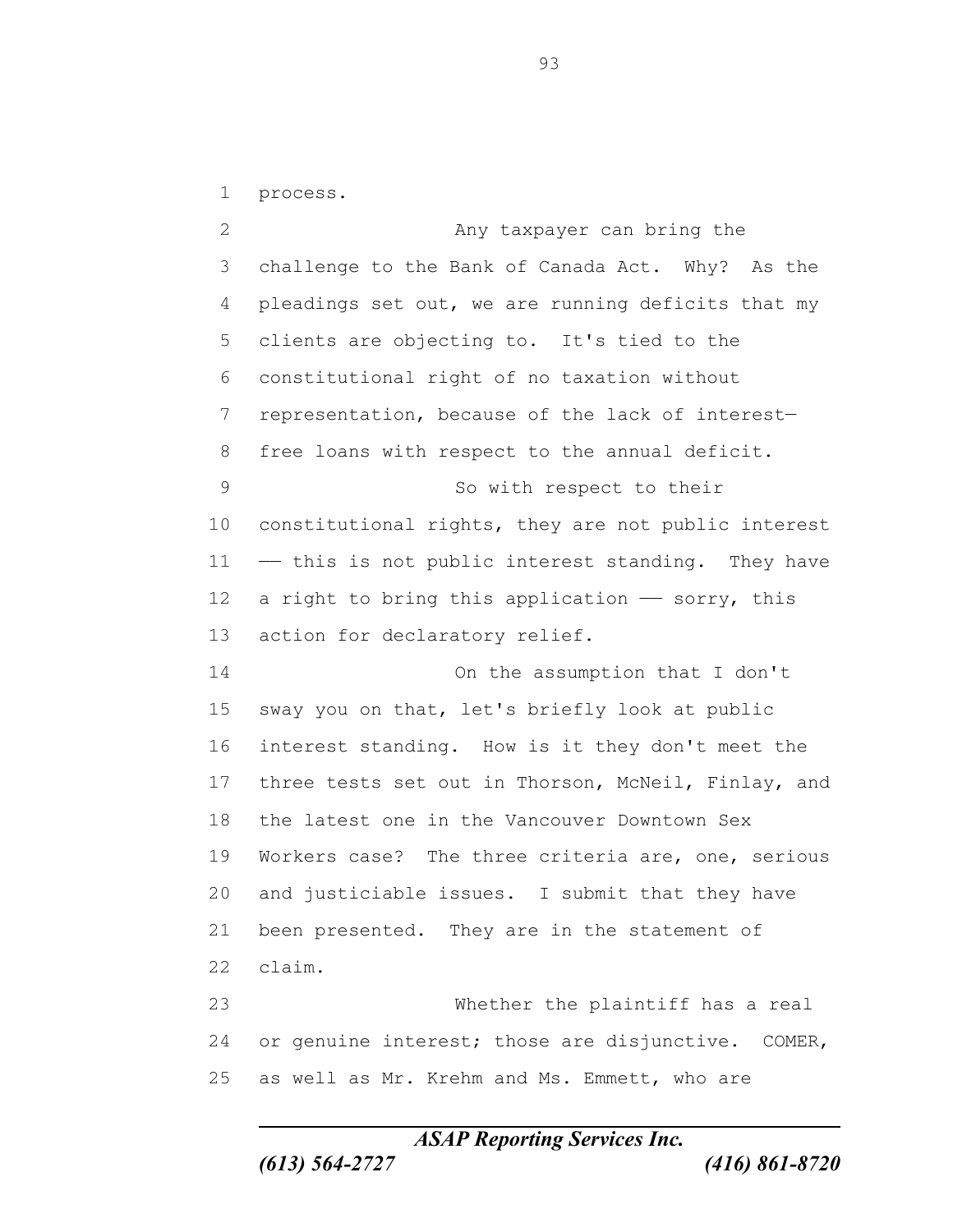members of COMER, it has been their existence to write and analyze these issues that are before the court. They have a genuine interest in this litigation, apart from their constitutional right to bring this under Dunsmuir, as citizens who are subject to taxation.

7 Then the last criteria, really, that my friend hopes to hang his hat on: He says it is the MPs who should be bringing this action to the court. With all due respect — I don't want to take you back to my general discussion — the MPs don't hold the Constitution in their back pocket. The justiciability and standing on a particular issue on constitutional issues of public importance doesn't reside with the lawmakers in Parliament. I doubt that an MP would have standing to bring this challenge. He is a member of the House of Commons. He can deal with it in the House of Commons. JUSTICE AALTO: Only in his capacity as a citizen and a taxpayer. MR. GALATI: Right; that's right. JUSTICE AALTO: On the basis of your argument. MR. GALATI: If that distinction were made; that's right, that's right. Yes.

*ASAP Reporting Services Inc.*

*(613) 564-2727 (416) 861-8720*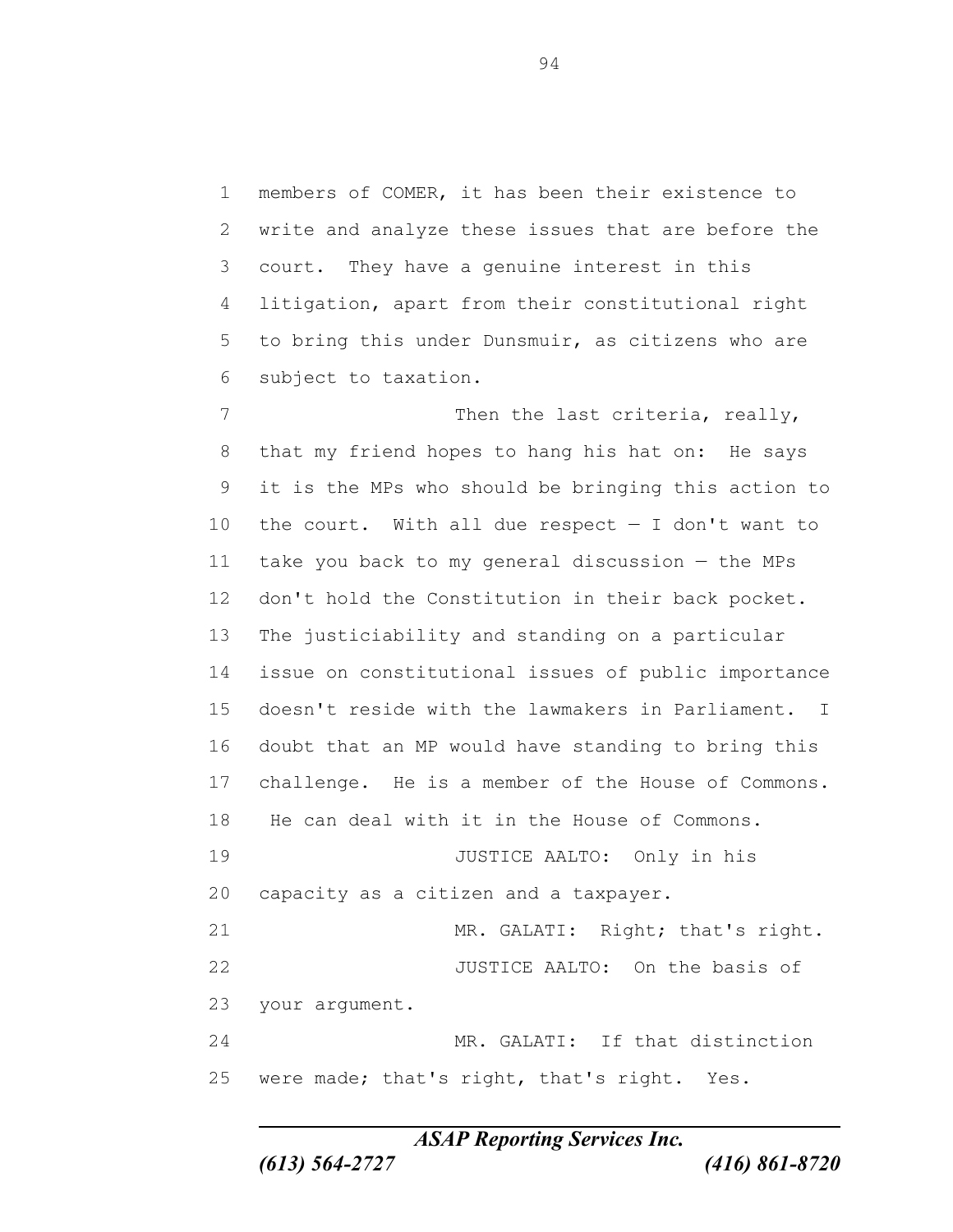1 Now, my friend says there are people better suited. He hasn't told you who, apart from the MPs, which I submit is a nonsensical proposition. Again, citizens, according to the Supreme Court of Canada, have the vested interest in the Constitution, not parliamentarians or the legislatures or the governments. It's the people's constitution, under the AG of Nova Scotia v. AG of Canada decision and all the other decisions that follow.

11 11 Is there anybody, is there another proposed suit or reasonable way to bring this to the court? Who is going to bring it to the court, under the act? The minister, if he requests the bank to give him the loan, but the bank refuses? 16 The minister is refusing to request, and that is pleaded. Consistently since 1974, the minister refuses to request these loans. So the minister is not in a position to bring this action against himself. Only members of the public, citizens are suited to bring this constitutional proceeding. 22 There is nobody else in sight than my clients because of their genuine interest and their knowledge and expertise as a think tank, and two individuals who have been writing on this for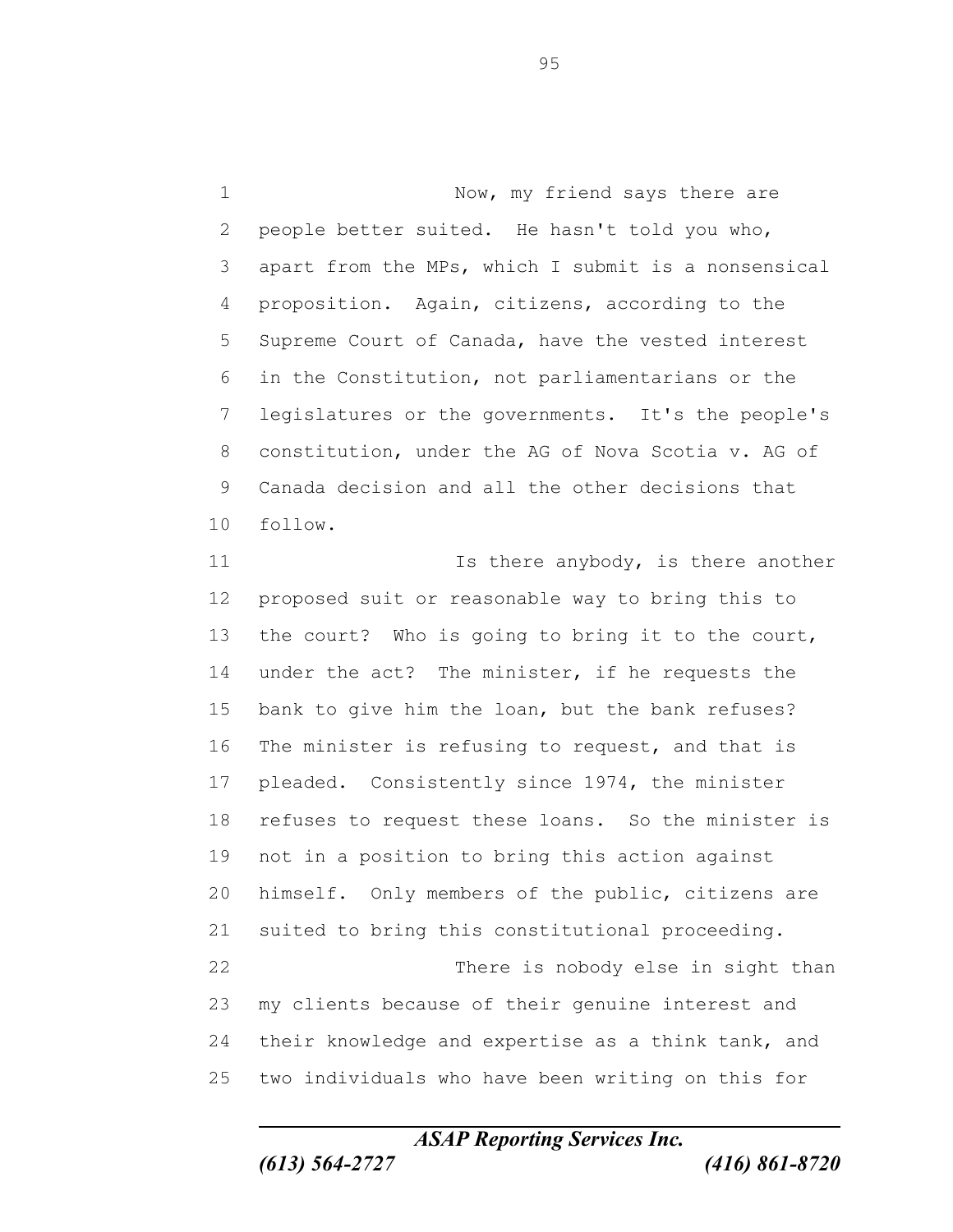40 years are well—suited. 2 So even though I say they have a right of standing, even if you were going to apply the public interest standing, they more than meet it. JUSTICE AALTO: I see your point. 7 MR. GALATI: Lastly, the Federal Court of Appeal in the Apotex case at tab 67 at paragraph 13 says that a motion to strike is not always the best juncture to determine standing. I

 would submit this is the type of proceeding or case where the standing issue is not best decided on a motion to strike. Why? Because it presupposes 14 conclusions based on the facts that are pled, based on the evidence which has not yet been presented, and it assumes things in a weighty and at some junctures complicated action. And so the issue of standing should not necessarily be decided now. The Court of Appeal in Apotex said at paragraph 13: "It is not always appropriate for motions to strike to be 22 the context to make a binding decision on a question of standing. Rather a judge should exercise her

*ASAP Reporting Services Inc.*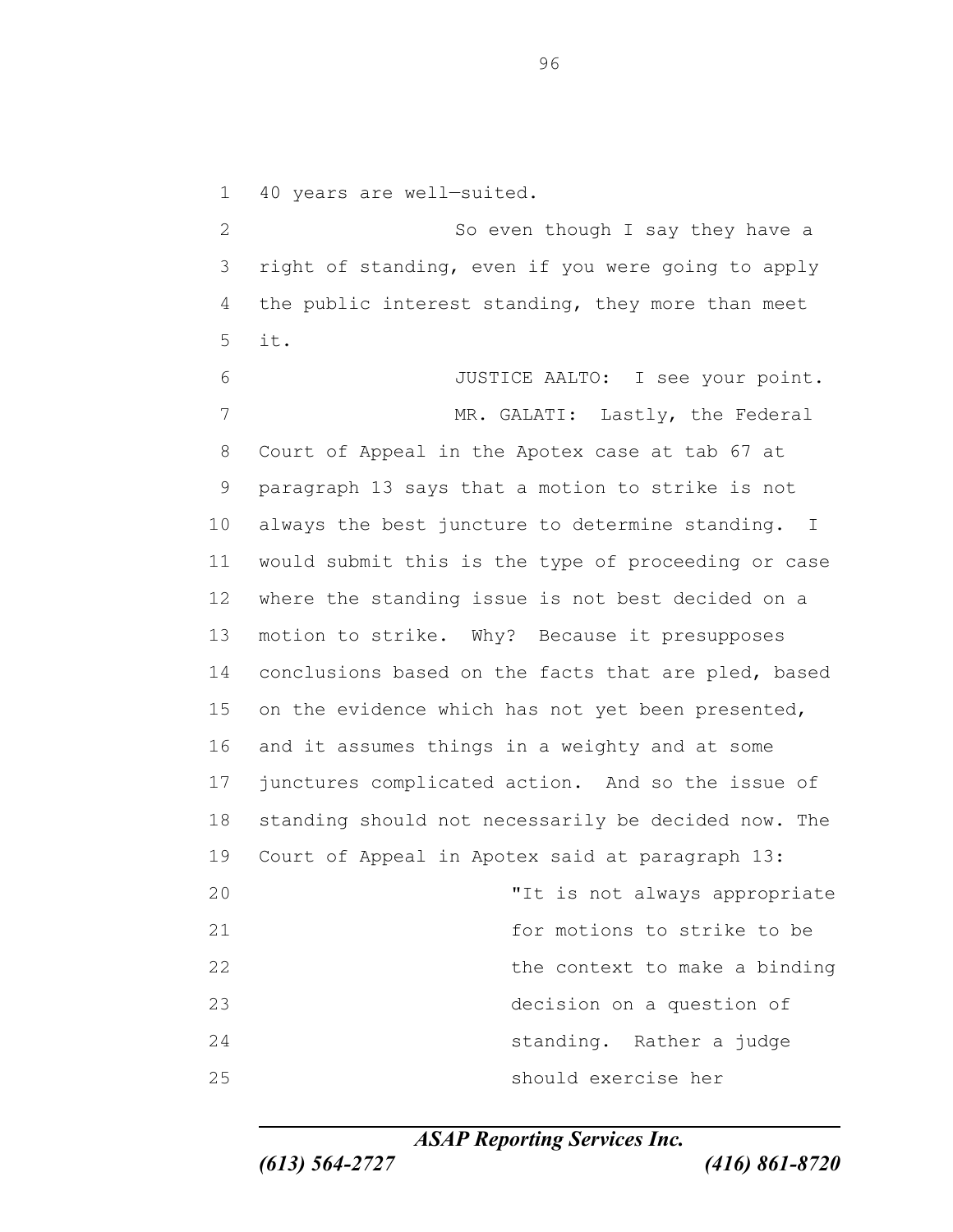discretion as to whether it would be appropriate in the circumstances to render a decision on standing or whether a final disposition of the question should be heard with the merits of the 8 case." That is what the Court of Appeal said in Apotex. **11** JUSTICE AALTO: There is still a gatekeeper function to this particular motion. MR. GALATI: Sure. JUSTICE AALTO: In keeping actions that really have no ultimate possibility of success from cluttering the courts. 17 MR. GALATI: I agree, and I would submit that this is not one of them. The facts pleaded and the nature of the examination and analysis proposed has already been done in Anti— Inflation, in Finlay, in Chaoulli, and half of the entire constitutional case law in my walls in the Supreme Court Reports: What is margarine? What are the constituent elements of margarine? Who gets to put these goods in these trucks and put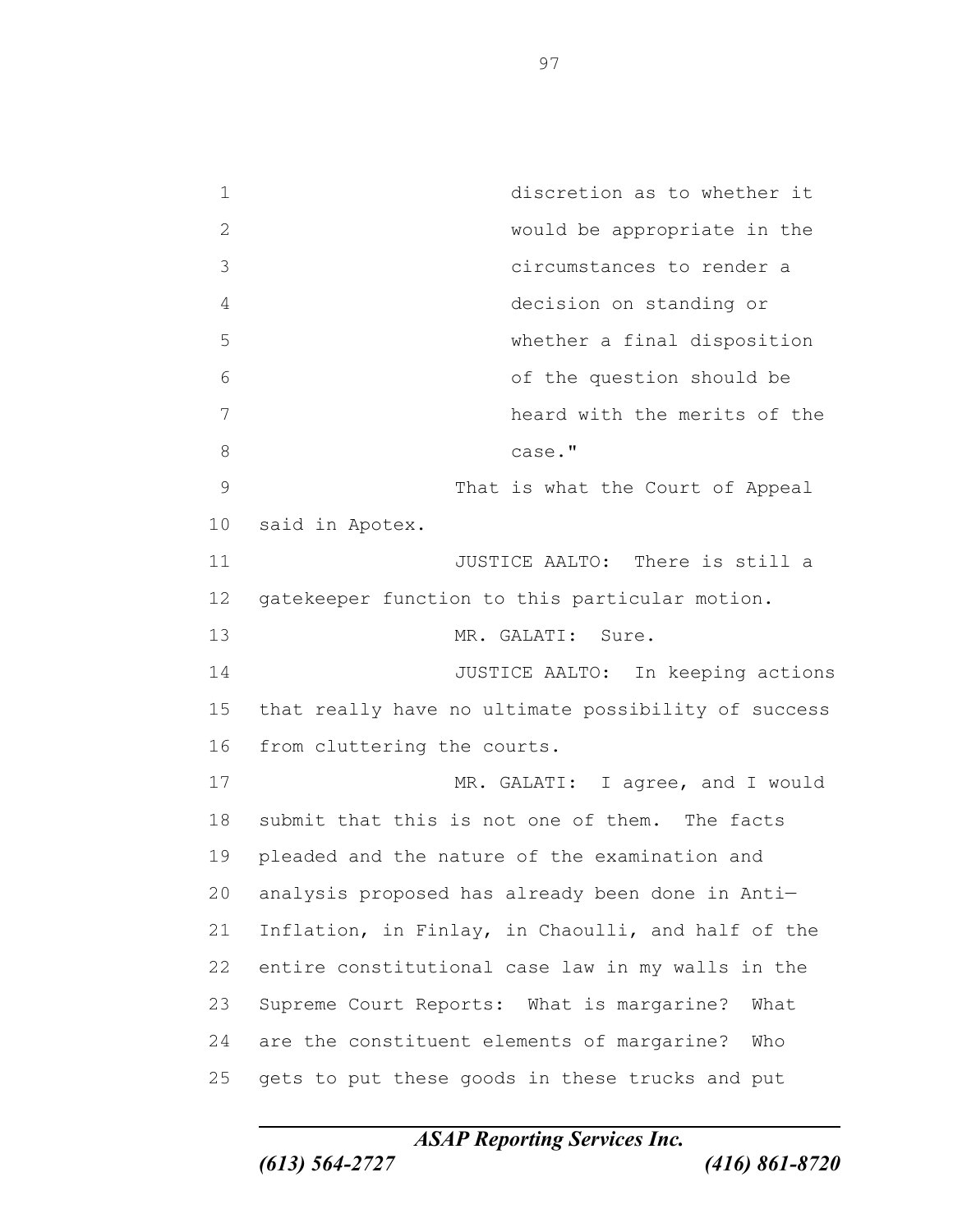them across the border? Half our constitutional law is on socio—economic, health, and education issues. JUSTICE AALTO: Mm—hmm. MR. GALATI: This is not new territory that we are pounding a path on. 7 Again, with respect, my friend and the court would have to presume the outcome of evidence they haven't seen, notwithstanding that the facts are properly pled and the area of adjudication has already been analyzed and ruled upon by the various courts of this country. 13 I would say one other thing, that the proper interpretation of a public act, particularly on monies and expenditure and taxation, is always, always justiciable by the courts, particularly when there are constitutional dimensions to that justiciability. Otherwise we don't need the courts. Otherwise the courts would not be the lever that balances the rule of law and constitutionalism under the Quebec secession reference. The last two points, your honour. If you do strike, I will leave it to you, I would

want leave to amend, certainly one of two of the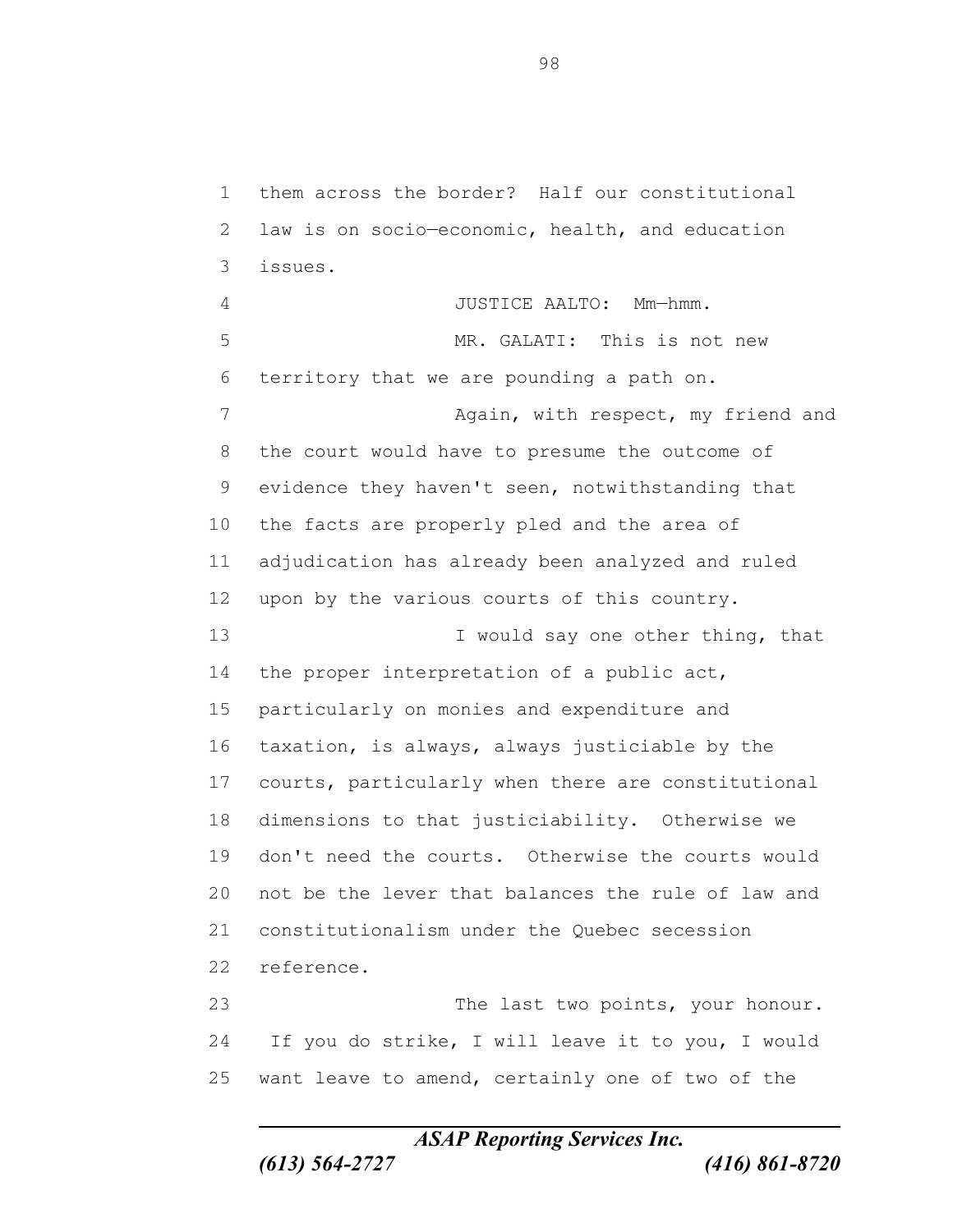concerns —— notwithstanding the fact that I think I have properly pleaded for my clients, in terms of particulars I could amend. 4 And lastly, on the issue of costs, I am wondering, rather than burdening you today, maybe we can make submissions after you issue your ruling. **B** JUSTICE AALTO: That was going to be my suggestion. We will deal with costs after the fact. 11 MR. GALATI: Sure. 12 JUSTICE AALTO: On the leave to amend I am quite familiar with the case law on leave to amend. As I was reading this stuff and preparing, it's possible to strike part and not others, and I have to get my mind around how all the pieces of the puzzle that both of you have been describing for me all day fit together. MR. GALATI: I take a last submission from Russell Peters and ask my friend to be a man and jump into the bull ring. 22 JUSTICE AALTO: Thank you, Mr. Galati. 24 MR. GALATI: Thank you. ——— Whereupon the excerpt concluded at 1:35 p.m.